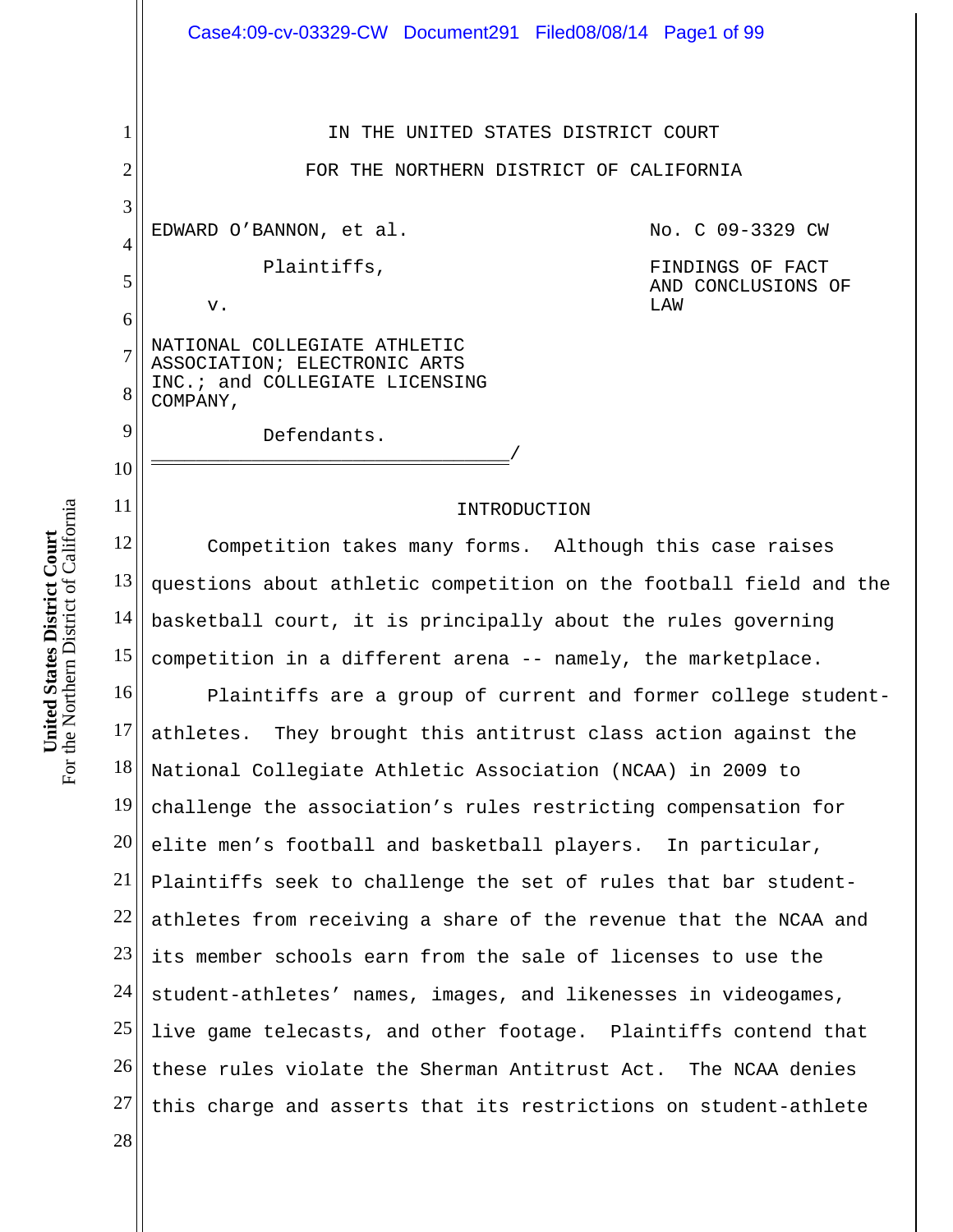1 2 compensation are necessary to uphold its educational mission and to protect the popularity of collegiate sports.

3 4 5 6 7 8 9 10 11 12 13 14 A non-jury trial on Plaintiffs' claims was held between June 9, 2014 and June 27, 2014. After considering all of the testimony, documentary evidence, and arguments of counsel presented during and after trial, the Court finds that the challenged NCAA rules unreasonably restrain trade in the market for certain educational and athletic opportunities offered by NCAA Division I schools. The procompetitive justifications that the NCAA offers do not justify this restraint and could be achieved through less restrictive means. The Court makes the following findings of fact and conclusions of law, and will enter as a remedy a permanent injunction prohibiting certain overly restrictive restraints.

FINDINGS OF FACT

## 16 I. Background

## A. The NCAA

18 19 20 21 22 23 24 25 26 27 28 The NCAA was founded in 1905 by the presidents of sixty-two colleges and universities in order to create a uniform set of rules to regulate intercollegiate football. Docket No. 189, Stip. Undisputed Facts, at ¶ 6. Today, the association has roughly eleven hundred member schools and regulates intercollegiate athletic competitions in roughly two dozen sports. According to its current constitution, the association seeks to "initiate, stimulate and improve intercollegiate athletics programs for student-athletes and to promote and develop educational leadership, physical fitness, athletics excellence and athletics

15

17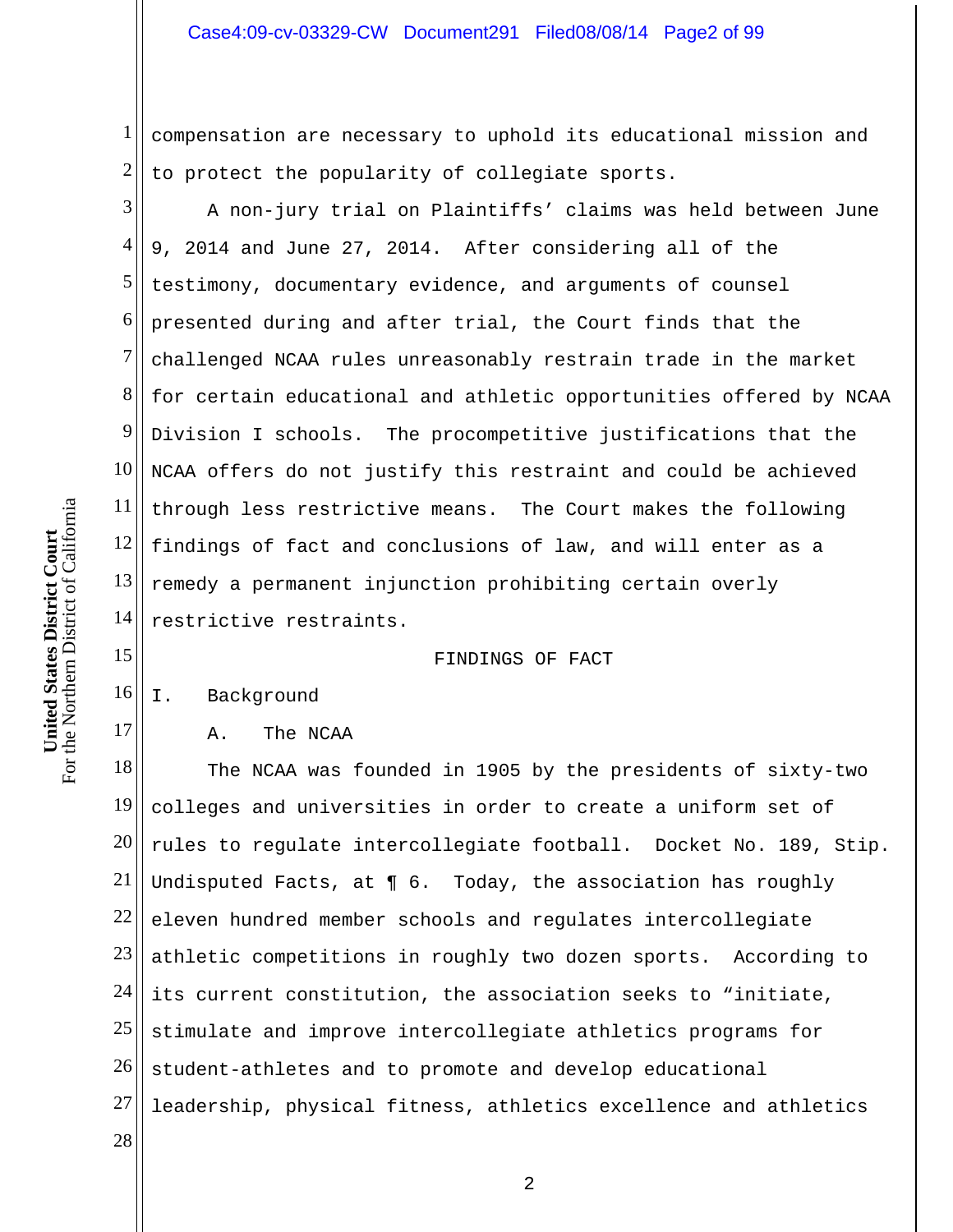1 2 participation as a recreational pursuit." Ex. 2340, 2013-14 NCAA Division I Manual, at 15. $^{\overset{1}{\phantom{1}}}\,$ 

3 4 5 6 7 8 9 10 To achieve these goals, the NCAA issues and enforces rules governing athletic competitions among its member schools. Id. at 4. These rules are outlined in the association's constitution and bylaws and cover a broad range of subjects. Among other things, the rules establish academic eligibility requirements for studentathletes, set forth guidelines and restrictions for recruiting high school athletes, and impose limits on the number and size of athletic scholarships that each school may provide. Id. at 3-5.

11 12 13 14 15 16 17 18 19 20 21 22 23 24 Since 1973, the NCAA's member schools have been organized into three divisions -- Divisions I, II, and III -- based on the number and quality of opportunities that they provide to participate in intercollegiate athletics. Stip. Undisputed Facts ¶ 27. Division I schools provide the greatest number and highest quality of opportunities to participate in intercollegiate athletics because they sponsor more sports teams and provide more financial aid to student-athletes than schools in Divisions II and III.<sup>2</sup> To qualify for membership in Division I, a school must sponsor a minimum of fourteen varsity sports teams, including football, and distribute a baseline amount of financial aid to its student-athletes. Trial Tr. 2043:13-:25 (Delany); Ex. 2340 at 365, 367. Roughly three-hundred and fifty of the NCAA's eleven

- 25 26 <sup>1</sup> All exhibit citations in this order are to the page numbers provided by the parties at trial, which do not necessarily correspond to the page numbers created by the original author of the exhibit.<br><sup>2</sup> The NCAA's bylaws define financial aid to mean "funds provided to
- 27 28 student-athletes from various sources to pay or assist in paying their cost of education at the institution." Ex. 2340 at 206. The Court adopts this definition for the purposes of this order.

 $\overline{a}$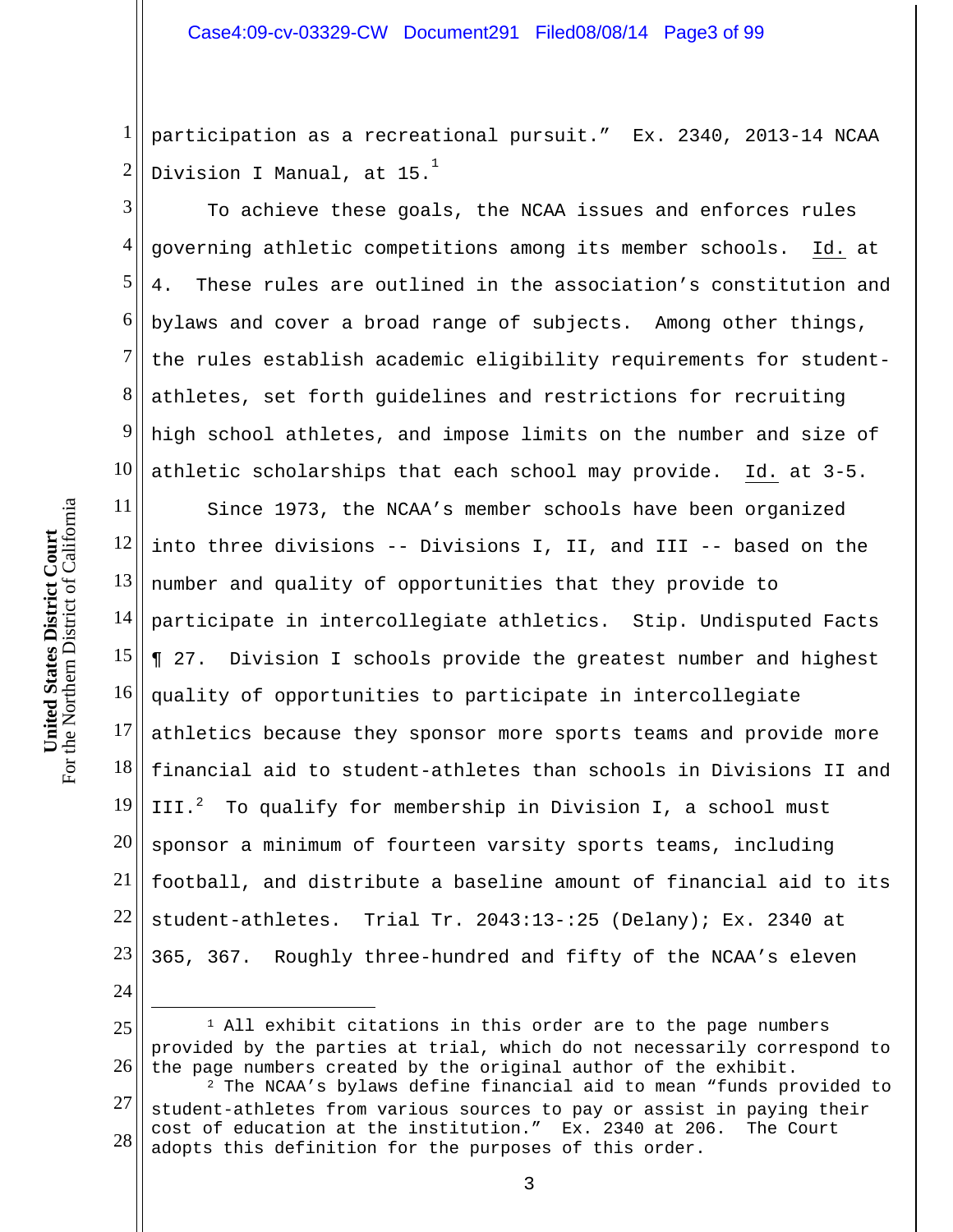1 2 hundred schools currently compete in Division I. Trial Tr. 1743:23 (Emmert).

3 4 5 6 7 8 9 10 11 12 13 14 Division I itself further is divided, for the purposes of football competition, into two subdivisions: the Football Bowl Subdivision (FBS) and the Football Championship Subdivision (FCS). 3 Trial Tr. 2144:9-:11 (Petr); Ex. 2340 at 364-67. FBS schools are allowed to offer up to eighty-five full scholarships to members of their football teams. In contrast, FCS schools are permitted to offer only a smaller number of full scholarships to members of their teams. Stip. Undisputed Facts ¶ 28. Because FBS schools are able to offer more football scholarships than FCS schools, the level of football competition within FBS is generally higher than within FCS. Currently, about one hundred and twenty schools compete in FBS. Id. ¶ 45.

15 16 17 18 19 20 21 22 23 24 25 In addition to the two football subdivisions, Division I schools are also organized into a number of conferences, which essentially function as smaller leagues within the NCAA. The conferences -- most of which contain between eight and fifteen schools -- typically have their own membership requirements. Most conferences also organize conference-specific games and events featuring their member schools, including regular season football games, regular season basketball games, and post-season basketball tournaments. Although the conferences are considered members of the NCAA and must comply with its constitution and bylaws, they operate independently for the most part and have the authority to

26

 $\overline{a}$ 

<sup>27</sup>  28 3 Prior to 2006, FBS was known as Division I-A and FCS was known as Division I-AA. For the purposes of simplicity, this order uses "FBS" and "FCS" to refer to these subdivisions even when discussing studentathletes who played Division I football before 2006.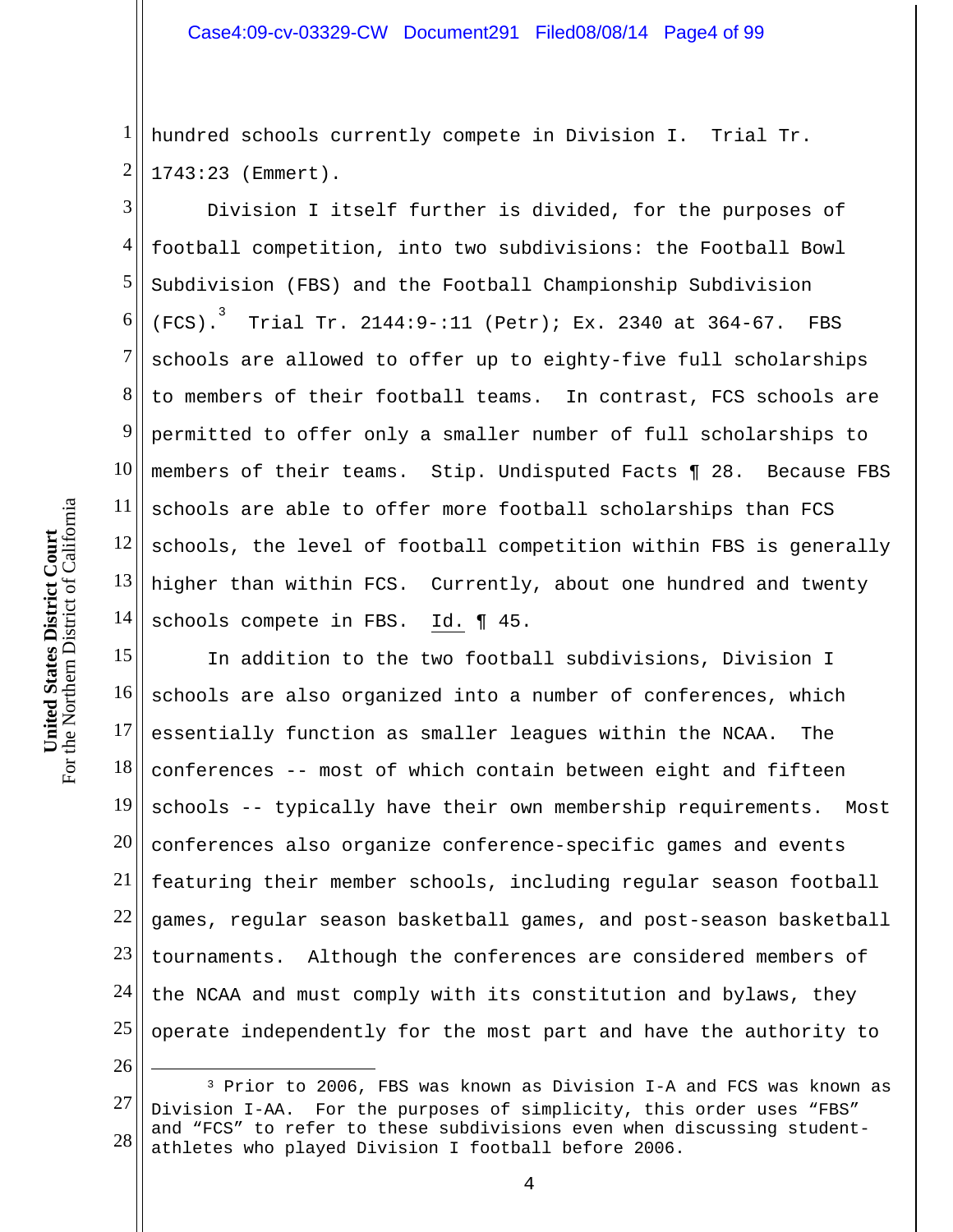1 2 generate their own revenue and set their own rules, provided those rules are consistent with NCAA policy. Ex. 2340 at 22.

3 4 5 6 7 8 9 The rules governing participation and competition in Division I are enacted by an eighteen-member body known as the Division I Board of Directors, which typically receives proposals from the division's member schools and conferences. Trial Tr. 1744:16- 1745:2 (Emmert); Ex. 2340 at 35. The Board is made up of university presidents and chancellors from eighteen different colleges or universities. Ex. 2340 at 35.

10 11 12  $13$ 14 15 16 17 18 19 20 21 22 23 24 A school or conference that seeks to propose a new rule or rule change typically does so by submitting the proposal to a designated committee or task force appointed by the Board. Trial Tr. 1745:20-1746:15. That committee or task force then considers the proposal and, if it approves, may forward the proposal to a body known as the Division I Legislative Council, which is made up of athletics administrators from schools in each of the thirty-two Division I conferences. Id.; Ex. 2340 at 37. The Legislative Council may then forward the proposal to the Board of Directors, which has the ultimate authority to approve the proposal by a majority vote. Trial Tr. 1745:20-1746:15. Actions by the Board may only be repealed through an override process that involves a vote of sixty-two percent of the NCAA's member institutions. Id. 1747:6-:20. The NCAA's current president, Dr. Mark Emmert, does not have any voting power in this process. Id. 1746:19-:24.

25 26 27 28 B. Electronic Arts Inc. & Collegiate Licensing Company Electronic Arts Inc. (EA) is a corporation which develops and manufactures videogames. Stip. Undisputed Facts ¶ 35. It created and sold an annual NCAA-branded college football videogame every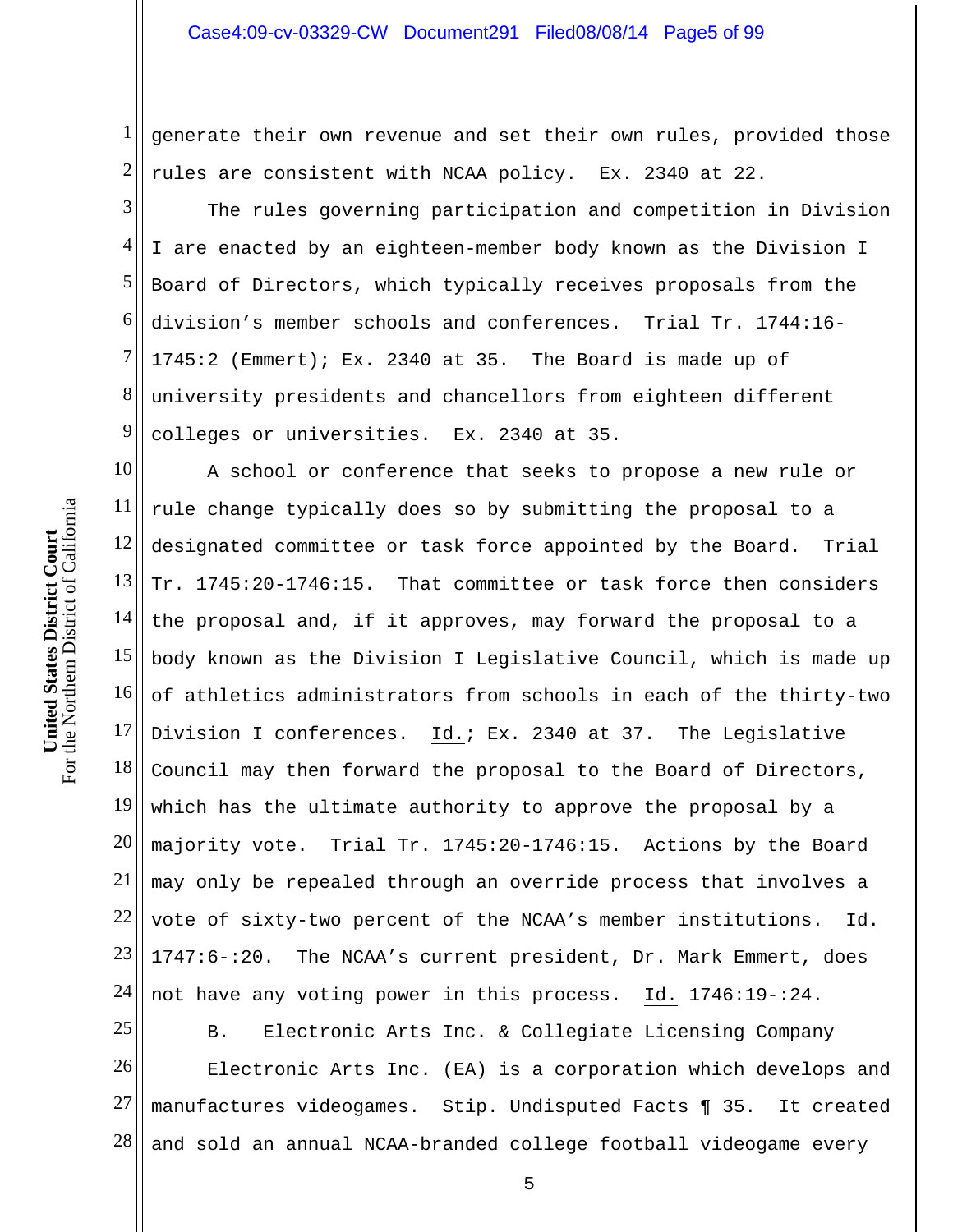1 2 3 4 5 6 7 8 9 10 11 12 year between 1997 and 2013. Id. ¶ 39. It also created and sold an annual NCAA-branded college basketball game every year between 1998 and 2010. Id. ¶ 40. In order to create these games, it entered into licensing agreements with the NCAA and its member schools and paid them for permission to use their intellectual property, including their marks, in the videogames. Id. ¶¶ 37-38; Exs. 1125, 1126. Collegiate Licensing Company (CLC) is a Georgia corporation that licenses trademarks of the NCAA and several of its member schools and conferences. Stip. Undisputed Facts ¶¶ 32- 34. Although Plaintiffs originally brought claims against both EA and CLC in this action, they subsequently agreed to settle those claims.

13

21

22

23

24

25

26

27

28

C. Plaintiffs

14 15 16 17 18 19 20 Plaintiffs are twenty current and former student-athletes, all of whom play or played for an FBS football or Division I men's basketball team between 1956 and the present. Some, but not all, Plaintiffs went on to play professional sports after they left college. They represent the following class, which this Court certified under Federal Rule of Civil Procedure 23(b)(2) in November 2013:

All current and former student-athletes residing in the United States who compete on, or competed on, an NCAA Division I (formerly known as "University Division" before 1973) college or university men's basketball team or on an NCAA Football Bowl Subdivision (formerly known as Division I-A until 2006) men's football team and whose images, likenesses and/or names may be, or have been, included or could have been included (by virtue of their appearance in a team roster) in game footage or in videogames licensed or sold by Defendants, their co-conspirators, or their licensees.

For the Northern District of California For the Northern District of California **United States District Court**  United States District Court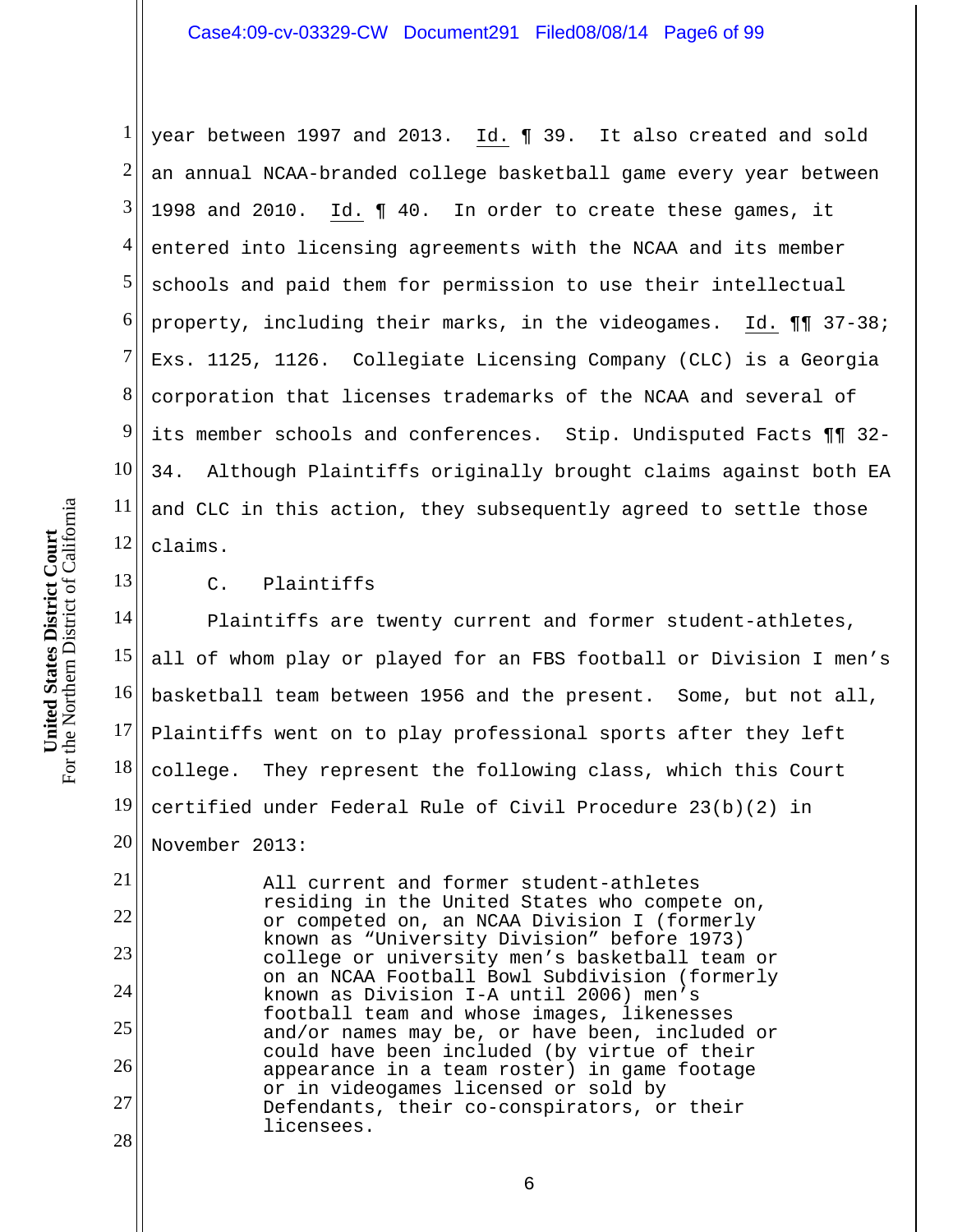1 2 Case No. 09-1967, Docket No. 1025, April 11, 2014 Order, at 47-48 (amending definition of previously certified class).

3 II. The Relevant Markets

4 5 6 7 8 9 10 As explained in previous orders, Plaintiffs allege that the NCAA has restrained trade in two related national markets, which they refer to as the "college education market" and the "group licensing market." Although these alleged markets involve many of the same participants, each market ultimately involves a different set of buyers, sellers, and products. Accordingly, this order addresses each market separately.

11

A. College Education Market

12 13 14 15 16 17 18 19 20 21 22 23 24 25 26 27 28 The evidence presented at trial, including testimony from both experts and lay witnesses, establishes that FBS football and Division I basketball schools compete to recruit the best high school football and basketball players. Trial Tr. 9:1-:7 (O'Bannon); 114:21-117:17 (Noll); 831:8-:11 (Rascher); 1759:21-:22 (Emmert); Ex. 2530. Specifically, these schools compete to sell unique bundles of goods and services to elite football and basketball recruits. The bundles include scholarships to cover the cost of tuition, fees, room and board, books, certain school supplies, tutoring, and academic support services. Trial Tr. 40:2-:20 (O'Bannon); 582:6-:18 (Prothro); 1741:10-:20 (Emmert); Ex. 2340 at 207. They also include access to high-quality coaching, medical treatment, state-of-the-art athletic facilities, and opportunities to compete at the highest level of college sports, often in front of large crowds and television audiences. Trial Tr. 13:4-:12 (O'Bannon); 556:8-558:2 (Prothro); 1157:20- 1158:7 (Staurowsky); 1721:3-1722:19 (Emmert). In exchange for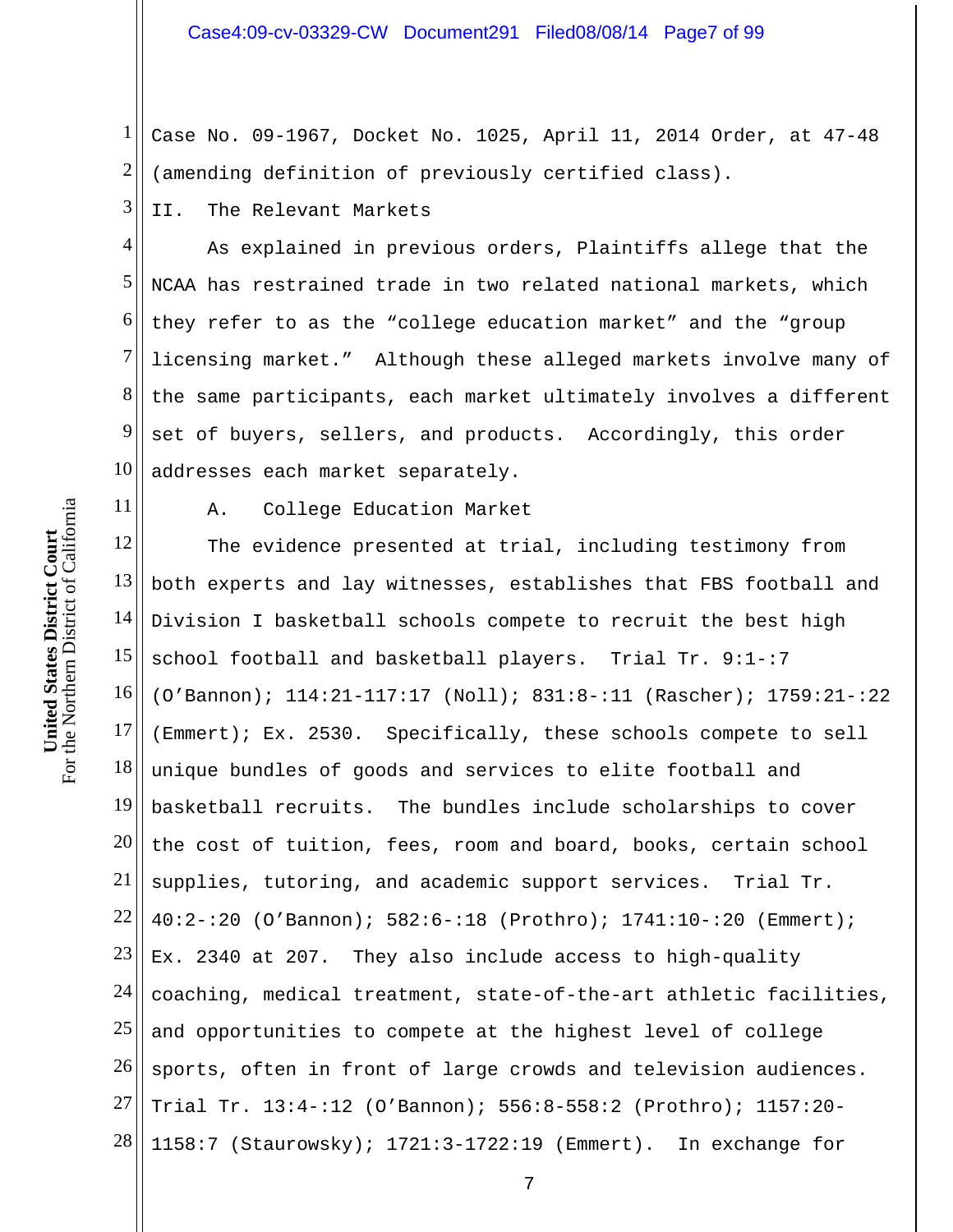1 2 3 4 5 6 7 these unique bundles of goods and services, football and basketball recruits must provide their schools with their athletic services and acquiesce in the use of their names, images, and likenesses for commercial and promotional purposes. Id. 109:5- 110:12 (Noll). They also implicitly agree to pay any costs of attending college and participating in intercollegiate athletics that are not covered by their scholarships. See Ex. 2340 at 207.

8 9 10 11 12 13 14 15 16 17 18 19 20 21 22 23 24 25 26 27 The evidence presented at trial demonstrates that FBS football and Division I basketball schools are the only suppliers of the unique bundles of goods and services described above. Recruits who are skilled enough to play FBS football or Division I basketball do not typically pursue other options for continuing their education and athletic careers beyond high school. Plaintiffs' economic expert, Dr. Roger Noll, examined the rates at which elite football and basketball recruits accept athletic scholarships to play FBS football or Division I basketball. He observed that, between 2007 and 2011, more than ninety-eight percent of football recruits classified as four- or five-star recruits (the two highest ratings available) by Rivals.com accepted offers to play FBS football. Trial Tr. 113:2-114:13; Ex. 2529. None of the five-star recruits and only 0.2% of four-star recruits chose to play football at an FCS school and none chose to play at a Division II or III school during that period. Ex. 2529. Among three-star recruits, ninety-two percent of those offered a scholarship from an FBS school accepted one. Id. Less than four percent of all three-star recruits accepted an offer to play football at a non-FBS school. Id.

28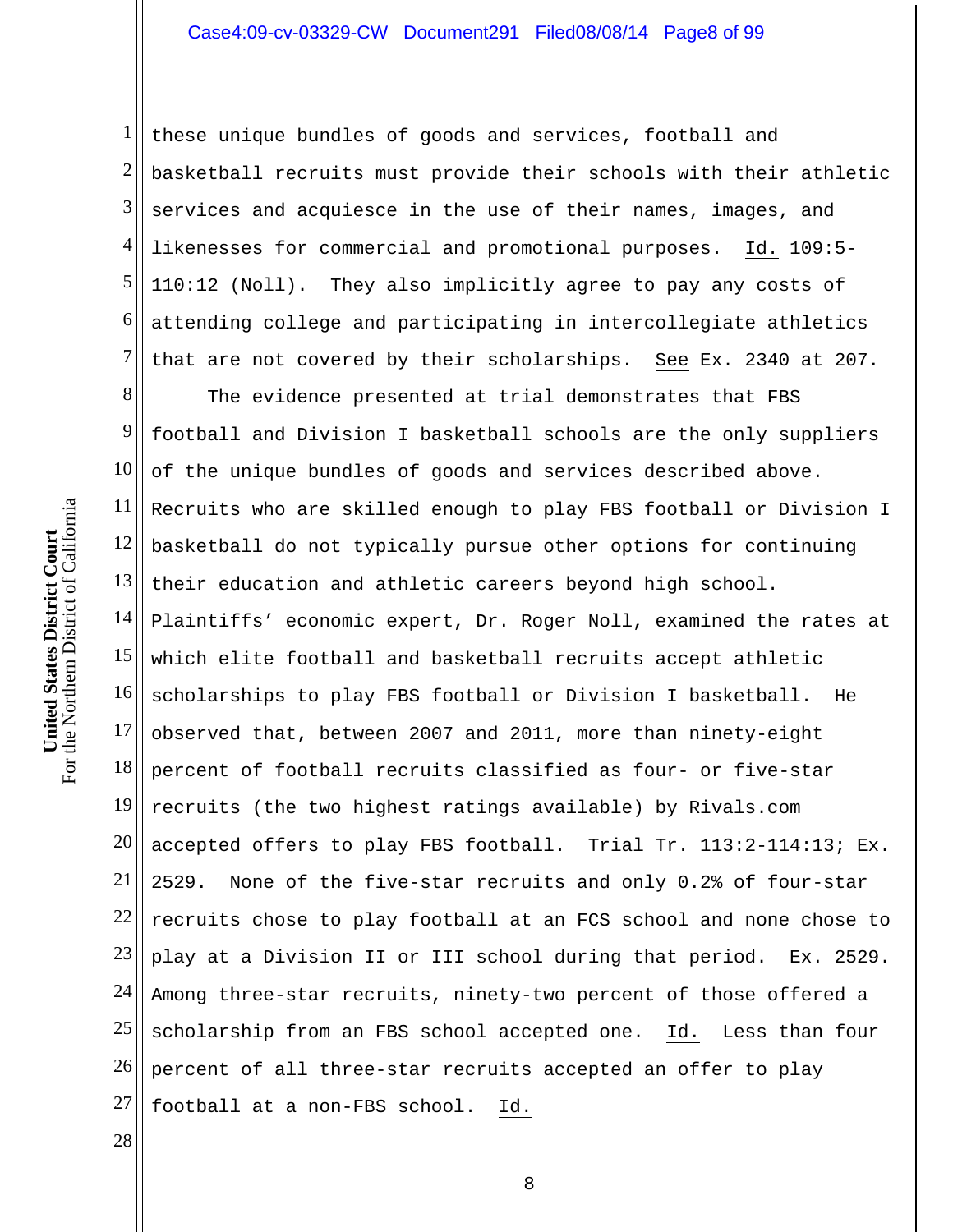1 2 3 4 5 6 7 8 9 10 11 This pattern is even more stark for basketball recruits. Between 2007 and 2011, no four- or five-star basketball recruits and less than one percent of all two- and three-star recruits accepted offers to play for a non-Division I school. Id. Even among zero-star recruits, only one percent accepted offers to play basketball outside of Division I. Id. In contrast, roughly ninety-five percent of all recruits offered Division I basketball scholarships in the Rivals.com sample accepted one. Id. This data supports Dr. Noll's conclusion that "if the top athletes are offered a D-I scholarship, they take it. They do not go anywhere else." Trial Tr. 114:6-:7.

12 13 14 15 16 17 18 19 20 21 22 23 24 25 26 On cross-examination, Dr. Noll conceded that the Rivals.com data he used in his analysis came from recruits' self-reported information about the scholarship offers they received and accepted. Id. 486:7-:9. However, this fact does not render Dr. Noll's opinion unreliable. Recruits have a strong incentive to report accurate information to Rivals.com because the information is relatively easy to verify; after all, a recruit's lie about accepting a scholarship from a particular school will be discovered as soon as his name does not appear on that school's roster or list of committed recruits. In any event, the NCAA has not presented any data of its own to contradict the Rivals.com data nor any other evidence, expert or otherwise, to cast doubt on Dr. Noll's conclusion that there are no substitutes for the opportunities offered by FBS football and Division I basketball schools.

27 28 The only potential substitutes that the NCAA has identified are the opportunities offered by schools in other divisions,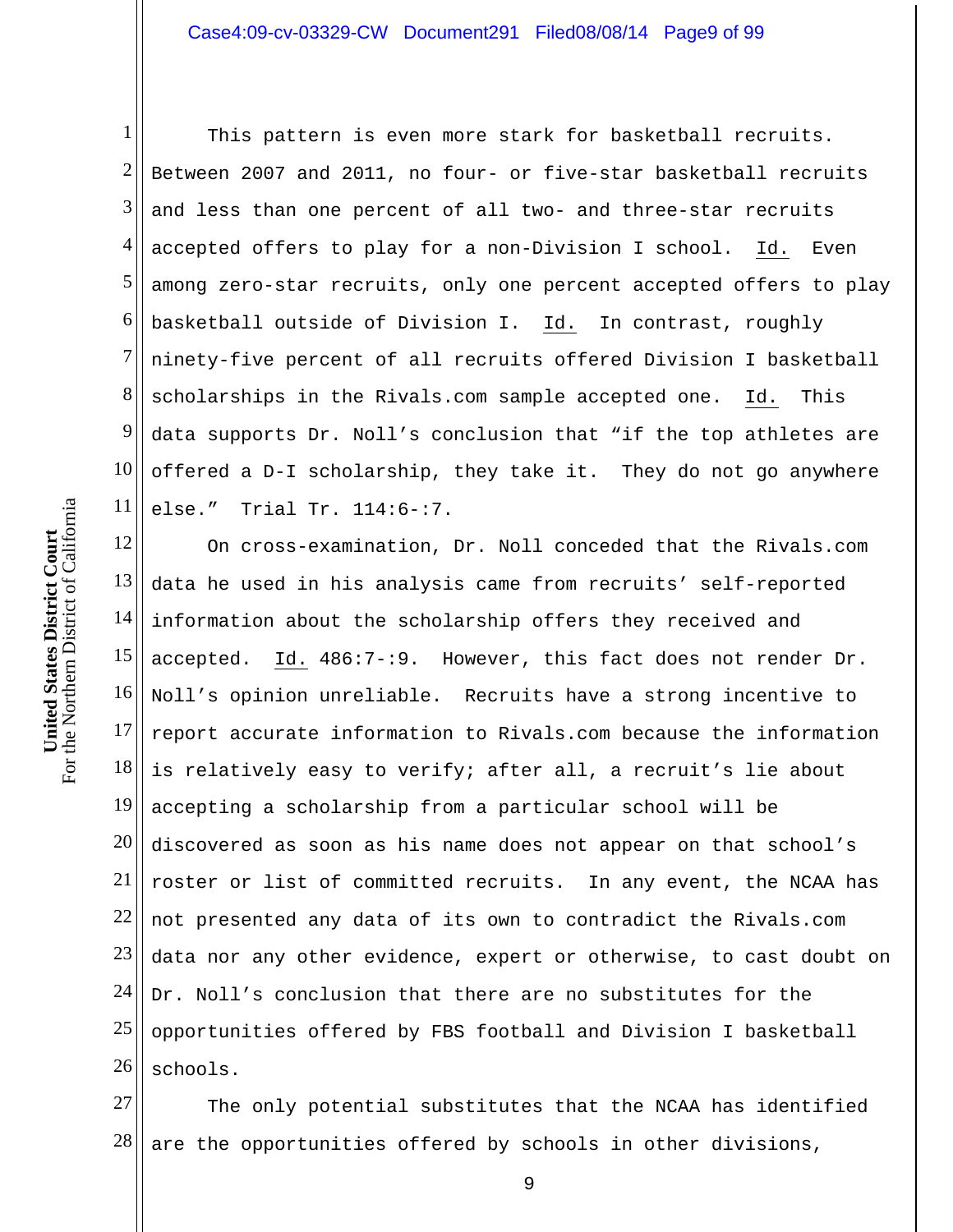1 2 3 4 5 6 7 8 9 10 11 12  $13$ 14 15 16 17 18 19 20 collegiate athletics associations, or minor and foreign professional sports leagues. None of these other divisions, associations, or professional leagues, however, provides the same combination of goods and services offered by FBS football and Division I basketball schools. Schools in FCS and Divisions II and III all provide a lower number of scholarships than FBS football and Division I basketball schools, which results in a lower level of athletic competition. The National Intercollegiate Athletic Association (NAIA), National Junior College Athletic Association (NJCAA), National Christian Collegiate Athletic Association (NCCAA), and United States Collegiate Athletic Association (USCAA) likewise provide fewer scholarships and offer a lower level of competition. What's more, the schools in these other divisions and associations are often smaller than FBS football and Division I basketball schools, spend much less on athletics, and may not even provide opportunities to attend a four-year college. Id. 2824:14-:24, 2826:16-2827:7, 2829:17- 2830:12 (Stiroh). This is why, as Dr. Noll concluded, these other schools do not compete with FBS football and Division I basketball schools for recruits.

21 22 23 24 25 26 27 28 Dr. Noll also analyzed the Rivals.com data to show that FBS schools almost always defeated non-FBS schools in head-to-head recruiting contests for the same football recruit between 2007 and 2011. Id. 116:6-118:11, 474:23-475:14; Ex. 2530. His analysis of head-to-head recruiting contests for basketball players revealed the same discrepancy between Division I and non-Division I schools. Trial Tr. 116:6-118:11. Notably, he did not observe this discrepancy when comparing head-to-head recruiting contests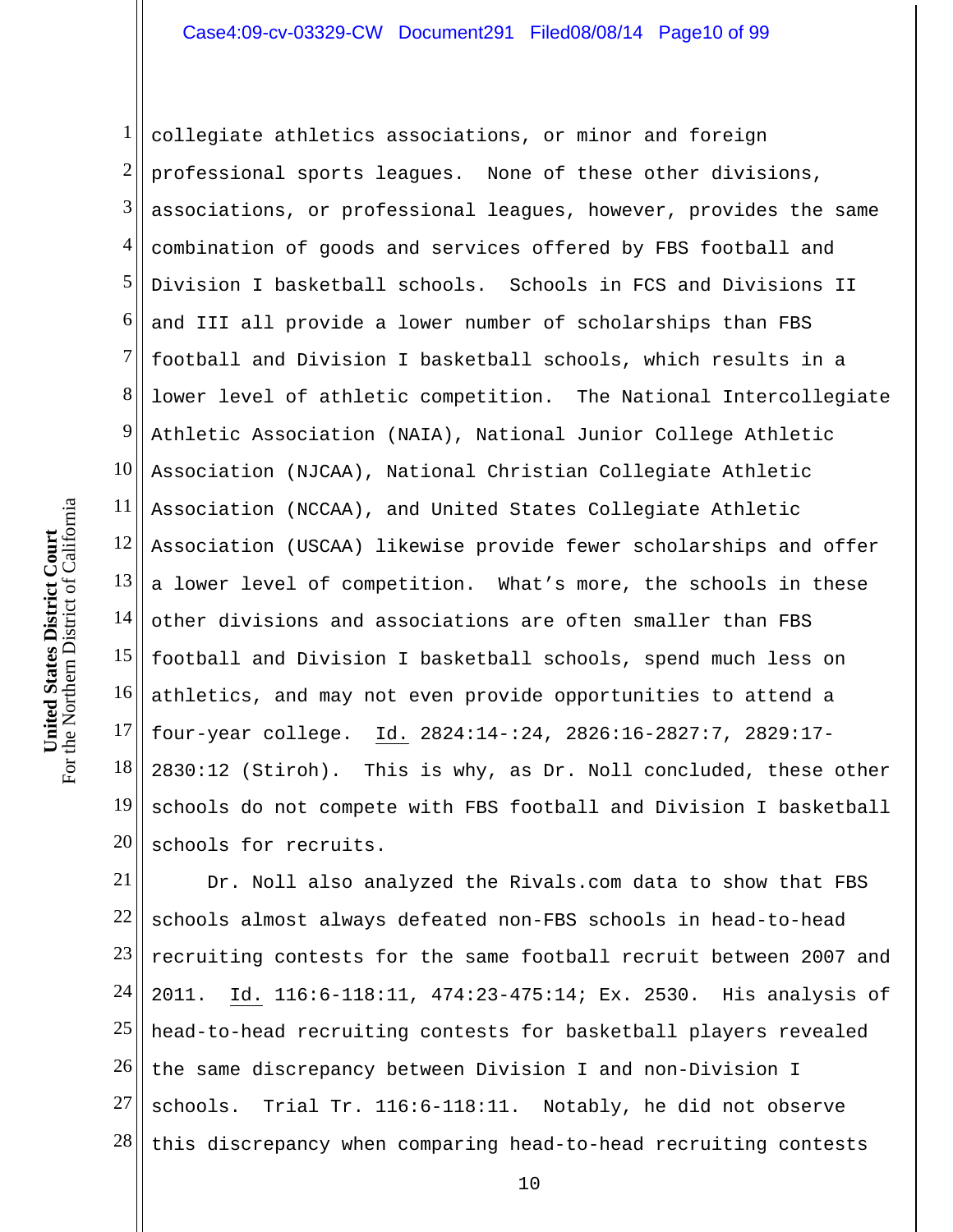1 2 3 4 5 6 7 8 9 10 11 12 13 14 15 16 17 among FBS football schools or Division I basketball schools. Id.; Ex. 2530 at 3. Even when he compared the success of the schools within the five major Division I conferences -- namely, the Pacific 12 Conference (Pac 12), Big 12 Conference, Atlantic Coast Conference, Southeastern Conference (SEC), and Big 10 Conference -- to that of schools in less prominent Division I conferences, he found that they were still in competition with each other. Trial Tr. 116:9-:13 ("And unlike the finding for other divisions and junior colleges and NAIA and all the rest that was in the first picture, what we find here is that although the major conferences win more than they lose, in competing against the lesser conferences, there is considerable competitive overlap."). Thus, the bundles of goods and services offered by schools in FCS, Divisions II and III, and other non-NCAA collegiate athletics associations are not substitutes for the bundles of goods and services offered by FBS football and Division I basketball schools.

18 19 20 21 22 23 24 25 26 27 28 Nor are the opportunities offered by the professional leagues that the NCAA has identified here. Dr. Noll noted that elite football and basketball recruits rarely forego opportunities to play FBS football or Division I basketball in order to play professionally. Neither the National Football League (NFL) nor the National Basketball Association (NBA) permits players to enter the league immediately after high school. Id. 68:17-69:6 (O'Bannon). Although other professional leagues -- such as the NBA Development League (D-League), the Arena Football League (AFL), and certain foreign football and basketball leagues - permit players to join immediately after high school, recruits do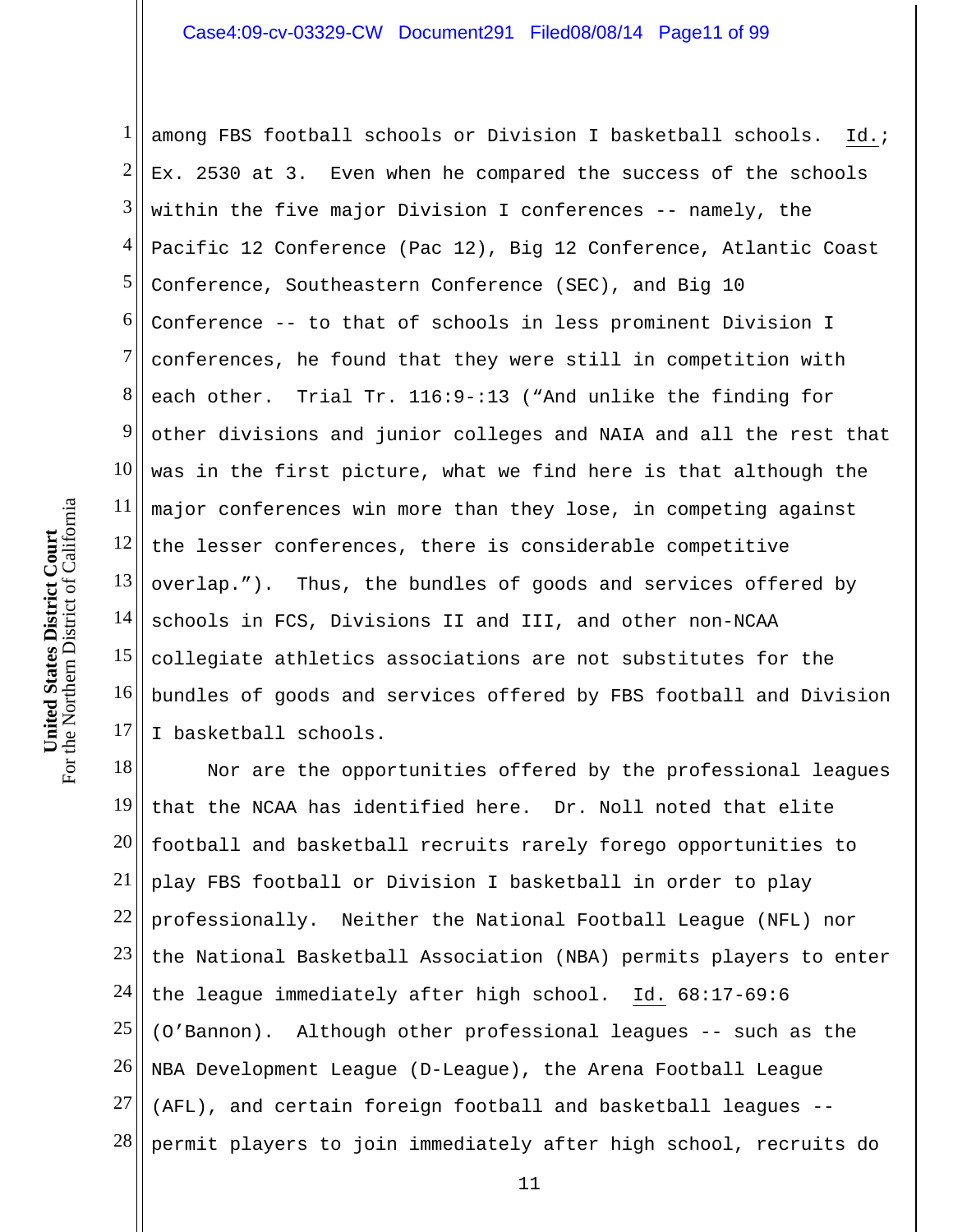1 2 3 4 5 6 7 8 9 10 11 12  $13$ 14 15 16 not typically pursue opportunities in those leagues. Id. 482:11-:13 (Noll). When Dr. Noll was asked why he did not conduct an analysis of recruits who chose to play professionally in these leagues, he replied that too few had ever done so to conduct such an analysis. Id. 484:19-485:13 ("It would be hard to do an analysis of zero."). He also noted that many recruits may not even be given an opportunity to play in these leagues. Id. 482:14-:17 ("The opportunity is not given to very many high school athletes to play in Europe."). What's more, none of these leagues offers the same opportunity to earn a higher education that FBS football and Division I basketball schools provide. For all of these reasons, the Court finds that there are no professional football or basketball leagues capable of supplying a substitute for the bundle of goods and services that FBS football and Division I basketball schools provide. These schools comprise a relevant college education market, as described above.

B. Group Licensing Market

18 19 20 21 22 23 Professional athletes often sell group licenses to use their names, images, and likenesses in live game telecasts, videogames, game re-broadcasts, advertisements, and other archival footage. $^4$ Plaintiffs allege that, in the absence of the NCAA's challenged rules, FBS football and Division I basketball players would also be able to sell group licenses for the use of their names, images,

25 26 27 28 4 Plaintiffs presented some evidence at trial of a market for licenses to use student-athletes' names, images, and likenesses in other merchandise, such as jerseys and bobbleheads. The Court does not address this market because Plaintiffs previously abandoned all of their claims related to such markets. Docket No. 827, June 20, 2013 Hrg. Tr. 54:13-:16. In addition, the evidence they presented at trial regarding merchandise-related licenses did not constitute proof of a market for group licenses but, rather, only individual licenses.

17

24

 $\overline{a}$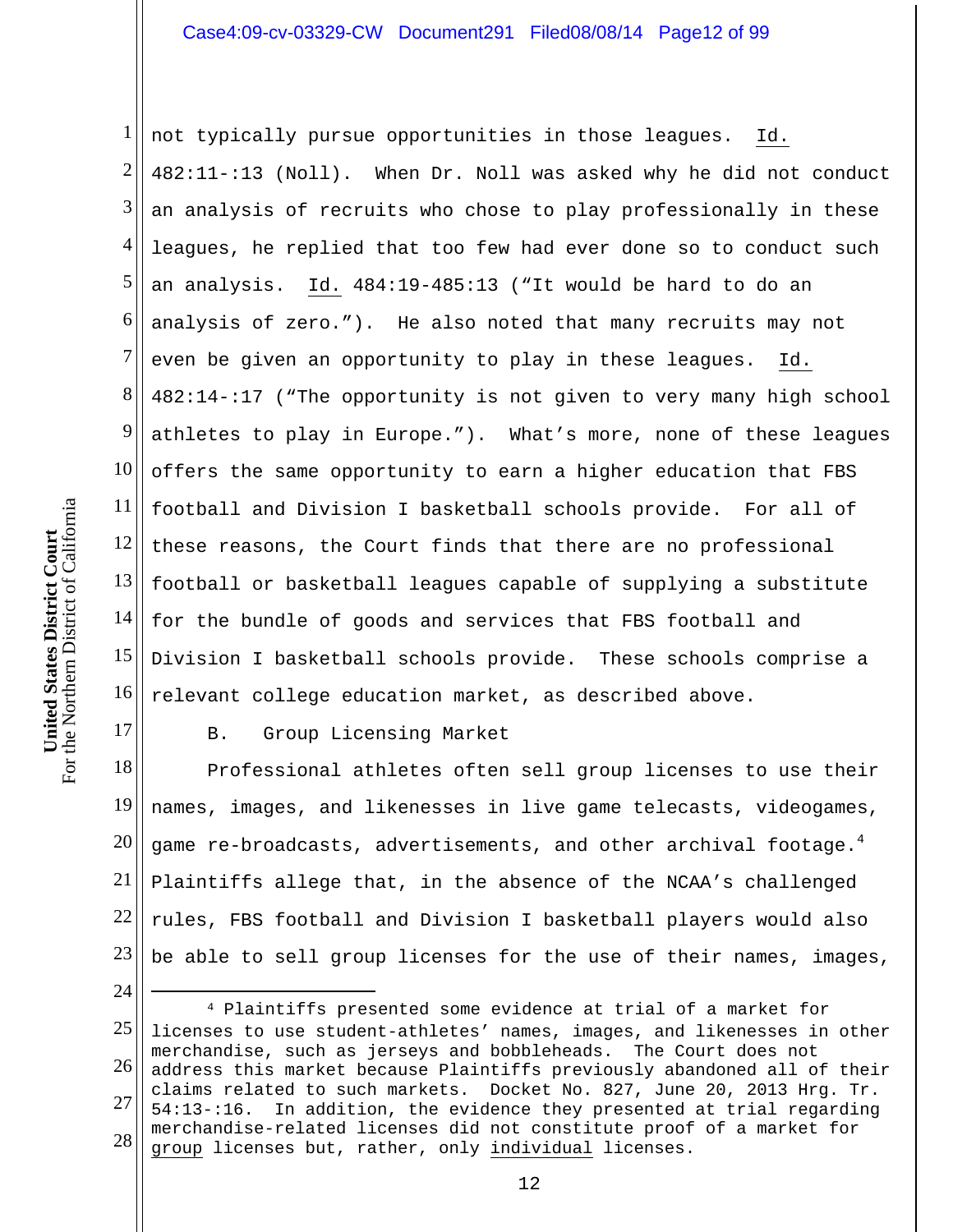1 2 3 4 5 6 7 8 9 10 11 12 13 14 and likenesses. Specifically, they contend that members of certain FBS football and Division I basketball teams would be able to join together to offer group licenses, which they would then be able to sell to their respective schools, third-party licensing companies, or media companies seeking to use student-athletes' names, images, and likenesses. Plaintiffs have identified three submarkets within this broader group licensing market: (1) a submarket for group licenses to use student-athletes' names, images, and likenesses in live football and basketball game telecasts; (2) a submarket for group licenses to use studentathletes' names, images, and likenesses in videogames; and (3) a submarket for group licenses to use student-athletes' names, images, and likenesses in game re-broadcasts, advertisements, and other archival footage.

> 1. Submarket for Group Licenses to Use Student-Athletes' Names, Images, and Likenesses in Live Game Telecasts

17 18 19 20 21 22 23 24 25 26 27 28 The Court finds that a submarket exists in which television networks seek to acquire group licenses to use FBS football and Division I basketball players' names, images, and likenesses in live game telecasts. Television networks frequently enter into licensing agreements to use the intellectual property of schools, conferences, and event organizers -- such as the NCAA or a bowl committee -- in live telecasts of football and basketball games. In these agreements, the networks often seek to acquire the rights to use the names, images, and likenesses of the participating student-athletes during the telecast. For instance, the NCAA's 1994 licensing agreement granting CBS the rights to telecast the

15

16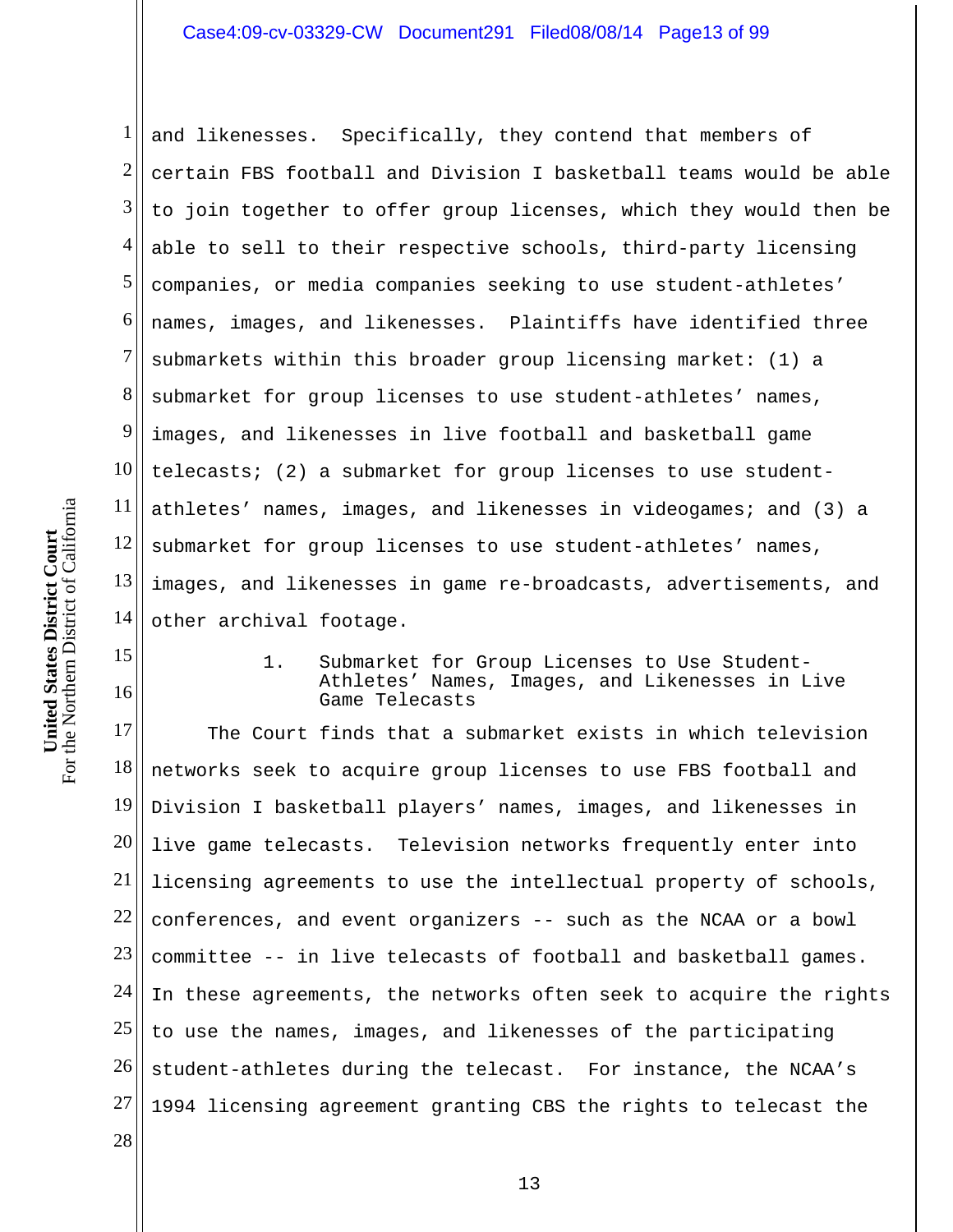1 2 3 4 5 6 7 8 9 10 11 12 13 14 15 16 17 18 19 20 21 22 23 24 25 26 27 28 Division I men's basketball tournament every year from 1995 to 2002 includes a "Name & Likeness" provision that states: The Network, its sponsors, their advertising representatives and the stations carrying the telecasts of the games will have the right to make appropriate references (including without limitation, use of pictures) to NCAA and the universities and colleges of the teams, the sites, the games and the participants in and others identified with the games and in the telecasting thereof, provided that the same do not constitute endorsements of a commercial product. Ex. 2104 at 16 (emphasis added). A 1999 agreement between the NCAA and CBS for the rights to telecast certain Division I basketball games contains a "Name & Likeness" provision with nearly identical language. Ex. 2116 at 17 (granting the "right to make appropriate references (including without limitation, use of pictures) to . . . the participants in and others identified with the games" (emphasis added)). An agreement between the FBS conferences, the University of Notre Dame, and Fox Broadcasting Company for the rights to telecast certain 2007, 2008, and 2009 bowl games similarly provides that the event organizer will be solely responsible for ensuring that Fox has "the rights to use the name and likeness, photographs and biographies of all participants, game officials, cheerleaders" and other individuals connected to the game. Ex. 2162 at 9. Plaintiffs also provided other contracts containing similar language. See, e.g., Ex. 2230 at 10 (granting the broadcaster "all name and likeness rights of all participants, officials, competing teams and any other persons connected with the Events that are reasonable or necessary for the Telecast of the Events"); Ex. 3078 at 2-3 (providing that the Big 10 would use "reasonable commercial efforts" to obtain from any Case4:09-cv-03329-CW Document291 Filed08/08/14 Page14 of 99

For the Northern District of California For the Northern District of California **United States District Court**  United States District Court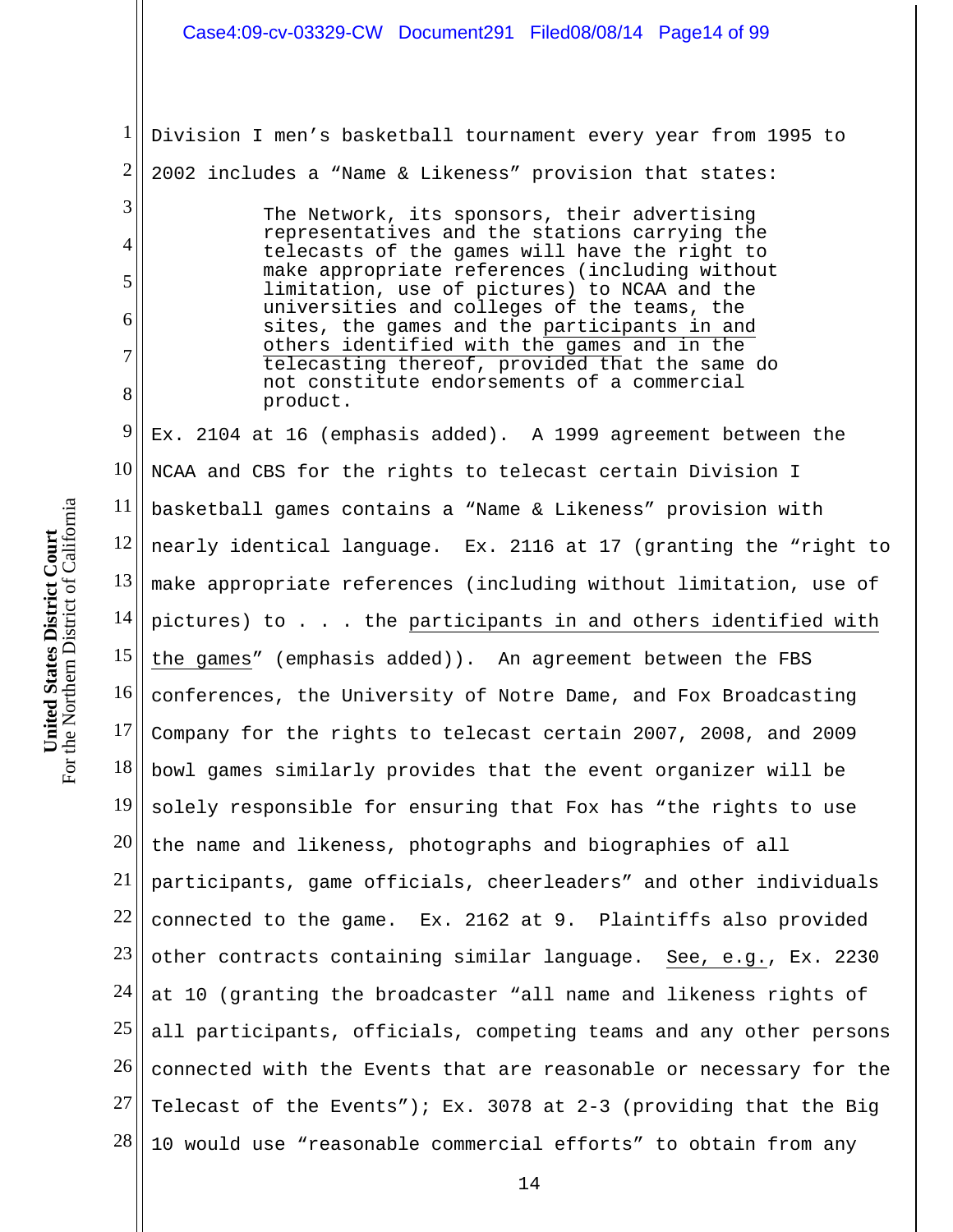1 2 3 4 5 non-conference opponent the "right . . . to use its respective players' names, likenesses, and that school's trademarks, logos and other items in promoting, advertising and Telecasting any such game"). These contracts demonstrate that there is a demand for these rights among television networks.

6 7 8 9 10 11 12  $13$ 14 15 16 17 18 19 20 21 22 23 Plaintiffs' broadcasting industry expert, Edwin Desser, confirmed that provisions like these are common and that they have economic value to television networks. Trial Tr. 651:9-:11, 699:18-700:3, 681:18-:23 ("If you're running a business like a television network, a broadcast station, you would prefer to have consents, and you would like to have somebody stand behind those consents so that you don't have to worry about somebody coming after you later with a claim."). Thus, a market for these rights exists. Plaintiffs also demonstrated that this is a market for group licenses -- not individual licenses. Mr. Desser testified that a "television sports agreement is a bundle of rights and responsibilities that are all interrelated and that, you know, create value, provide comfort, and are [] integrated into the agreement." Id. 658:14-:19. A license to use an individual student-athlete's name, image, and likeness during a game telecast would not have any value to a television network unless it was bundled with licenses to use every other participating studentathlete's name, image, and likeness.

24 25 26 27 28 The NCAA's broadcasting industry expert, Neal Pilson, testified that sports broadcasters need not acquire the rights to use student-athletes' names, images, and likenesses and that the primary reason they enter into licensing agreements with event organizers is to gain exclusive access to the facility where the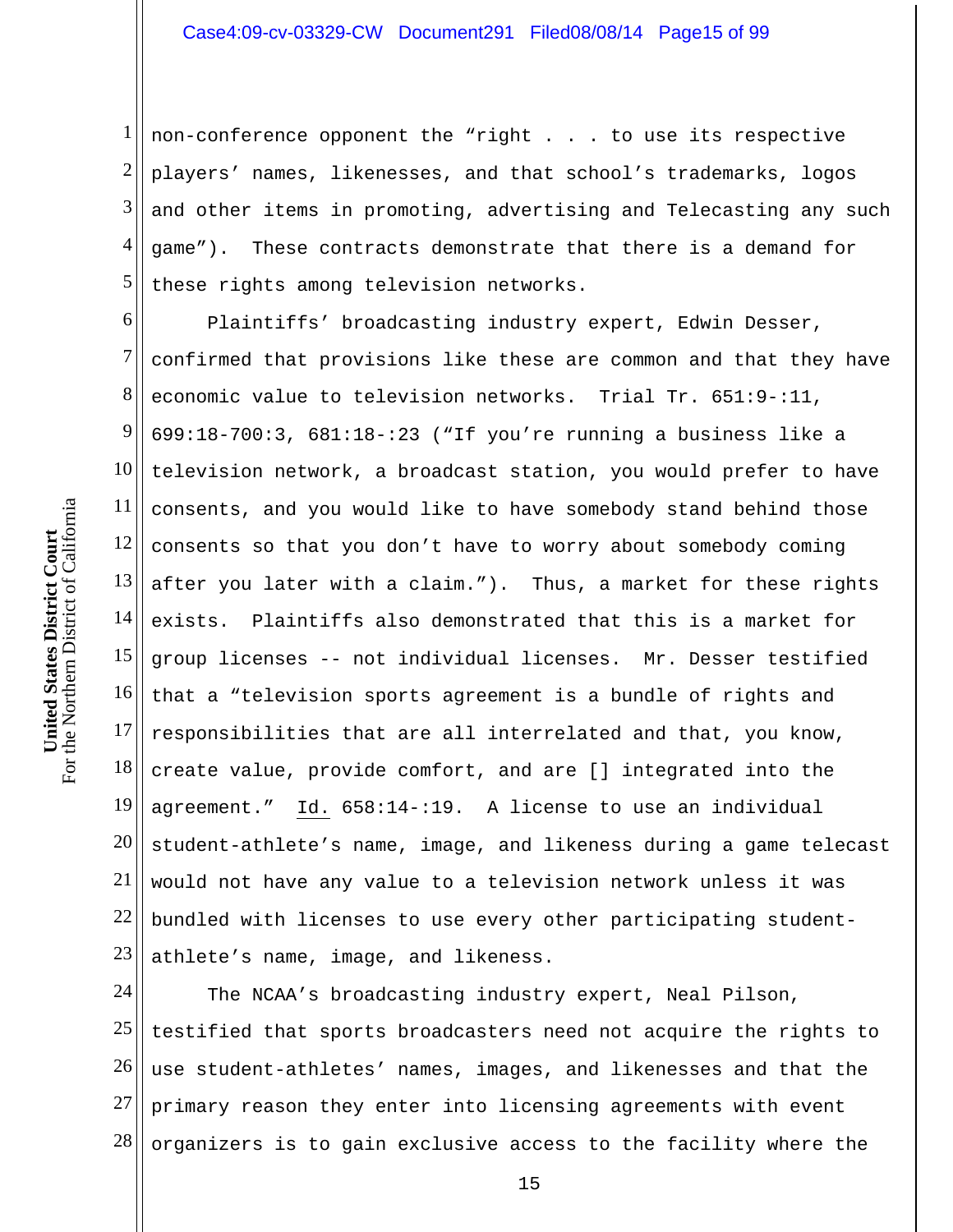1 2 3 4 5 6 7 8 9 10 11 event will occur. Trial Tr. 720:5-:17. This testimony is not convincing. Mr. Pilson admitted that broadcasters must acquire certain rights even from visiting teams who do not control access to the event facility. Id. 803:5-804:8. He also acknowledged that broadcasting agreements -- like those quoted above - sometimes refer expressly to name, image, and likeness "rights." Id. 805:2-:16. Accordingly, the Court finds that, absent the challenged NCAA rules, teams of FBS football and Division I basketball players would be able to create and sell group licenses for the use of their names, images, and likenesses in live game telecasts.

12 13

2. Submarket for Group Licenses to Use Student-Athletes' Names, Images, and Likenesses in Videogames

14 15 16 17 18 19 20 21 22 23 24 25 26 27 28 Like television networks, videogame developers would seek to acquire group licenses to use the names, images, and likenesses of FBS football and Division I basketball players if the NCAA did not prohibit student-athletes from selling such licenses. EA seeks to make all of its sports-themed videogames "as authentic as possible." Trial Tr. 1656:7 (Linzner). One of the company's vice presidents, Joel Linzner, explained, "We have found that it is pleasing to our customers to be able to use the real athletes depicted as realistically as possible and acting as realistically as possible." Id. 1658:3-:6; see also Ex. 2007 at 50-54 (describing demand for use of student-athletes' names, images, and likenesses in videogames). To do this, the company typically negotiates licenses with professional sports leagues and teams to use their trademarks, logos, and other intellectual property in videogames. Trial Tr. 1656:10-1657:25. It also negotiates with

16

For the Northern District of California For the Northern District of California **United States District Court**  United States District Court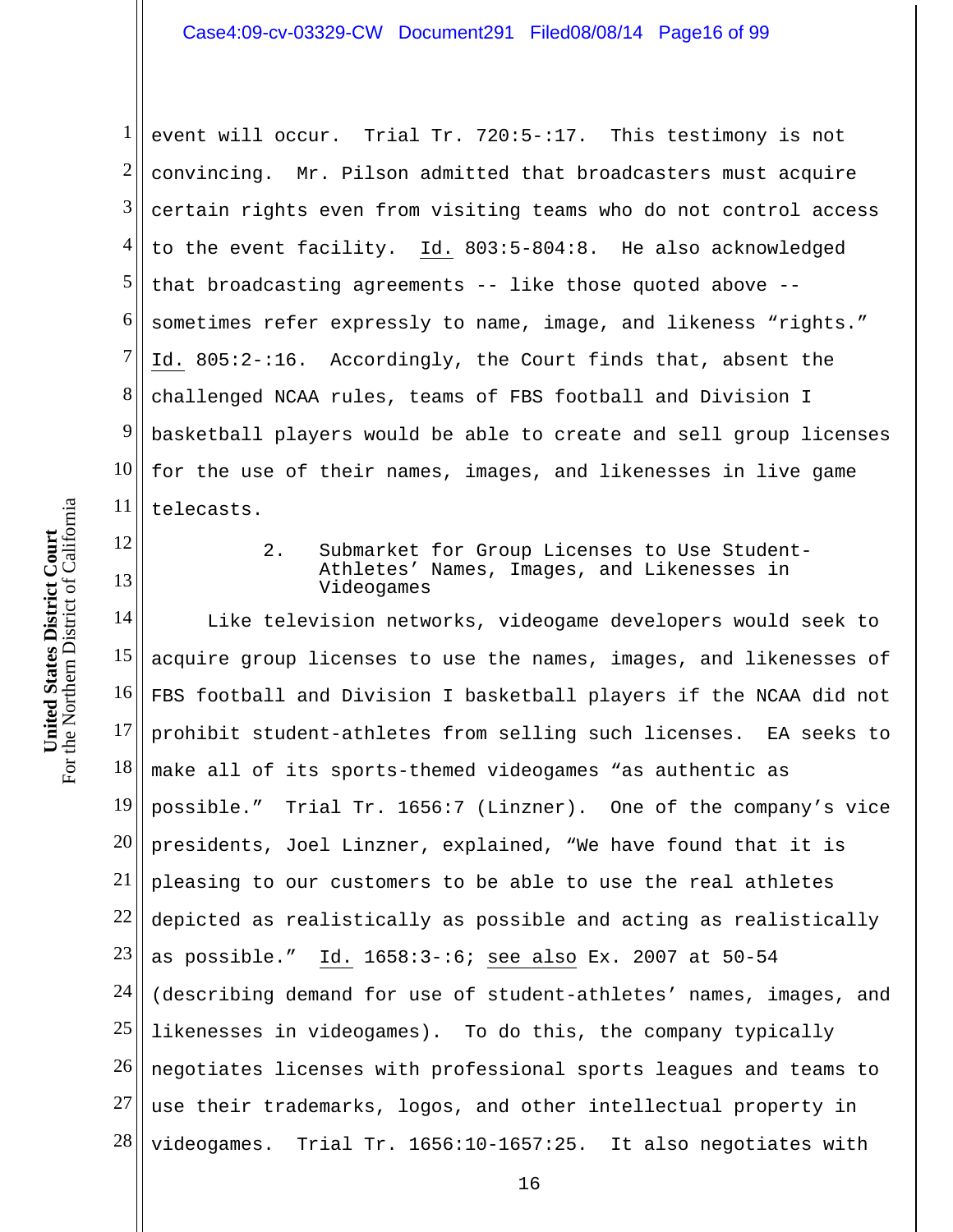1 2 3 4 5 6 7 8 groups of professional athletes for licenses to use their names, images, and likenesses. Id. EA would be interested in acquiring the same rights from student-athletes in order to produce college sports-themed videogames, if it were permitted to do so. Id. 1669:24-1670:24. Accordingly, the Court finds that, absent the challenged NCAA rules, there would be a demand among videogame developers for group licenses to use student-athletes' names, images, and likenesses.

9 10 11 12 13 14 15 16 17 18 19 20 21 22 23 24 25 26 27 28 The NCAA asserts that such demand would not exist because it has ceased licensing its intellectual property for use in videogames, making it unlikely that any developer would seek to develop a videogame using the names, images, and likenesses of student-athletes. This assertion is not supported by the trial record. Although the NCAA recently declined to renew its license with EA, it has not presented any evidence suggesting that it will never enter into such an agreement again in the future. None of its current bylaws preclude it from entering into such an agreement. Furthermore, the evidence presented at trial demonstrates that, prior to this litigation, the NCAA found it profitable to license its intellectual property for use in videogames. Indeed, it continued to renew its annual licensing agreement with EA, even as the company evaded the NCAA's rules prohibiting it from using student-athletes' images and likenesses in videogames. Throughout the late 2000s, EA's NCAA-branded videogames featured playable avatars that could easily be identified as real student-athletes despite the NCAA's express prohibition on featuring student-athletes in videogames. The EA avatars played the same positions as their real-life counterparts,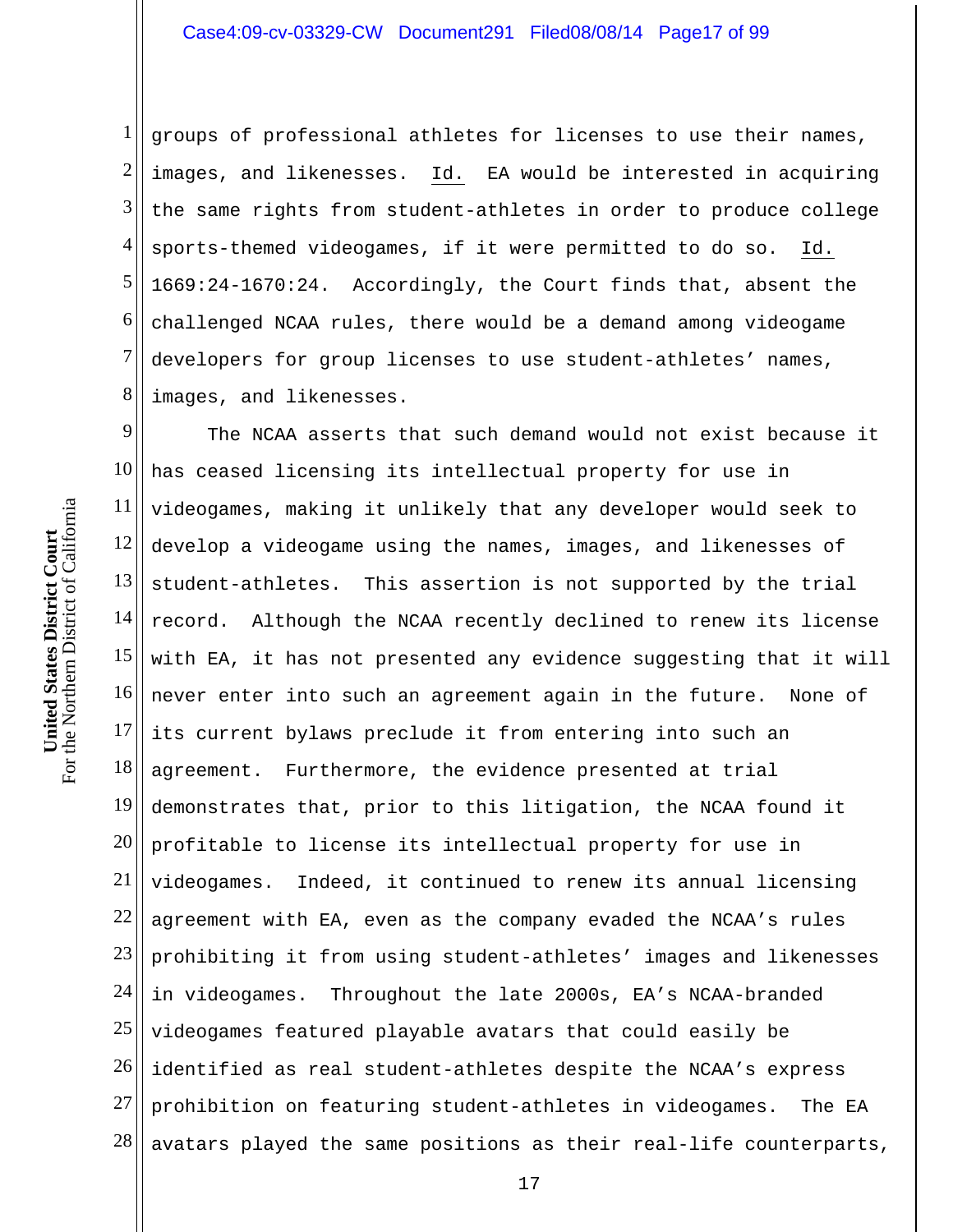1 2 3 4 5 6 7 8 wore the same jersey numbers and uniform accessories, haled from the same home state, and shared the same height, weight, handedness, and skin color. Trial Tr. 27:14-28:11 (O'Bannon); 568:6-569:24 (Prothro); 930:5-931:7 (Rascher). For all of these reasons, the Court finds that a submarket would exist for group licenses to use student-athletes' names, images, and likenesses in videogames if student-athletes were permitted to receive compensation for such licenses.

> 3. Submarket for Group Licenses to Use Student-Athletes' Names, Images, and Likenesses in Game Re-Broadcasts, Advertisements, and Other Archival Footage

12 13 14 15 16 17 18 19 20 21 22 23 24 25 26 27 28 Plaintiffs have shown that television networks, advertisers, and third-party licensing companies seek to use archival footage of student-athletes in game re-broadcasts, commercials, and other products. Several of the live telecasting agreements discussed above included provisions granting the television network the rights to use archival footage, as well. See, e.g. Ex. 3078 at 2- 3 (granting the Big 10 Network the rights to use certain studentathletes' names and likenesses in "promoting, advertising and Telecasting" a game); Ex. 2230 at 2 (granting Fox Sports Net the "right to re-Telecast the Selected Events," the "right to distribute highlights of the Selected Events," and the specific right to use the "names and likenesses of the players" to promote certain games as well as the network itself). Tyrone Prothro, a former wide receiver for the University of Alabama, saw footage in a commercial of a famous catch that he made during a game. Trial Tr. 565:24-566:8. Finally, one of the NCAA's vice presidents, Mark Lewis, established that the NCAA has licensed all of its

9

10

11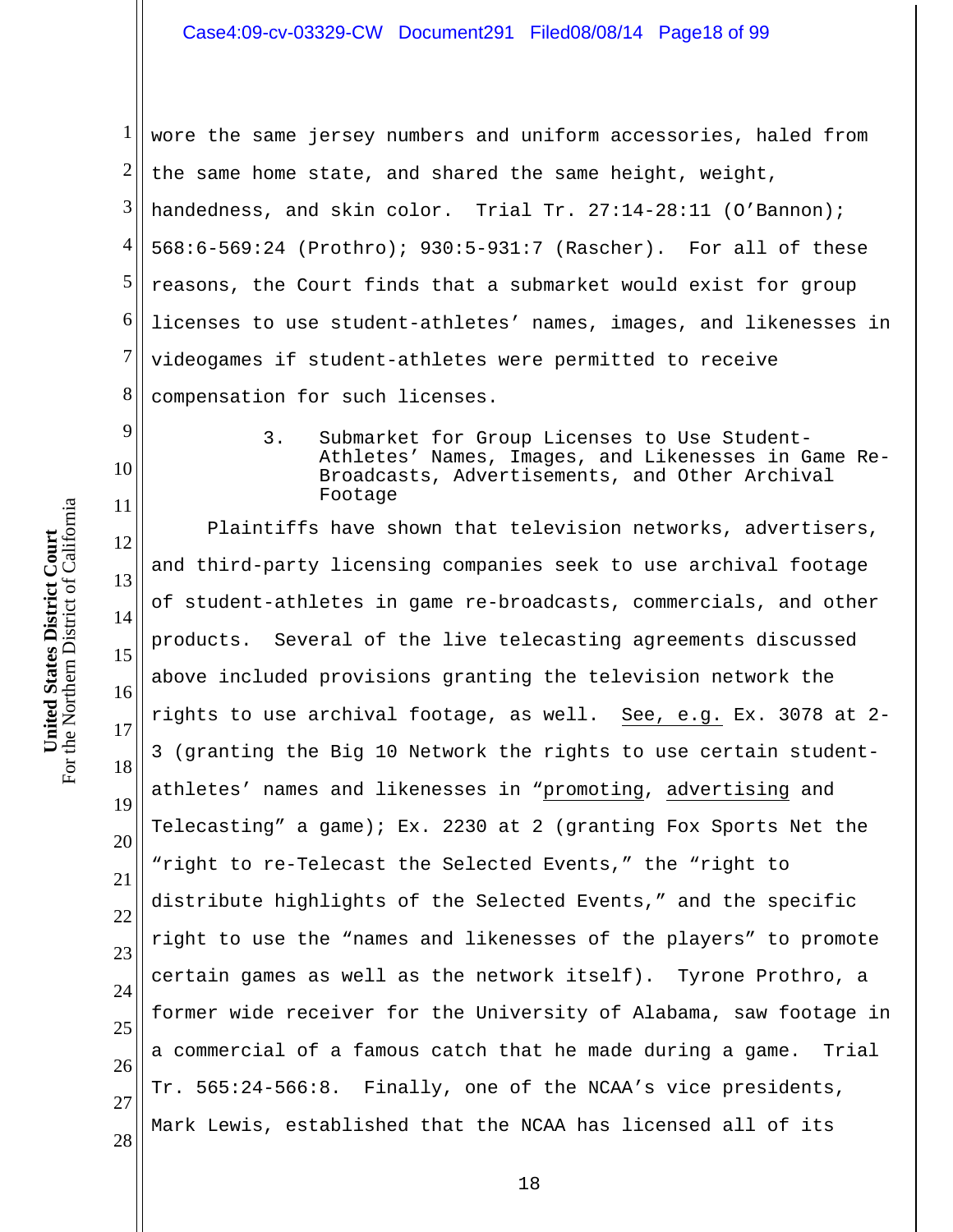1 2 3 4 5 6 7 8 9 10 11 12 13 14 archival footage from past NCAA championships to a third-party licensing company, T3Media, which acts as the association's agent in licensing that footage for use in game re-broadcasts, advertisements, and any other products. Id. 3206:13-:25. Although T3Media is not permitted to license footage of current student-athletes, it still acquires the rights to this footage while the student-athletes are in school for later use (after acquiring the student-athletes' consent). This is enough to show that demand for this footage exists. Based on this evidence, the Court finds that, absent the NCAA's challenged rules, there would be a demand among television networks, third-party licensing companies, and advertisers for group licenses to use studentathletes in game re-broadcasts, advertisements, and other archival footage.

15 III. The Challenged Restraint

16 17 18 19 20 21 NCAA rules prohibit current student-athletes from receiving any compensation from their schools or outside sources for the use of their names, images, and likenesses in live game telecasts, videogames, game re-broadcasts, advertisements, and other footage. Plaintiffs contend that these rules restrain trade in the two markets identified above.

22 23 24 25 26 27 28 The NCAA imposes strict limits on the amount of compensation that student-athletes may receive from their schools. Most importantly, it prohibits any student-athlete from receiving "financial aid based on athletics ability" that exceeds the value of a full "grant-in-aid." Ex. 2340 at 208. The bylaws define a full "grant-in-aid" as "financial aid that consists of tuition and fees, room and board, and required course-related books." Id. at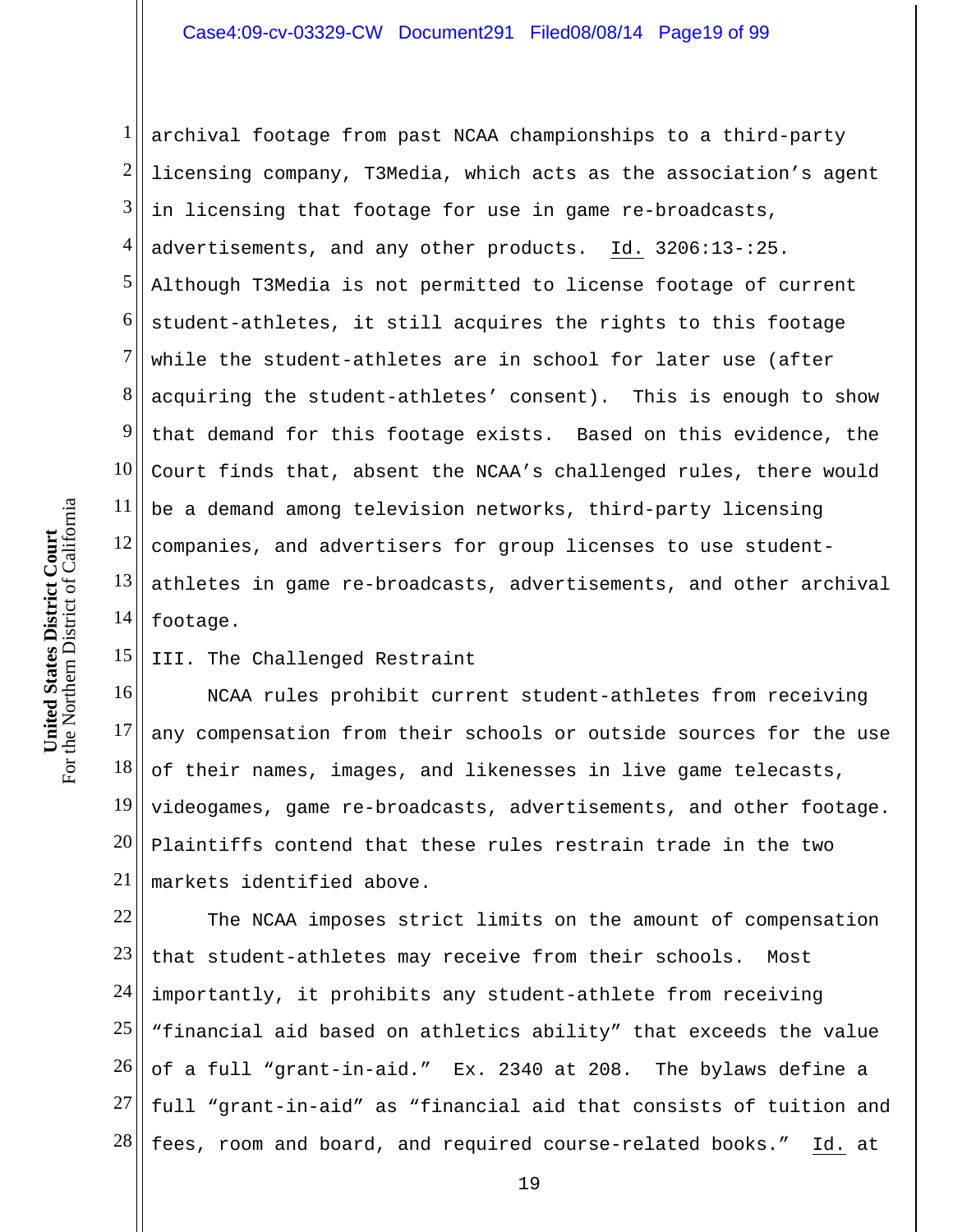1 2 3 207. This amount varies from school to school and from year to year. Any student-athlete who receives financial aid in excess of this amount forfeits his athletic eligibility. Id. at 208.

4 5 6 7 8 9 10 11  $12$  $13$ 14 15 16 17 18 19 In addition to this cap on athletics-based financial aid, the NCAA also imposes a separate cap on the total amount of financial aid that a student-athlete may receive. Specifically, it prohibits any student-athlete from receiving financial aid in excess of his "cost of attendance." Ex. 2340 at 208. Like the term "grant-in-aid," the term "cost of attendance" is a schoolspecific figure defined in the bylaws. It refers to "an amount calculated by [a school]'s financial aid office, using federal regulations, that includes the total cost of tuition and fees, room and board, books and supplies, transportation, and other expenses related to attendance" at that school. Id. at 206. Because it covers the cost of "supplies, transportation, and other expenses," the cost of attendance is generally higher than the value of a full grant-in-aid. The gap between the full grant-inaid and the cost of attendance varies from school to school but is typically a few thousand dollars.<sup>3</sup>

20 21 22 The NCAA also prohibits any student-athlete from receiving compensation from outside sources based on his athletic skills or ability. $^6$  -Thus, while a student-athlete may generally earn money

24 25

23

 $\overline{a}$ 

body." Ex. 2340 at 211.

<sup>26</sup>  27 28 <sup>5</sup> Under certain circumstances, a student-athlete who has an unexpected "special financial need" may be permitted to receive additional aid beyond the cost of attendance. Trial Tr. 2144:25- 2145:14 (Petr). This additional aid comes from his school's "student assistance fund" and could include money for "needed clothing, needed supplies, a computer," or other academic needs. Ex. 2340 at 238. <sup>6</sup> The NCAA's bylaws contain a minor exception permitting studentathletes to receive limited compensation for educational expenses "awarded by the U.S. Olympic Committee or a U.S. national governing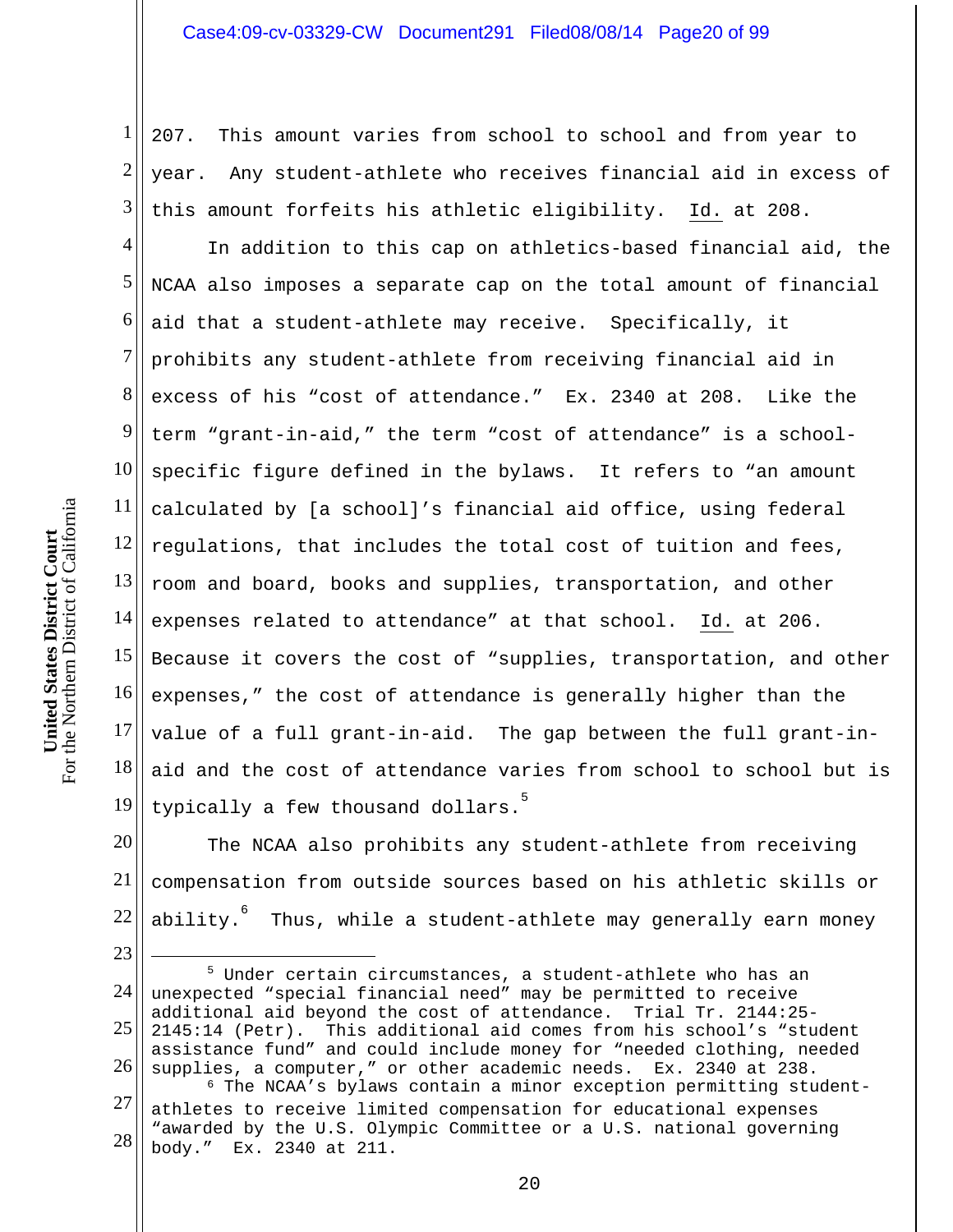1 2 3 4 5 6 7 8 from any "on- or off-campus employment" unrelated to his athletic ability, he may not receive "any remuneration for value or utility that the student-athlete may have for the employer because of the publicity, reputation, fame or personal following that he or she has obtained because of athletics ability." Id. at 211. Studentathletes are also barred from endorsing any commercial product or service while they are in school, regardless of whether or not they receive any compensation to do so. Id. at 86.

9 10 11 12 13 14 15 16 17 18 19 20 21 22 23 Dr. Noll testified that these rules restrain competition among schools for recruits. If the grant-in-aid limit were higher, schools would compete for the best recruits by offering them larger grants-in-aid. Similarly, if total financial aid was not capped at the cost of attendance, schools would compete for the best recruits by offering them compensation exceeding the cost of attendance. This competition would effectively lower the price that the recruits must pay for the combination of educational and athletic opportunities that the schools provide. As Dr. Noll explained, "if the scholarship value is suppressed, that means the net price paid by a student-athlete to attend college is higher." Trial Tr. 105:24-107:1. Thus, he explained, because the NCAA has the power to and does suppress the value of athletic scholarships through its grant-in-aid rules, it has increased the prices schools charge recruits. Id. 127:20-129:13.

24 25 26 27 28 Dr. Noll's opinions are consistent with the opinions of the NCAA's own economic expert, Dr. Daniel Rubinfeld, who testified that the NCAA operates as a "joint venture which imposes restraints" on trade. Id. 2922:20-:21. Dr. Rubinfeld specifically acknowledged that "the NCAA does impose a restraint,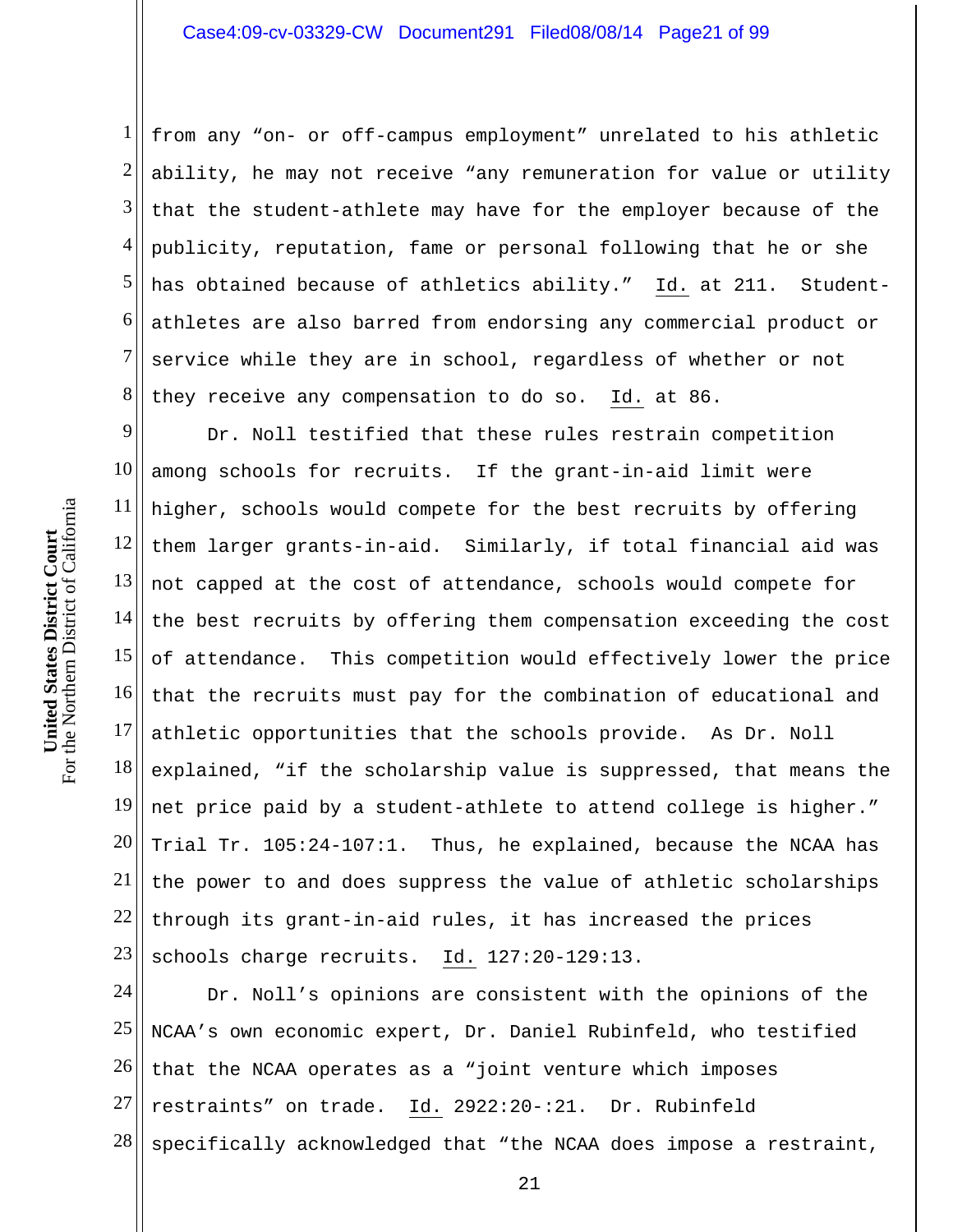1 2 3 4 5 6 7 8 9 10 11 12 13 14 15 16 17 18 19 20 21 22 23 24 25 26 27 28 the restraint we have been discussing in this case." Id. 2921:8-:9. Although he opined that this restraint was lawful because it serves procompetitive purposes, he never denied that the NCAA restricts competition among its members for recruits. In fact, his own economics textbook specifically refers to the NCAA as a "cartel," which he defined during his testimony as "a group of firms that impose a restraint." Id. 2975:3-:4. Although the NCAA's other economic expert, Dr. Lauren Stiroh, testified that the NCAA does not restrain competition in any market, her opinions were based on the theory that anticompetitive effects cannot arise unless consumers in a "downstream market" are harmed. Id. 2766:16-:22. In this case, those consumers would be people who watch or attend college football and basketball games or purchase goods using the names, images, and likenesses of student-athletes. The Court rejects Dr. Stiroh's theory that Plaintiffs cannot show any anticompetitive effects caused by the alleged restraint without demonstrating some harm to these consumers. The evidence cited above demonstrates that student-athletes themselves are harmed by the price-fixing agreement among FBS football and Division I basketball schools. In the complex exchange represented by a recruit's decision to attend and play for a particular school, the school provides tuition, room and board, fees, and book expenses, often at little or no cost to the school. The recruit provides his athletic performance and the use of his name, image, and likeness. However, the schools agree to value the latter at zero by agreeing not to compete with each other to credit any other value to the recruit in the exchange. This is an anticompetitive effect. Thus, the Court finds that the NCAA has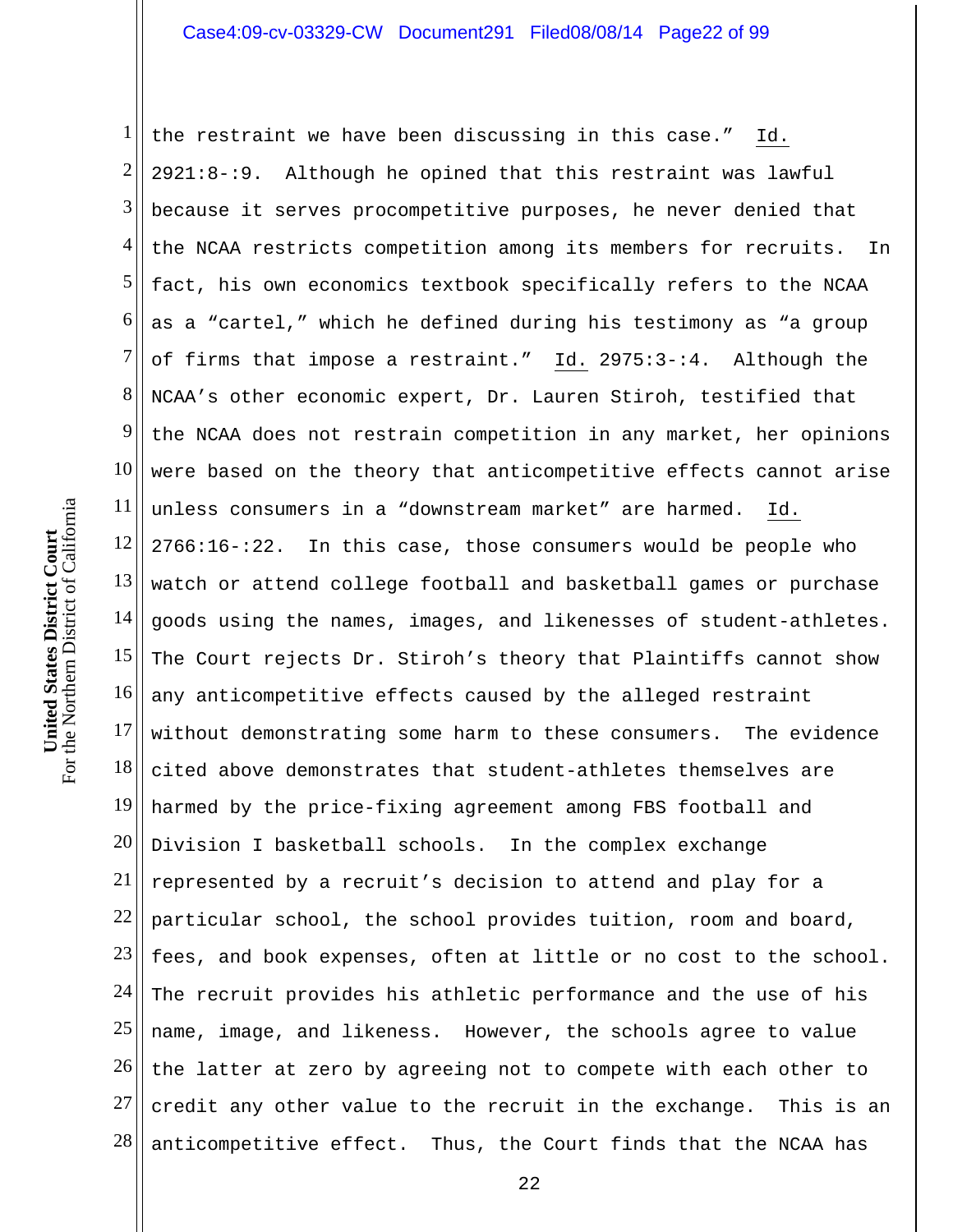1 2 3 the power -- and exercises that power -- to fix prices and restrain competition in the college education market that Plaintiffs have identified.

4 5 6 7 8 9 10 11 12 13 14 15 16 17 18 19 20 21 22 23 Dr. Noll testified that elite football and basketball recruits -- the buyers in Plaintiffs' college education market - could also be characterized as sellers in an almost identical market for their athletic services and licensing rights. Id. 143:21-144:8. In that market, FBS football and Division I basketball schools are buyers seeking to acquire recruits' athletic services and licensing rights, paying for them with full grants-in-aid but no more. From that perspective, the NCAA's restrictions on student-athlete compensation still represent a form of price fixing but create a buyers' cartel, rather than a sellers' cartel. Just as in Plaintiffs' college education market, schools would engage in price competition in the market for recruits' athletic services and licensing rights if there were no restrictions on student-athlete compensation; the only difference would be that they would be viewed as buyers in the transactions rather than sellers. Thus, because Plaintiffs' college education market is essentially a mirror image of the market for recruits' athletic services and licensing rights, the Court finds that the NCAA exercises market power, fixes prices, and restrains competition in both markets.

24 IV. Asserted Purposes of the Restraint

25 26 27 28 The NCAA asserts that the challenged restrictions on studentathlete compensation are reasonable because they are necessary to preserve its tradition of amateurism, maintain competitive balance among FBS football and Division I basketball teams, promote the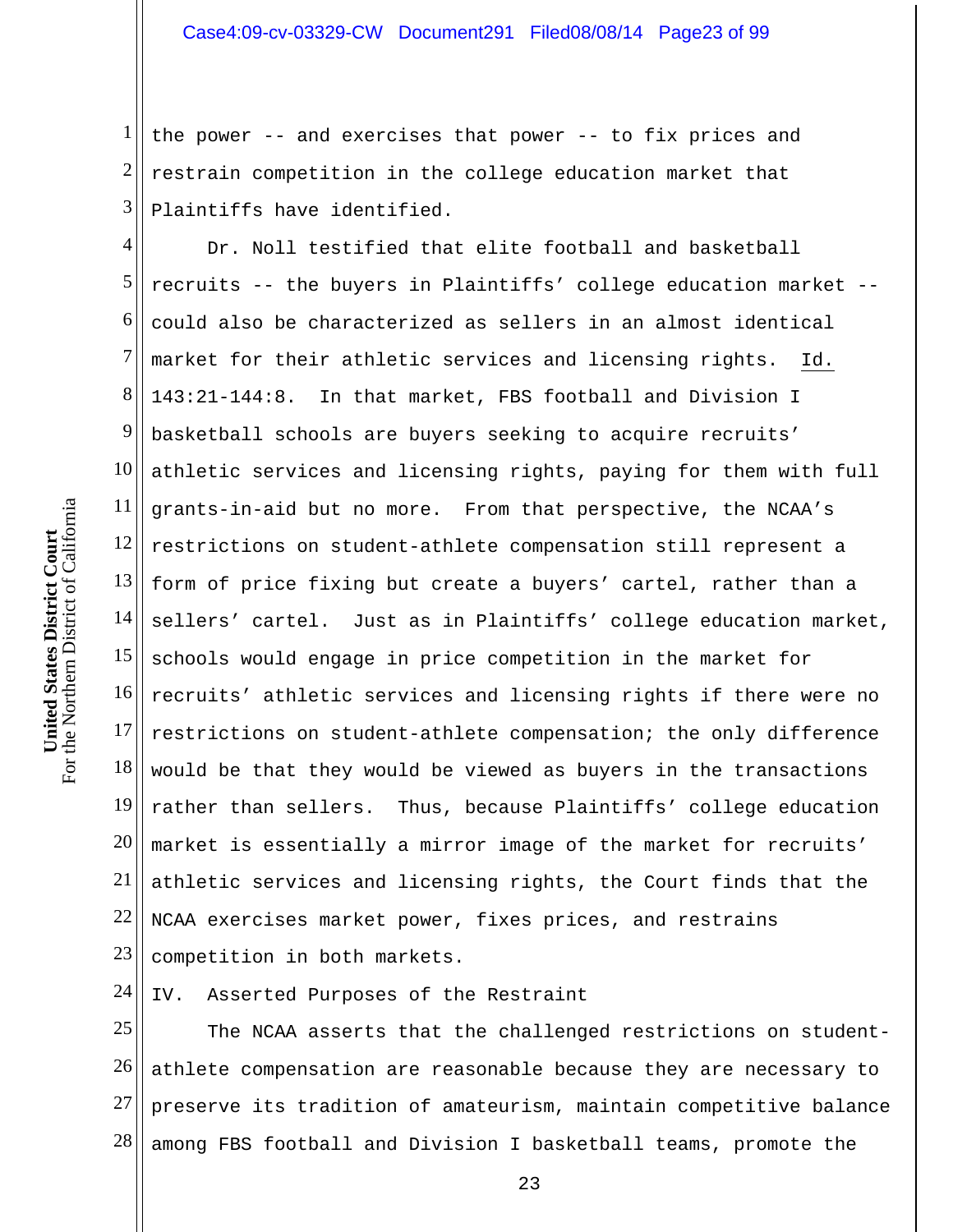1 2 integration of academics and athletics, and increase the total output of its product.

3

A. Preservation of Amateurism

4 5 6 7 8 9 The NCAA asserts that its challenged rules promote consumer demand for its product by preserving its tradition of amateurism in college sports. It relies on historical evidence, consumer survey data, and lay witness testimony to support this assertion. The Court does not find this evidence sufficient to justify the challenged restraint.

10 11 12 13 14 15 16 17 18 19 20 Dr. Emmert testified that "the rules over the hundred-year history of the NCAA around amateurism have focused on, first of all, making sure that any resources that are provided to a student-athlete are only those that are focused on his or her getting an education." Trial Tr. 1737:8-:12. The historical evidence presented at trial, however, demonstrates that the association's amateurism rules have not been nearly as consistent as Dr. Emmert represents. In fact, these rules have changed numerous times since the NCAA -- then known as the Intercollegiate Athletic Association (IAA) -- enacted its first set of bylaws in 1906. The IAA's first bylaws governing amateurism provided,

> No student shall represent a College or University in an intercollegiate game or contest who is paid or receives, directly or indirectly, any money or financial concession or emolument as past or present compensation for, or as prior consideration or inducement to play in, or enter any athletic contest, whether the said remuneration be received from, or paid by, or at the instance of any organization, committee or faculty of such College or University, or any individual whatever.

21

22

23

24

25

26

27

28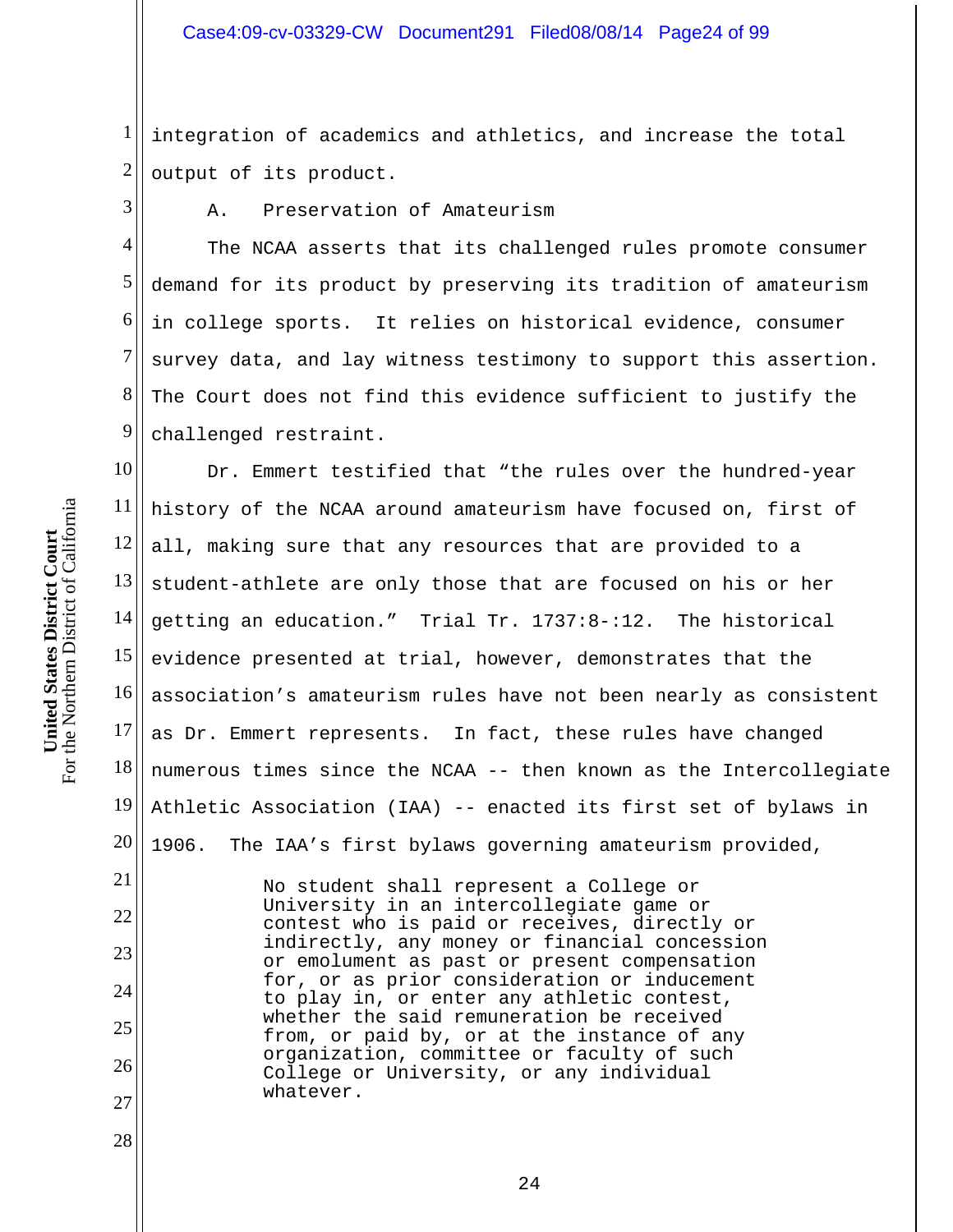1 2 3 4 5 Stip. Undisputed Facts ¶¶ 6-7. This rule would have barred even today's athletic scholarships. Despite the breadth of this written prohibition, the IAA's member schools recruited students using "player subsidies" and other illicit forms of payment. Id. ¶ 10.

6 7 8 9 10 11 12 13 In 1916, after changing its name to the NCAA, the association adopted a new rule stating that an amateur was "one who participates in competitive physical sports only for pleasure, and the physical, mental, moral, and social benefits directly derived therefrom." Id. The NCAA amended that definition in 1922 to define an amateur as "one who engages in sport solely for the physical, mental or social benefits he derives therefrom, and to whom the sport is nothing more than an avocation." Id. ¶ 14.

14 15 16 17 18 19 20 21 22 23 Most schools continued to ignore these rules for the first few decades of the NCAA's existence. Id. ¶¶ 17-20. Then, in 1948, the NCAA enacted a strict set of rules known as the "Sanity Code" designed to curb violations of its bylaws. Id. ¶ 20. The Sanity Code "required that financial aid be awarded without consideration of athletics ability," which, again, would have prohibited today's athletic scholarships. Id. The NCAA repealed the Sanity Code the following year and, in 1952, created its first enforcement committee to address and prevent rules infractions. Id. ¶ 24.

24 25 26 27 28 In 1956, the NCAA enacted a new set of amateurism rules permitting schools to award athletic scholarships to studentathletes. Id. ¶ 25. These rules established a national standard governing athletics-based financial aid and imposed a limit on the size of athletic scholarships that schools were permitted to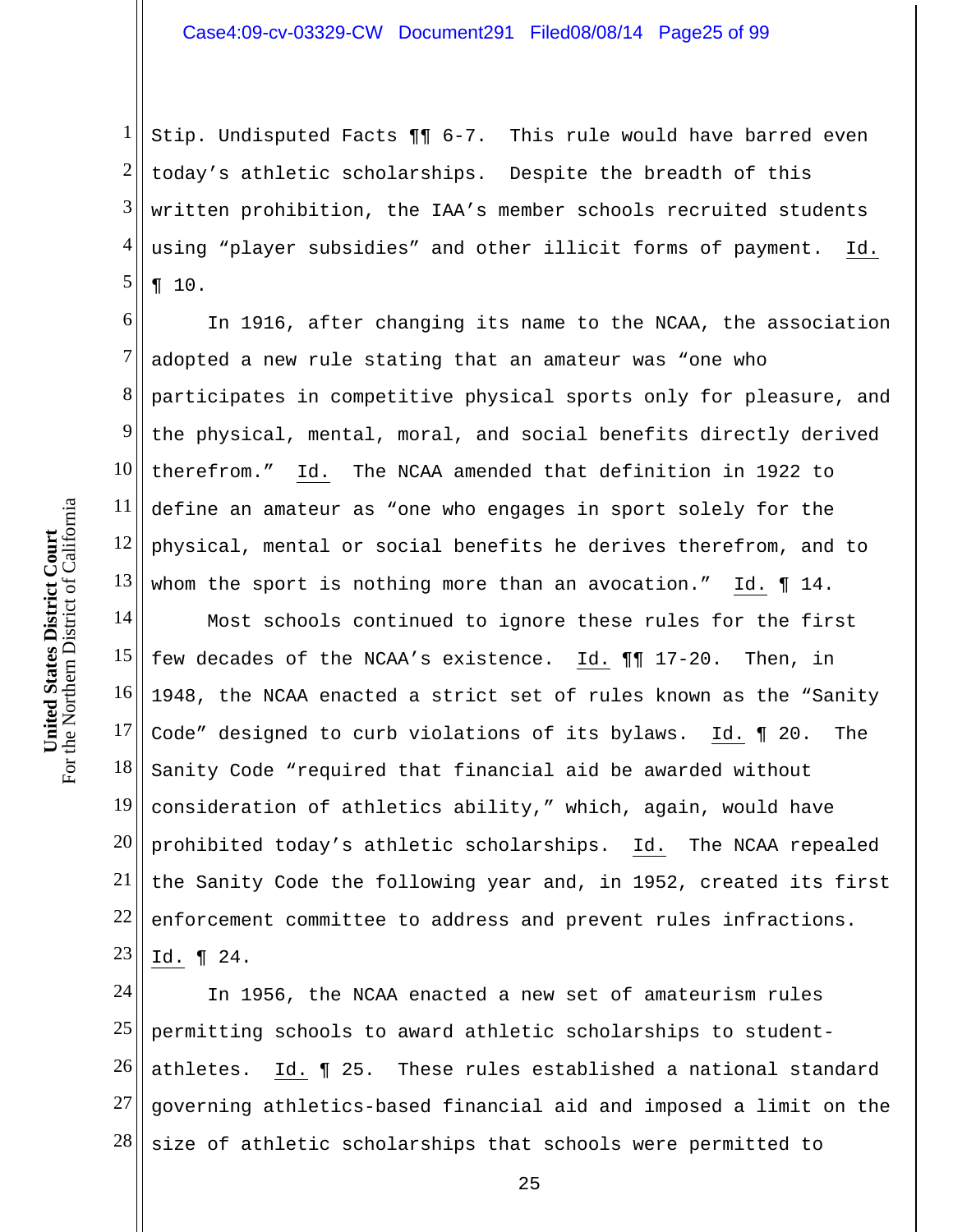1 2 3 4 5 offer. Id. That limit -- now known as a full "grant-in-aid" - precluded student-athletes from receiving any financial aid beyond that needed for "commonly accepted educational expenses," including tuition, fees, room and board, books, and cash for incidental expenses such as laundry. Id.

6 7 8 9 10 11 12 13 14 15 16 17 18 19 20 21 22 23 24 25 The NCAA continued to revise its scholarship limits after implementing the grant-in-aid limit in 1956. In 1975, for instance, it removed the cash for incidental expenses from the full grant-in-aid. Walter Byers Depo. 21:21-22:14, 24:6-:17. It amended the grant-in-aid rules again in 2004 by allowing studentathletes who receive federal Pell grants to receive total assistance in excess of a full grant-in-aid and even in excess of the cost of attendance. Trial Tr. 161:10-162:4 (Noll); Ex. 2340 at 208. As a result, student-athletes who qualify for a Pell grant are now eligible to receive a full grant-in-aid plus the value of their Pell grant -- currently, just over \$5,500 -- even if that total exceeds the cost of attendance. Trial Tr. 1573:8-:16 (Pastides); Ex. 2340 at 208. The NCAA amended its rules again in 2013 to permit different levels of compensation for recruits in different sports. The new rules permit Division I tennis recruits to earn up to ten thousand dollars per year in prize money from athletic events before they enroll in college. Ex. 2340 at 75. Other Division I recruits, in contrast, remain barred from receiving any prize money in excess of their actual and necessary costs of competing in an event. Id.

26 27 28 The amateurism provision in the NCAA's current constitution states that student-athletes "shall be amateurs in an intercollegiate sport, and their participation should be motivated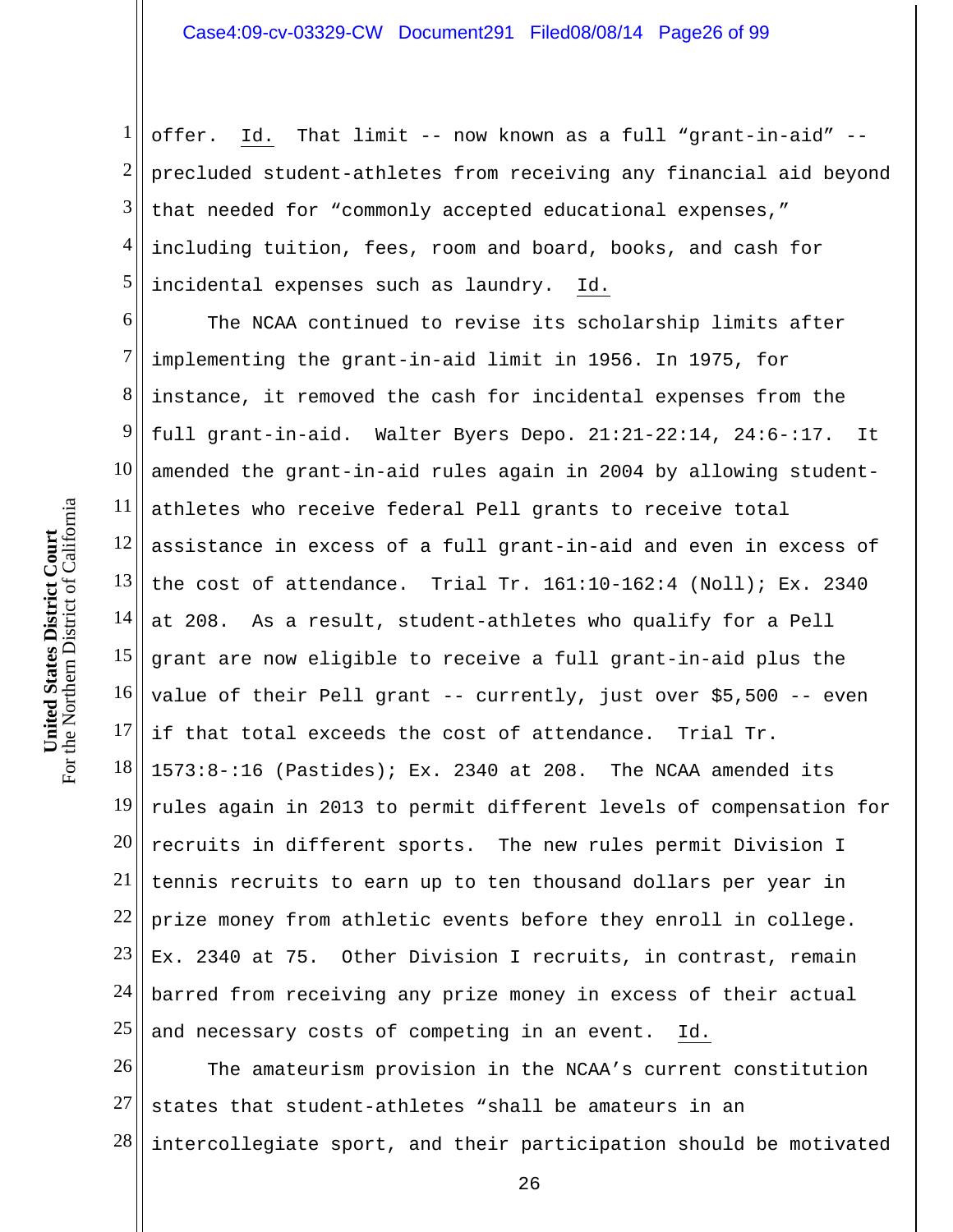1 2 3 4 5 6 7 8 9 10 11 12 13 14 15 primarily by education and by the physical, mental and social benefits to be derived. Student participation in intercollegiate athletics is an avocation, and student-athletes should be protected from exploitation by professional and commercial enterprises." Ex. 2340 at 18. This conception of amateurism stands in stark contrast to the definitions set forth in the NCAA's early bylaws. Indeed, education -- which the NCAA now considers the primary motivation for participating in intercollegiate athletics -- was not even a recognized motivation for amateur athletes during the years when the NCAA prohibited athletic scholarships. The Court finds that the NCAA's current restrictions on student-athlete compensation, which cap athleticsbased financial aid below the cost of attendance, are not justified by the definition of amateurism set forth in its current bylaws.

16 17 18 19 20 21 22 23 24 25 26 27 28 Although the NCAA sought to establish the importance of these restrictions by asserting that they increase consumer interest in FBS football and Division I basketball, its evidence supporting this assertion is unpersuasive. It presented testimony from a survey research expert, Dr. J. Michael Dennis, who conducted a survey of consumer attitudes concerning college sports in 2013. Dr. Dennis surveyed 2,455 respondents across the United States and observed that they generally opposed the idea of paying college football and basketball players. Trial Tr. 2613:24-2614:6. His survey contained an initial question that apparently affected many respondents' answers to the survey's substantive questions. The initial open-ended question asked respondents what they had heard about student-athletes being paid. Id. 2716:15-2717:7; Exs. 2629,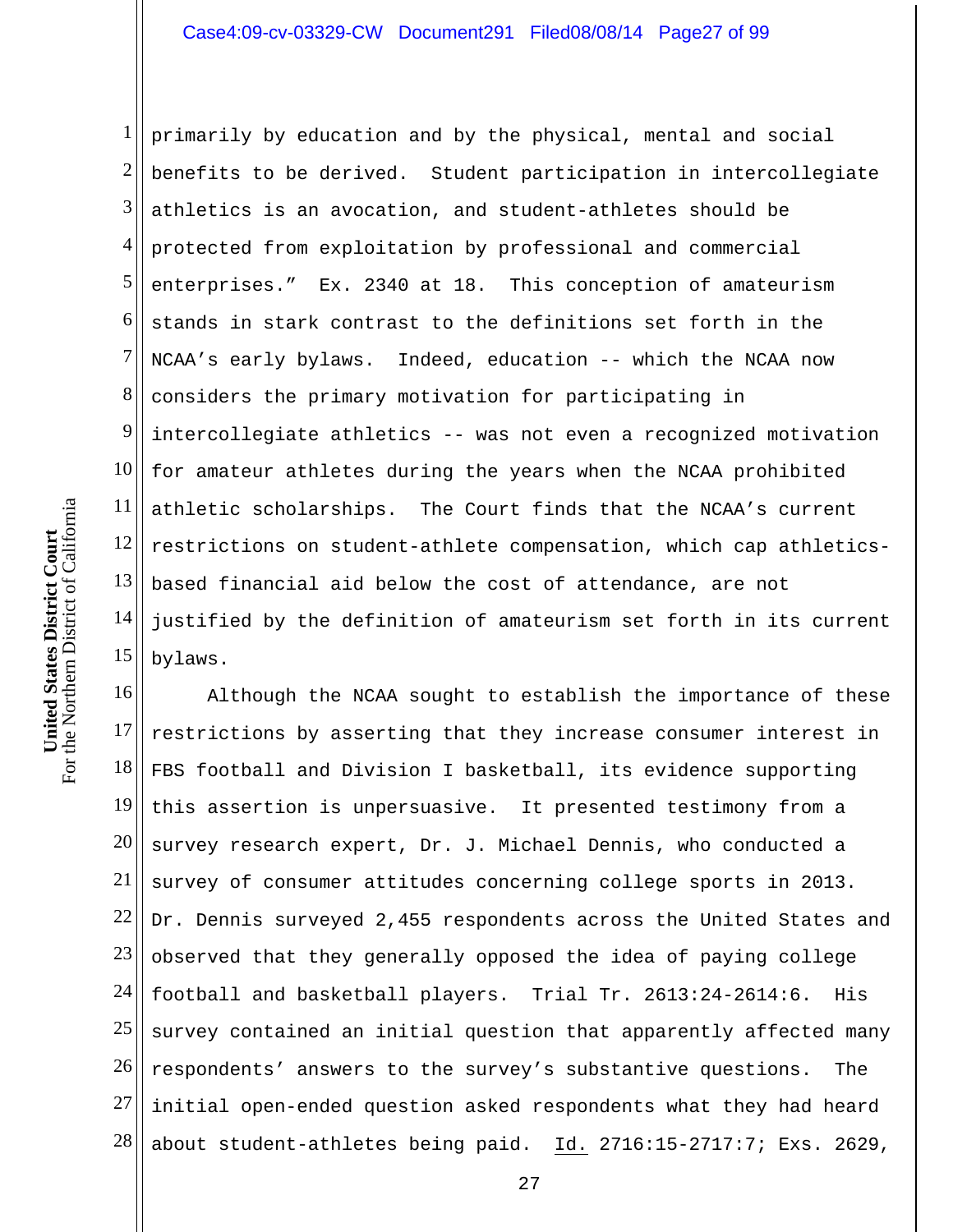1 2 3 4 5 6 7 8 9 10 11 12 2630. Plaintiffs' survey expert, Hal Poret, noted that the "single most common response" to this question was that respondents had heard about student-athletes receiving some form of illegal or illicit payments. Trial Tr. 2714:2-:20; Ex. 2629. Many other respondents mentioned paying student-athletes a salary. Trial Tr. 2714:21-2715:2 (Poret); Ex. 2630. Although Dr. Dennis testified that his results remained the same even after he removed these specific 274 respondents from his sample, the fact that these respondents expressly mentioned illicit payments or salaries at the start of the survey strongly suggests that the question primed respondents to think about such illicit payments when answering the other survey questions.

13 14 15 16 17 18 19 20 21 22 23 24 25 26 27 28 The NCAA relies heavily on the fact that sixty-nine percent of respondents to Dr. Dennis's survey expressed opposition to paying student-athletes while only twenty-eight percent favored paying them. Trial Tr. 2604:21-2605:2; Ex. 4045 at 19. These responses, however, are not relevant to the specific issues raised here and say little about how consumers would actually behave if the NCAA's restrictions on student-athlete compensation were lifted. Although Dr. Dennis testified that these responses were consistent with those observed in other polls and surveys concerning college sports, he acknowledged that those other studies may "vary in their quality or their methodology and their implementation." Trial Tr. 2641:24-2642:11; Ex. 4045 at 20. Accordingly, the Court does not find these findings to be credible evidence that consumer demand for the NCAA's product would decrease if student-athletes were permitted to receive compensation.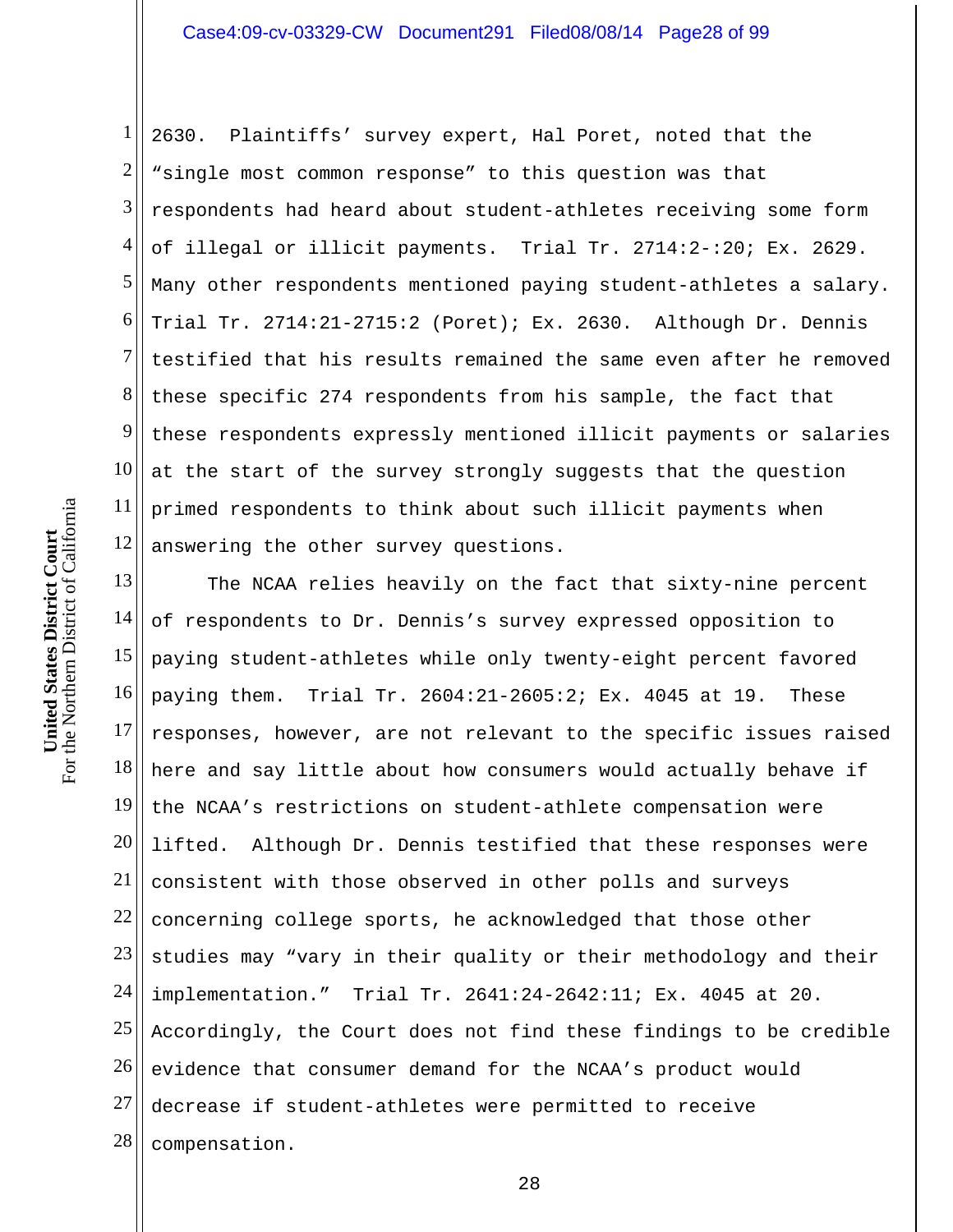1 2 3 4 5 6 7 8 9 10 11 12 13 14 15 The most relevant questions in Dr. Dennis's survey asked respondents specifically whether they would be more or less likely to watch, listen to, or attend college football and basketball games if student-athletes were paid. Thirty-eight percent of all respondents stated they would be less likely to watch, listen to, or attend games if student-athletes were paid \$20,000 per year. Ex. 4045 at 23. Forty-seven percent stated that they would be less likely to watch, listen to, or attend games if studentathletes were paid \$50,000 per year. Id. In contrast, only about four or five percent of respondents said that they would be more likely to watch, listen to, or attend games if student-athletes were paid \$20,000 or \$50,000 per year. Trial Tr. 2651:14-2652:8 (Dennis). The remaining respondents stated that they would be no more or less likely to watch, listen to, or attend games if student-athletes were paid these amounts. Id.

16 17 18 19 20 21 22 23 24 25 26 27 28 While these questions are more germane to consumer behavior than the survey's findings about respondents' general opinions about compensating student-athletes, they still do not credibly establish that the specific rules challenged here contribute to consumer demand. Dr. Dennis did not ask respondents for their opinions about providing student-athletes with a share of licensing revenue generated from the use of their own names, images, and likenesses. Id. 2669:15-:18 (Dennis); 2709:6-:18 (Poret). Nor did he ask their opinions about paying studentathletes the full cost of attendance, or any amount less than \$20,000 per year. Dr. Dennis also failed to ask respondents how their behavior would be affected if small or large amounts of compensation for the use of student-athletes' names, images, and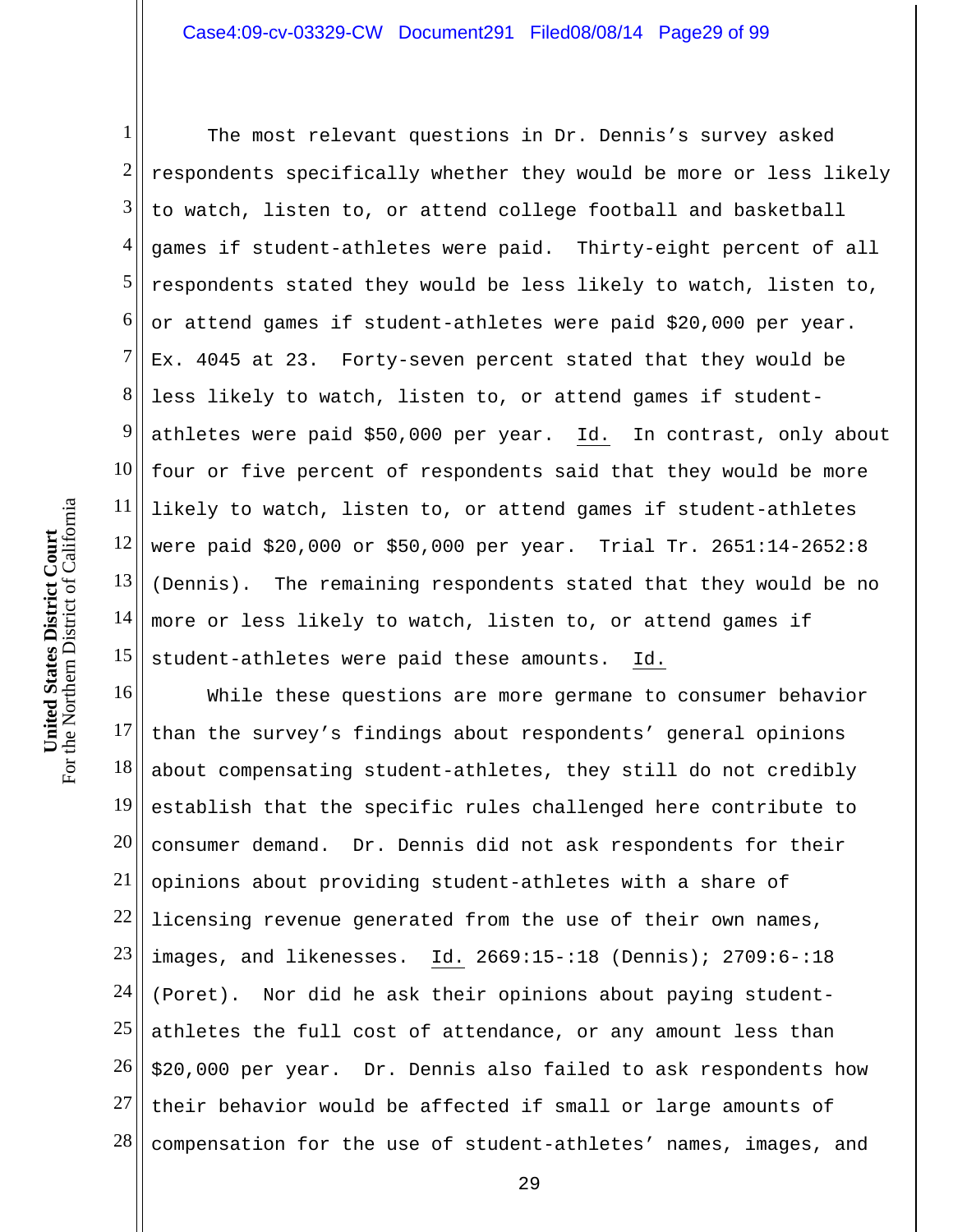1 2 3 likenesses were held in trust for them until they left school - one of Plaintiffs' proposed alternatives here. Id. 2686:18-2687:3 (Dennis); 2711:21-2712:9, 2718:19-2714:12 (Poret).

4 5 6 7 8 9 10 11 12 13 14 15 In addition, numerous respondents provided internally inconsistent responses to different survey questions. Eightythree of the respondents who said that they favored paying student-athletes also stated that they would be less likely to watch, listen to, or attend games if student-athletes were paid. Id. 2729:25-2730:9. Another thirty-three respondents stated that they opposed paying student-athletes but said that they would be more likely to watch, listen to, or attend games if studentathletes were paid. Id. These responses suggest that some respondents did not understand or did not take seriously some of the survey questions and illustrate the limits of Dr. Dennis's conclusions.

16 17 18 19 20 21 22 23 24 25 26 27 Based on these flaws in Dr. Dennis's survey, the Court finds that it does not provide credible evidence that demand for the NCAA's product would decrease if student-athletes were permitted, under certain circumstances, to receive a limited share of the revenue generated from the use of their own names, images, and likenesses. Although Plaintiffs did not provide their own opinion survey to counter Dr. Dennis's survey, the Court notes that the NCAA produced Dr. Dennis's survey as a rebuttal report, which may have limited Plaintiffs' opportunity to commission such a survey. What's more, Dr. Dennis himself acknowledged that it would be extremely difficult to ask the specific kinds of detailed survey questions most relevant to this case -- specifically, those

For the Northern District of California For the Northern District of California **United States District Court**  United States District Court

28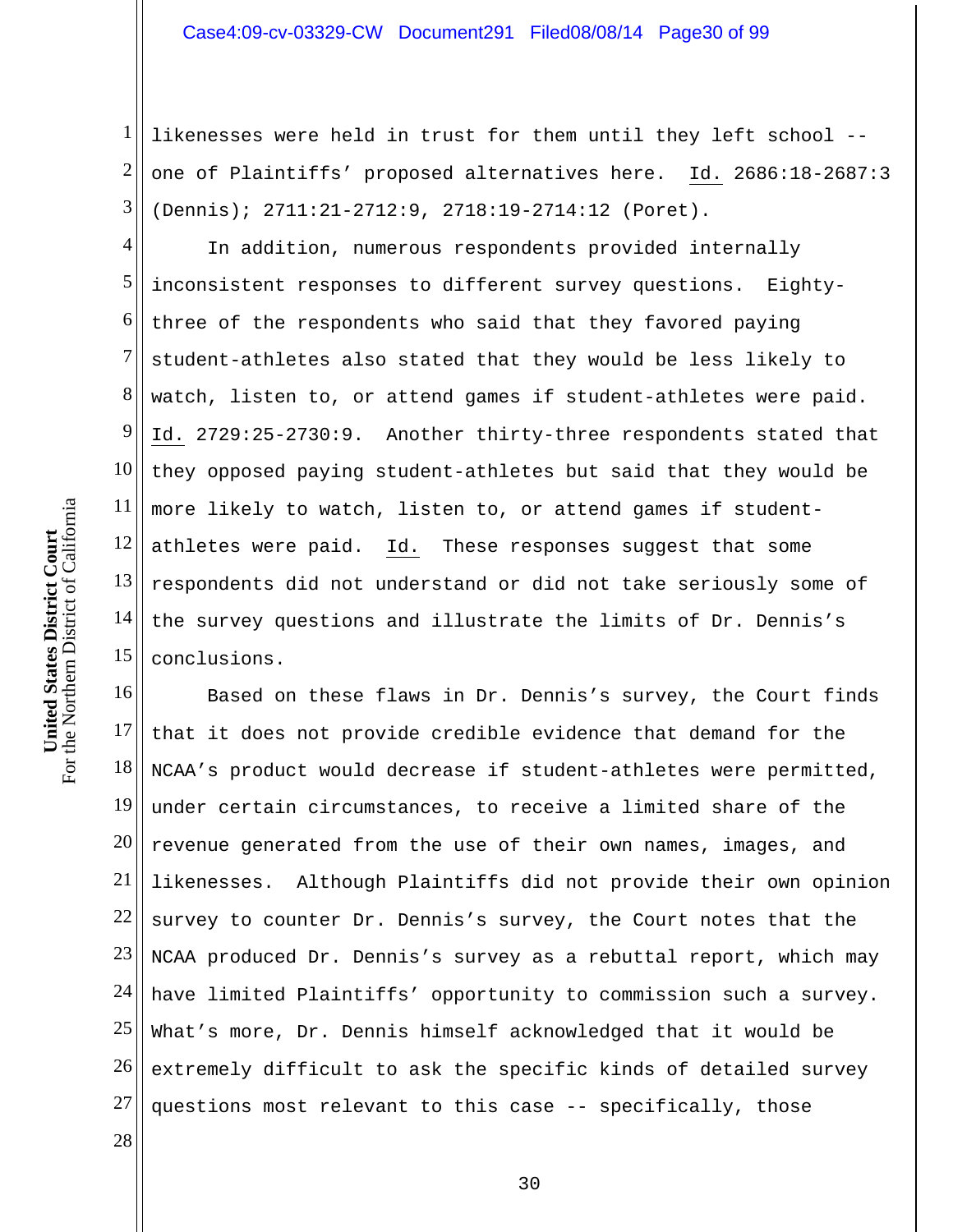1 2 relating to varying amounts and methods of payment for the use of student-athletes' names, images, and likenesses.

3 4 5 6 7 8 9 10 11 12 13 14 15 16 17 18 19 20 21 22 23 24 25 26 27 28 Plaintiffs presented other evidence illustrating the limits of opinion surveys as predictors of consumer demand for sportsentertainment products. Their expert on sports management, Dr. Daniel Rascher, described how opinion surveys conducted between 1970 and the present consistently showed that the public overwhelmingly opposed rising baseball player salaries but continued to watch, listen to, and attend Major League Baseball games at a high rate even as player salaries rose during this period. Id. 901:12-903:24; Ex. 2549. He specifically noted that many people felt that the removal of the reserve clause in the 1970s -- which ultimately enabled players to become free agents, thus leading to higher salaries -- would undermine the popularity of professional baseball. However, despite these predictions and fans' stated opposition to rising salaries, Major League Baseball revenues continued to rise after the removal of the reserve clause. Id. 903:13-:16 ("So even though the fans in polls say, 'Hey, we don't want the players to make so much money,' ultimately they continue to watch on television, you know, buy tickets, concessions, the whole thing." (internal quotation marks added)). Dr. Rascher highlighted another survey showing public opposition to the decision of the International Olympic Committee (IOC) to permit professional athletes to compete in the Olympics, even as consumer interest in the Olympics remained high and revenues generated by the event continued to rise during the same period. Id. 904:22-905:18; see also id. 226:15-227:17 (testimony of Dr. Noll that the Olympics are "much more popular now than they were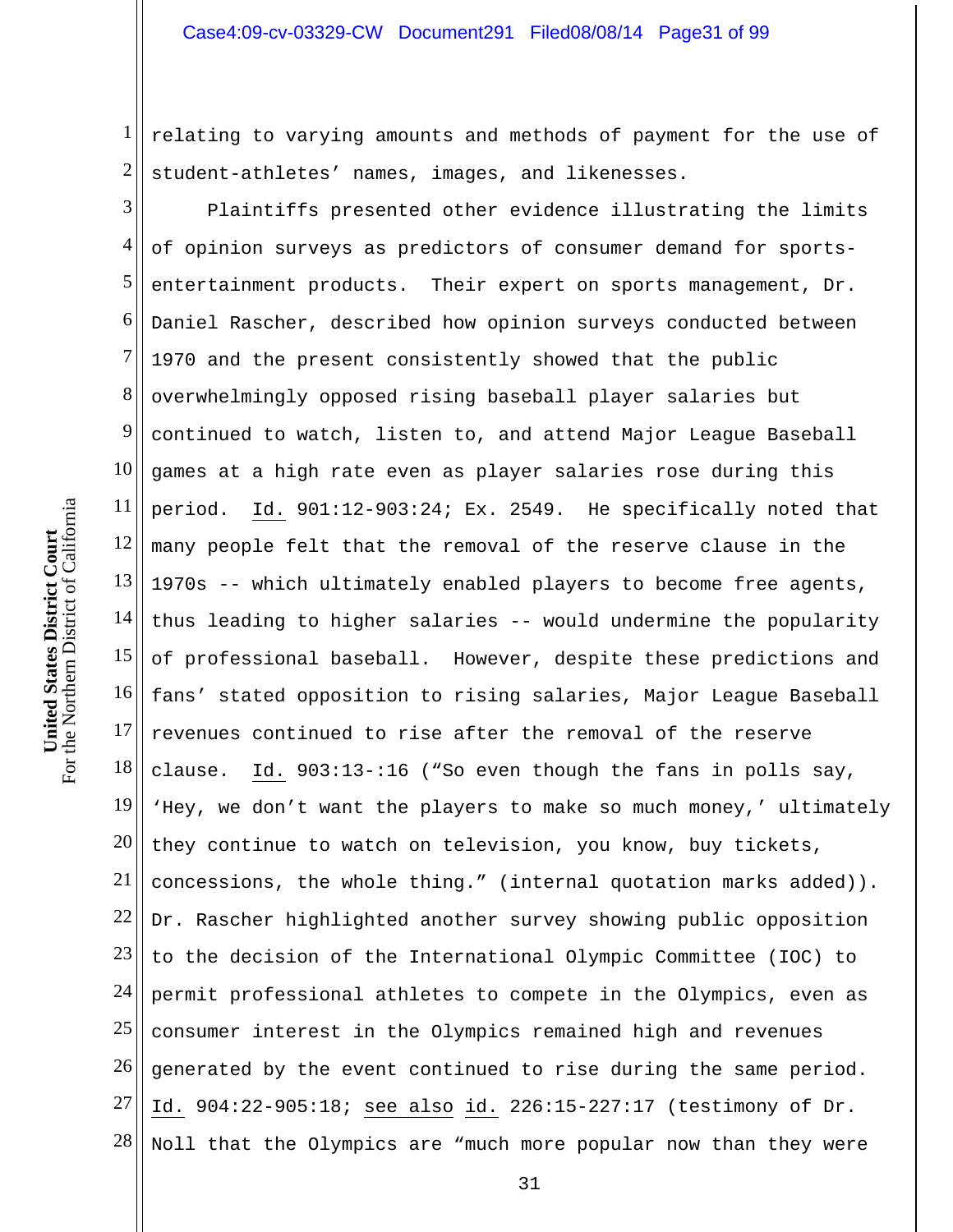1 2 3 4 5 [when] amateur"). In addition to the Olympics, Dr. Rascher also pointed to various other formerly amateur sports associations - such as those governing rugby and tennis -- whose events grew in popularity after they began to allow their athletes to accept payments. Id. 903:25-904:21.

6 7 8 9 10 11 12 13 14 15 16 17 18 Although the NCAA presented evidence showing that the Nielsen ratings for professional baseball and the Olympics have declined since the 1970s and 1980s, this does not cast doubt on Dr. Rascher's findings. As Dr. Rascher explained, Nielsen ratings measure the share of the population watching a particular event, not the raw number of viewers. Id. 986:7-:10, 1019:20-1020:9. As a result, Nielsen ratings have declined for virtually every television program or sporting event over the past few decades as the viewing population and number of television channels has grown. Id. Even a single event as popular as the Super Bowl, which has seen a dramatic increase in the raw number of viewers over the years, has experienced flat Nielsen ratings for several decades. Id. 1024:18-1026:7, 1025:6-:15.

19 20 21 22 23 24 25 26 27 28 Other historical evidence suggests that the NCAA's restrictions on student-athlete compensation have not contributed significantly to the popularity of FBS football and Division I basketball. The NCAA's former president, the late Walter Byers, testified during his 2007 deposition, for instance, that the NCAA's decision to remove incidental expenses from the grant-inaid coverage in 1975 was not motivated by a desire to increase consumer demand for its product. Byers Depo. 21:21-22:14, 24:6-:17. In fact, he specifically noted that NCAA sports experienced a tremendous growth in popularity during the period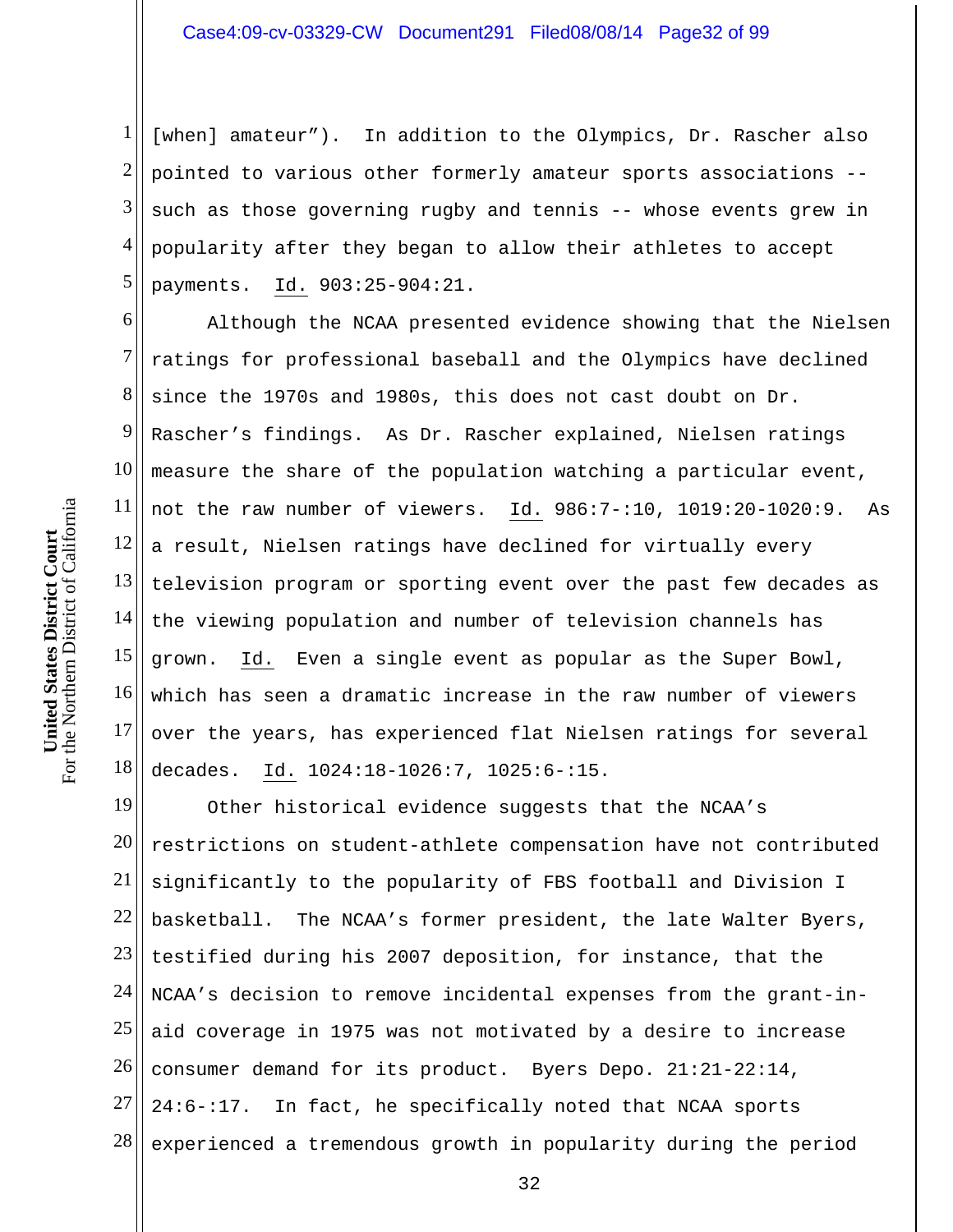1 2 3 4 5 between 1956 and 1975 when grants-in-aid still covered the full cost of attendance.  $^7$  None of the evidence in the trial record suggests that the removal of incidental expenses or any other changes to the grant-in-aid limit had an impact on the popularity of college sports during this time.

6 7 8 9 10 11 12 13 14 15 16 17 18 19 20 21 22 23 24 25 Thus, the Court finds that the NCAA's restrictions on student-athlete compensation are not the driving force behind consumer demand for FBS football and Division I basketball-related products. Rather, the evidence presented at trial suggests that consumers are interested in college sports for other reasons. Mr. Pilson testified, for instance, that the popularity of college sports is driven by feelings of "loyalty to the school," which are shared by both alumni and people "who live in the region or the conference." Trial Tr. 757:20-758:13. Similarly, Christine Plonsky, an associate athletics director at the University of Texas (UT), testified that UT sports would remain popular as long as they had "anything in our world to do with the University of Texas." Id. 1414:23-:24; see also id. 1376:13 ("Longhorns are pretty loyal."). Dr. Emmert himself noted that much of the popularity of the NCAA's annual men's basketball tournament stems from the fact that schools from all over the country participate "so the fan base has an opportunity to cheer for someone from their region of the country." Id. 1757:1-:9; see also id. ("It's become extremely popular at least in part because there's someone

 $\overline{a}$ 

<sup>26</sup>  27 28 7 The NCAA's objections to this testimony under Federal Rules of Evidence 602 and 701 are overruled. Walter Byers was the executive director of the NCAA between 1956 and 1975, Stip. Undisputed Facts ¶ 23, and therefore had personal knowledge of the popularity of NCAA sports during this period.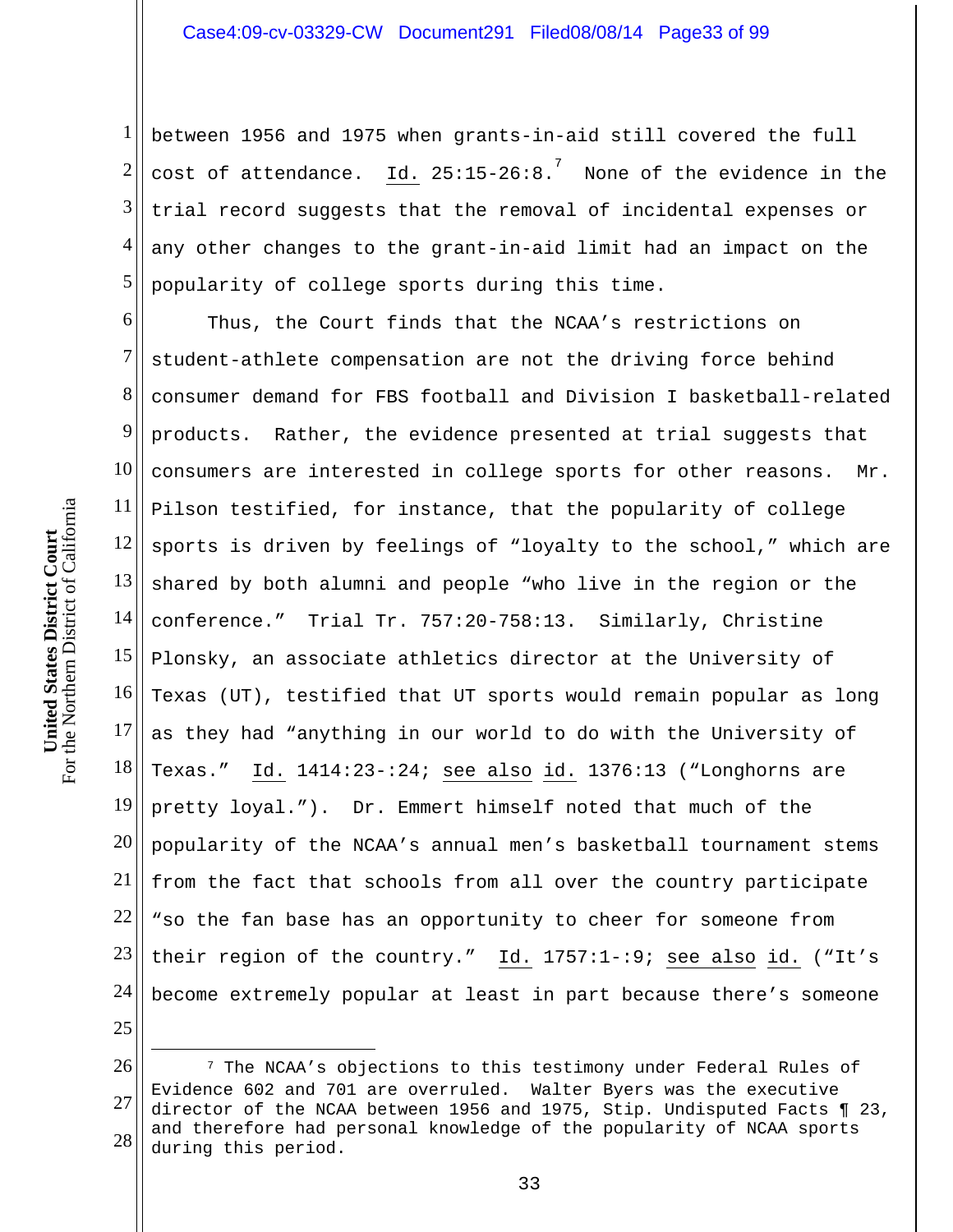1 2 3 4 5 6 7 8 from your neighborhood likely to be in the tournament."). He testified that college bowl games have the same appeal. Id. 1757:16-:19. This evidence demonstrates that the NCAA's restrictions on student-athlete pay is not the driving force behind consumer interest in FBS football and Division I basketball. Thus, while consumer preferences might justify certain limited restraints on student-athlete compensation, they do not justify the rigid restrictions challenged in this case.

9

B. Competitive Balance

10 11 12 13 14 15 The NCAA asserts that its challenged restraints are reasonable and procompetitive because they are needed to maintain the current level of competitive balance among FBS football and Division I basketball teams. It further asserts that it must maintain this particular level of competitive balance in order to sustain consumer demand for its product.

16 17 18 19 20 21 22 23 24 25 26 27 28 The Court finds that the NCAA's current restrictions on student-athlete compensation do not promote competitive balance. As Dr. Noll testified, since the 1970s, numerous sports economists have studied the NCAA's amateurism rules and nearly all have concluded that the rules have no discernible effect on the level of competitive balance. Trial Tr. 229:8-234:2. He noted that one of the more recent articles addressing the subject, a 2007 study by economist Jim Peach published in the Social Science Journal, found that there is "'little evidence that the NCAA rules and regulations have promoted competitive balance in college athletics and no a priori reason to think that eliminating the rules would change the competitive balance situation.'" Id. 232:22-233:1 (quoting Peach article). Dr. Rascher reached the same conclusion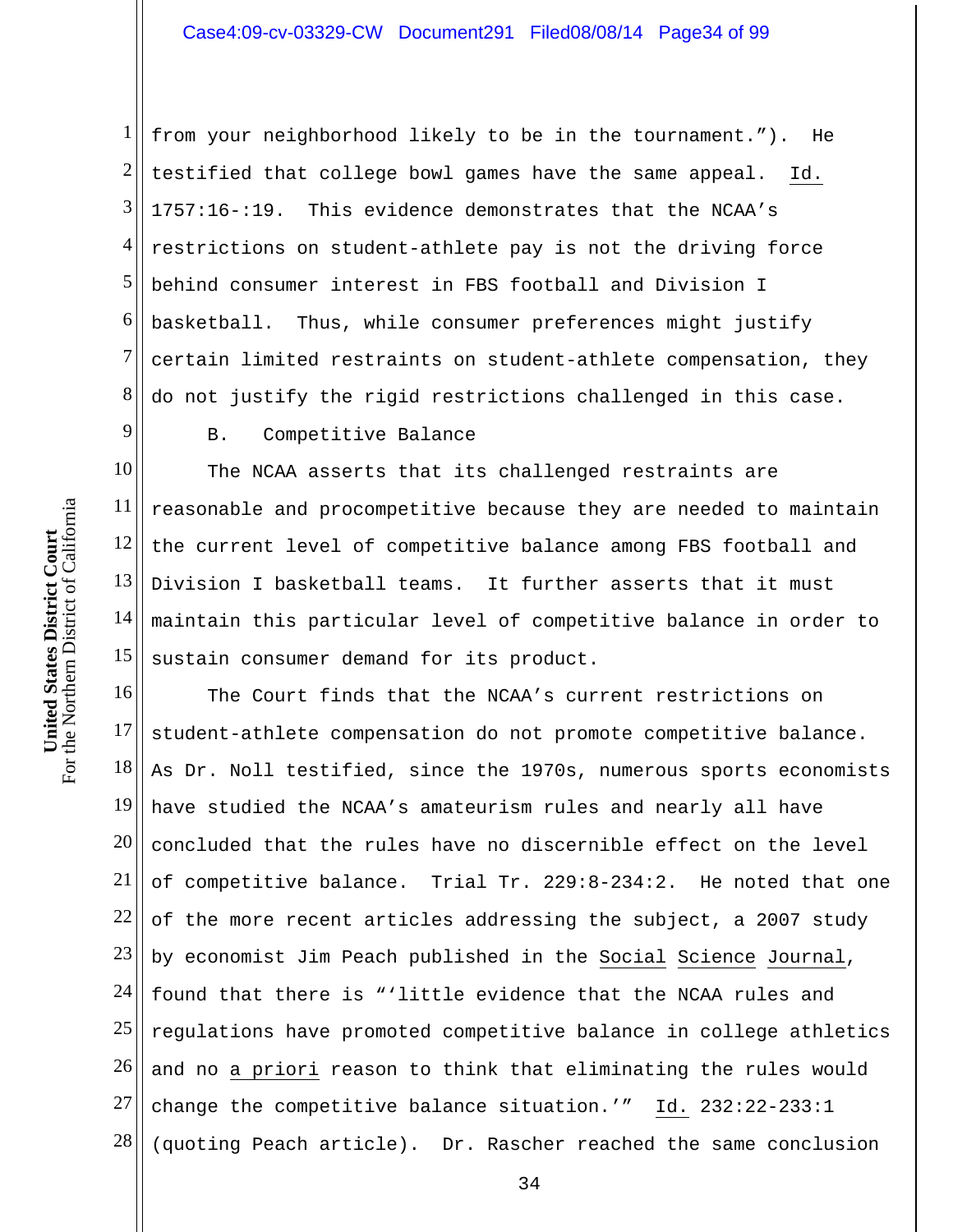1 2 3 4 5 based on his review of the economics literature. Id. 920:9- 922:16. He specifically cited one of the leading textbooks in the field of sports economics, by Rod Fort, which found that the NCAA's restrictions on student-athlete pay do not appear to have any impact on competitive balance. Id. 921:10-:18.

6 7 8 9 10 11 12 13 14 15 16 17 18 19 20 21 22 23 24 25 The academic consensus on this issue is not surprising given that many of the NCAA's other rules and practices suggest that the association is unconcerned with achieving competitive balance. Several witnesses testified that the restrictions on studentathlete compensation lead many schools simply to spend larger portions of their athletic budgets on coaching, recruiting, and training facilities. Id. 296:14-297:18 (Noll); 865:11-866:2, 910:2-911:7 (Rascher). In the major conferences, for instance, the average salary for a head football coach exceeds \$1.5 million. Id. 1151:20-1152:14 (Staurowsky). The fact that high-revenue schools are able to spend freely in these other areas cancels out whatever leveling effect the restrictions on student-athlete pay might otherwise have. The NCAA does not do anything to rein in spending by the high-revenue schools or minimize existing disparities in revenue and recruiting. In fact, Dr. Emmert specifically conceded that it is "not the mission of the association to . . . try and take away the advantages of a university that's made a significant commitment to facilities and tradition and all of the things that go along with building a program." Trial Tr. 1774:23-1775:6.

26 27 28 This same sentiment underlies the NCAA's unequal revenue distribution formula, which rewards the schools and conferences that already have the largest athletic budgets. Revenues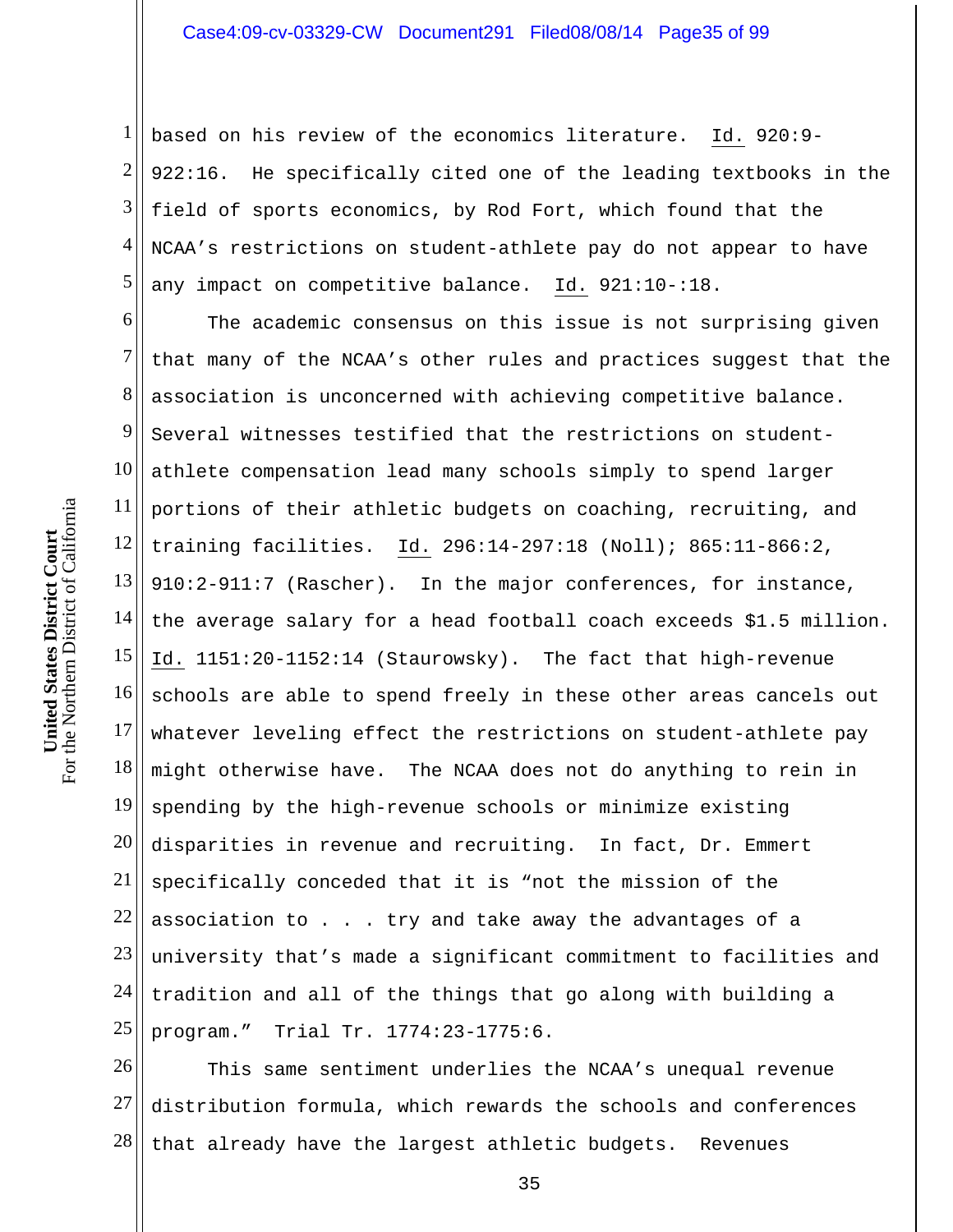1 2 3 4 5 6 7 generated from the NCAA's annual Division I men's basketball tournament are distributed to the conferences based on how their member schools performed in the tournament in recent years. Docket No. 207, Stip. Re: Broadcast Money, at ¶ 10. As a result, the major conferences -- and the highest revenue schools - typically receive the greatest payouts, which hinders, rather than promotes, competitive balance.

8 9 10 11 12 13 14 15 16 17 The only quantitative evidence that the NCAA presented related to competitive balance is a cursory statistical analysis conducted by Dr. Rubinfeld comparing the levels of competitive balance in FBS football and Division I basketball to the levels in the NFL and NBA. Nothing in Dr. Rubinfeld's analysis suggests that the NFL and NBA -- each of which has fewer teams than Division I -- provide an appropriate baseline for comparing competitive balance. More importantly, his analysis does not suggest that the NCAA's challenged rules actually produce the levels of competitive balance he observed.

18 19 20 21 22 23 24 25 26 27 28 Even if the NCAA had presented some evidence of a causal connection between its challenged rules and its current level of competitive balance, it has not shown that the current level of competitive balance is necessary to maintain its current level of consumer demand. Trial Tr. 228:20-229:2 (Noll). It is undisputed that the ideal level of competitive balance for a sports league is somewhere between perfect competitive balance (where every team has an equal chance of winning every game) and perfect imbalance (where every game has a predictable outcome). Id. 453:8-:22 (Noll); 3127:2-:21 (Rubinfeld). The NCAA has not even attempted to identify the specific level of competitive balance between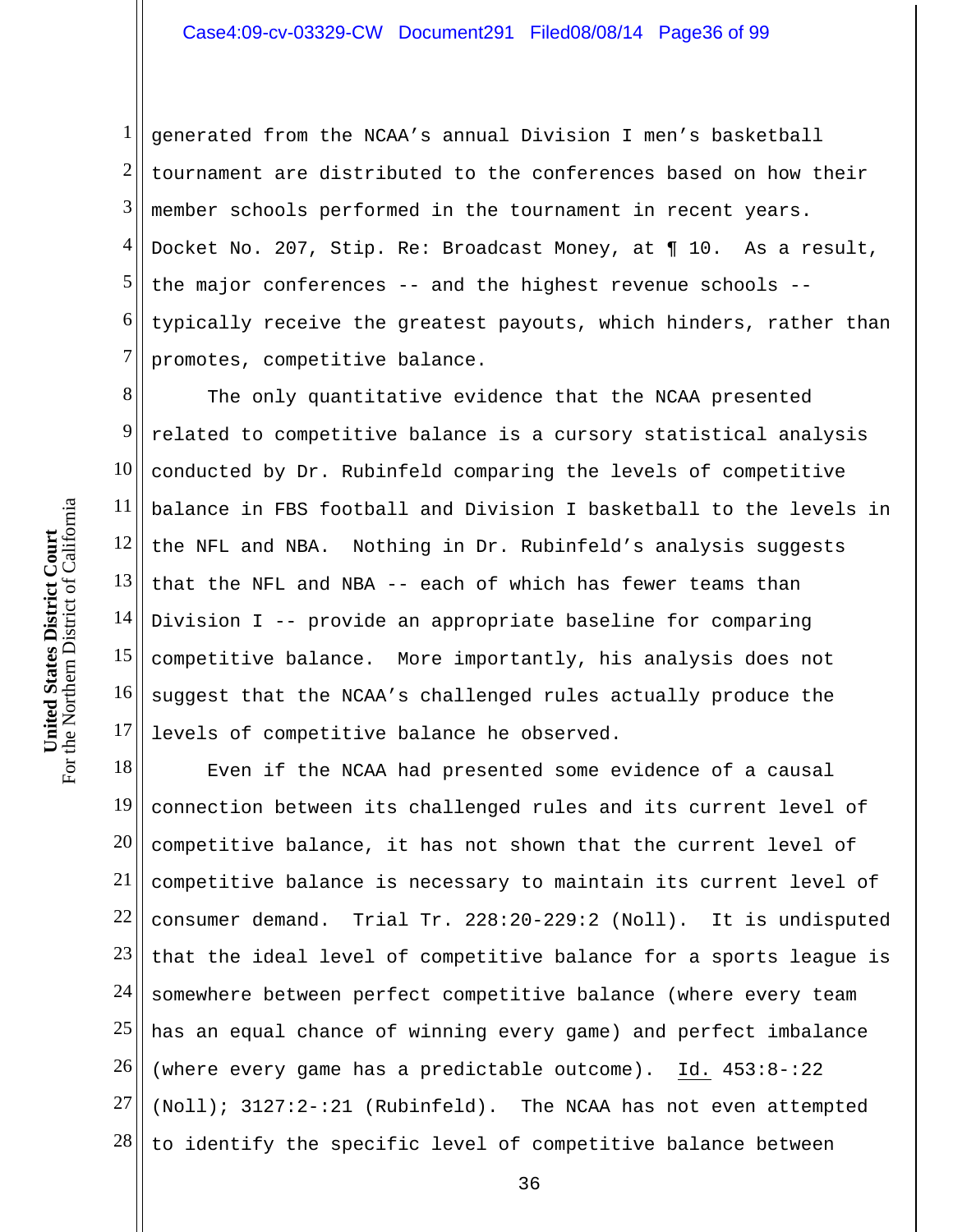1 2 3 4 5 6 those extremes that is ideal or necessary to sustain its current popularity. Given the lack of such evidence in the record, the Court finds that the NCAA's challenged rules are not needed to achieve a level of competitive balance necessary, or even likely, to maintain current levels of consumer demand for FBS football and Division I basketball.

7

C. Integration of Academics and Athletics

8 9 10 11 12 13 14 15 16 17 18 The NCAA contends that its restrictions on student-athlete compensation are reasonable and procompetitive because they promote the integration of academics and athletics. In particular, it asserts that its challenged rules ensure that student-athletes are able to obtain all of the educational benefits that their schools provide and participate in their schools' academic communities. According to the NCAA, the integration of academics and athletics increases the quality of the educational services its member schools provide to studentathletes in the college education market that Plaintiffs have identified.

19 20 21 22 23 24 25 26 27 28 For support, the NCAA relies on evidence showing that student-athletes receive both short-term and long-term benefits from being student-athletes. One of its experts, Dr. James Heckman, testified that participation in intercollegiate athletics leads to better academic and labor market outcomes for many student-athletes as compared to other members of their socioeconomic groups. Trial Tr. 1493:13-1494:25. Dr. Heckman found that these benefits are particularly pronounced for studentathletes from disadvantaged backgrounds. Id. The NCAA presented additional evidence, including its own data on student-athlete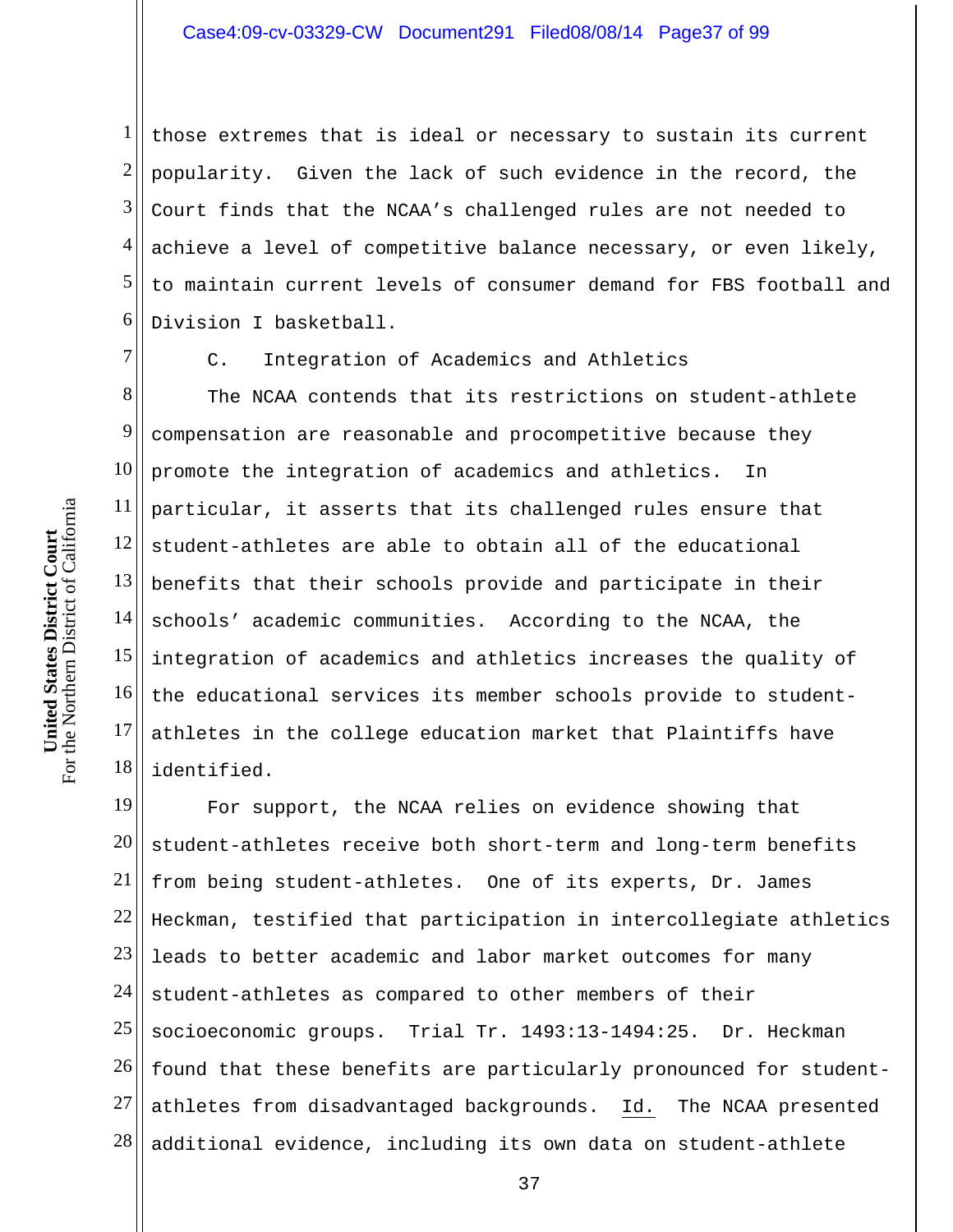1 2 3 4 5 6 7 8 9 10 11 12 13 14 graduation rates, to show that student-athletes enjoy substantial benefits from participating in intercollegiate athletics. However, none of this data nor any of Dr. Heckman's observations suggests that student-athletes benefit specifically from the restrictions on student-athlete compensation that are challenged in this case. To the contrary, Dr. Heckman specifically testified that the long-term educational and academic benefits that studentathletes enjoy stem from their increased access to financial aid, tutoring, academic support, mentorship, structured schedules, and other educational services that are unrelated to the challenged rules in this case. Id. 1512:23-1516:17. FBS football and Division I basketball schools offer most of these services to their student-athletes independently and are not compelled to do so by the NCAA, particularly not by the challenged rules.

15 16 17 18 19 20 21 22 23 24 The same is true of the various other benefits of integration that the NCAA has identified. For instance, the benefits that student-athletes derive from interacting with faculty and nonstudent-athletes on campus are achieved mostly through the NCAA's rules requiring student-athletes to attend class and meet certain academic requirements. They are also achieved through the association's rules prohibiting schools from creating dorms solely for student-athletes or from requiring student-athletes to practice more than a certain number of hours each week. None of these rules is challenged here.

25 26 27 28 The only evidence that the NCAA has presented that suggests that its challenged rules might be necessary to promote the integration of academics and athletics is the testimony of university administrators, who asserted that paying student-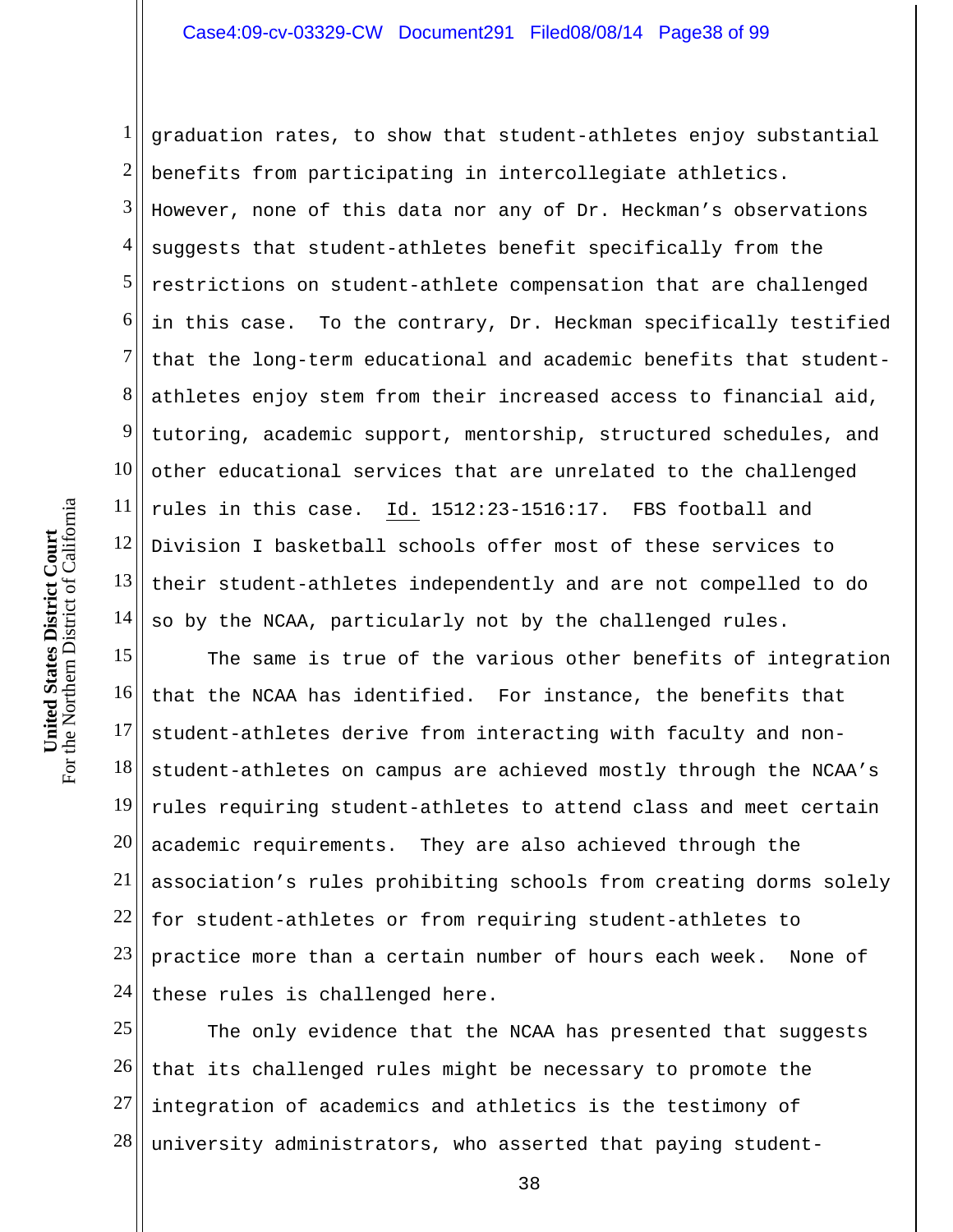1 2 3 4 5 6 7 8 athletes large sums of money would potentially "create a wedge" between student-athletes and others on campus. Id. 1591:2-:20 (Pastides). These administrators noted that, depending on how much compensation was ultimately awarded, some student-athletes might receive more money from the school than their professors. Student-athletes might also be inclined to separate themselves from the broader campus community by living and socializing off campus.

9 10 11 12 13 14 15 16 17 18 19 20 21 22 It is not clear that any of the potential problems identified by the NCAA's witnesses would be unique to student-athletes. In fact, when the Court asked Dr. Emmert whether other wealthy students -- such as those who come from rich families or start successful businesses during school -- raise all of the same problems for campus relations, he replied that they did. Id. 1790:18-:22. It is also not clear why paying student-athletes would be any more problematic for campus relations than paying other students who provide services to the university, such as members of the student government or school newspaper. Nonetheless, the Court finds that certain limited restrictions on student-athlete compensation may help to integrate studentathletes into the academic communities of their schools, which may in turn improve the schools' college education product.

23 24 25 26 27 28 Plaintiffs have produced anecdotal and statistical evidence suggesting that the NCAA's current rules do not serve to integrate FBS football players or Division I basketball players into the academic communities at their schools. For example, Ed O'Bannon, the former UCLA basketball star, testified that he felt like "an athlete masquerading as a student" during his college years. Id.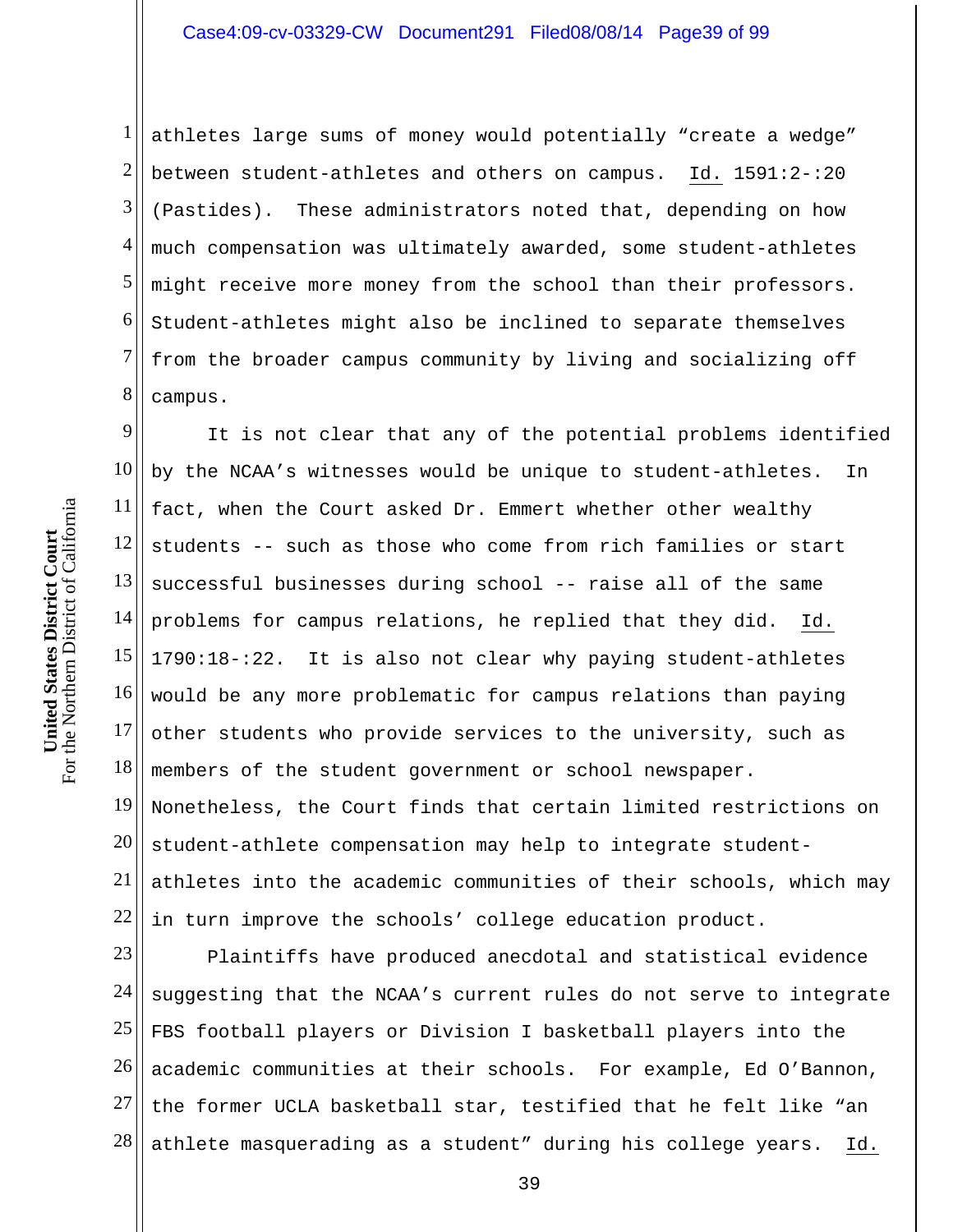1 2 3 4 5 6 7 8 9 10 11 12 33:11-:14. Plaintiffs also presented testimony from Dr. Ellen Staurowsky, a sports management professor, who studied the experiences of FBS football and Division I basketball players and concluded that the time demands of their athletic obligations prevent many of them from achieving significant academic success. Id. 1175:12-1176:21. Some of this evidence conflicts with the NCAA's data on student-athlete graduation rates and Dr. Heckman's observations surrounding academic outcomes for student-athletes. However, the Court need not resolve these factual disputes because, regardless of how they are resolved, the restraints on student-athlete compensation challenged in this case generally do not serve to enhance academic outcomes for student-athletes.

13

D. Increased Output

14 15 16 17 18 19 20 The NCAA asserts that its challenged rules are reasonable and procompetitive because they enable it to increase the number of opportunities available to schools and student-athletes to participate in FBS football and Division I basketball, which ultimately increases the number of games that can be played. It refers to this increased number of FBS football and Division I schools, student-athletes, and games as increased output.

21 22 23 24 25 26 27 28 The Court finds that the NCAA's restrictions on studentathlete compensation do nothing to increase this output. The number of schools participating in FBS football and Division I basketball has increased steadily over time and continues to increase today. Stip. Undisputed Facts ¶¶ 42-49. This is because participation in FBS football and Division I basketball typically raises a school's profile and leads to increased athletics-based revenue. Trial Tr. 872:1-874:20 (Rascher). Although Dr. Emmert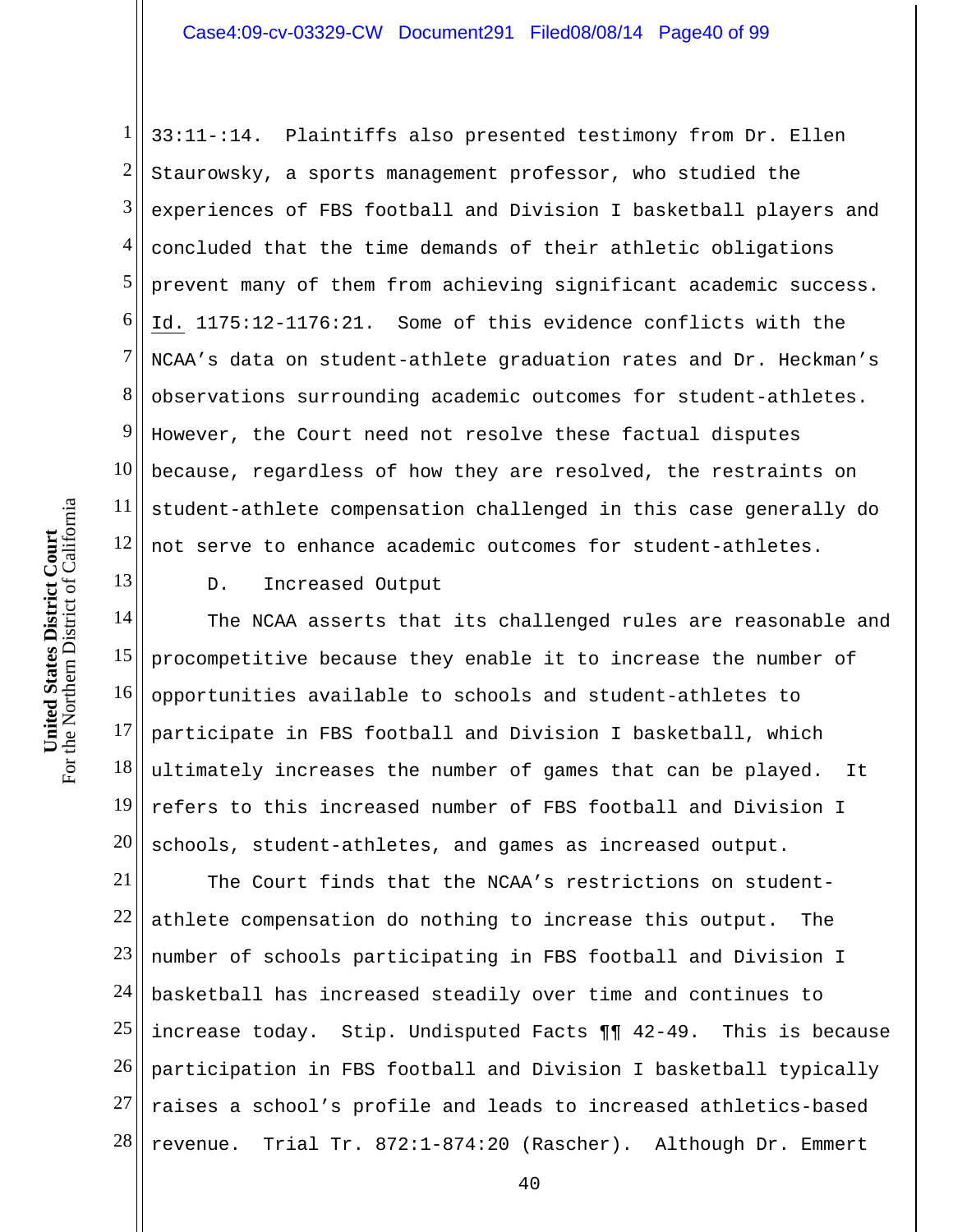1 2 3 4 5 6 7 8 9 10 11 12 13 14 15 16 17 18 19 20 21 22 23 24 25 26 and other NCAA and conference officials say that this trend is not the result of increased Division I revenues but, rather, because of schools' philosophical commitment to amateurism, this theory is implausible. Id. 1783:2-:14; 2080:11-:23 (Delany); 2418:5-:25 (Sankey); 3188:25-3189:17 (Lewis). Schools in some of the major conferences have specifically undertaken efforts to change the NCAA's existing scholarship rules, which suggests that the rules are not the reason that they choose to participate in Division I. Ex. 2095 at 4 (2013 presentation by representatives of the five major conferences requesting autonomy to raise existing scholarship limits); Ex. 2527 at 2 (2014 letter from Pac 12 urging other major conferences to support rule changes, including raising the grant-in-aid limit). What's more, there is no evidence to suggest that any schools joined Division I originally because of its amateurism rules. These schools had numerous other options to participate in collegiate sports associations that restrict compensation for student-athletes, including the NCAA's lower divisions and the NAIA. Indeed, schools in FCS, Division II, and Division III are bound by the same amateurism provisions of the NCAA's constitution as the schools in Division I. The real difference between schools in Division I and schools in other divisions and athletics associations, as explained above, is the amount of resources that Division I schools commit to athletics. Thus, while there may be tangible differences between Division I schools and other schools that participate in intercollegiate sports, these differences are financial, not philosophical.

27 28 For this reason, the NCAA's assertion that schools would leave FBS and Division I for financial reasons if the challenged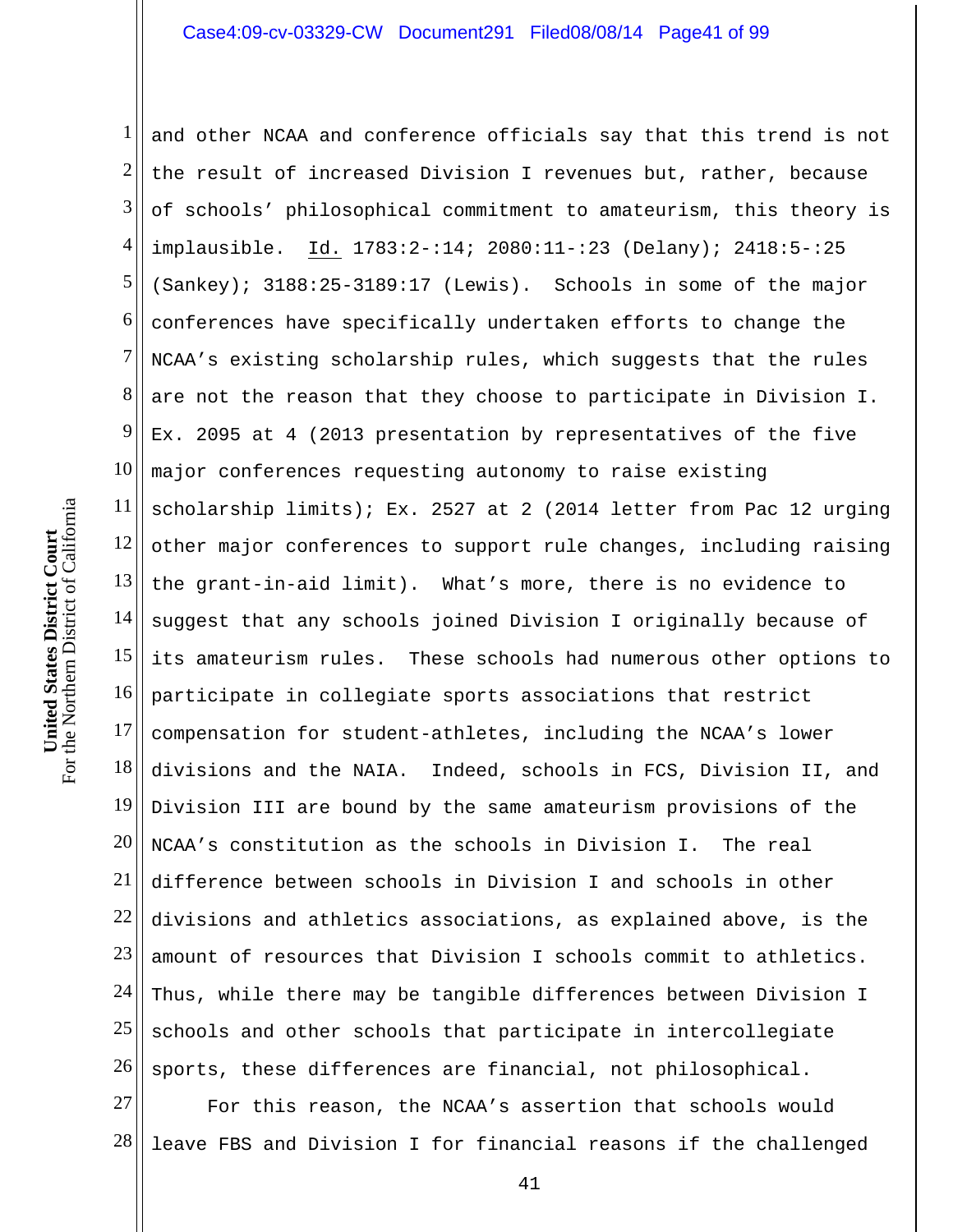1 2 3 4 5 6 7 8 9 10 11 12 13 14 15 16 17 18 19 20 21 22 23 24 25 restraints were removed is not credible. The testimony of Dr. Emmert and various other athletics administrators that most Division I athletic programs operate at a loss and would not remain in Division I if the challenged rules were removed conflicts with the clear weight of the evidence. Trial Tr. 1784:6-:18 (Emmert); 3188:25-3189:3 (Lewis). Indeed, some of the NCAA's own witnesses undermined this claim. Dr. Harris Pastides, the president of the University of South Carolina, for instance, specifically testified that his school "would probably continue to compete in football and men's basketball" if the challenged restrictions on student-athlete compensation were lifted. Id. 1598:23-:25. The commissioner of Conference USA, Britton Banowsky, similarly expressed skepticism that universities would leave Division I if the restrictions were removed. Id. 2371:25- 2372:20. Ms. Plonsky also cast doubt on Dr. Emmert's assertion that most Division I sports programs operate at a loss by noting that UT's athletics department is not only self-sustaining but, in fact, generates surplus revenue that funds other university programs and expenses. Id. 1385:12-:18, 1465:20-1466:10. She indicated that UT was not abnormal in this regard and that the "vast proportion" of athletics programs across the country are operated by "self-sourced, self-generated" revenues. Id. 1467:22- 1468:11. Mr. Lewis himself acknowledged that the NCAA's revenues, most of which are distributed back to its member schools and conferences, have increased in recent years. Id. 3195:19-3196:3.

26 27 28 Dr. Rascher offered similar testimony and documented that participation in FBS football and Division I basketball generates significant revenue and is highly profitable for most schools.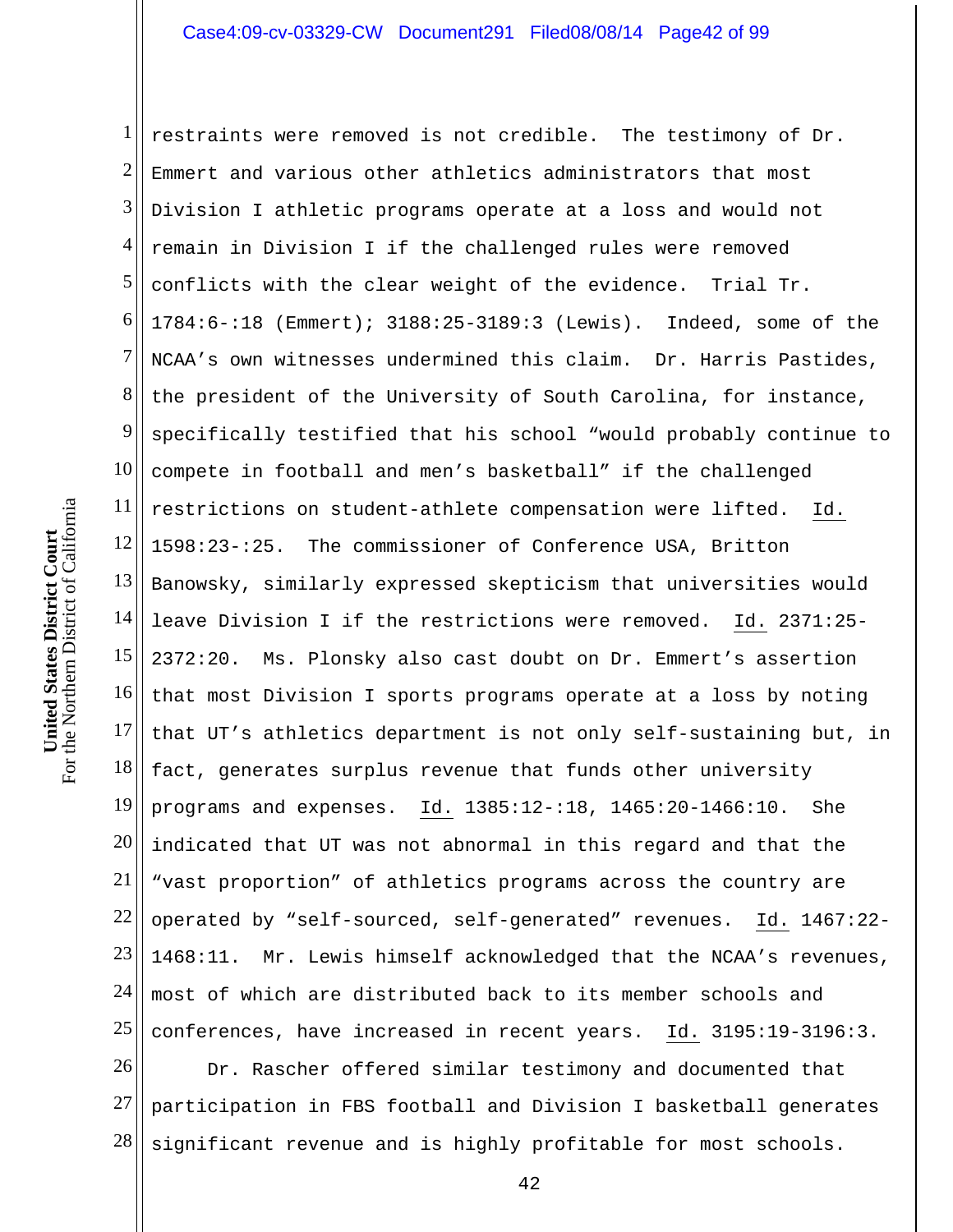1 2 3 4 5 6 7 8 Id. 830:4-831:15. These revenues are what enable them to spend so much on coaches and training facilities. Dr. Rascher also noted that most FBS football schools used to spend even more on their student-athletes before the NCAA lowered its team scholarship cap from 105 to eighty-five. Id. 873:20-874:20. Furthermore, Dr. Noll testified that some of the schools that currently compete in FBS and Division I do so without providing the maximum amount of financial aid permitted under NCAA rules.

9 10 11 12 13 14 15 Based on this evidence, the Court finds that schools would not exit FBS football and Division I basketball if they were permitted to pay their student-athletes a limited amount of compensation beyond the value of their scholarships. The NCAA's challenged restrictions on compensation do not increase the number of opportunities for schools or student-athletes to participate in Division I.

16 V. Alternatives to the Restraint

17 18 19 20 21 22 23 24 25 26 27 Plaintiffs have proposed three modifications to the NCAA's challenged rules which, they contend, would allow the NCAA to achieve the purposes of its challenged rules in a less restrictive manner: (1) raise the grant-in-aid limit to allow schools to award stipends, derived from specified sources of licensing revenue, to student-athletes; (2) allow schools to deposit a share of licensing revenue into a trust fund for student-athletes which could be paid after the student-athletes graduate or leave school for other reasons; or (3) permit student-athletes to receive limited compensation for third-party endorsements approved by their schools.

28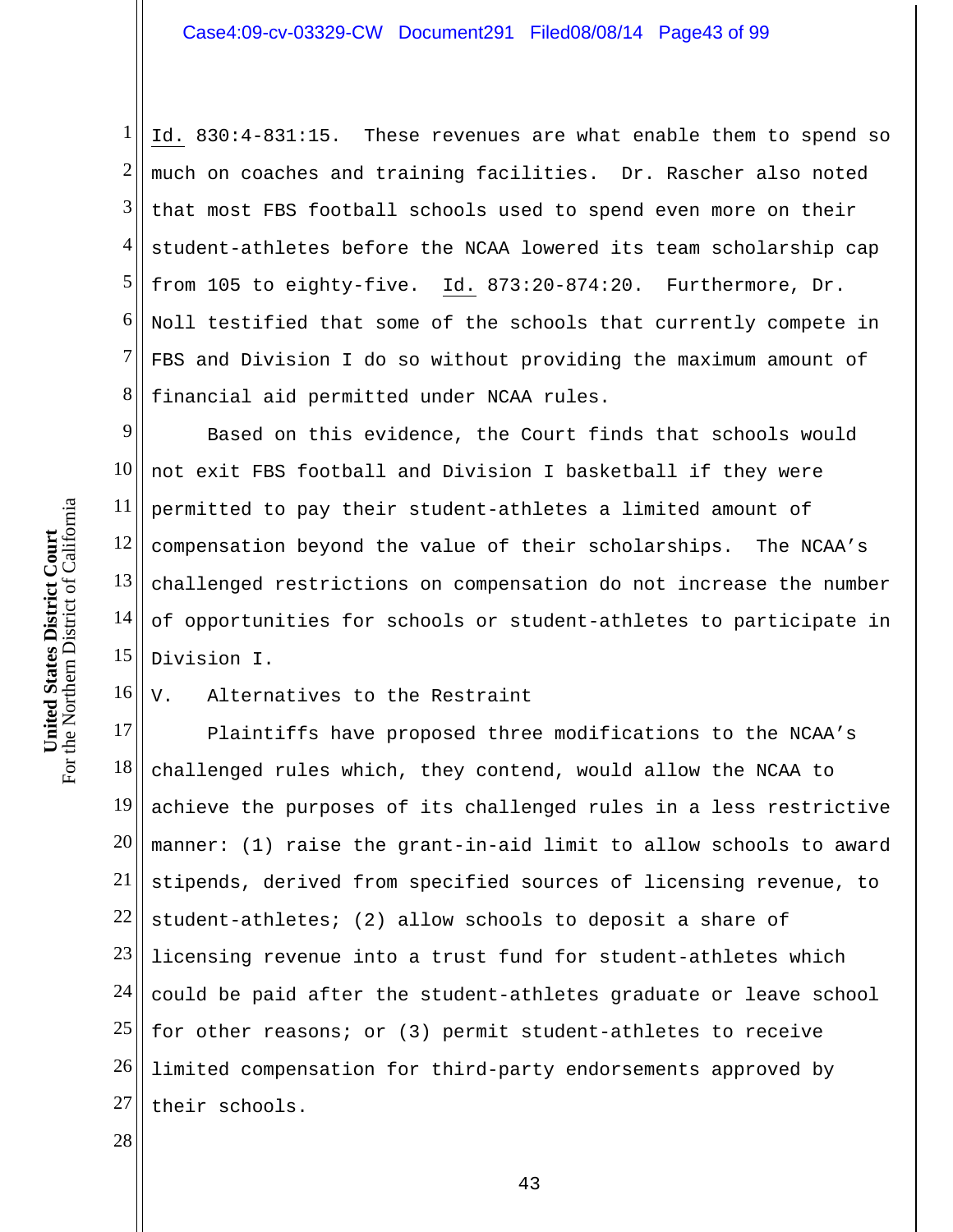1 2 3 4 5 6 7 8 9 10 11 12 13 14 15 16 17 18 The Court finds that Plaintiffs' first proposed alternative -- allowing schools to award stipends -- would limit the anticompetitive effects of the NCAA's current restraint without impeding the NCAA's efforts to achieve its stated purposes, provided that the stipends do not exceed the cost of attendance as that term is defined in the NCAA's bylaws. A stipend capped at the cost of attendance would not violate the NCAA's own definition of amateurism because it would only cover educational expenses. Indeed, as noted above, the NCAA's member schools used to provide student-athletes with similar stipends before the NCAA lowered its cap on grants-in-aid. Byers Depo. 21:21-22:14, 24:6-:17. Dr. Emmert testified that raising the grant-in-aid limit to cover the full cost of attendance would not violate the NCAA's amateurism rules. Trial Tr. 1742:15-:18. Greg Sankey, the executive associate commissioner and chief operating officer of the SEC, expressed the same view during his testimony, as did Dr. Rubinfeld. Id. 2430:23-:24 (Sankey); 3117:2-:4 (Rubinfeld).

19 20 21 22 23 24 25 26 27 28 None of the evidence presented at trial suggests that consumer demand for the NCAA's product would decrease if schools were permitted to provide such stipends to student-athletes once again. Nor does any of the evidence suggest that providing such stipends would hinder any school's efforts to educate its studentathletes or integrate them into the academic community on campus. If anything, providing student-athletes with such stipends would facilitate their integration into academic life by removing some of the educational expenses that they would otherwise have to bear, such as school supplies, which are not covered by a full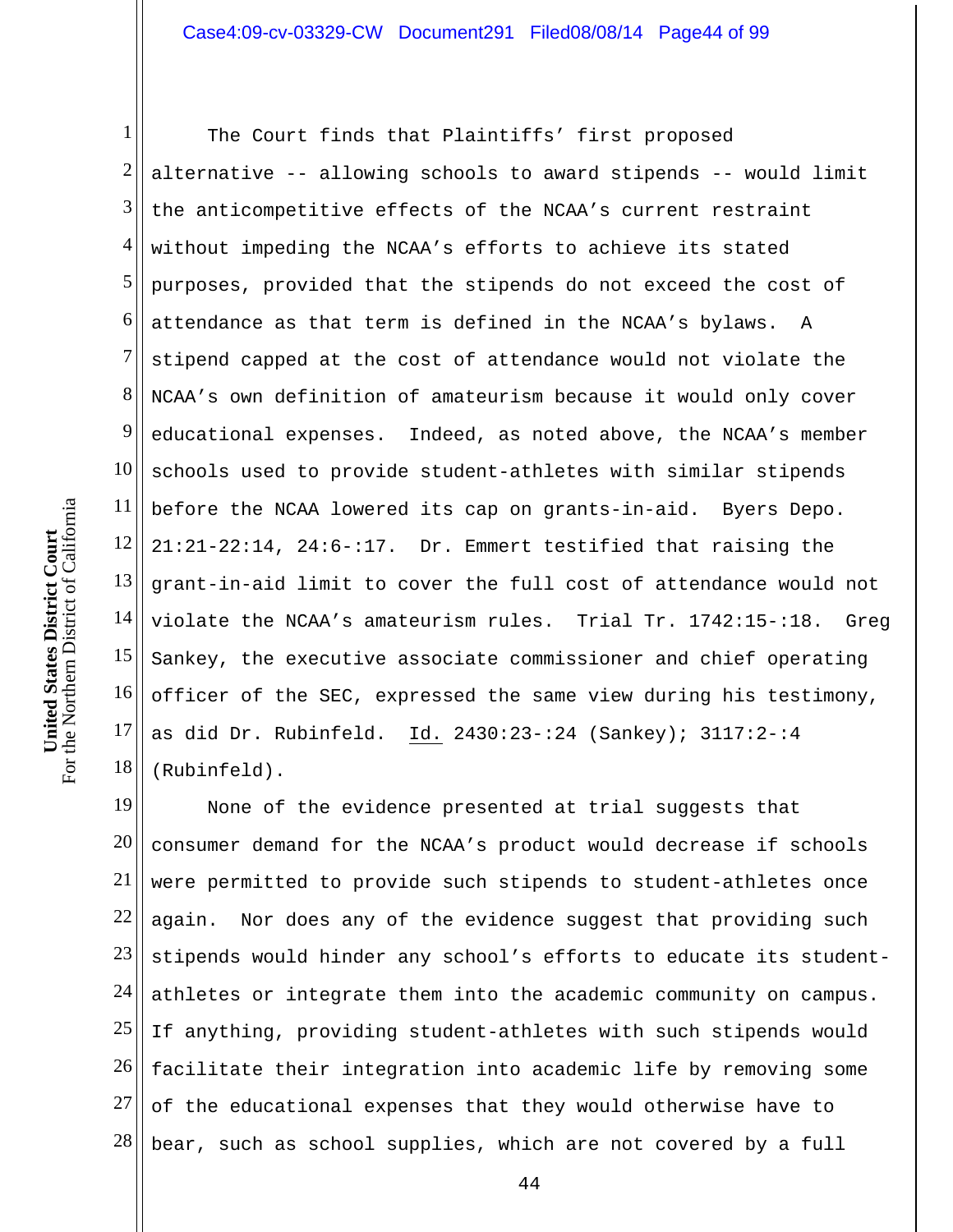1 2 3 4 5 grant-in-aid. Ex. 2340 at 207. Raising the grant-in-aid cap to allow for such stipends also would not have any effect on the NCAA's efforts to achieve competitive balance or increase its output because, as explained above, its existing restrictions on student-athlete compensation do not advance these goals.

6 7 8 9 10 11 12 13 14 15 16 17 18 19 20 21 22 23 24 25 26 27 28 Plaintiffs' second proposed less restrictive alternative - allowing schools to hold payments in trust for student-athletes - would likewise enable the NCAA to achieve its goals in a less restrictive manner, provided the compensation was limited and distributed equally among team members. The NCAA's own witness, Mr. Pilson, testified that he would not be troubled if schools were allowed to make five thousand dollar payments to their student-athletes and that his general concerns about paying student-athletes would be partially assuaged if the payments were held in trust. Trial Tr. 770:25-771:18. Stanford's athletic director, Bernard Muir, similarly acknowledged that his concerns about paying student-athletes varied depending on the size of the payments that they would receive. Id. 254:3-:18 ("Where I set the dollar limit, you know, that varies, but it does concern me when we're talking about six figures, seven figures in some cases."). This testimony is consistent with Dr. Dennis's general observation that, if the NCAA's restrictions on student-athlete pay were removed, the popularity of college sports would likely depend on the size of payments awarded to student-athletes. The Court therefore finds that permitting schools to make limited payments to student-athletes above the cost of attendance would not harm consumer demand for the NCAA's product -- particularly if the student-athletes were not paid more or less based on their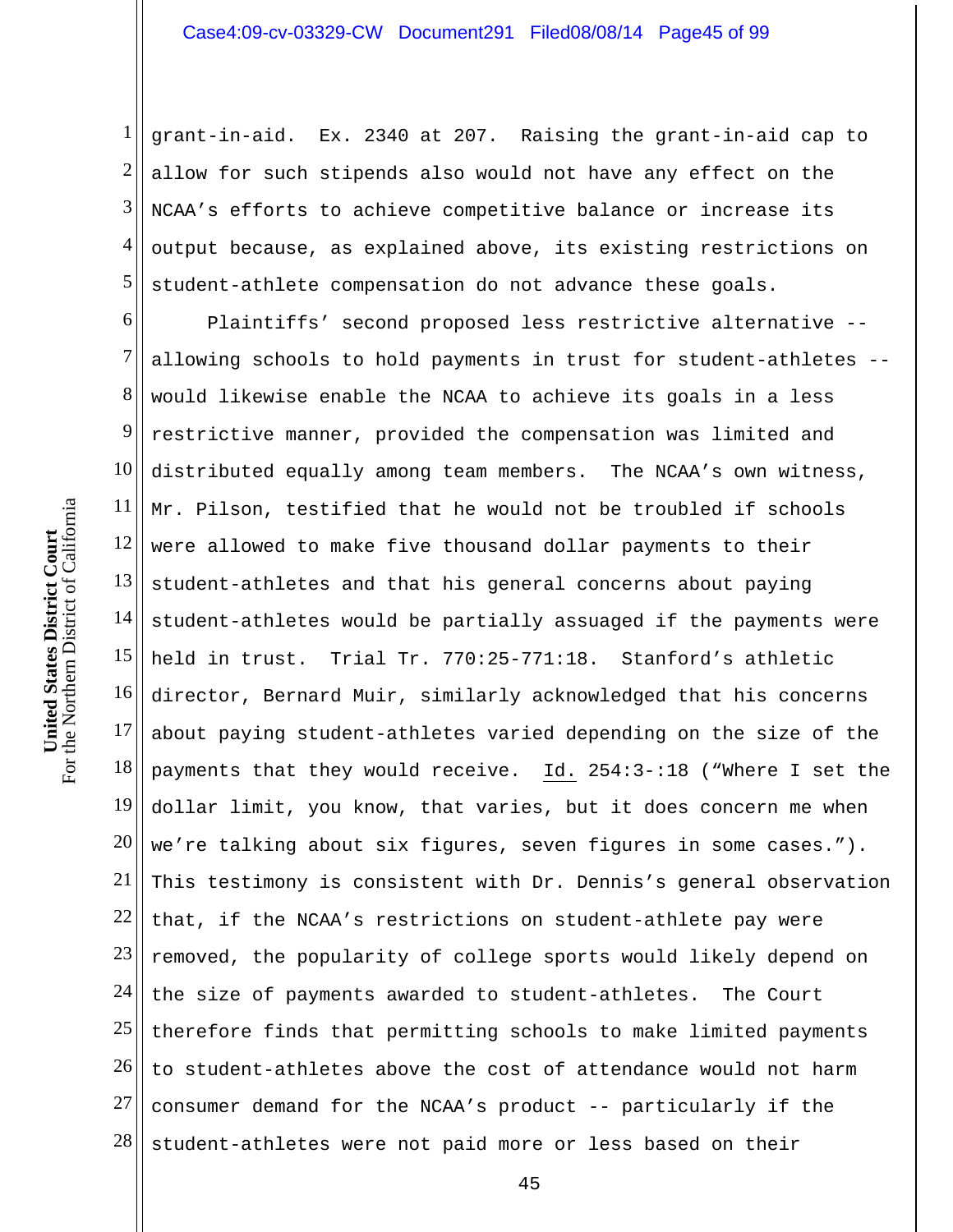1 2 3 athletic ability or the quality of their performances and the payments were derived only from revenue generated from the use of their own names, images, and likenesses.

4 5 6 7 8 9 10 11 12 13 14 15 16 17 18 19 20 21 22 23 Holding these limited and equal shares of licensing revenue in trust until after student-athletes leave school would further minimize any potential impact on consumer demand. Indeed, former student-athletes are already permitted to receive compensation for the use of their names, images, and likenesses in game rebroadcasts and other archival footage of their college performances as long as they enter into such agreements after they leave school. The popularity of college sports would not suffer if current and future student-athletes were given the opportunity to receive compensation from their schools after they leave college. Likewise, holding compensation in trust for studentathletes while they are enrolled would not erect any new barriers to schools' efforts to educate student-athletes or integrate them into their schools' academic communities. The Court therefore finds that consumer demand for the NCAA's products would not change if schools were allowed to offer and student-athletes on FBS football and Division I basketball teams were allowed, after leaving college, to receive limited and equal shares of licensing revenue generated from the use of their names, images, and likenesses during college.

24 25 26 27 28 Although Drs. Emmert and Rubinfeld suggested that studentathletes could potentially monetize these future earnings while they are still in school by taking out loans against the trust, the NCAA could easily prohibit such borrowing, just as it currently prohibits student-athletes from borrowing against their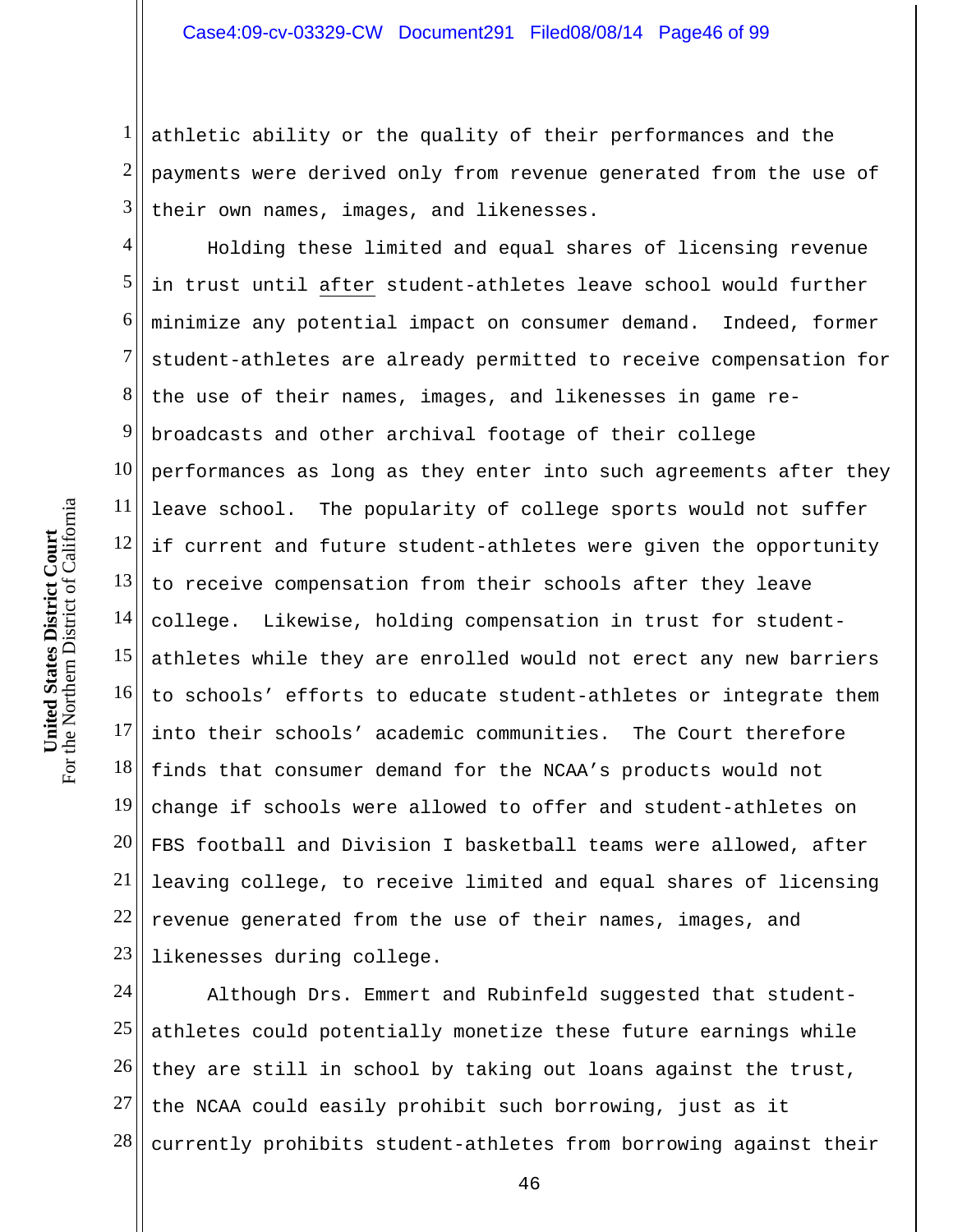## Case4:09-cv-03329-CW Document291 Filed08/08/14 Page47 of 99

1 2 3 4 5 6 7 8 9 10 11 12 13 future earnings as professional athletes. See Ex. 2340 at 236 (prohibiting student-athletes from accepting any loan issued based on the "student-athlete's athletics reputation, skill or pay-back potential as a future professional athlete"). None of the NCAA's witnesses testified that its current rules would not suffice to prevent student-athletes from borrowing against their future compensation. Nor did they rule out that the NCAA and its member schools could place the money in a special account, such as a spendthrift trust, to prevent such borrowing. Accordingly, the Court finds that allowing FBS football and Division I basketball schools to hold in trust a limited and equal share of licensing revenue for their recruits would provide a less restrictive means of achieving the NCAA's stated purposes.

14 15 16 17 18 19 20 21 22 23 24 25 26 27 Plaintiffs' third proposed alternative, however -- allowing student-athletes to receive money for endorsements -- does not offer a less restrictive way for the NCAA to achieve its purposes. Allowing student-athletes to endorse commercial products would undermine the efforts of both the NCAA and its member schools to protect against the "commercial exploitation" of student-athletes. Although the trial record contains evidence -- and Dr. Emmert himself acknowledged -- that the NCAA has not always succeeded in protecting student-athletes from commercial exploitation, this failure does not justify expanding opportunities for commercial exploitation of student-athletes in the future. Plaintiffs themselves previously indicated that they were not seeking to enjoin the NCAA from enforcing its current rules prohibiting such endorsements. In light of this record, the Court finds that

28

For the Northern District of California For the Northern District of California **United States District Court**  United States District Court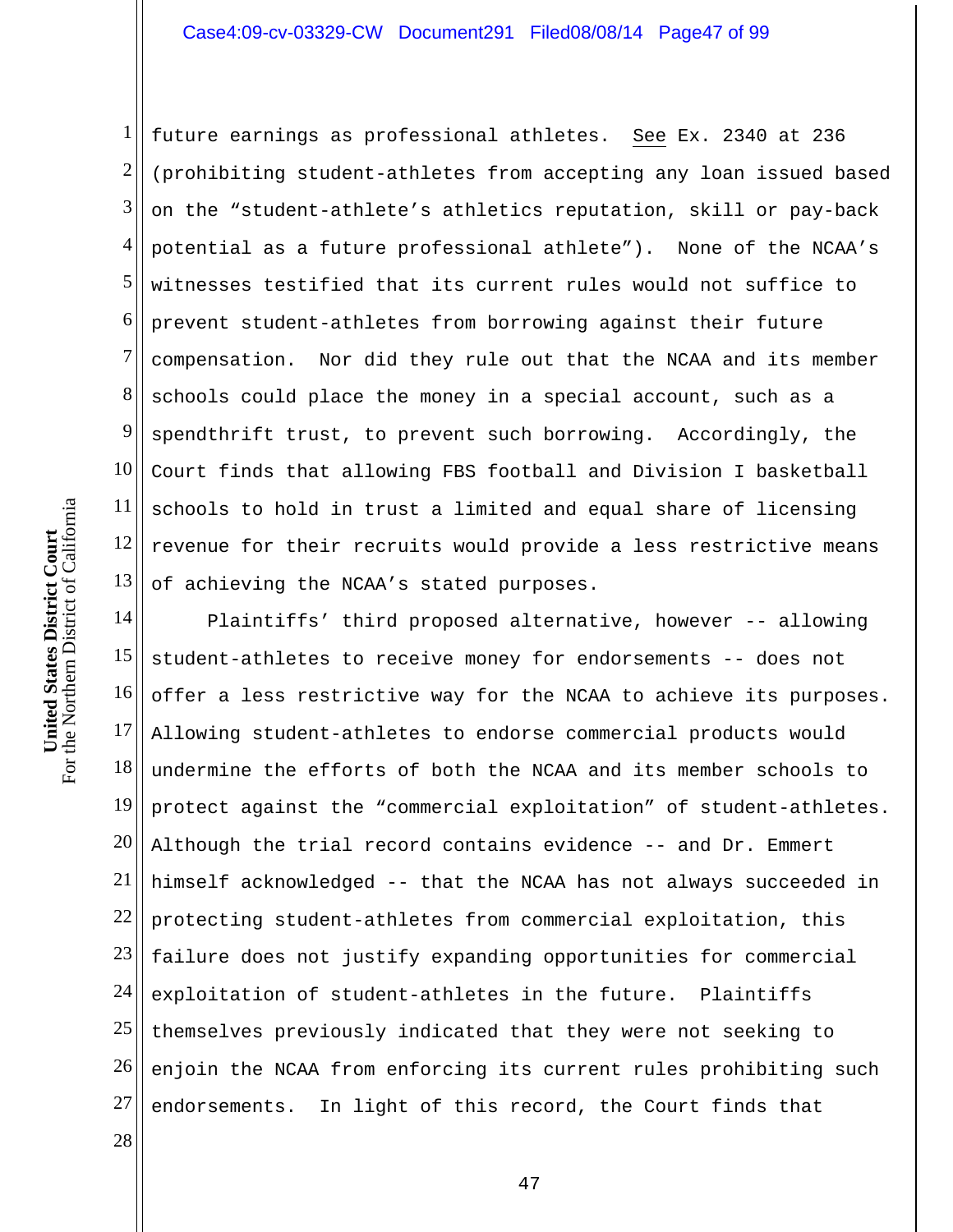1 2 3 Plaintiffs' third proposed less restrictive alternative does not offer the NCAA a viable means of achieving its stated goals. CONCLUSIONS OF LAW

4 5 6 7 8 9 10 11 12 13 14 15 I. Legal Standard under the Section 1 of the Sherman Act Section 1 of the Sherman Act makes it illegal to form any "contract, combination in the form of trust or otherwise, or conspiracy, in restraint of trade or commerce among the several States." 15 U.S.C. § 1. To prevail on a claim under this section, a plaintiff must show "'(1) that there was a contract, combination, or conspiracy; (2) that the agreement unreasonably restrained trade under either a per se rule of illegality or a rule of reason analysis; and (3) that the restraint affected interstate commerce.'" Tanaka v. Univ. of S. Cal., 252 F.3d 1059, 1062 (9th Cir. 2001) (citing Hairston v. Pacific 10 Conference, 101 F.3d 1315, 1318 (9th Cir. 1996)).

16 17 18 19 20 21 22 23 24 25 26 27 28 In this case, Plaintiffs allege that the NCAA's rules and bylaws operate as an unreasonable restraint of trade. In particular, they seek to challenge the set of rules that preclude FBS football players and Division I men's basketball players from receiving any compensation, beyond the value of their athletic scholarships, for the use of their names, images, and likenesses in videogames, live game telecasts, re-broadcasts, and archival game footage. The NCAA does not dispute that these rules were enacted and are enforced pursuant to an agreement among its Division I member schools and conferences. Nor does it dispute that these rules affect interstate commerce. Accordingly, the only remaining question here is whether the challenged rules restrain trade unreasonably.

For the Northern District of California For the Northern District of California **United States District Court**  United States District Court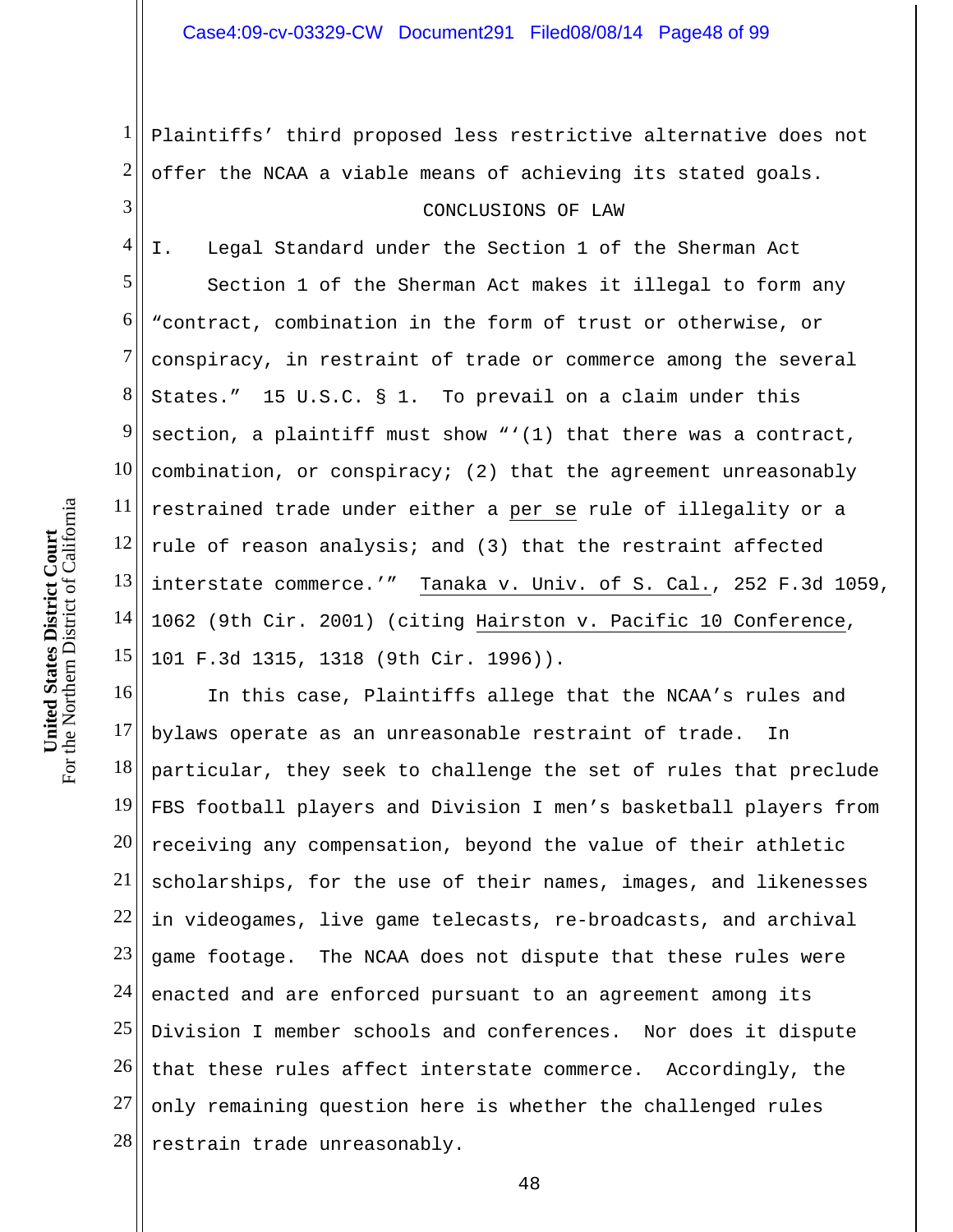1 2 3 4 5 6 7 8 9 10 11 12 13 14 15 16 17 18 19 20 21 22 23 24 "The rule of reason is the presumptive or default standard" for making this determination. California ex rel. Harris v. Safeway, Inc., 651 F.3d 1118, 1133 (9th Cir. 2011) (citing Texaco Inc. v. Dagher, 547 U.S. 1, 5 (2006)). Although certain restraints may be examined under a truncated "quick look" or per se analysis, the Supreme Court has "expressed reluctance to adopt per se rules with regard to 'restraints imposed in the context of business relationships where the economic impact of certain practices is not immediately obvious.'" State Oil Co. v. Khan, 522 U.S. 3, 10 (1997) (citing FTC v. Indiana Federation of Dentists, 476 U.S. 447, 458-459 (1986)). The Supreme Court has specifically held that concerted actions undertaken by joint ventures should be analyzed under the rule of reason. American Needle, Inc. v. Nat'l Football League, 560 U.S. 183, 203 (2010) ("When 'restraints on competition are essential if the product is to be available at all,' per se rules of illegality are inapplicable, and instead the restraint must be judged according to the flexible Rule of Reason." (citing NCAA v. Board of Regents of Univ. of Oklahoma, 468 U.S. 85, 101 (1984))). Thus, as explained in prior orders, the Court analyzes the challenged restraint in this case under the rule of reason rather than a "quick look" or per se rule. See Case No. 09-1967, Docket No. 1025, April 11, 2014 Order, at 8-9; Case No. 09-1967, Docket No. 151, Feb. 8, 2010 Order, at 9–10.

25 26 27 28 "A restraint violates the rule of reason if the restraint's harm to competition outweighs its procompetitive effects." Tanaka, 252 F.3d at 1063. Courts typically rely on a burdenshifting framework to conduct this balancing. Under that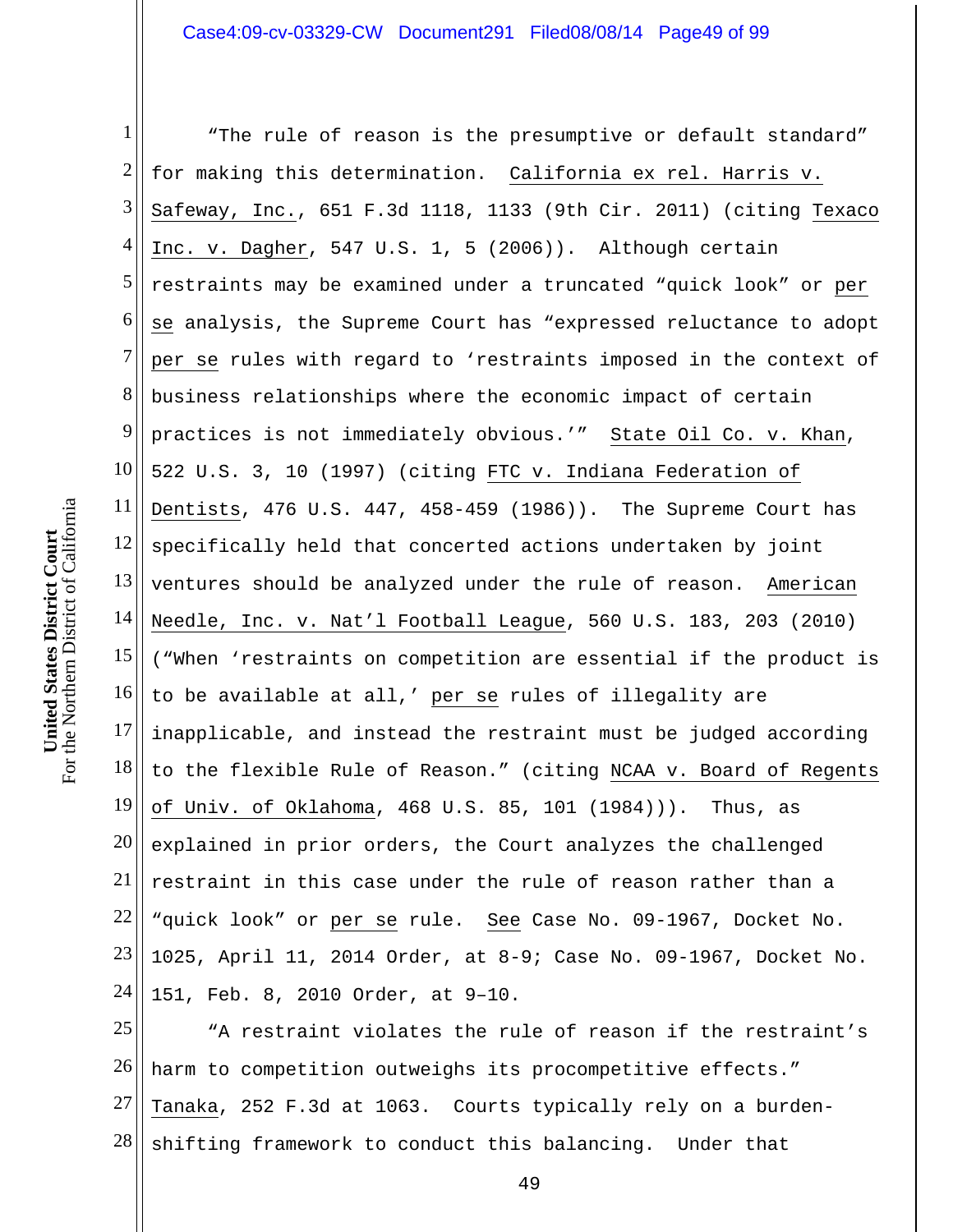1 2 3 4 5 6 7 8 9 10 11 12 13 14 15 16 17 18 19 framework, the "plaintiff bears the initial burden of showing that the restraint produces 'significant anticompetitive effects' within a 'relevant market.'" Id. (citing Hairston, 101 F.3d at 1319). If the plaintiff satisfies this initial burden, "the defendant must come forward with evidence of the restraint's procompetitive effects." Id. Finally, if the defendant meets this burden, the plaintiff must "show that 'any legitimate objectives can be achieved in a substantially less restrictive manner.'" Id. (citing Hairston, 101 F.3d at 1319). II. Anticompetitive Effects in the Relevant Markets "Proof that defendant's activities had an impact upon competition in the relevant market is 'an absolutely essential element of the rule of reason case.'" Supermarket of Homes, Inc. v. San Fernando Valley Bd. of Realtors, 786 F.2d 1400, 1405 (9th Cir. 1986) (citations omitted). The term "relevant market," in this context, "encompasses notions of geography as well as product use, quality, and description. The geographic market extends to the area of effective competition . . . where buyers can turn for alternative sources of supply. The product market includes the pool of goods or

20 21 services that enjoy reasonable interchangeability of use and cross-elasticity of demand."

22 23 24 25 26 27 28 Tanaka, 252 F.3d at 1063 (quoting Oltz v. St. Peter's Cmty. Hosp., 861 F.2d 1440, 1446 (9th Cir. 1988) (internal citations omitted)). Here, Plaintiffs allege that the challenged restraint causes anticompetitive effects in two related national markets: (1) the "college education market," in which colleges and universities compete to recruit student-athletes to play FBS football or Division I basketball; and (2) the "group licensing market," in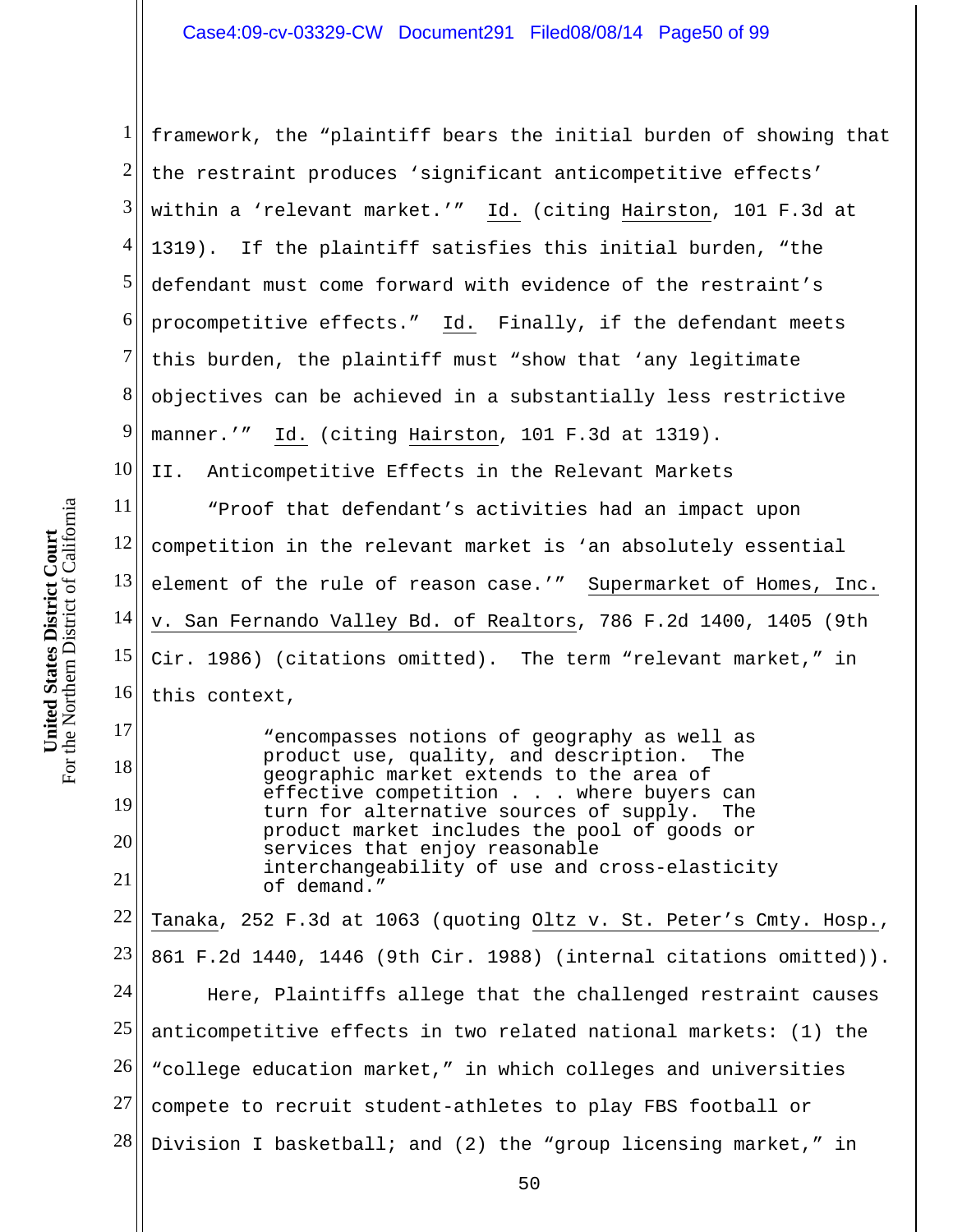1 2 3 4 5 which videogame developers, television networks, and others compete for group licenses to use the names, images, and likenesses of FBS football and Division I men's basketball players in videogames, telecasts, and clips. The Court addresses each of these markets in turn.

6

7

- A. College Education Market
- 1. Market Definition

8 9 10 11 12 13 14 15 16 17 18 19 As outlined in the findings of fact, Plaintiffs produced sufficient evidence at trial to establish the existence of a national market in which NCAA Division I schools compete to sell unique bundles of goods and services to elite football and basketball recruits. Specifically, these schools compete to offer recruits the opportunity to earn a higher education while playing for an FBS football or Division I men's basketball team. In exchange, the recruits who accept these offers provide their schools with their athletic services and acquiesce in their schools' use of their names, images, and likenesses while they are enrolled. The recruits must also pay for any other costs of attendance not covered by their grants-in-aid.

20 21 22 23 24 The NCAA contends that it does not restrain competition in this market. In particular, it argues that FBS football and Division I basketball schools lack the power to fix prices in this market because they must compete with other colleges and universities -- such as those in other divisions and college

25

 $\overline{a}$ 

<sup>26</sup>  27 28 8 This market could be divided into two submarkets -- one in which Division I basketball schools compete for elite basketball recruits and one in which FBS football schools compete for elite football recruits. However, because the parties' evidence and arguments in this case apply generally to both of these submarkets, there is no need to subdivide the broader market for the purposes of this analysis.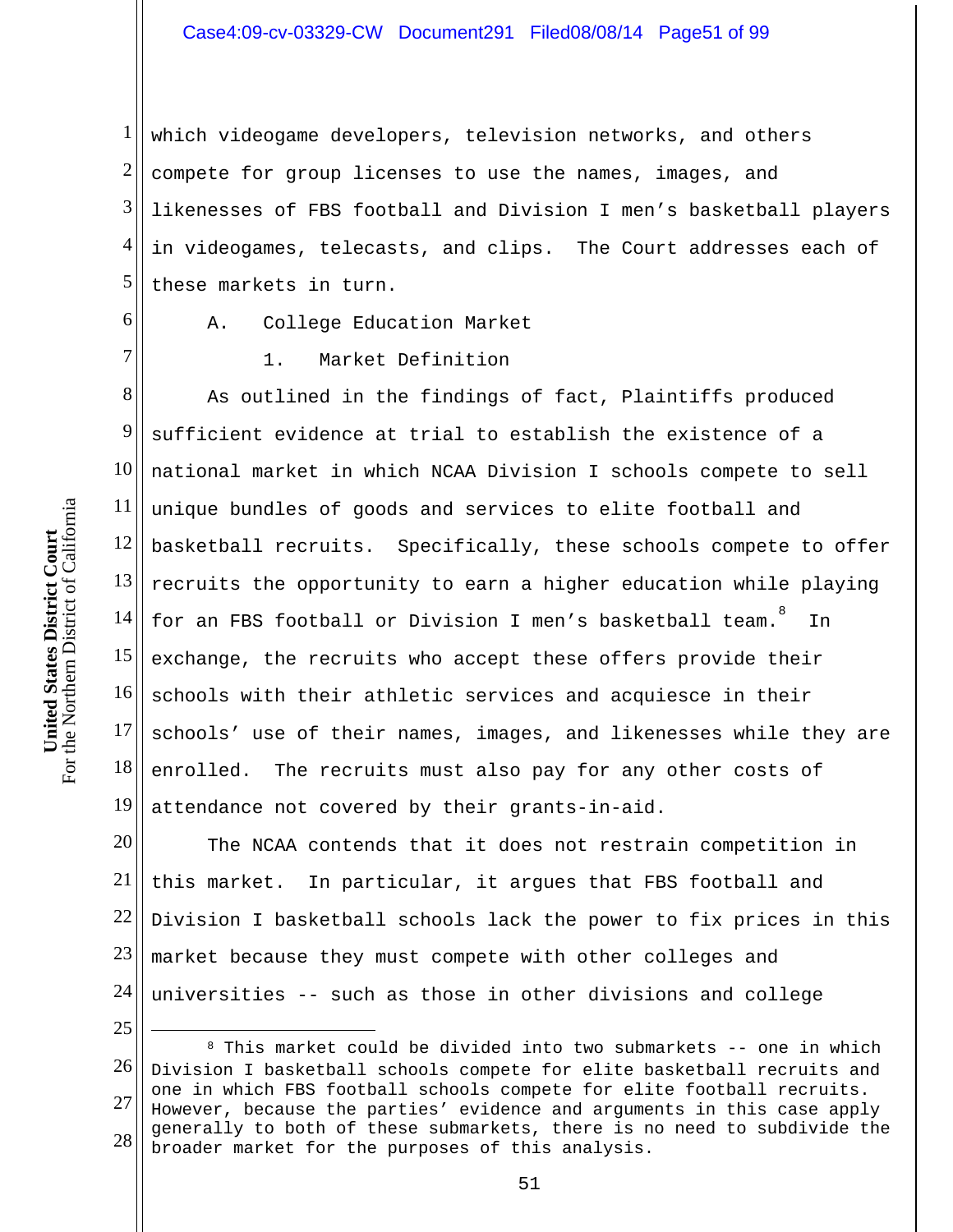1 2 3 4 5 6 7 athletic associations -- in supplying educational and athletic opportunities to elite recruits. The NCAA also points to foreign professional sports leagues and domestic minor leagues which might likewise provide alternatives to playing FBS football or Division I basketball. By failing to account for these other schools and leagues, the NCAA argues, Plaintiffs have defined the field of competition in the college education market too narrowly.

8 9 10 11 12 13 14 15 16 17 18 19 20 21 22 23 24 25 26 27 28 The "field of competition" within a given product market consists of "the group or groups of sellers or producers who have actual or potential ability to deprive each other of significant levels of business." Thurman Indus., Inc. v. Pay 'N Pak Stores, Inc., 875 F.2d 1369, 1374 (9th Cir. 1989). This group is not limited to producers of the particular "product at issue" but also includes the producers of "all economic substitutes for the product." Newcal Indus., Inc. v. Ikon Office Solution, 513 F.3d 1038, 1045 (9th Cir. 2008). To determine whether a product has economic substitutes, courts typically consider two factors: "first, [the product's] reasonable interchangeability for the same or similar uses; and second, cross-elasticity of demand, an economic term describing the responsiveness of sales of one product to price changes in another." Los Angeles Memorial Coliseum Comm'n v. Nat'l Football League, 726 F.2d 1381, 1393 (9th Cir. 1984); see also Brown Shoe Co. v. United States, 370 U.S. 294, 325 (1962) ("The outer boundaries of a product market are determined by the reasonable interchangeability of use or the cross-elasticity of demand between the product itself and substitutes for it."). This analysis requires an examination of the price, use, and qualities of all potential substitutes for the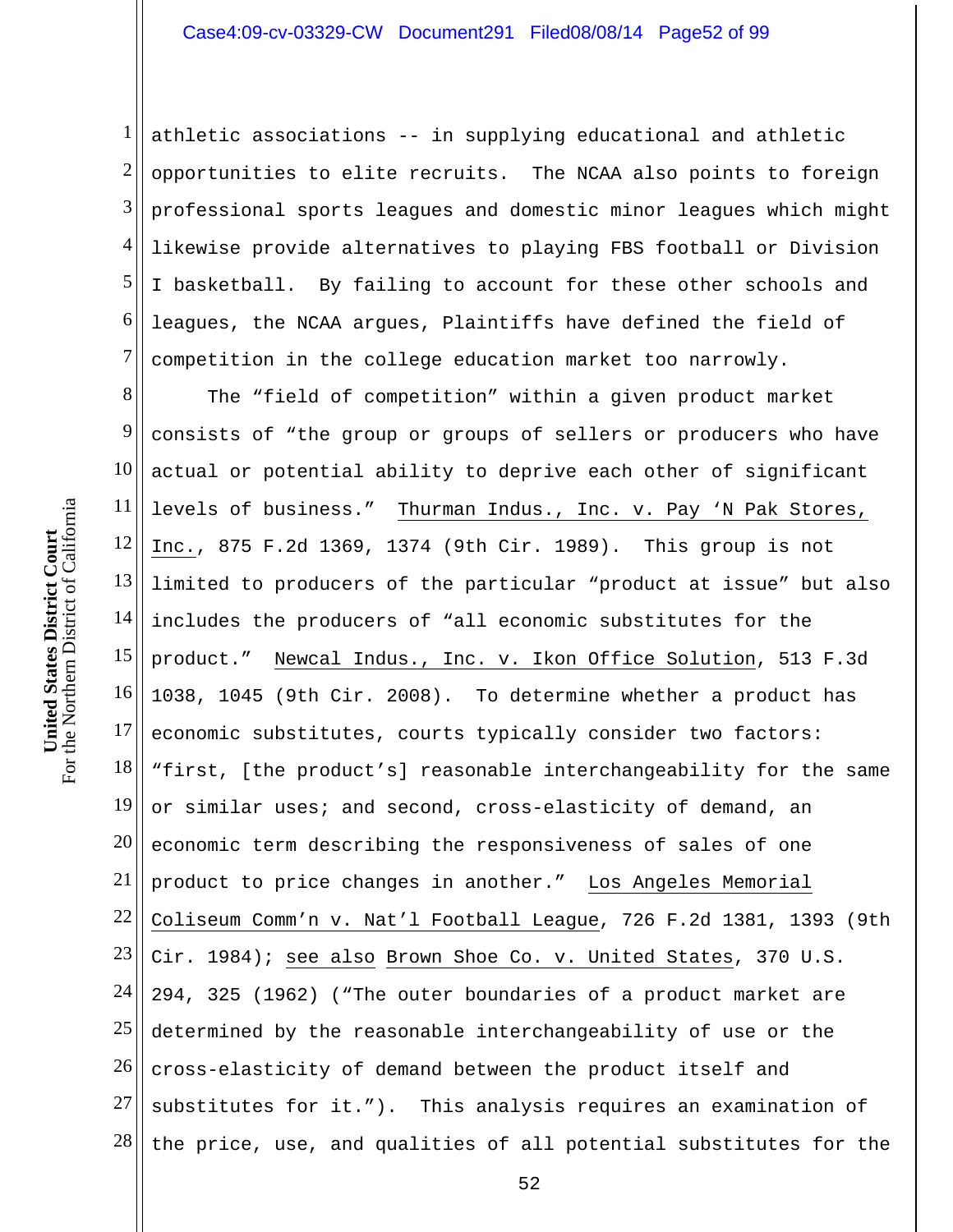1 2 3 4 5 6 7 8 product at issue. See Paladin Associates, Inc. v. Montana Power Co., 328 F.3d 1145, 1163 (9th Cir. 2003) ("For antitrust purposes, a 'market is composed of products that have reasonable interchangeability for the purposes for which they are produced - price, use and qualities considered.'" (citations omitted)). An analysis of these factors in the present case demonstrates that Plaintiffs have properly defined the scope of a relevant college education market.

9 10 11 12 13 14 15 16 17 18 19 20 21 22 23 24 25 26 27 28 As set forth in the findings of fact, the product that FBS and Division I schools offer is unique. The combination of educational and athletic opportunities offered by schools outside of FBS football and Division I -- including schools in FCS, Divisions II and III, and associations like the NAIA, USCAA, NJCAA, or NCCAA -- differ significantly in both price and quality from those offered by FBS and Division I schools. Non-Division I schools typically offer a lower level of athletic competition, inferior training facilities, lower-paid coaches, and fewer opportunities to play in front of large crowds and on television. Furthermore, because many of these schools do not offer athletic scholarships, the cost of attending these institutions is much higher for many student-athletes than the cost of attending an FBS football or Division I basketball school. This is why recruits who receive scholarship offers to play FBS football or Division I basketball rarely turn them down and, when they do, almost never do so to play football or basketball at a school outside of FBS or Division I. In short, non-FBS and non-Division I schools do not compete with FBS and Division I schools in the recruiting market, just as they do not on the football field or the basketball court.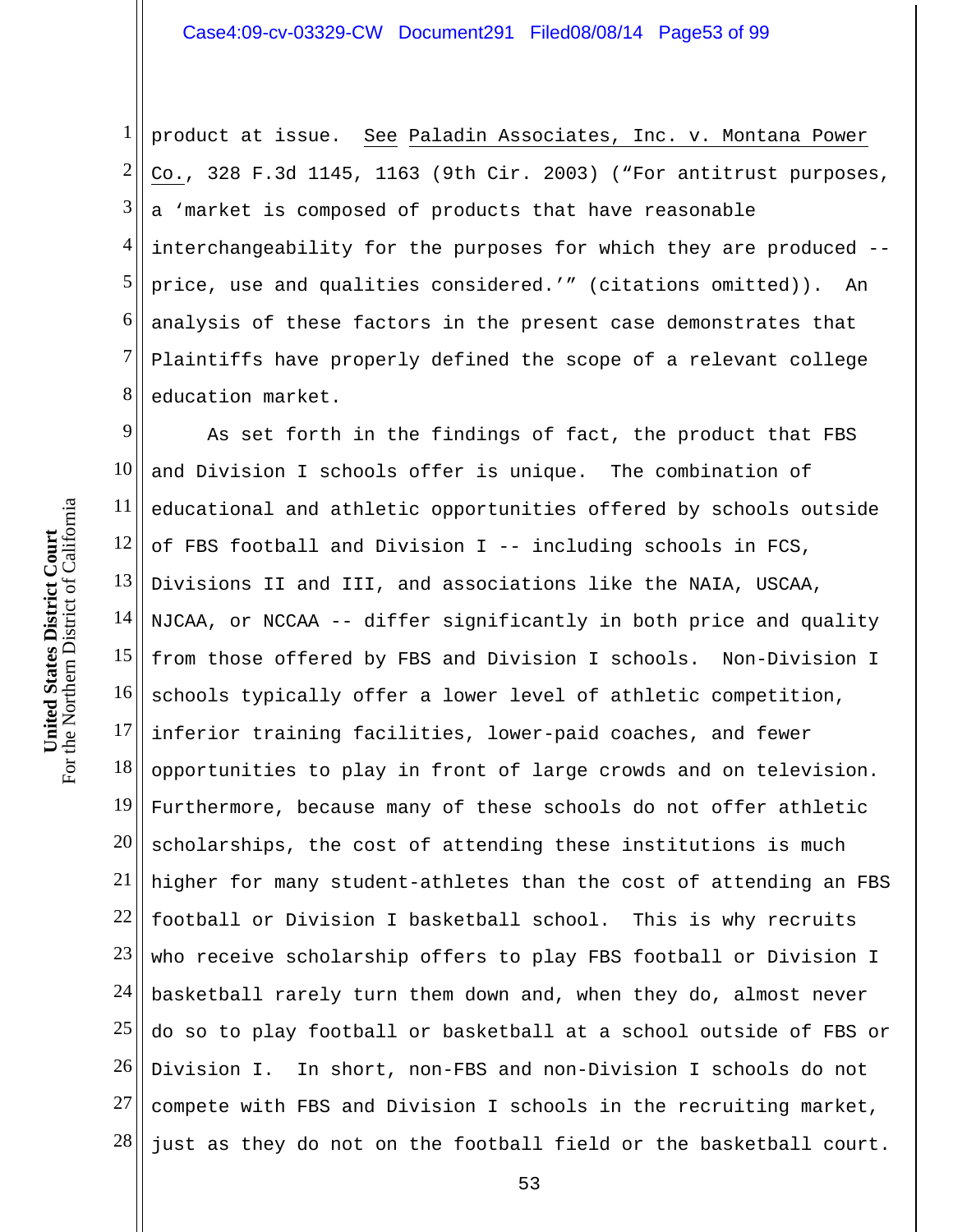1 2 3 4 5 6 7 8 9 10 11 12 13 14 The same holds true for professional sports leagues such as the AFL, NBA D-League, and foreign football and basketball leagues. These leagues do not offer recruits opportunities to earn a higher education or regularly showcase their athletic talents on national television. The NCAA's own evidence demonstrates that FBS football and Division I basketball command a significantly larger domestic television audience than virtually every other football or basketball league, with the exceptions of the NFL and NBA (neither of which permits an athlete to enter its league directly from high school). The evidence shows that elite football and basketball recruits rarely pursue careers in these second-tier leagues immediately after high school and overwhelmingly prefer to play for FBS football teams and Division I basketball teams.

15 16 17 18 19 20 21 22 23 24 25 26 27 28 In sum, the qualitative differences between the opportunities offered by FBS football and Division I basketball schools and those offered by other schools and sports leagues illustrate that FBS football schools and Division I basketball schools operate in a distinct market. See Rock v. NCAA, 2013 WL 4479815, at \*13 (S.D. Ind.) (finding plaintiff's allegations regarding "the superior competition, institutional support, overall preference, higher revenue, and more scholarship opportunities provided in Division I football, as opposed to Division II or NAIA football" sufficient to support his assertion that "Division II and NAIA football are not adequate substitutes for Division I football and, thus, not part of the same relevant market"); White v. NCAA, Case No. 06-999, Docket No. 72, at 3 (C.D. Cal. Sept. 20, 2006) (finding plaintiff's allegations that student-athletes had no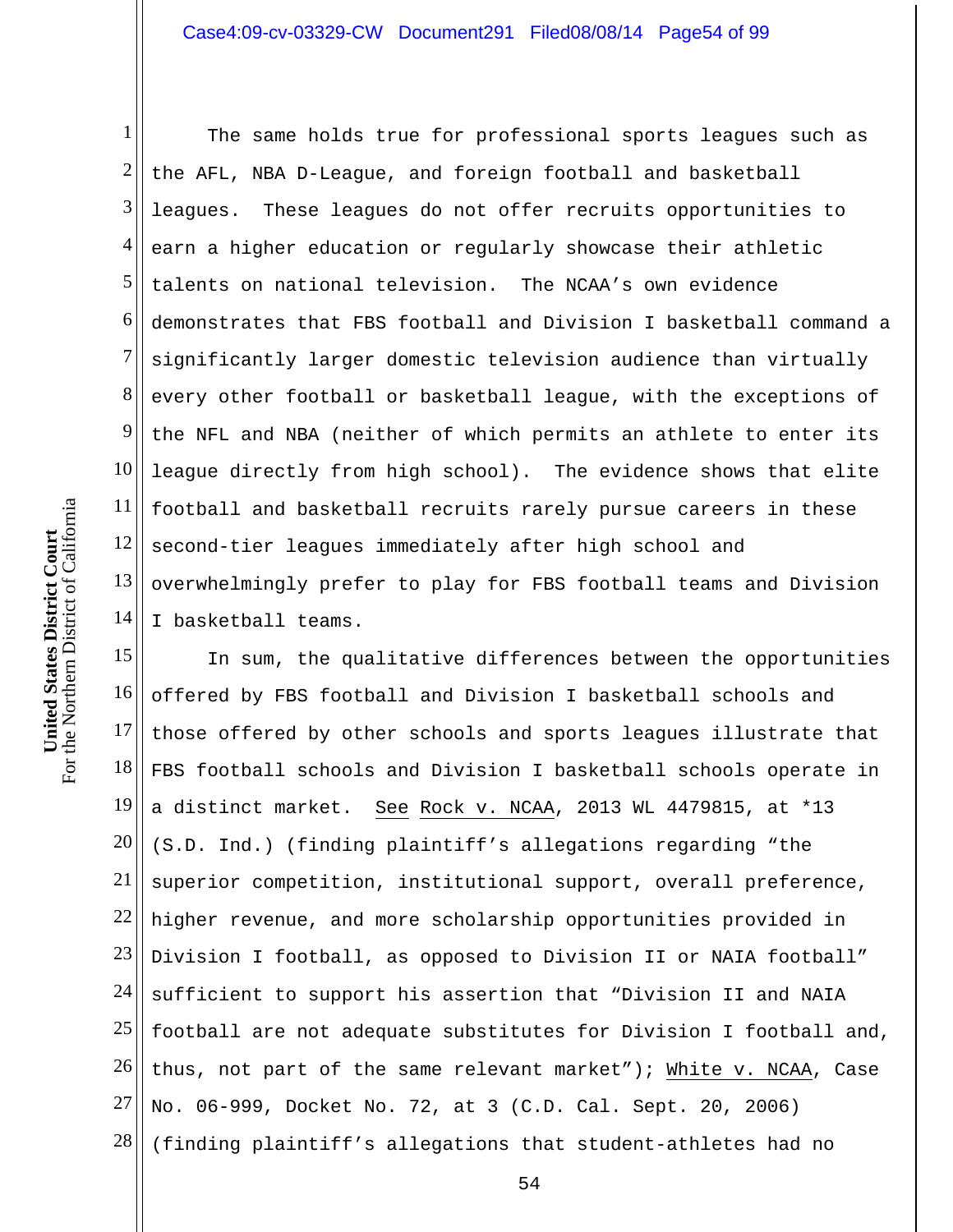1 2 3 4 5 6 7 8 9 10 11 12 13 14 15 16 17 18 19 reasonably interchangeable alternatives for the "unique combination of coaching-services and academics" offered by FBS football and Division I basketball schools sufficient to plead a relevant market). So, too, does the fact that historic fluctuations in the price of attending FBS and Division I schools resulting from changes in the grant-in-aid limit have not caused large numbers of FBS football and Division I basketball recruits to migrate toward other schools or professional leagues. See Trial Tr. 127:4-:17 (Noll); Lucas Auto. Engineering, Inc. v. Bridgestone/Firestone, Inc., 275 F.3d 762, 767 (9th Cir. 2001) ("The determination of what constitutes the relevant product market hinges, therefore, on a determination of those products to which consumers will turn, given reasonable variations in price."). Taken together, this evidence shows that the various schools and professional leagues that the NCAA has identified lack the power to deprive FBS football and Division I basketball schools of a significant number of recruits. Accordingly, these other schools and leagues are not suppliers in the market that Plaintiffs have identified.

20

## 2. The Challenged Restraint

21 22 23 24 25 26 27 28 Because FBS football and Division I basketball schools are the only suppliers in the relevant market, they have the power, when acting in concert through the NCAA and its conferences, to fix the price of their product. They have chosen to exercise this power by forming an agreement to charge every recruit the same price for the bundle of educational and athletic opportunities that they offer: to wit, the recruit's athletic services along with the use of his name, image, and likeness while he is in

For the Northern District of California For the Northern District of California **United States District Court**  United States District Court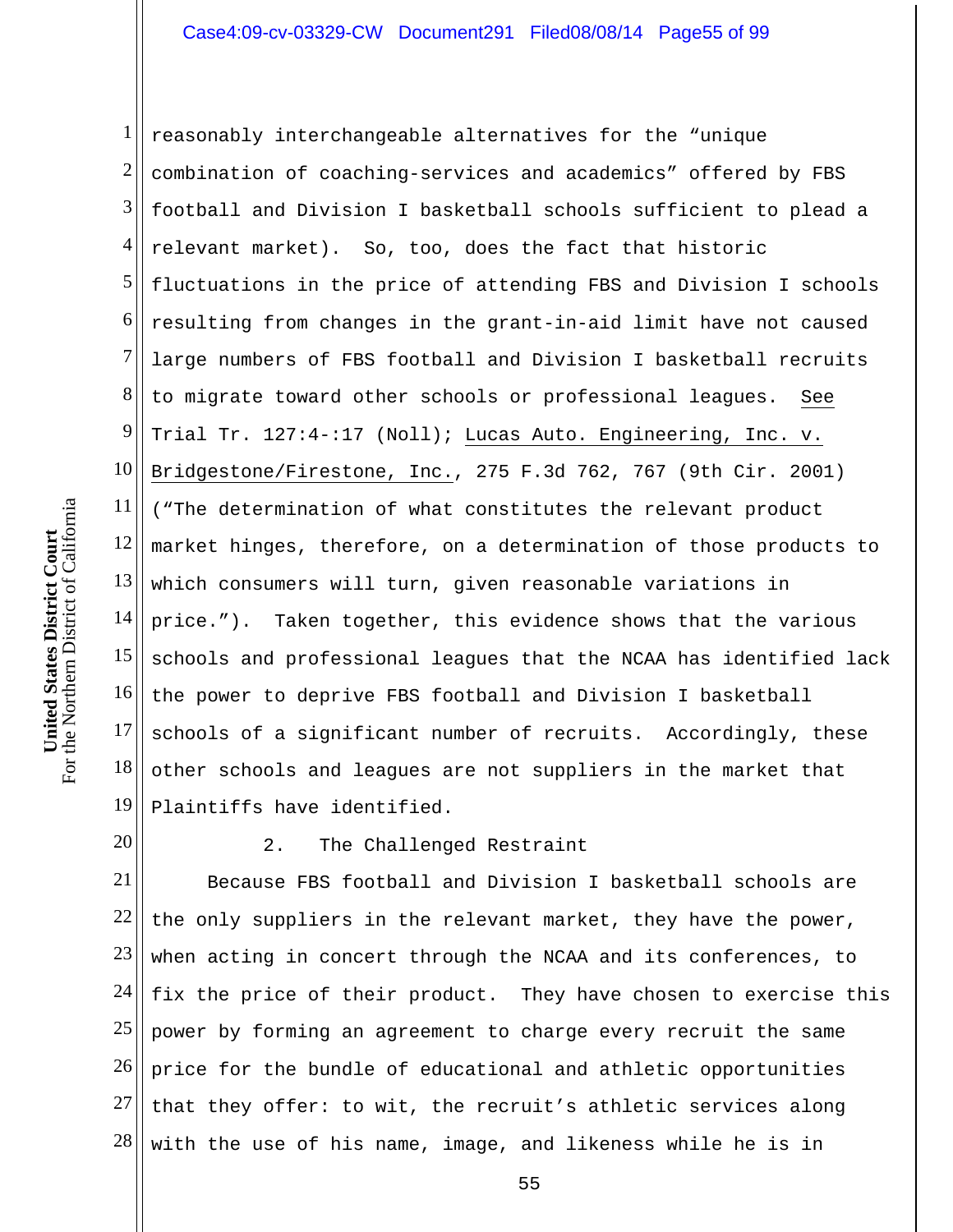1 2 3 4 school. If any school seeks to lower this fixed price -- by offering any recruit a cash rebate, deferred payment, or other form of direct compensation -- that school may be subject to sanctions by the NCAA.

5 6 7 8 9 10 11 12 This price-fixing agreement constitutes a restraint of trade. The evidence presented at trial makes clear that, in the absence of this agreement, certain schools would compete for recruits by offering them a lower price for the opportunity to play FBS football or Division I basketball while they attend college. Indeed, the NCAA's own expert, Dr. Rubinfeld, acknowledged that the NCAA operates as a cartel that imposes a restraint on trade in this market.

13 14 15 16 17 18 19 20 21 22 23 24 25 26 27 28 Despite this undisputed evidence, the NCAA contends that its conduct does not amount to price-fixing because the price that most student-athletes actually pay is "at or close to zero" due to their athletic scholarships. This argument mischaracterizes the commercial nature of the transactions between FBS football and Division I basketball schools and their recruits. While it is true that many FBS football and Division I basketball players do not pay for tuition, room, or board in a traditional sense, they nevertheless provide their schools with something of significant value: their athletic services and the rights to use their names, images, and likenesses while they are enrolled. They must also pay the incidental expenses of their college attendance. The Seventh Circuit recently observed that these "transactions between NCAA schools and student-athletes are, to some degree, commercial in nature, and therefore take place in a relevant market with respect to the Sherman Act." Agnew v. NCAA, 683 F.3d 328, 341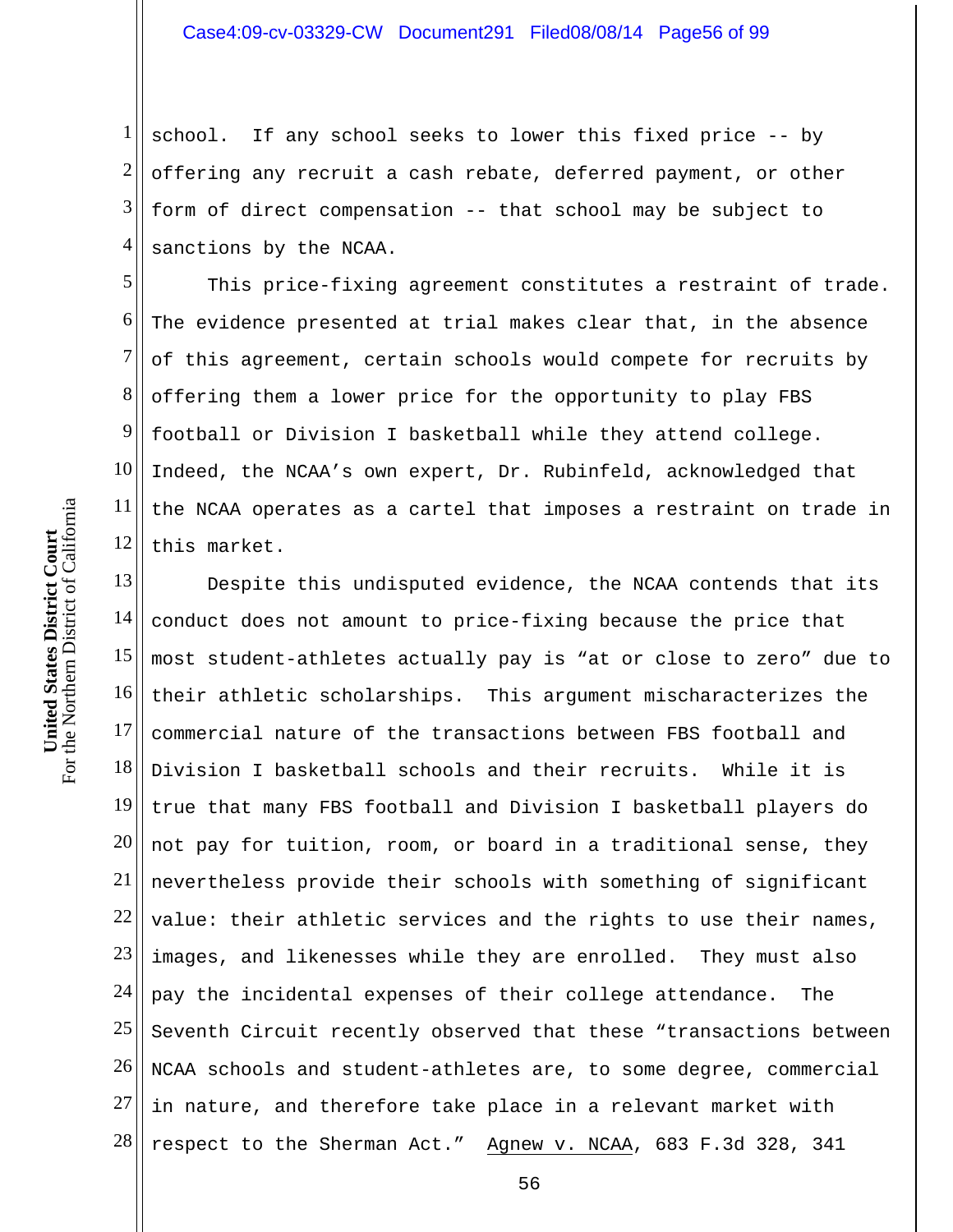1 2 3 4 5 (7th Cir. 2012). The court reasoned that "the transactions those schools make with premier athletes -- full scholarships in exchange for athletic services -- are not noncommercial, since schools can make millions of dollars as a result of these transactions." Id. at 340.

6 7 8 9 10 11 12 13 14 15 A court in the Central District of California similarly concluded that these transactions take place within a cognizable antitrust market. In White, the court found that a group of student-athletes had stated a valid Sherman Act claim against the NCAA by alleging that its cap on the value of grants-in-aid operated as a price-fixing agreement among FBS football and Division I basketball schools. Case No. 06-999, Docket No. 72, at 4. The court specifically rejected the NCAA's argument that the plaintiffs had failed to allege a sufficient harm to competition. It explained,

Plaintiffs' [complaint] alleges that studentathletes are consumers of the higher education and coaching services that the NCAA schools provide. Plaintiffs allege that the GIA [grant-in-aid] cap operates to restrict the price at which student-athletes purchase those services by forcing student-athletes to bear a greater portion of the cost of attendance than they would have borne if the GIA cap had not<br>been in place. Taken in a light most Taken in a light most favorable to the Plaintiffs, these allegations suggest that the GIA cap harms would-be buyers, forcing them to pay higher prices than would result from unfettered competition. Id. (citations omitted). The same reasoning governs here, where

24 25 26 27 28 Plaintiffs have shown that FBS football and Division I basketball schools have fixed the price of their product by agreeing not to offer any recruit a share of the licensing revenues derived from the use of his name, image, and likeness.

16

17

18

19

20

21

22

23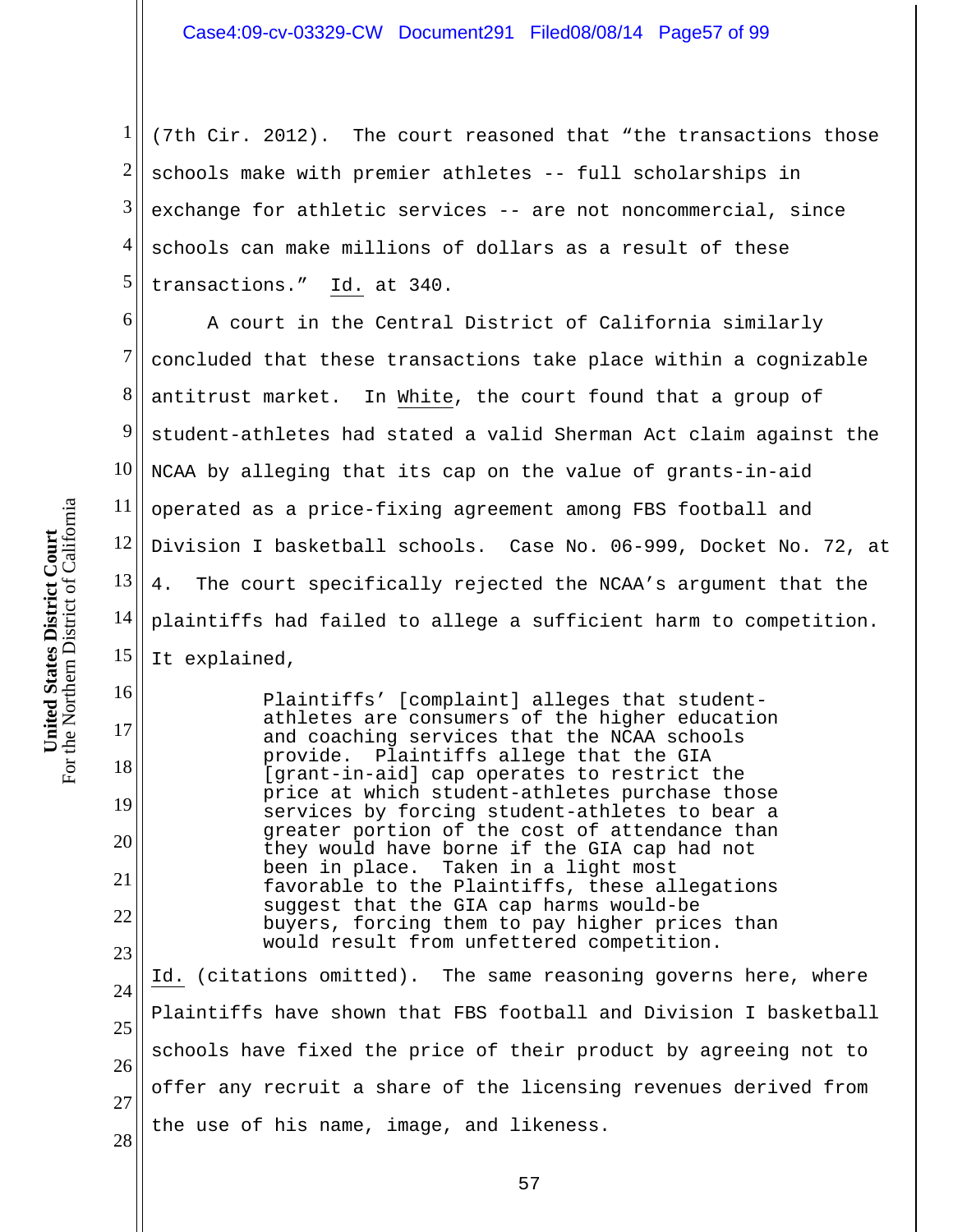1 2 3 4 5 6 7 8 9 10 11 12 13 14 15 16 17 18 19 20 21 22 23 24 25 26 27 28 The fact that this price-fixing agreement operates by undervaluing the name, image, and likeness rights that the recruits provide to the schools -- rather than by explicitly requiring schools to charge a specific monetary price -- does not preclude antitrust liability here. Federal antitrust law prohibits various kinds of price-fixing agreements, even indirect restraints on price. See United States v. Socony-Vacuum Oil Co., 310 U.S. 150, 223 (1940) ("[T]he machinery employed by a combination for price-fixing is immaterial. Under the Sherman Act a combination formed for the purpose and with the effect of raising, depressing, fixing, pegging, or stabilizing the price of a commodity in interstate or foreign commerce is illegal per se."). In Catalano, Inc. v. Target Sales, Inc., for instance, the Supreme Court held that an agreement among beer wholesalers to cease providing interest-free credits to retailers was "merely one form of price fixing" and could therefore be "presumed illegal" under § 1 of the Sherman Act. 446 U.S. 643, 650 (1980). The Court reasoned that the "agreement to terminate the practice of giving credit is [] tantamount to an agreement to eliminate discounts, and thus falls squarely within the traditional per se rule against price fixing." Id. at 648; see also id. ("[C]redit terms must be characterized as an inseparable part of the price."). It noted that, prior to their agreement, the "wholesalers had competed with each other with respect to trade credit, and the credit terms for individual retailers had varied substantially." Id. at 644-45. The agreement to eliminate this practice thus "extinguish[ed] one form of competition among the sellers" and could be presumed unlawful, even though it did not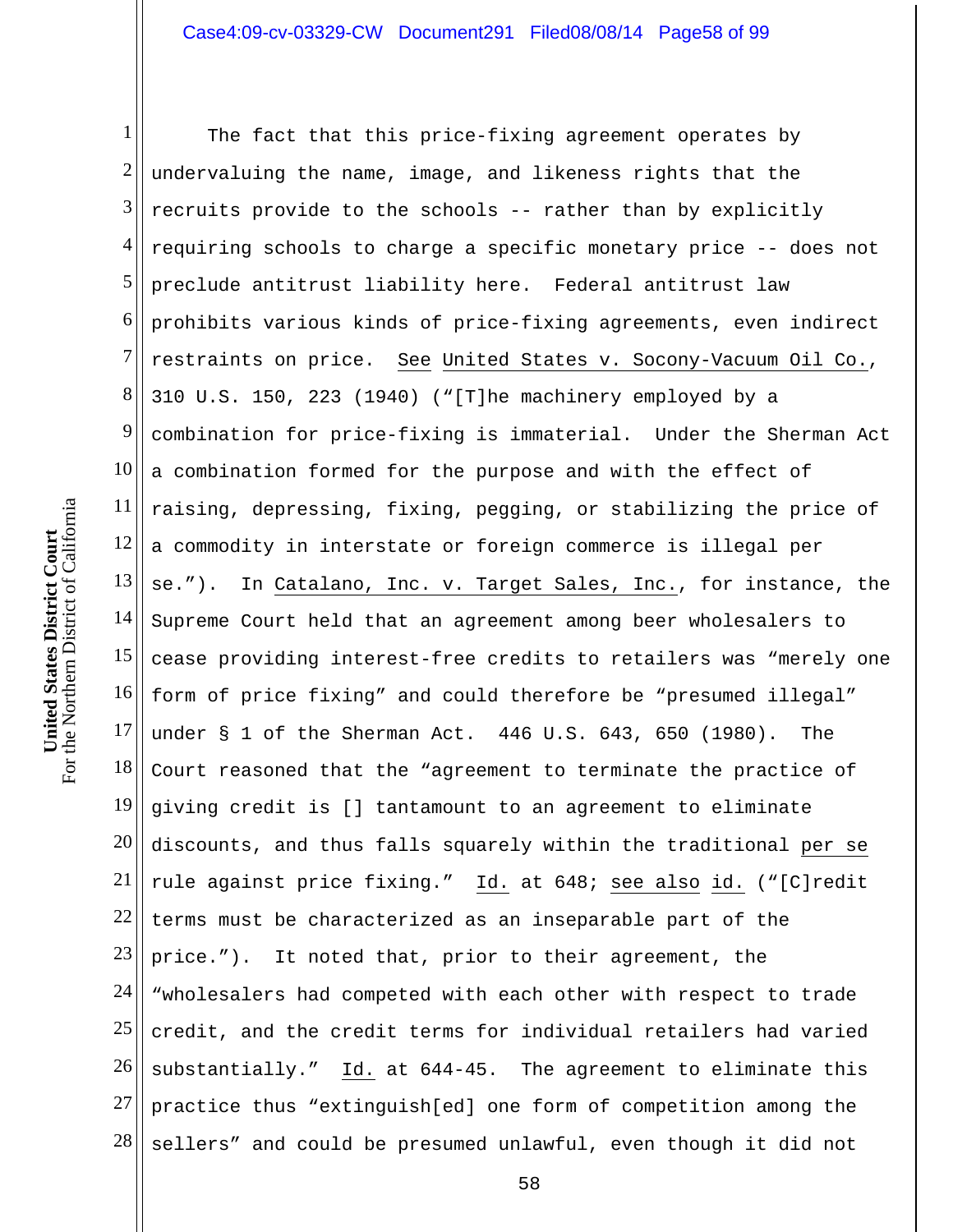1 2 ultimately require the sellers to set their prices at some specific, pre-determined level. Id.

3 4 5 6 7 8 9 10 11 12  $13$ 14 15 Like the wholesalers' agreement in Catalano, the agreement among FBS football and Division I basketball schools not to offer recruits a share of their licensing revenue eliminates one form of price competition. Although this agreement may operate to fix prices indirectly, rather than directly, it is nevertheless sufficient to satisfy Plaintiffs' initial burden under the rule of reason. Plaintiffs need not identify an agreement as obviously unlawful as the wholesalers' agreement in Catalano to establish a per se violation, let alone to meet the lower burden imposed by the first step of a rule of reason analysis. See 446 U.S. at 644- 45 ("[W]e have held agreements to be unlawful per se that had substantially less direct impact on price than the agreement alleged in this case.").

16 17 18 19 20 21 22 23 24 25 26 27 28 Indeed, in another case involving concerted action by members of a sports league, then-Judge Sotomayor observed that an antitrust plaintiff may sometimes meet its burden by identifying an agreement to fix prices indirectly. See Major League Baseball Properties, Inc. v. Salvino, Inc., 542 F.3d 290, 337 (2d Cir. 2008) (Sotomayor, J., concurring). In that case, the plaintiff sought to challenge an agreement among Major League Baseball teams to license their trademarks and other intellectual property exclusively through a designated third party called Major League Baseball Properties (MLBP). The plaintiff alleged that the agreement violated the Sherman Act because it eliminated price competition among the teams as suppliers of intellectual property. A three-judge panel of the Second Circuit rejected this claim,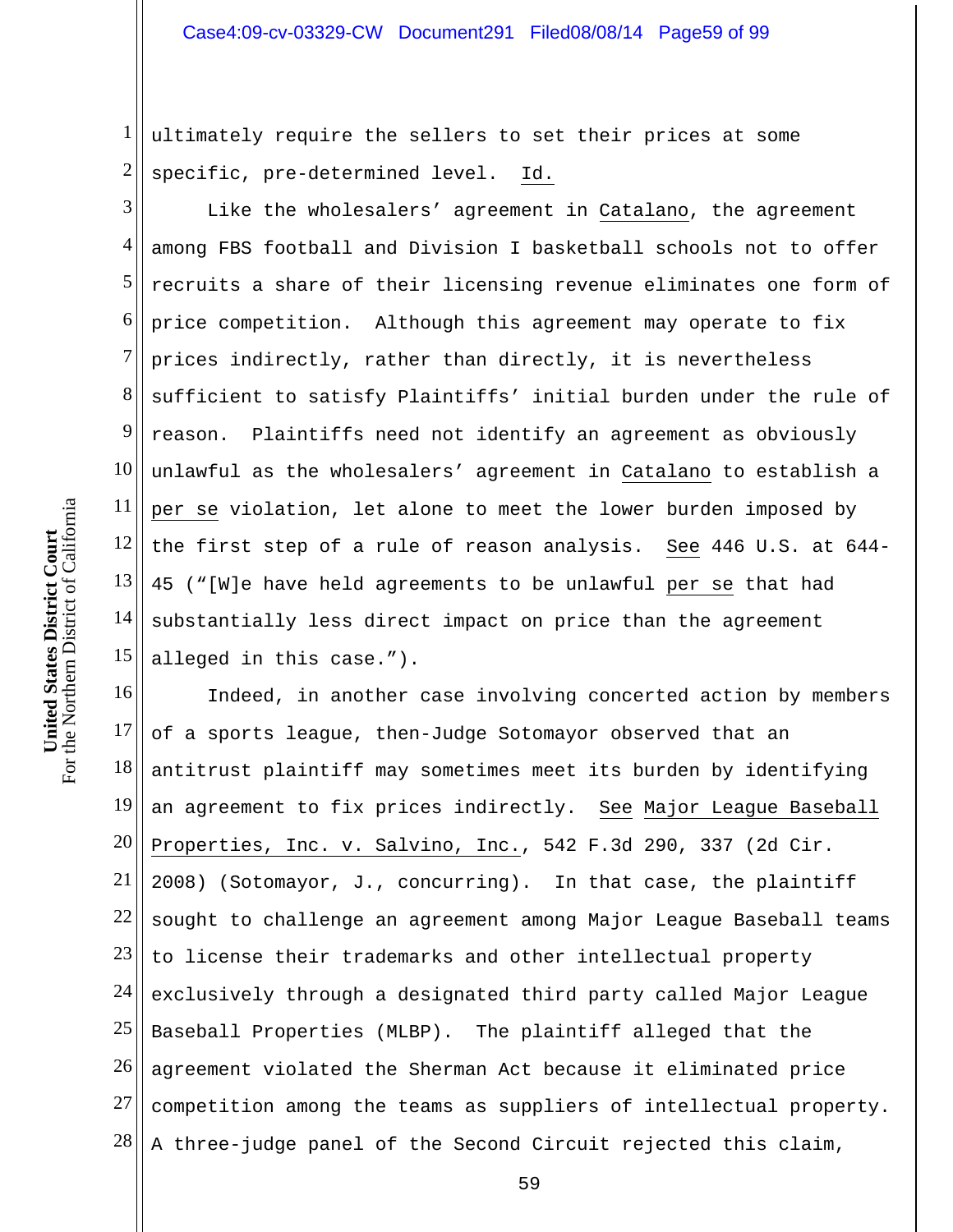1 2 3 4 5 6 7 8 9 10<sup>|</sup> 11 12 13 14 15 16 17 18 19 finding that the agreement did not constitute price-fixing. In a separate concurrence, then-Judge Sotomayor noted that, although she agreed that the licensing arrangement was lawful, she believed that the majority had endorsed "an overly formalistic view of price fixing." Id. at 334. She reasoned, "While the MLBP agreement does not specify a price to be charged, the effect of the agreement clearly eliminates price competition between the [teams] for trademark licenses. An agreement to eliminate price competition from the market is the essence of price fixing." Id. at 335; see also id. at 336-37 ("In other words, an agreement between competitors to 'share profits' or to make a third party the exclusive seller of their competing products that has the purpose and effect of fixing, stabilizing, or raising prices may be a per se violation of the Sherman Act, even if no explicit price is referenced in the agreement."). Then-Judge Sotomayor also noted that such an agreement could be unlawful, even if it was only meant to bind members of a joint venture. She explained, [T]he antitrust laws prohibit two companies A

and B, producers of X, from agreeing to set the price of X. Likewise, A and B cannot simply get around this rule by agreeing to set the price of X through a third-party intermediary or "joint venture" if the purpose and effect of that agreement is to raise, depress, fix, peg, or stabilize the price of X.

23 24 25 Id. at 336.<sup>9</sup> Although she ultimately concluded that the MLBP agreement served a procompetitive purpose, because it increased

20

21

22

 $\overline{a}$ 

<sup>26</sup>  27 28 <sup>9</sup> The Supreme Court recently relied on this language from then-Judge Sotomayor's concurrence in another Sherman Act case involving a challenge to concerted action by members of a sports league. American Needle, 560 U.S. at 202 ("[C]ompetitors 'cannot simply get around' antitrust liability by acting 'through a third-party intermediary or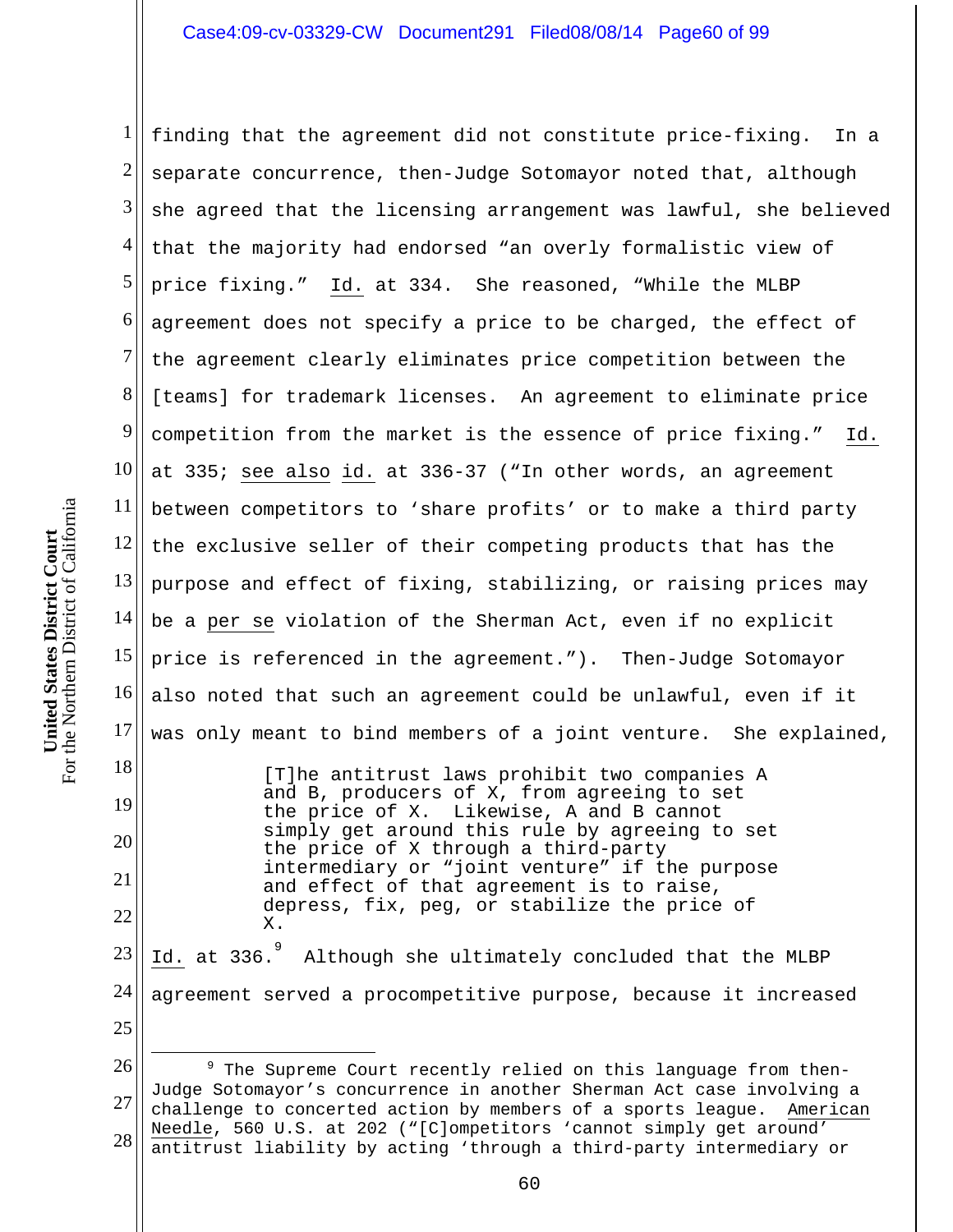1 2 3 4 the total number of licenses sold, her opinion nevertheless illustrates that price-fixing agreements take many forms and may be unlawful even if they are implemented by members of a joint venture.

5 6 7 8 9 10 11 12 13 14 15 16 17 18 19 20 21 22 23 24 25 26 Although Plaintiffs have characterized FBS football and Division I basketball schools as sellers in the market for educational and athletic opportunities, in their post-trial brief they argued that the schools could alternatively be characterized as buyers in a market for recruits' athletic services and licensing rights. The relevant market would be that for the recruitment of the highest ranked male high school football and basketball players each year. Viewed from this perspective, Plaintiffs' antitrust claim arises under a theory of monopsony, rather than monopoly, alleging an agreement to fix prices among buyers rather than sellers. Such an agreement, if proven, would violate § 1 of the Sherman Act just as a price-fixing agreement among sellers would. See generally Omnicare, Inc. v. UnitedHealth Grp., Inc., 629 F.3d 697, 705 (7th Cir. 2011) ("Ordinarily, pricefixing agreements exist between sellers who collude to set their prices above or below prevailing market prices. But buyers may also violate § 1 by forming what is sometimes known as a 'buyers' cartel.'"); Vogel v. Am. Soc. of Appraisers, 744 F.2d 598, 601 (7th Cir. 1984) ("Just as a sellers' cartel enables the charging of monopoly prices, a buyers' cartel enables the charging of monopsony prices; and monopoly and monopsony are symmetrical distortions of competition from an economic standpoint."

27

 $\overline{a}$ 

28 'joint venture.''" (quoting Salvino, 542 F.3d at 336 (Sotomayor, J., concurring)).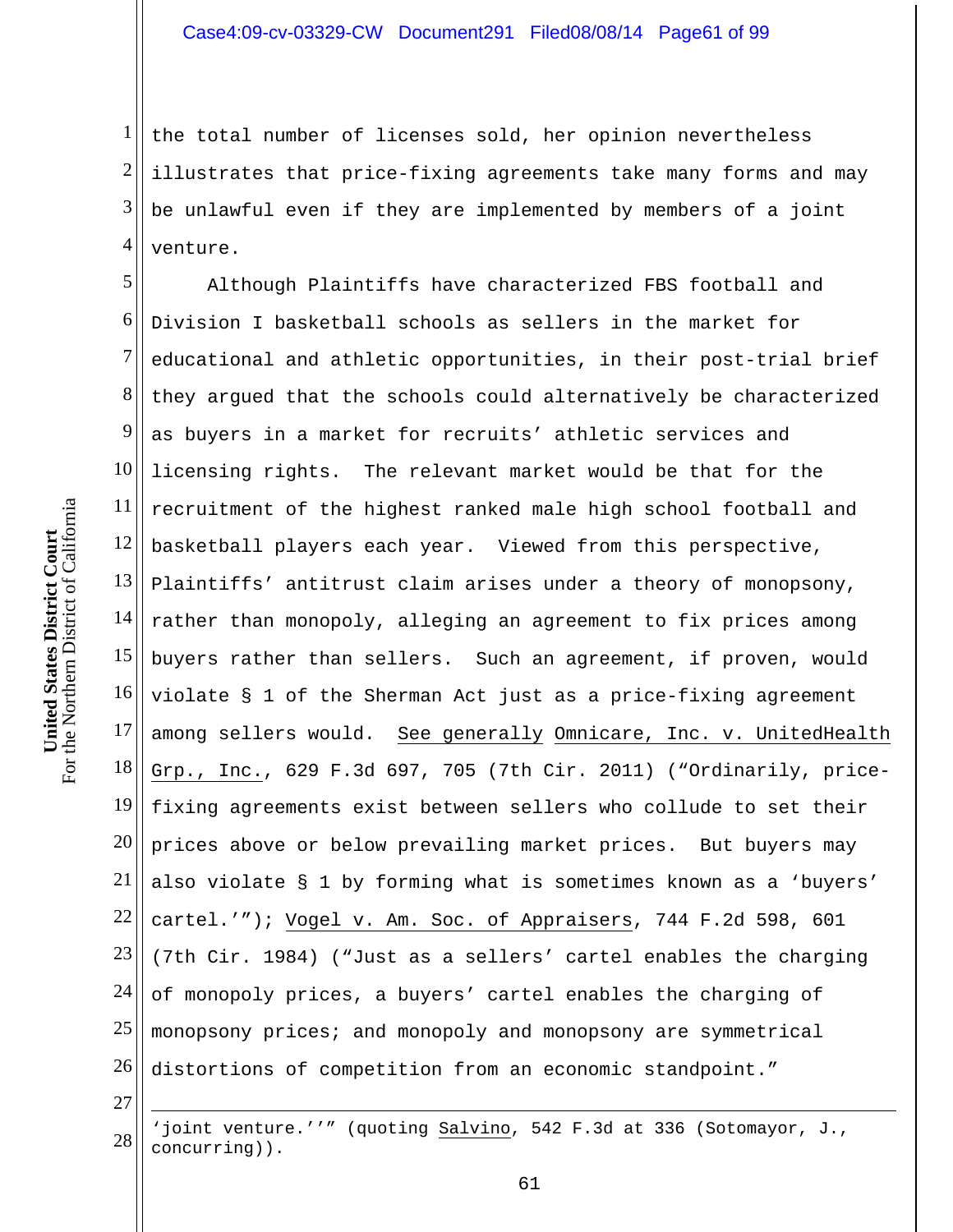1 2 3 4 5 6 7 (citations omitted)). The Supreme Court has noted that the "kinship between monopoly and monopsony suggests that similar legal standards should apply to claims of monopolization and to claims of monopsonization." Weyerhaeuser Co. v. Ross-Simmons Hardwood Lumber Co., Inc., 549 U.S. 312, 322 (2007) (citing Roger G. Noll, "'Buyer Power' and Economic Policy," 72 Antitrust L.J. 589, 591 (2005)).

8 9 10 11 12 13 14 15 16 17 18 19 20 21 22 23 24 25 26 27 28 In recent years, several courts have specifically recognized that monopsonistic practices in a market for athletic services may provide a cognizable basis for relief under the Sherman Act. See, e.g., Rock, 2013 WL 4479815, at \*11 (finding that plaintiff had identified a cognizable market in which "buyers of labor (the schools) are all members of NCAA Division I football and are competing for the labor of the sellers (the prospective studentathletes who seek to play Division I football)"); In re NCAA I-A Walk-On Football Players Litig., 398 F. Supp. 2d 1144, 1150 (W.D. Wash. 2005) ("Plaintiffs have alleged a sufficient 'input' market in which NCAA member schools compete for skilled amateur football players."). Indeed, the Seventh Circuit recently noted in Agnew that the "proper identification of a labor market for studentathletes . . . would meet plaintiffs' burden of describing a cognizable market under the Sherman Act." 683 F.3d at 346. Given that Plaintiffs' alternative monopsony theory mirrors their monopoly price-fixing theory, the evidence presented and facts found above are sufficient to establish a restraint of trade in a market for recruits' athletic services just as they are to establish a restraint of trade in the college education market. As explained above, viewed from this perspective, the sellers in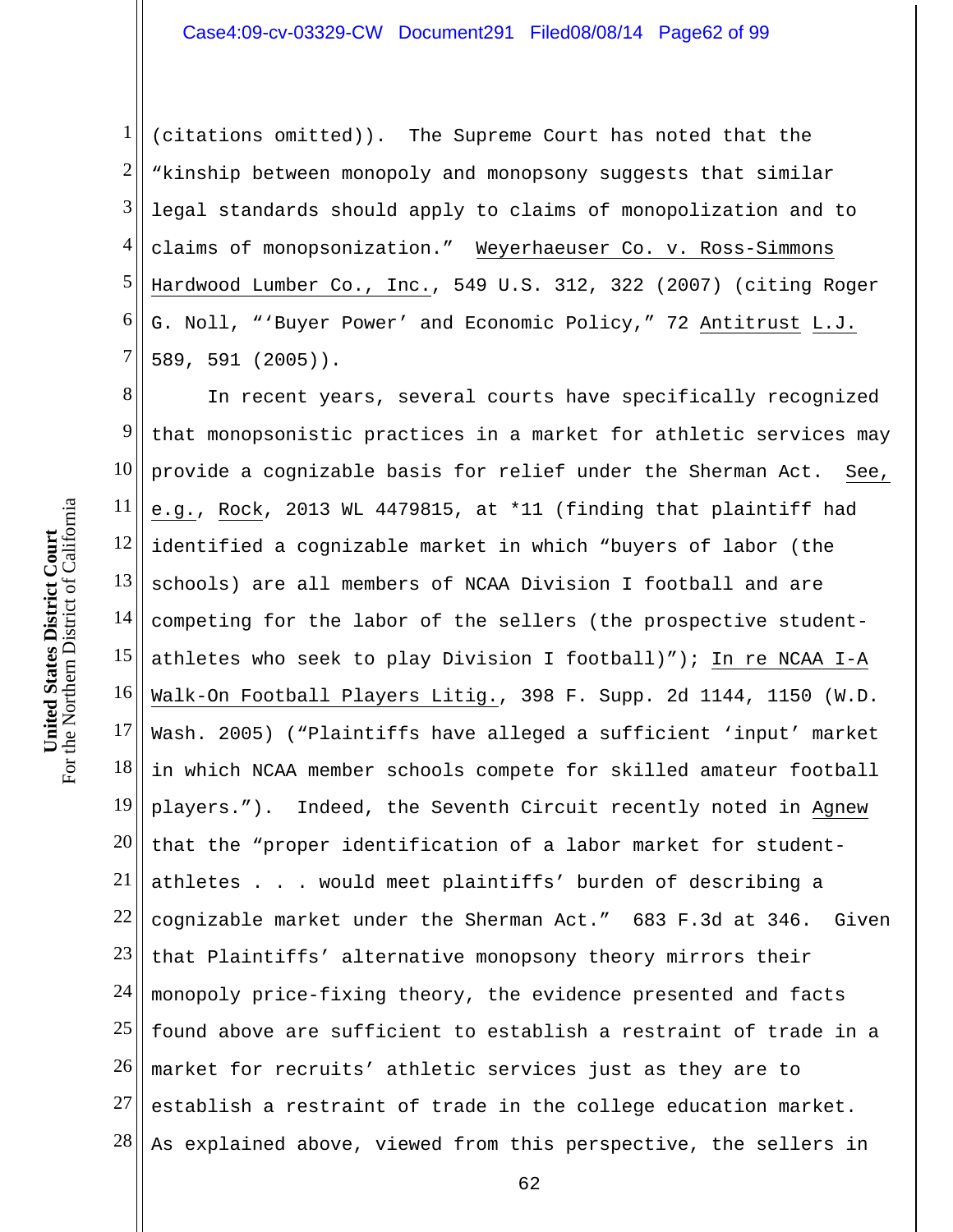1 2 3 4 5 6 7 8 9 this market are the recruits; the buyers are FBS football and Division I basketball schools; the product is the combination of the recruits' athletic services and licensing rights; and the restraint is the agreement among schools not to offer any recruit more than the value of a full grant-in-aid. In the absence of this restraint, schools would compete against one another by offering to pay more for the best recruits' athletic services and licensing rights -- that is, they would engage in price competition.

10 11 12 13 14 15 16 17 18 19 20 21 22 23 24 25 26 27 28 The NCAA argues that Plaintiffs cannot prevail under a monopsony theory because they have not presented evidence of an impact on price or output in a "downstream market." Trial Tr. 2766:16-:22 (Stiroh). They cite Dr. Stiroh's testimony that the only way that a restraint on an input market -- such as a market for recruits' athletic services and licensing rights -- can give rise to an anticompetitive harm is if that restraint ultimately harms consumers by reducing output or raising prices in a downstream market. Whatever merit Dr. Stiroh's views might have among economists, they are not supported by the relevant case law. The Supreme Court has indicated that monopsonistic practices that harm suppliers may violate antitrust law even if they do not ultimately harm consumers. In Mandeville Island Farms v. Am. Crystal Sugar Co., 334 U.S. 219 (1948), the Supreme Court considered whether an agreement among sugar refiners to fix the prices they paid for sugar beets constituted a violation of the Sherman Act. It concluded that "the agreement is the sort of combination condemned by the Act, even though the price-fixing was by purchasers, and the persons specially injured . . . are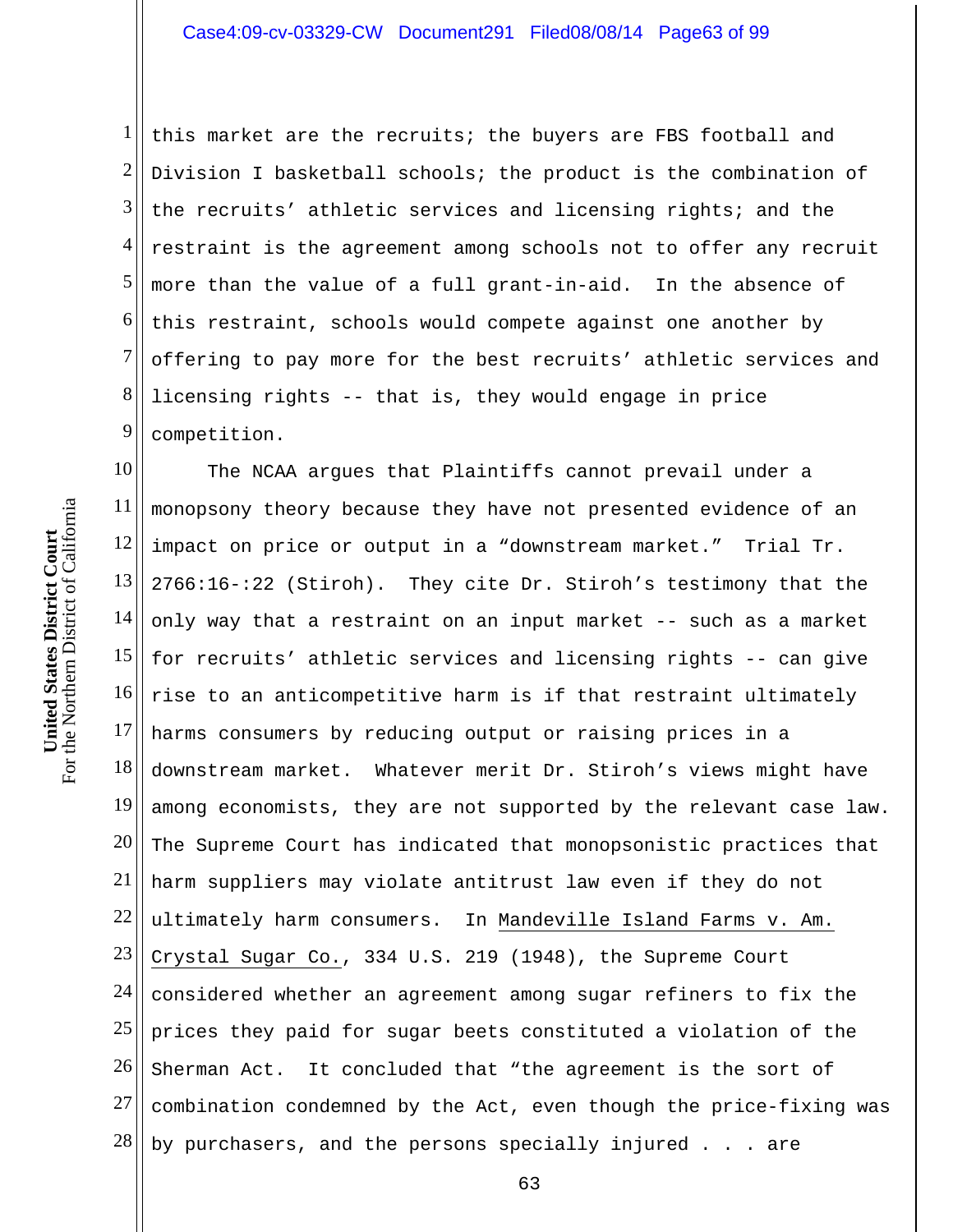1 2 3 4 5 6 7 8 9 10 11 12 13 14 15 16 sellers, not customers or consumers." Id. at 235. Notably, the Court reached this conclusion despite a vehement dissent from Justice Jackson noting that the price of sugar had not been affected by the refiners' agreement. Id. at 247. The majority's decision, thus, "strongly suggests that suppliers . . . are protected by antitrust laws even when the anti-competitive activity does not harm end-users." Telecor Communications, Inc. v. Sw. Bell Tel. Co., 305 F.3d 1124, 1134 (10th Cir. 2002); see also Knevelbaard Dairies v. Kraft Foods, Inc., 232 F.3d 979, 988 (9th Cir. 2000) ("The Supreme Court's references to the goals of achieving 'the lowest prices, the highest quality and the greatest material progress' and of 'assur[ing] customers the benefits of price competition' do not mean that conspiracies among buyers to depress acquisition prices are tolerated. Every precedent in the field makes clear that the interaction of competitive forces, not price-rigging, is what will benefit consumers." (emphasis added)).

17 18 19 20 21 22 23 24 25 26 27 28 This is consistent with a long line of cases, including some decided by the Ninth Circuit, recognizing that restraints on competition within a labor market may give rise to an antitrust violation under § 1 of the Sherman Act. See, e.g., Anderson v. Shipowners' Ass'n, 272 U.S. 359, 365 (1926) (holding that a multiemployer agreement among ship owners restrained trade in a labor market for sailors); Todd v. Exxon Corp., 275 F.3d 191, 201 (2d Cir. 2001) (Sotomayor, J.) (holding that a conspiracy among oil industry employers to set salaries at "artificially low levels" restrained trade in a labor market and noting that "a horizontal conspiracy among buyers [of labor] to stifle competition is as unlawful as one among sellers"); Ostrofe v. H.S. Crocker Co.,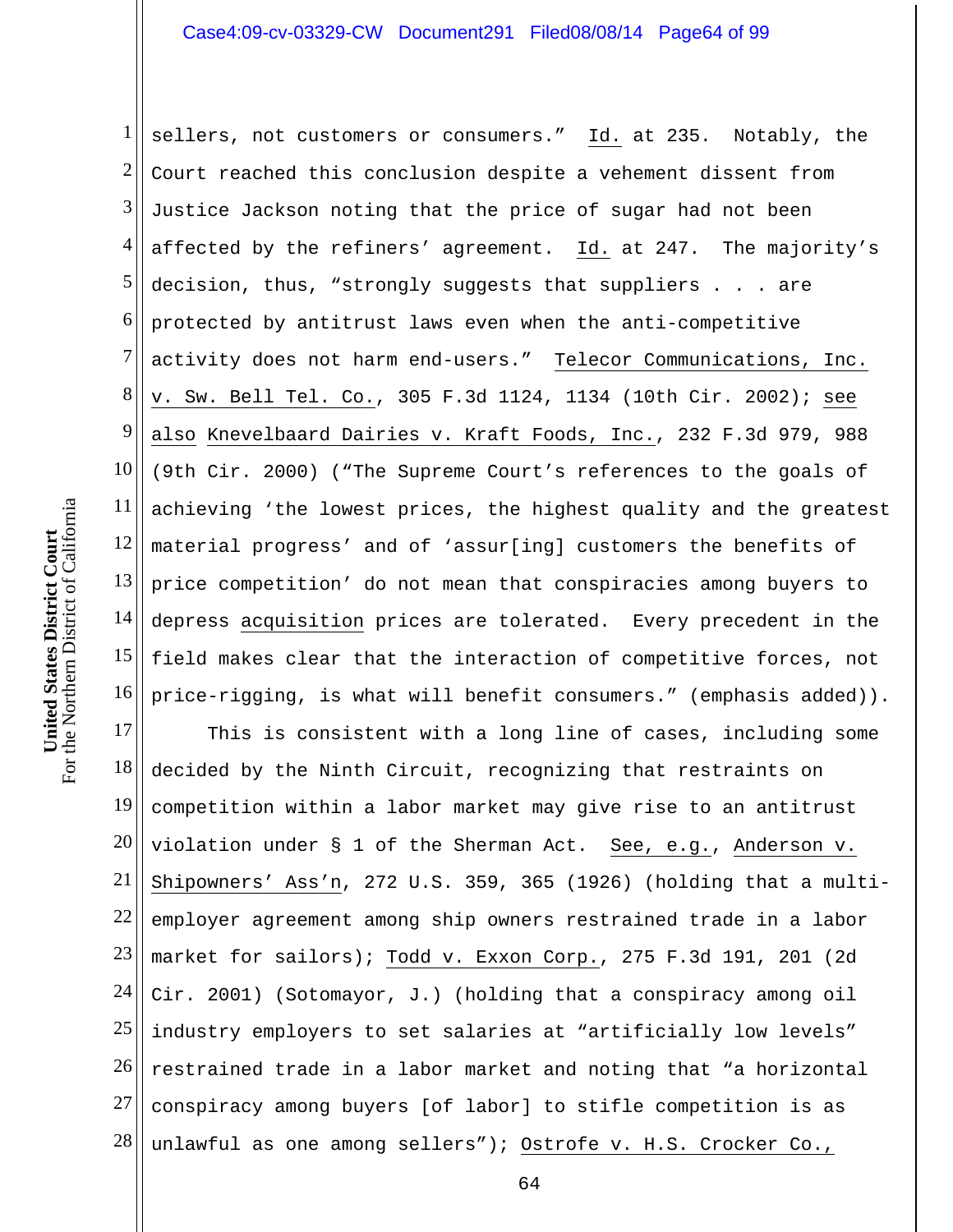1 2 3 4 5 6 7 8 9 10 11 12 13 14 15 16 17 18 19 20 21 22 23 24 25 26 27 28 Inc., 740 F.2d 739, 740 (9th Cir. 1984) (holding that a multiemployer agreement in the paper lithograph label industry may restrain trade in a "market for personal services"). It is also consistent with the many recent cases, some of which are cited above, recognizing the validity of antitrust claims against the NCAA based on anticompetitive harms in a labor market. See, e.g., Agnew, 683 F.3d at 346 (recognizing that the NCAA's scholarship rules may restrain trade in a "labor market for student-athletes" and noting that "labor markets are cognizable under the Sherman Act"); Law v. NCAA, 134 F.3d 1010, 1015 (10th Cir. 1998) (finding that an NCAA rule capping compensation for entry-level coaches restrained trade in a "labor market for coaching services" and noting that "[l]ower prices cannot justify a cartel's control of prices charged by suppliers, because the cartel ultimately robs the suppliers of the normal fruits of their enterprises"); In re NCAA I-A Walk-On Football Players Litig., 398 F. Supp. 2d at 1150 (recognizing that the NCAA's scholarship rules may restrain trade in an "'input' market in which NCAA member schools compete for skilled amateur football players"). In fact, a court in the Southern District of Indiana recently rejected the NCAA's argument that a student-athlete would need to plead a "'market-wide impact on the price or output of any commercial product'" in order to state a valid Sherman Act claim challenging its former prohibition on multi-year football scholarships. Rock, 2013 WL 4479815, at \*14 (S.D. Ind.) (quoting NCAA's brief). The court in that case found that the student-athlete's complaint "adequately plead[] anticompetitive effects of the challenged bylaws" in the "'nationwide market for the labor of Division I football student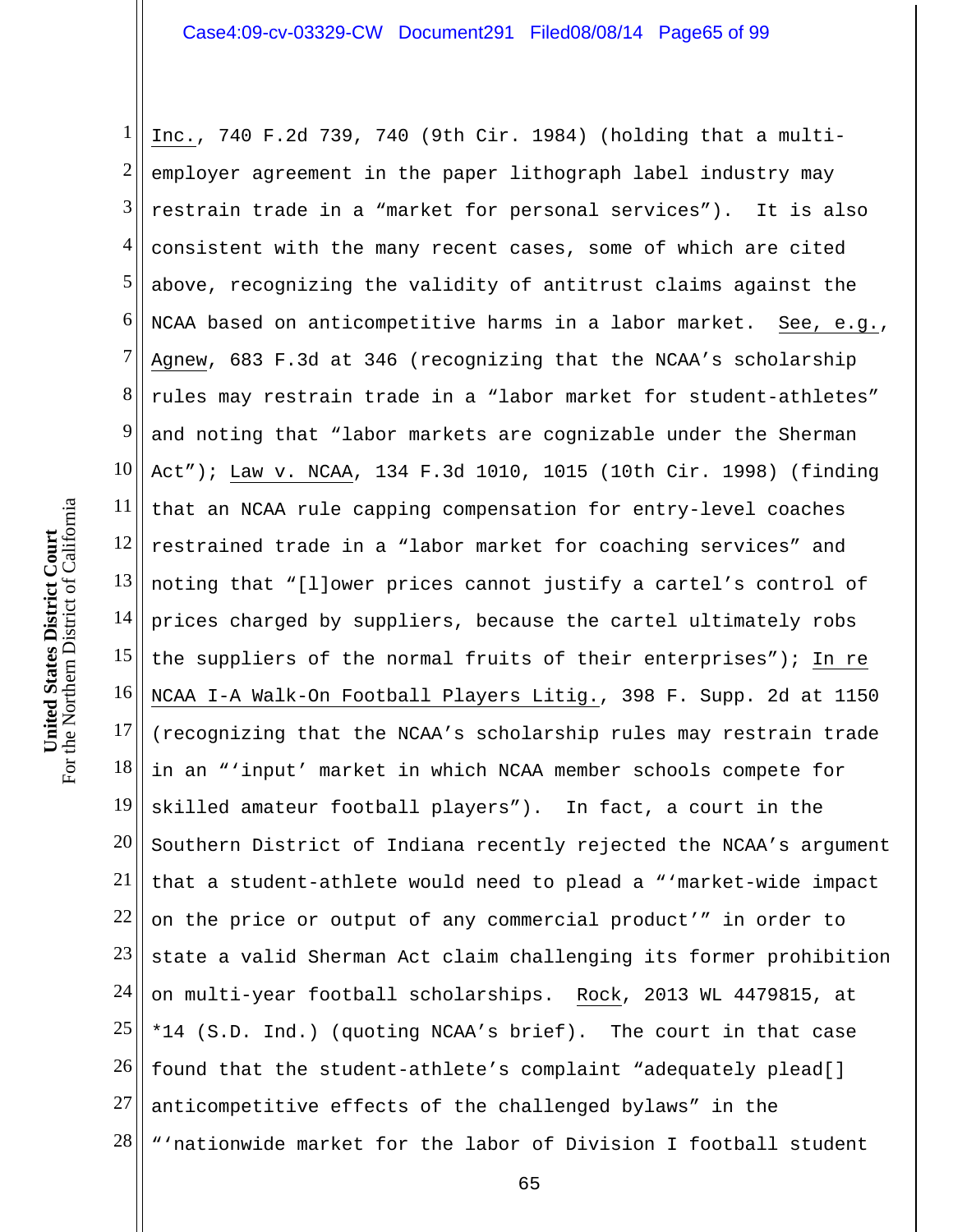1 2 3 4 5 6 7 8 9 10 11 athletes'" based on his allegations that, in the absence of the challenged scholarship rules, the schools competing for his services would have offered him a multi-year scholarship. Id. at \*3, \*15 (quoting complaint). The court specifically noted that the plaintiff had identified a cognizable harm to competition by alleging that removing the challenged restraint would "would force the schools to 'compete' for recruits." Id. at \*15. Plaintiffs here have presented sufficient evidence to show an analogous anticompetitive effect in a similar labor market. Accordingly, they have shown a cognizable harm to competition under the rule of reason.

12 13 14 15 16 17 18 19 20 21 The Court notes that Plaintiffs had not articulated a monopsony theory prior to trial. Their expert addressed it at trial in response to the Court's questions. For this reason, the Court has addressed Plaintiffs' monopoly theory in greater detail. However, Plaintiffs presented significant evidence to support a monopsony theory during trial. Both sides discussed the theory at length in their post-trial briefs. The evidence presented at trial and the facts found here, as well as the law, support both theories. The NCAA is not prejudiced by alternative reliance on a monopsony theory.

22

B. Group Licensing Market

23 24 25 26 27 Plaintiffs also allege that the NCAA has restrained competition in three specific national submarkets of a broader national group licensing market: namely, the submarkets for group licenses to use student-athletes' names, images, and likenesses in (1) live game telecasts, (2) videogames, and (3) game re-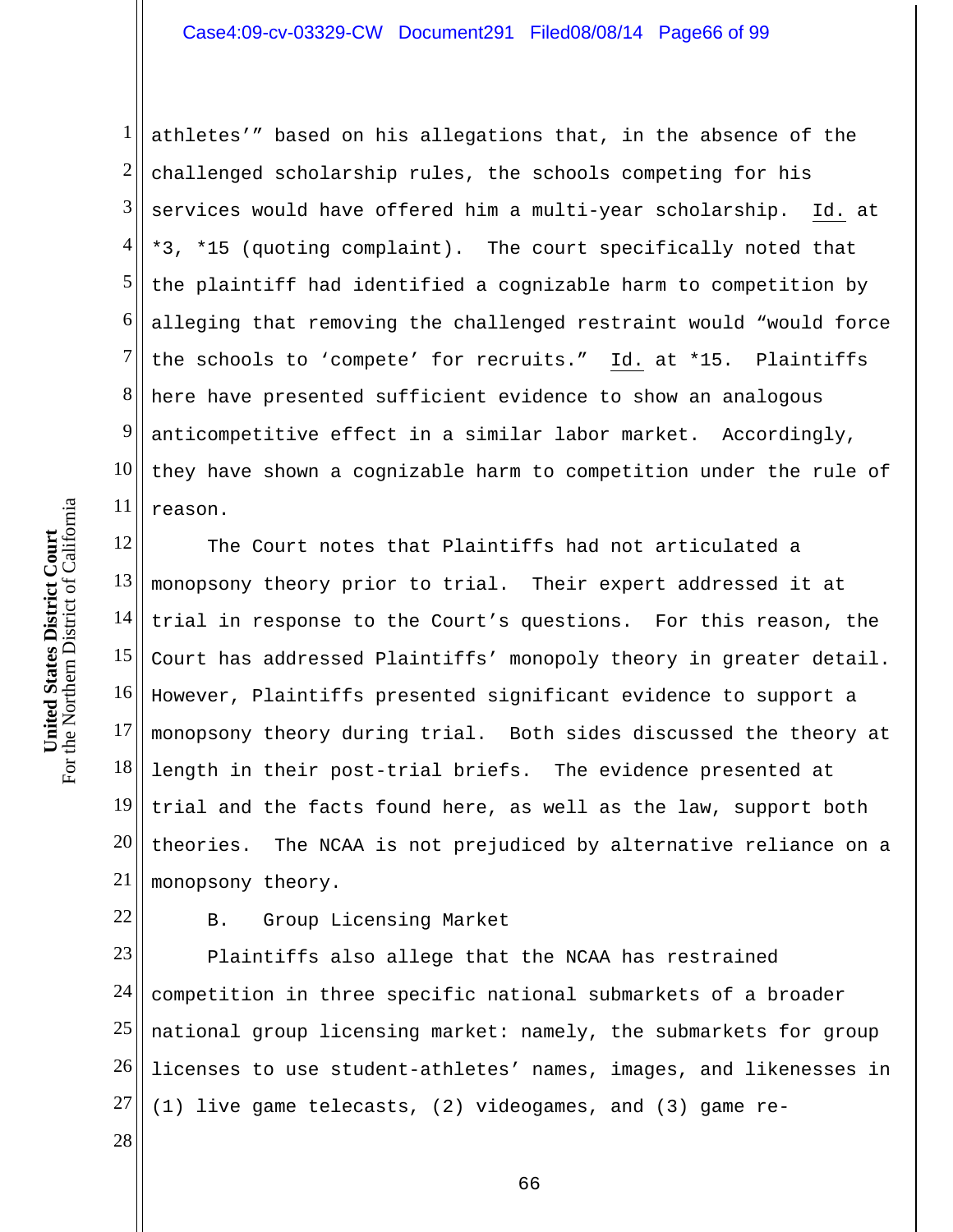1 2 broadcasts, highlight clips, and other archival footage. The Court addresses each of these submarkets separately.

3

4

1. Submarket for Group Licenses to Use Student-Athletes' Names, Images, and Likenesses in Live Game Telecasts

5 6 7 8 9 10 11 12 13 14 As noted above, television networks compete for the rights to telecast live FBS football and Division I basketball games. In order to secure these rights, networks typically purchase licenses to use the intellectual property of the participating schools and conferences during the game telecast as well as the names, images, and likenesses of the participating student-athletes. $10$  Because student-athletes are not permitted by NCAA rules to license the rights to use their names, images, and likenesses, the networks deal exclusively with schools and conferences when acquiring the student-athletes' rights.

15 16 17 18 19 20 21 22 23 As the Court found above, in the absence of the NCAA's restrictions on student-athlete compensation, student-athletes on certain FBS football and Division I basketball teams would be able to sell group licenses for the use of their names, images, and likenesses to television networks. They would either sell those licenses to the television networks directly or do so through some intermediate buyer -- such as their school or a third-party licensing company -- which would bundle the group license with other intellectual property and performance rights and sell the

24

 $\overline{a}$ 

<sup>25</sup>  26 27 28  $10$  As discussed in the findings of fact, when a third party -- such as a bowl committee or the NCAA itself -- has organized a particular athletic event, the networks may also purchase a separate license from that party to use its intellectual property during the telecast. Because these transactions do not involve the transfer of rights to use student-athletes' names, images, and likenesses, they are not relevant to this discussion.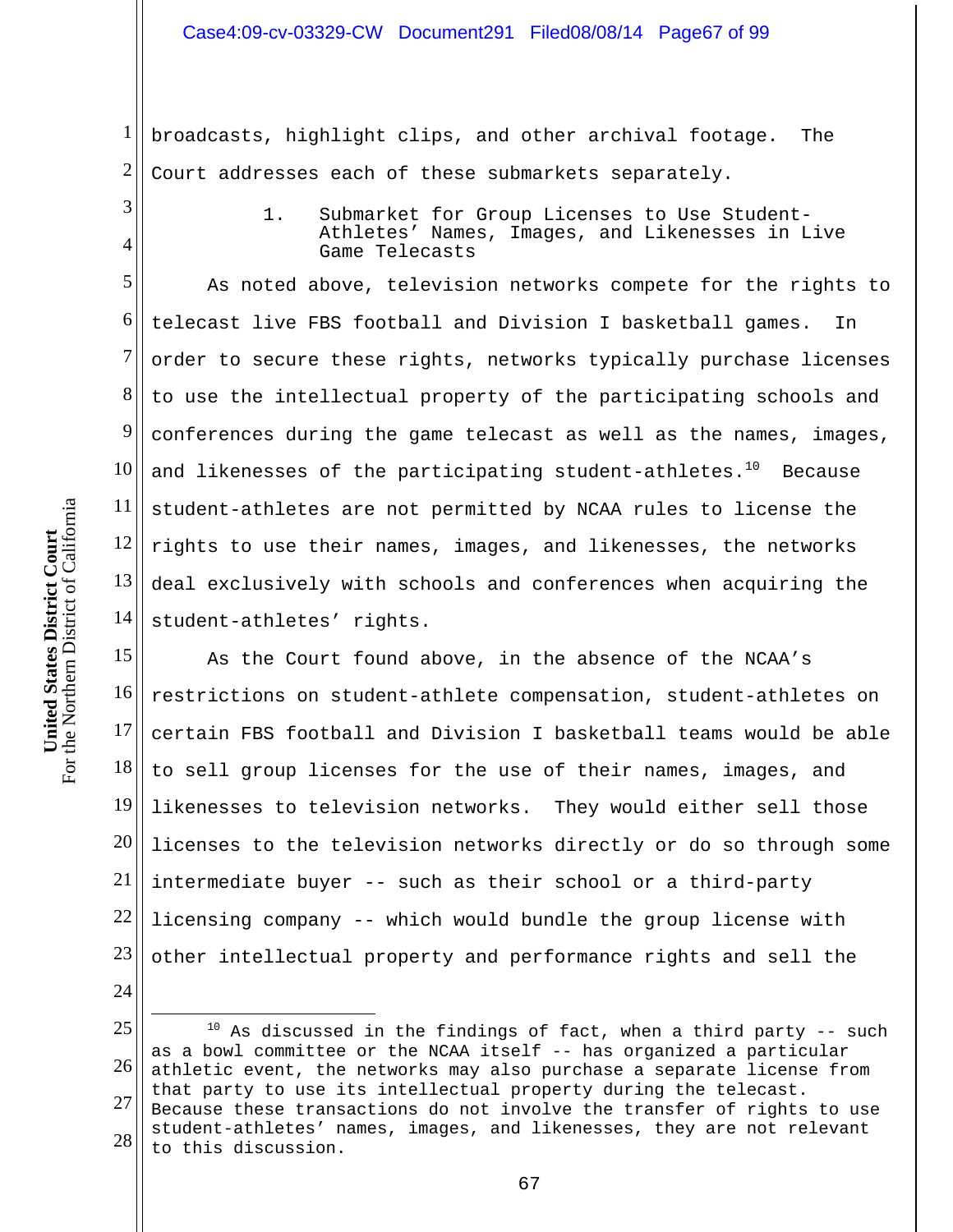1 2 3 4 full bundle of rights to the network. Regardless of whether the student-athletes would sell their group licenses to the networks directly or through some intermediate buyer, however, a submarket for such group licenses would exist.

5 6 7 8 9 10 11 12 13 14 15 16 17 18 19 20 21 22 23 24 25 26 27 The NCAA denies that such a market exists as a matter of law. It argues that the First Amendment and certain state laws preclude student-athletes from asserting any rights of publicity in the use of their names, images, and likenesses during live game telecasts. The Court has previously rejected this argument. See April 11, 2014 Order at 21. Furthermore, even if some television networks believed that student-athletes lacked publicity rights in the use of their names, images, and likenesses, they may have still sought to acquire these rights as a precautionary measure. Businesses often negotiate licenses to acquire uncertain rights. See C.B.C. Distribution & Mktg., Inc. v. Major League Baseball Advanced Media, L.P., 505 F.3d 818, 826 (8th Cir. 2007) (Colloton, J., dissenting) ("CBC surely can 'agree,' as a matter of good business judgment, to bargain away any uncertain First Amendment rights that it may have in exchange for the certainty of what it considers to be an advantageous contractual arrangement."); Hynix Semiconductors, Inc. v. Rambus, Inc., 2006 WL 1991760, at \*4 (N.D. Cal.) (crediting expert testimony that "a negotiating patentee and licensee generally agree to a lower royalty rate if there is uncertainty as to whether the patents are actually valid and infringed"). The NCAA's argument does not undermine Plaintiffs' evidence of the existence of a national submarket for group licenses.

28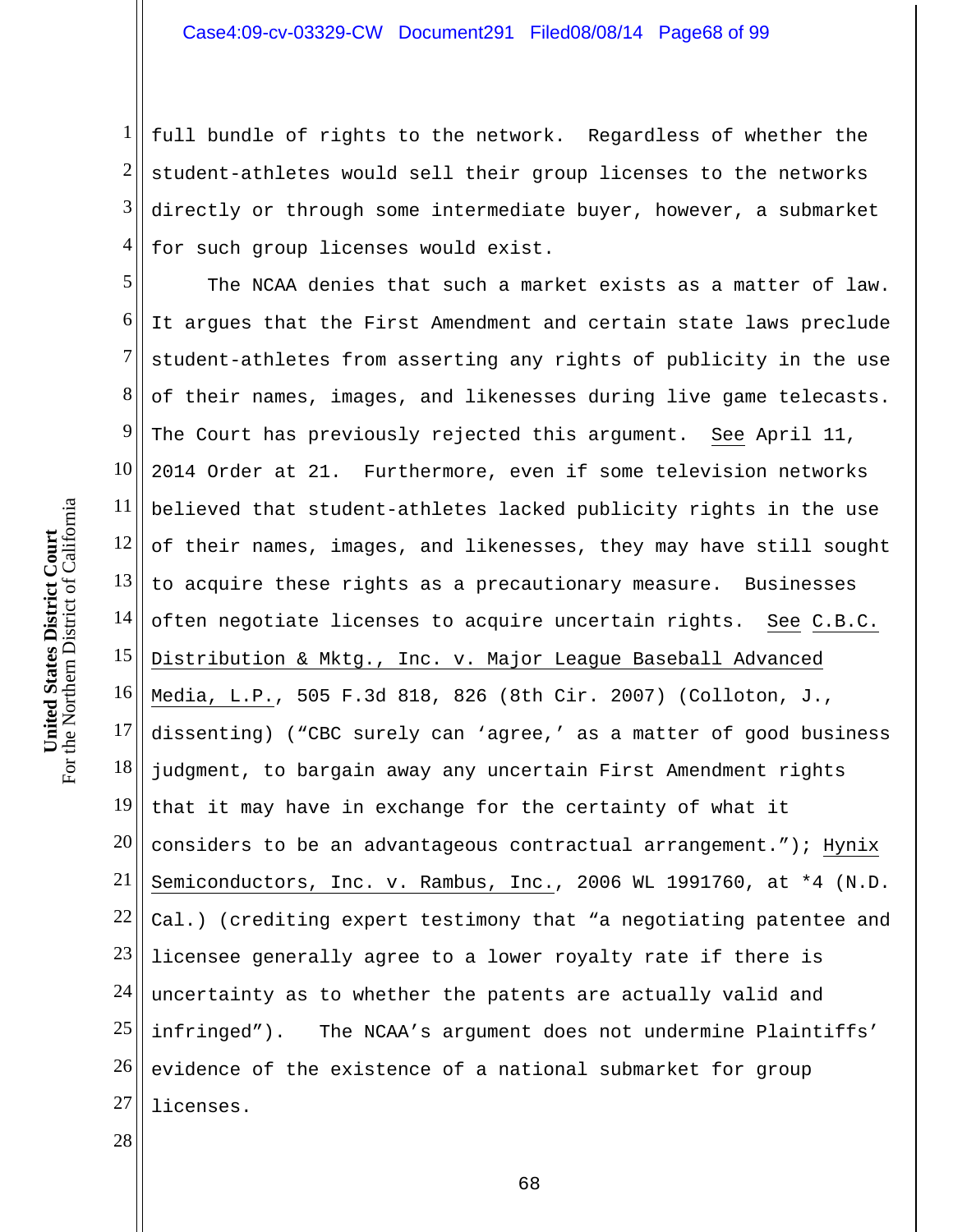1 2 3 4 5 6 7 8 9 10 11 12 13 14 15 16 17 18 19 That said, Plaintiffs have not identified any harm to competition in this submarket. As previously noted, an "essential element of a Section 1 violation under the rule of reason is injury to competition in the relevant market." Alliance Shippers, Inc. v. S. Pac. Transp. Co., 858 F.2d 567, 570 (9th Cir. 1988). That injury must go "beyond the impact on the claimant" and reach "a field of commerce in which the claimant is engaged." Austin v. McNamara, 979 F.2d 728, 738 (9th Cir. 1992) (citations and quotation marks omitted); see also Sicor Ltd. v. Cetus Corp., 51 F.3d 848, 854 (9th Cir. 1995) ("Under the rule of reason approach, the plaintiff must show an injury to competition, rather than just an injury to plaintiff's business." (emphasis in original; citations and quotation marks omitted)). While Plaintiffs have shown that the NCAA's challenged rules harm student-athletes by depriving them of compensation that they would otherwise receive, they have not shown that this harm results from a restraint on competition in the group licensing market. In particular, they have failed to show that the challenged rules hinder competition among any potential buyers or sellers of group licenses.

20 21 22 23 24 25 26 27 28 The sellers in this market would be the student-athletes. Plaintiffs have not presented any evidence to show that, in the absence of the challenged restraint, teams of student-athletes would actually compete against one another to sell their group licenses. In fact, the evidence in the record strongly suggests that such competition would not occur. This is because any network that seeks to telecast a particular athletic event would have to obtain a group license from every team that could potentially participate in that event. For instance, a network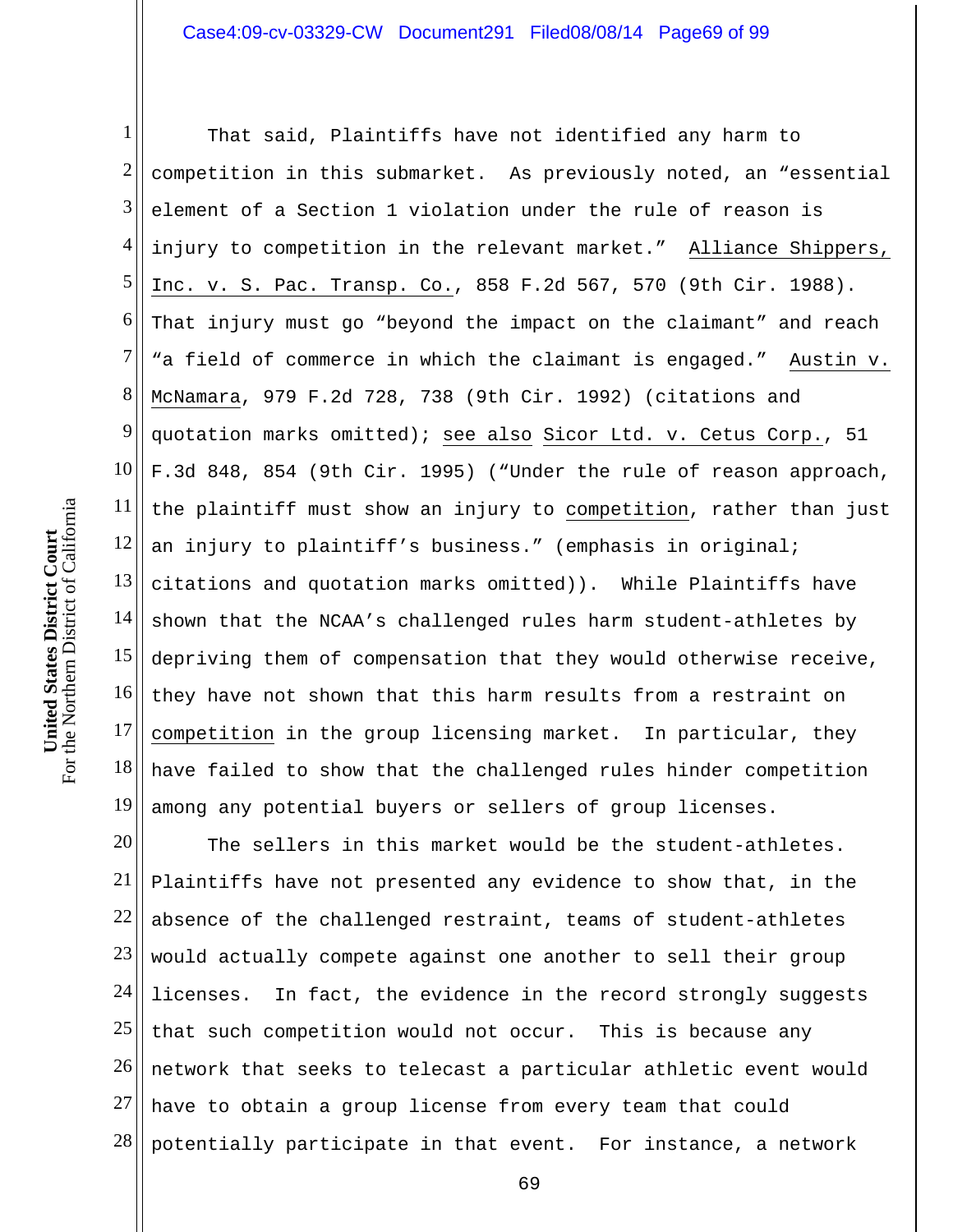1 2 3 4 5 6 7 8 9 10 11 12 13 14 15 16 17 18 19 seeking to telecast a conference basketball tournament would have to obtain group licenses from all of the teams in that conference. Under those circumstances, none of the teams in the conference would compete against each other as sellers of group licenses because the group licenses would constitute perfect complements: that is, every group license would have to be sold in order for any single group license to have value. See generally Herbert Hovenkamp, "Implementing Antitrust's Welfare Goals," 81 Fordham L. Rev. 2471, 2487 (2013) ("Perfect complements are goods that are invariably used together -- or, more technically, situations in which one good has no value unless it can be consumed together with the other good."). At the same time, the teams in that conference would never have to compete with teams outside of the conference because those teams -- as non-participants in the conference tournament -- would not be able to sell their group licenses with respect to that event in the first place. Thus, in this scenario, teams of student-athletes would never actually compete against each other as sellers of group licenses, even if the challenged NCAA rules no longer existed.

20 21 22 23 24 25 26 27 28 The same outcome would result whenever any network sought to telecast any other FBS football and Division I basketball event. Although the specific set of group licenses required for each event would vary, the lack of competition among student-athlete teams would remain constant: in every case, the network would need to acquire group licenses from a specific set of teams, none of which would have any incentive to compete either against each other or against any teams whose group licenses were not required for the telecast. These conditions would hold regardless of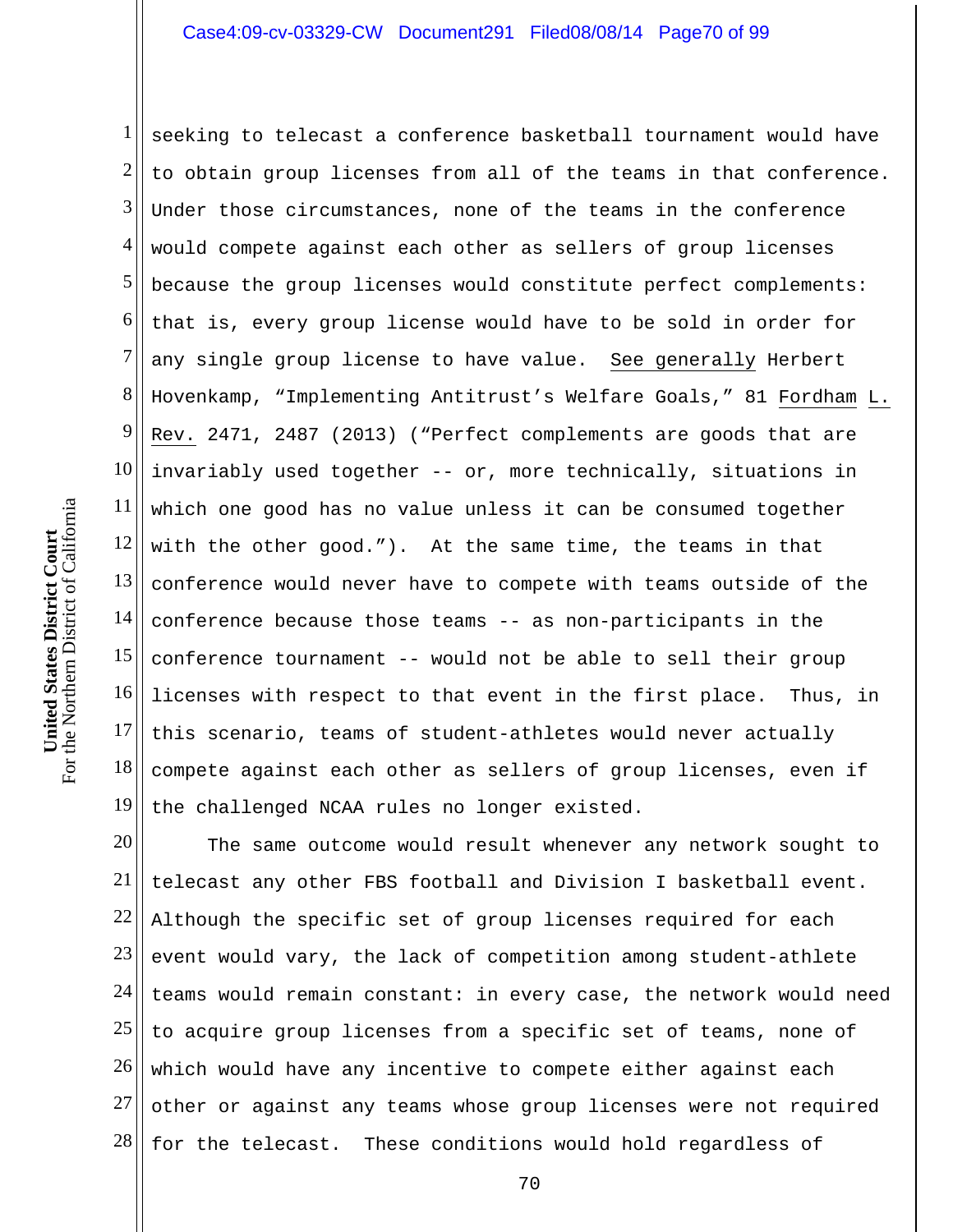1 2 3 4 5 6 7 8 9 10 11 12 13 14 15 16 17 18 19 whether the student-athlete teams sold their group licenses to the television networks directly or through some intermediary, such as their schools, because the demand for group licenses would be dictated primarily by the identity of the teams eligible to participate in each event. To the extent that entire conferences might compete against each other in order to secure a specific telecasting contract with a particular network, the challenged NCAA rules do not inhibit this type of competition. Conferences are already free to compete against each other in this way. So, too, are any individual pairs of schools whose teams are scheduled to play against each other in specific regular season games. Like the conferences, these pairs may freely compete against other pairs of schools whose games are scheduled for the same time in order to secure a contract with whatever networks can show games during that time  ${\rm slot.}^{11}$  In any event, Plaintiffs have not presented sufficient evidence to show that student-athlete teams would actually compete against each other in any of these ways if they were permitted to sell group licenses to use their names, images, and likenesses.

20 21 22 23 24 25 Plaintiffs have also failed to identify any situation in which buyers of group licenses might compete against each other. As noted above, there are two sets of potential buyers in this market: the television networks, which would buy group licenses directly from the student-athlete teams, and intermediate buyers,  $\overline{a}$ 

<sup>26</sup>  27 28 <sup>11</sup> The evidence presented at trial suggests that most telecasting contracts, even for regular season games, are negotiated at the conference-wide level -- not the individual team level. Nevertheless, the Court notes that the challenged rules would not suppress competition in this market even if contracts to telecast regular season games were negotiated at the individual team level.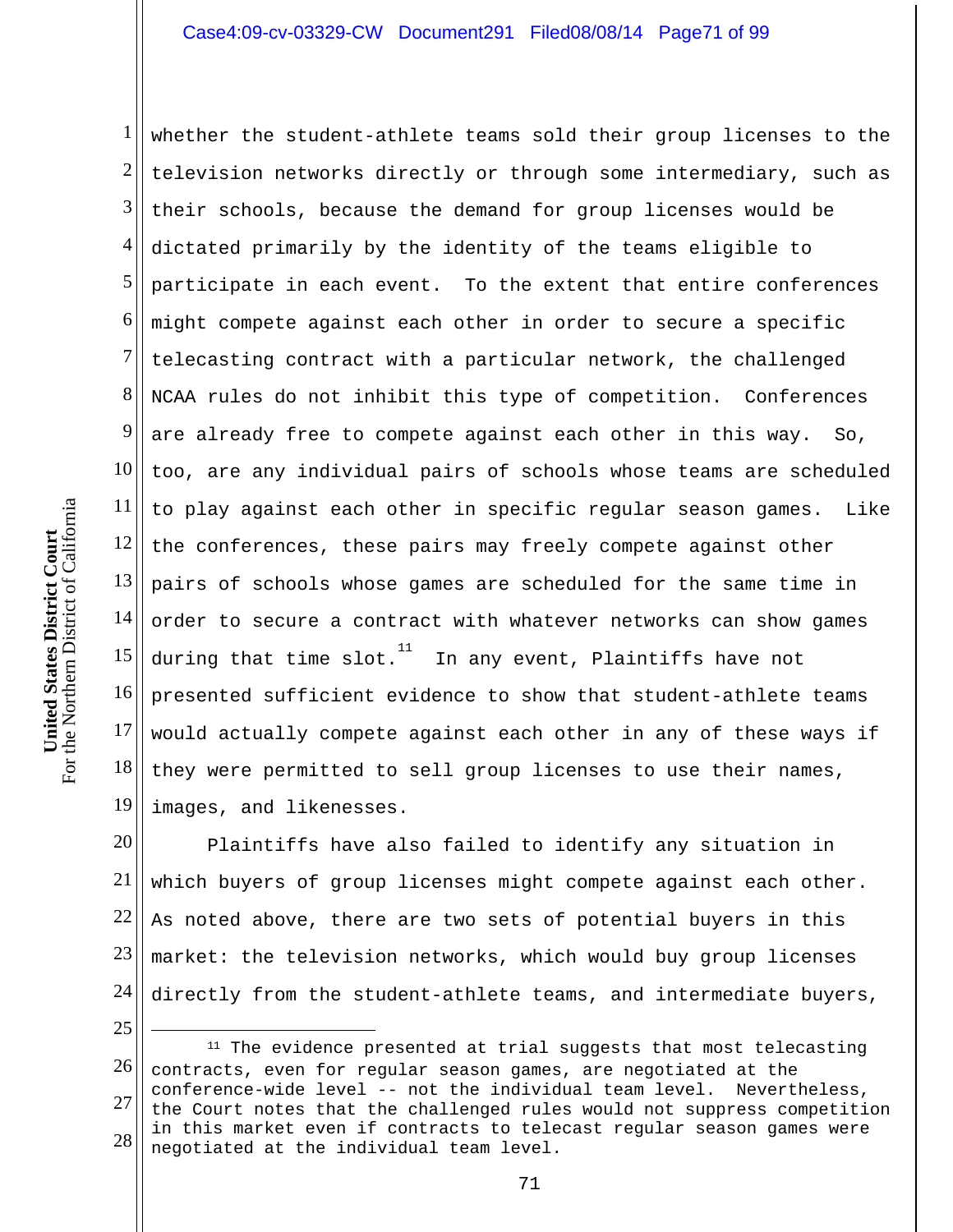1 2 3 4 5 6 7 8 9 10 11 12 13 14 15 16 17 18 which would bundle those licenses with other rights and sell those bundles of rights to the networks. The first set of potential buyers -- the television networks -- already compete freely against one another for the rights to use student-athletes' names, images, and likenesses in live game telecasts. Although they may not be able to purchase these rights directly from the studentathletes, they nevertheless compete to acquire these rights from other sources, such as schools and conferences. The fact that the networks do not compete to purchase these rights directly from the student-athletes is due to the assurances by the schools, conferences, and NCAA that they have the authority to grant these rights. Such assurances might constitute conversion by the schools of the student-athletes' rights, or otherwise be unlawful, but they are not anticompetitive because they do not inhibit any form of competition that would otherwise exist. $12$  Allowing student-athletes to seek compensation for group licenses would not increase the number of television networks in the market or otherwise enhance competition among them.

19 20 21 22 23 24 25 Nor would it increase competition among any potential intermediate buyers in this market, such as third-party licensing companies and schools. Third-party licensing companies are, like television networks, already free to compete against one another to acquire the rights to use student-athletes' names, images, and likenesses in live game telecasts. They may be barred from

 $\overline{a}$ 

<sup>26</sup>  27 28 12 Plaintiffs voluntarily dismissed all of their claims against the NCAA for "individual damages, disgorgement of profits, and an accounting." Docket No. 198, Stip. Dismissal, at 2. They also dismissed their claims for unjust enrichment. Accordingly, the Court does not consider these claims here.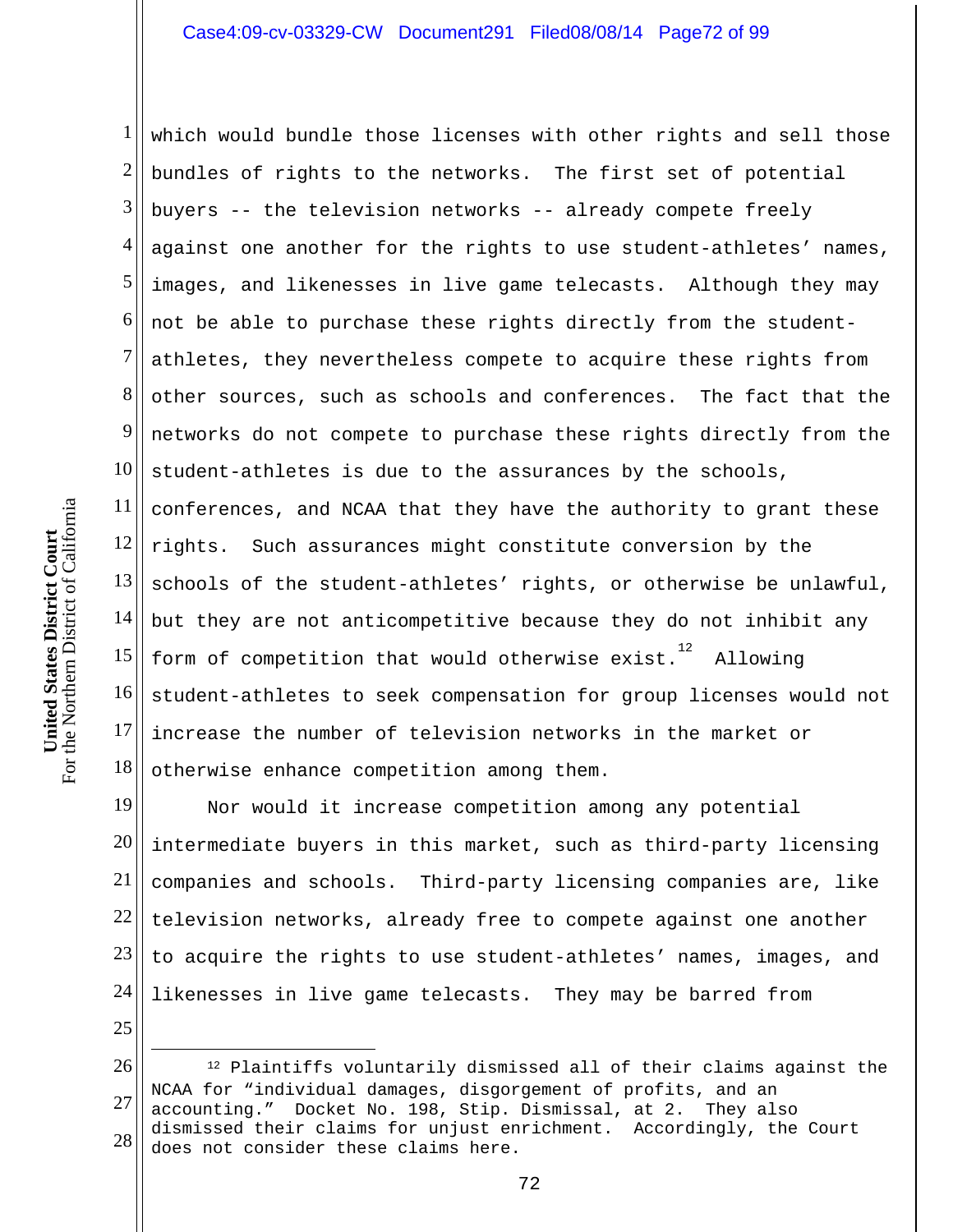1 2 3 purchasing these rights directly from the student-athletes but they are not barred from competing to acquire these rights through other channels.

4 5 6 7 8 9 10 11 12 13 14 15 16 17 18 19 Unlike television networks and third-party licensing companies, schools do not currently compete for group licenses to use student-athletes' names, images, and likenesses in live game telecasts. This lack of competition, however, does not stem solely from the challenged restraint. Even if the restraint were lifted, each school would still only be able to purchase group licenses from its own student-athletes because those are the only licenses that the school could bundle with its own intellectual property rights for sale to a network. No school would be able to purchase a marketable group license from student-athletes at another school. To the extent that schools do compete against one another for the rights to use individual student-athletes' names, images, and likenesses, they do so only as sellers in the college education market or consumers in the market for recruits' athletic services and licensing rights. They do not compete as buyers in the market for group licenses.

20 21 22 23 24 25 26 27 28 Accordingly, Plaintiffs have failed to show that the challenged NCAA rules harm competition in this submarket. Although they have presented sufficient evidence to establish that they were injured by the NCAA's conduct, as noted above, "[i]njury to an antitrust plaintiff is not enough to prove injury to competition." O.S.C. Corp. v. Apple Computer, Inc., 792 F.2d 1464, 1469 (9th Cir. 1986). Plaintiffs have shown an injury to competition only in the college education market or the market for recruits' athletic services and licensing rights.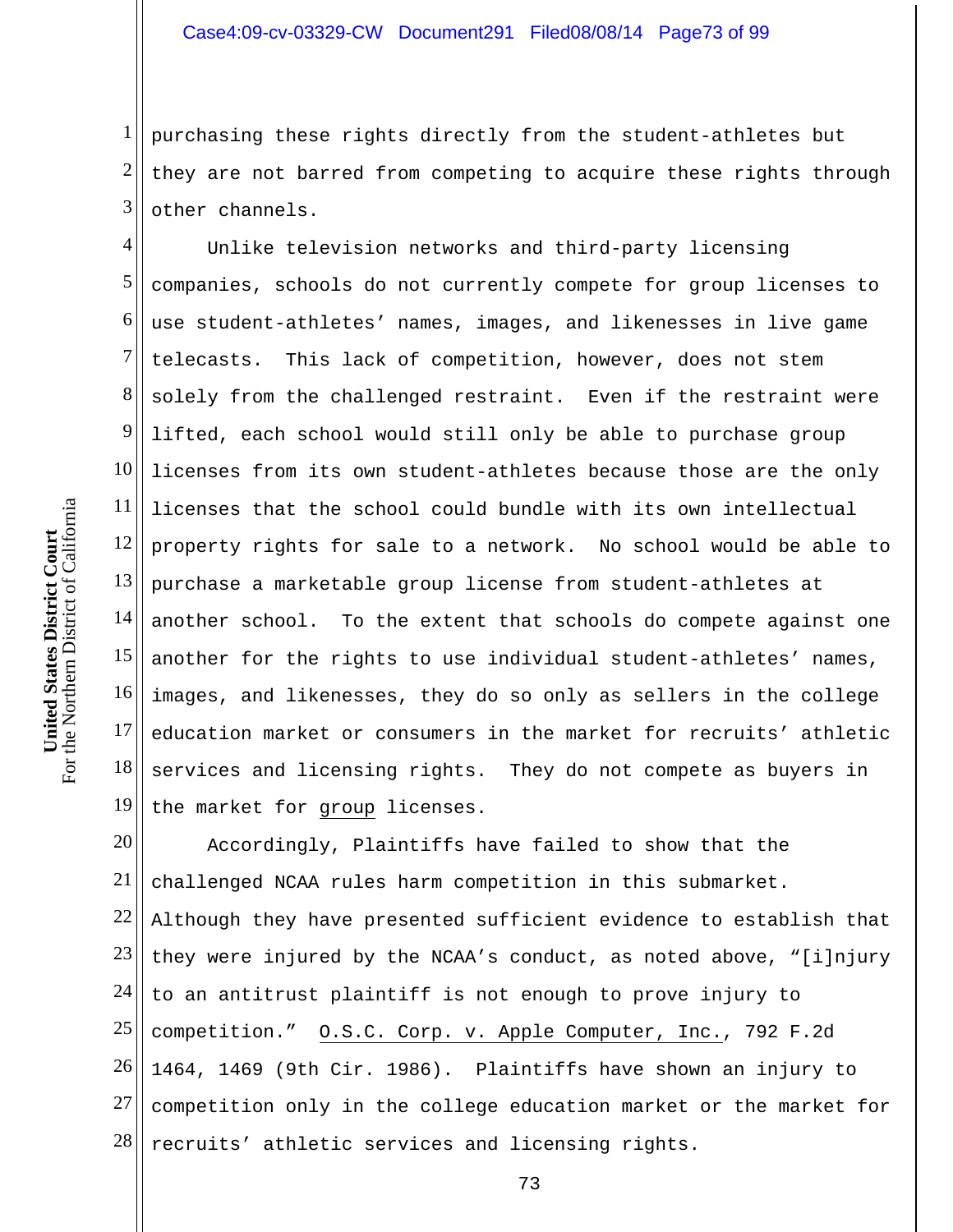2. Submarket for Group Licenses to Use Student-Athletes' Names, Images, and Likenesses in Videogames

2 3

11

1

4 5 6 7 8 9 10 12 13 Plaintiffs have presented sufficient evidence to establish that, absent the challenged NCAA rules, a national submarket would exist in which videogame developers would compete for group licenses to use student-athletes' names, images, and likenesses. This submarket is analogous to the live telecasting submarket discussed above. As in that submarket, the sellers of group licenses in the videogame submarket would be student-athletes on certain FBS football and Division I basketball teams. The buyers would either be videogame developers or intermediate buyers who would bundle the student-athletes' rights with other parties' rights and sell those bundles to videogame developers.

14 15 16 17 18 19 20 21 22 The NCAA contends that, even if student-athletes were permitted to receive compensation for the use of their names, images, and likenesses, this submarket would not exist. It notes that it and some of its member conferences recently decided to stop licensing their intellectual property for use in videogames. Without access to this intellectual property, the NCAA argues, videogame developers cannot develop marketable videogames and, thus, would not seek to purchase group licenses from studentathletes.

23 24 25 26 27 28 This argument overstates the significance of the decisions of the NCAA and some of its member conferences not to license their intellectual property to videogame developers. To begin with, videogame developers do not need the intellectual property rights of both the NCAA and all of its conferences in order to produce a college sports videogame. If a sufficient number of schools and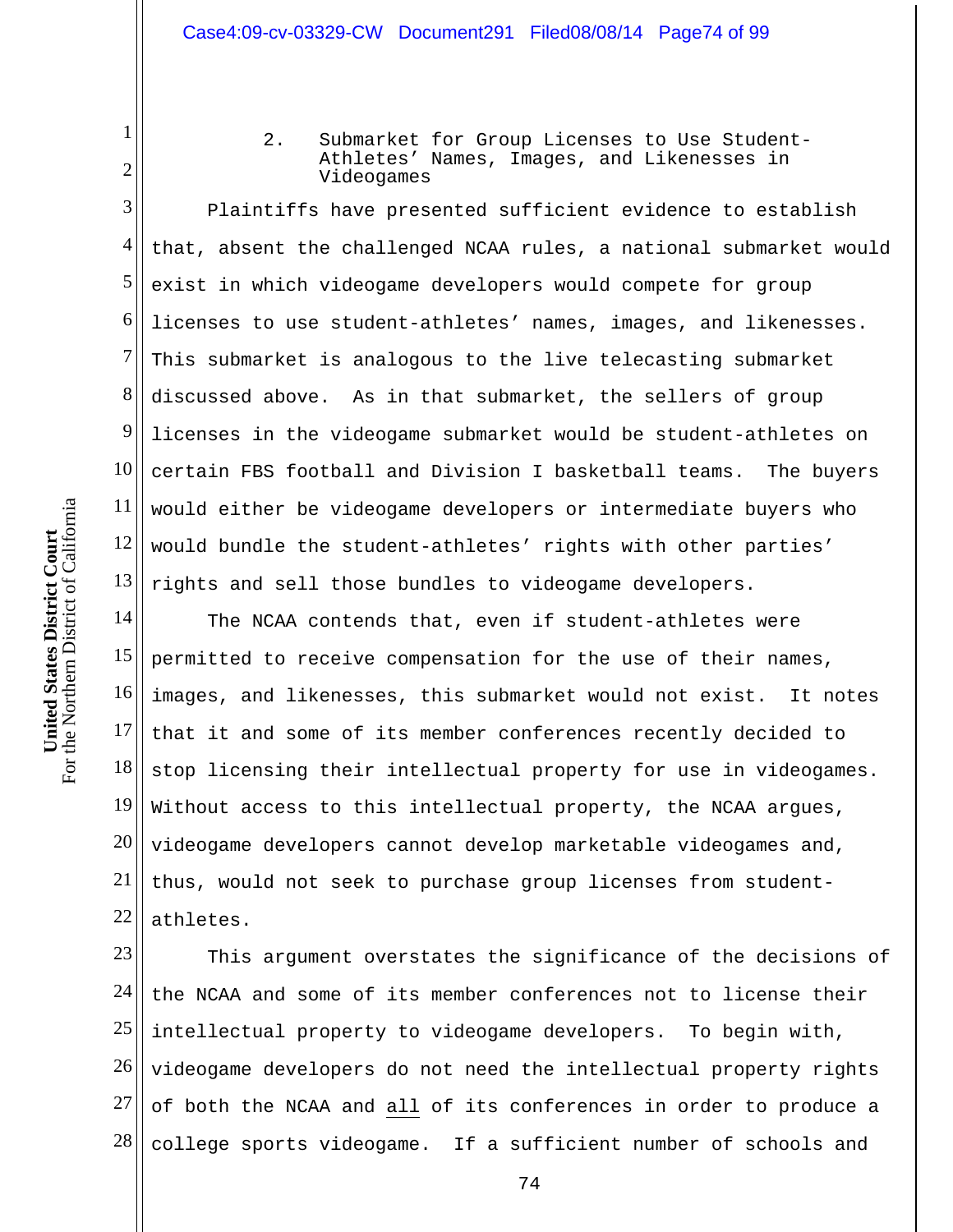1 2 3 4 5 6 7 8 9 10 11 12 13 14 conferences were willing to license their intellectual property for use in videogames, a submarket for student-athletes' group licenses would likely exist. Indeed, Mr. Linzner specifically testified at trial that EA remains interested in acquiring the rights to use student-athletes' names, images, and likenesses and would seek to acquire them if not for the NCAA's challenged rules and the present litigation. This testimony suggests that the recent decisions of the NCAA and some of its conferences not to license their intellectual property has not permanently eliminated the demand for group licenses to use student-athletes' names, images, and likenesses.<sup>13</sup> Accordingly, these decisions -- which could have been adopted due to this litigation and could be reversed at any time -- do not establish the lack of a videogame submarket.

15 16 17 18 19 20 21 Nevertheless, Plaintiffs have not identified any injury to competition within this submarket. Just as in the live telecasting submarket, the ultimate buyers in this submarket - videogame developers -- would need to acquire group licenses from a specific set of teams in order to create their product. This set might include all of the teams within Division I, all of the teams within the major conferences, or some other set of teams

22 23 24 25 26 27 28  $\overline{a}$ <sup>13</sup> The NCAA's other argument -- that videogame developers would not need to acquire group licenses because their use of student-athletes' names, images, and likenesses is protected under the First Amendment - was rejected by the Ninth Circuit earlier in this litigation. In re NCAA Student-Athlete Name & Likeness Licensing Litig., 724 F.3d 1268, 1284 (9th Cir. 2013) (concluding that "EA's use of the likenesses of college athletes like Samuel Keller in its video games is not, as a matter of law, protected by the First Amendment"); see also Hart v. Electronic Arts, Inc., 717 F.3d 141, 170 (3d Cir. 2013) (holding that "the NCAA Football 2004, 2005 and 2006 games at issue in this case do not sufficiently transform Appellant's identity to escape the right of publicity claim").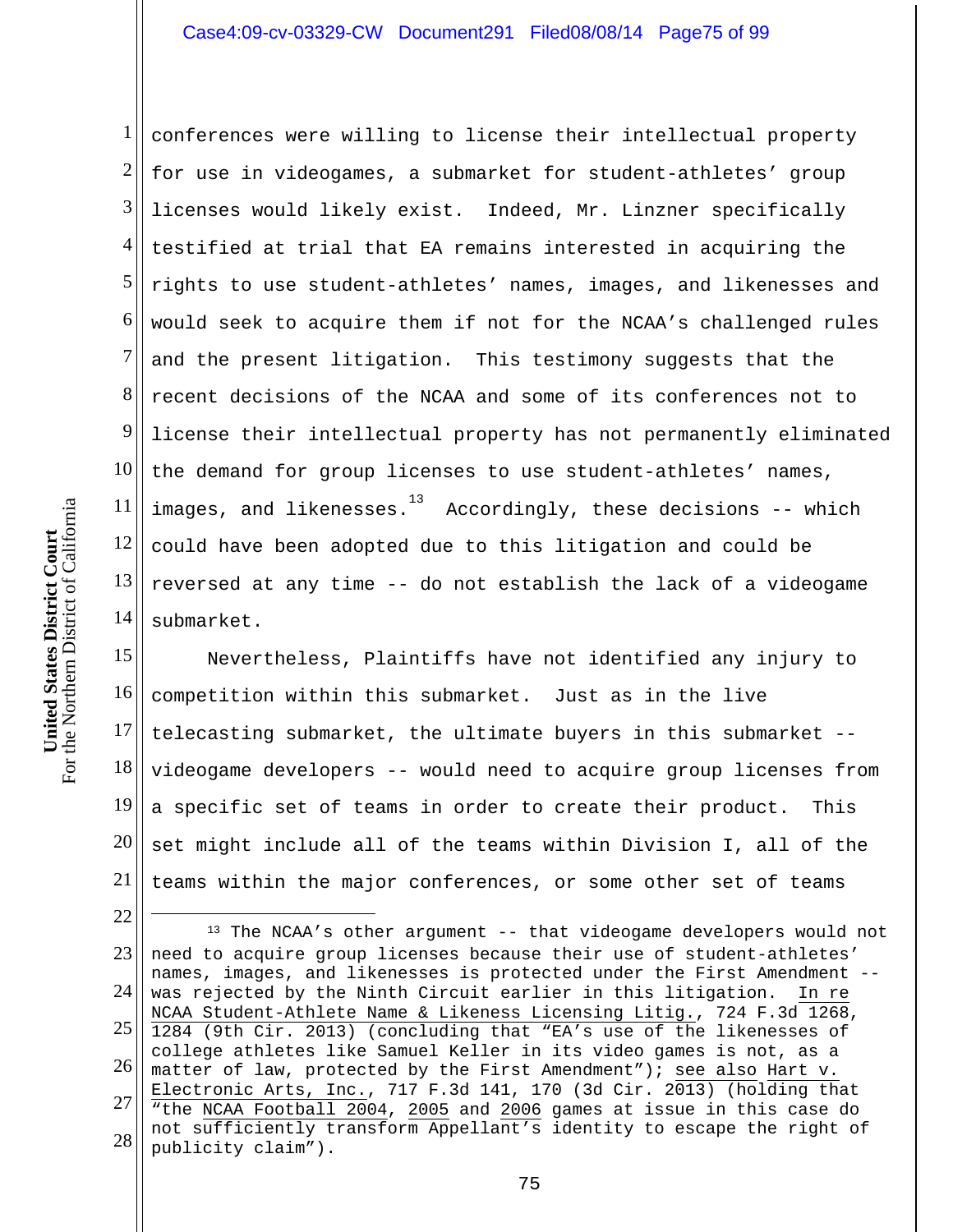1 2 3 4 5 6 7 8 9 10 11 12 13 14 15 16 17 18 19 20 21 22 23 24 that the videogame developer believed would be necessary to produce a marketable product. Regardless of which teams were included within that set, those teams would not compete against each other as sellers of group licenses, even in the absence of the challenged rules, because they would all share an interest in ensuring that the videogame developer acquired each of the group licenses required to create its product. These teams would also not compete against any teams outside of the set because the videogame developer determined that those other teams' group licenses were not required to produce the videogame. Indeed, competition between teams (or conferences) is even less likely in the videogame submarket than the live telecasting submarket because videogame developers -- unlike television networks -- are not constrained by the number of group licenses that they could use to produce their product. The evidence presented at trial demonstrates that videogame companies could, and often did, feature nearly every FBS football and Division I basketball team in their videogames. Under these circumstances, competition among individual teams and conferences to sell group licenses is extremely unlikely. And, to the extent that it happens (or would happen), it is not restrained by the challenged NCAA restrictions on student-athlete compensation. Thus, just as with the live telecasting submarket, the challenged rules do not suppress competition in this submarket.

For the Northern District of California For the Northern District of California **United States District Court**  United States District Court

25

26

27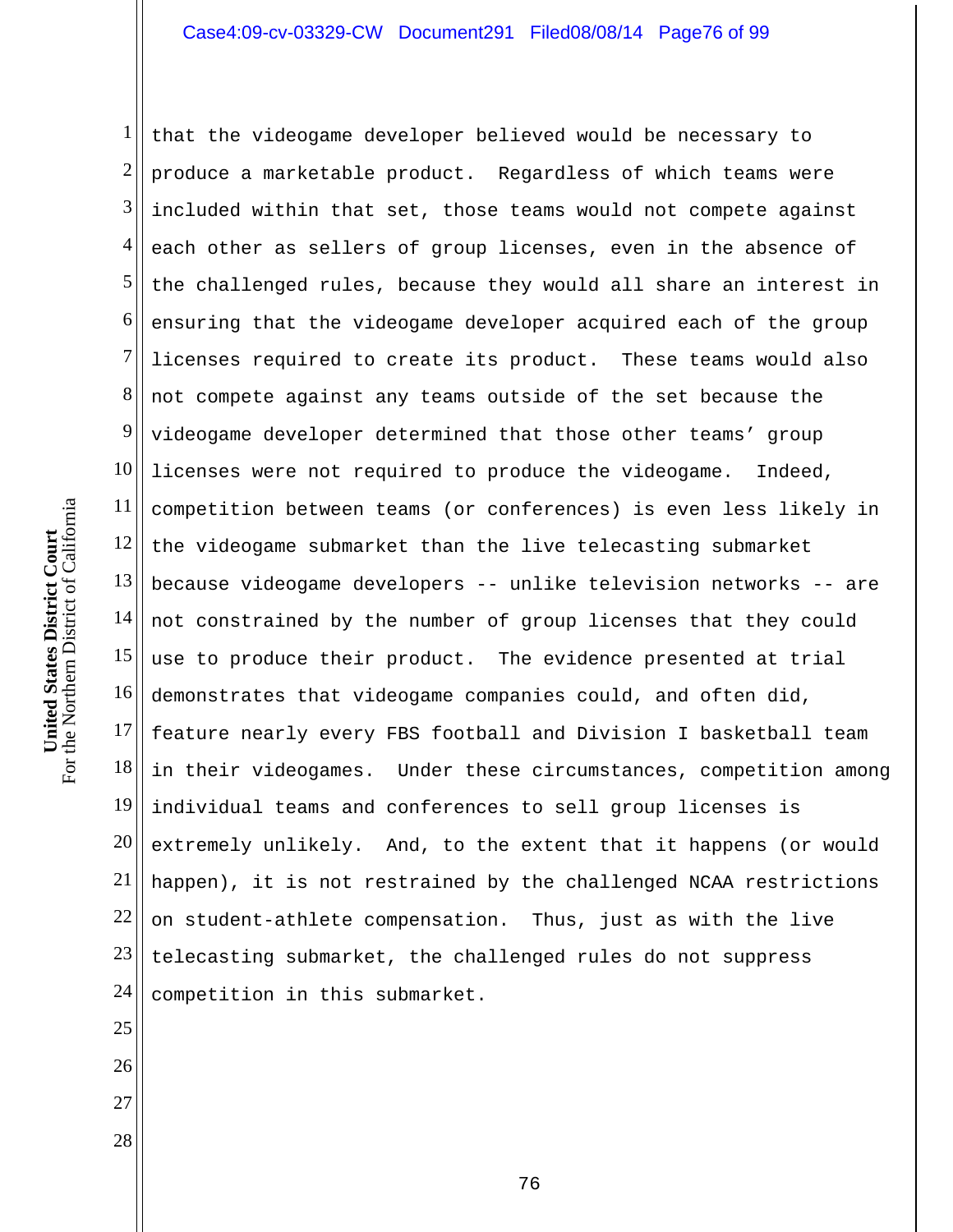3. Submarket for Group Licenses to Use Student-Athletes' Names, Images, and Likenesses in Game Re-Broadcasts, Highlight Clips, and Other Archival Footage

4 5 6 7 8 9 10 12 13 14 15 16 17 18 19 20 22 23 24 25 26 Plaintiffs allege that the NCAA's challenged rules impose restraints on a national submarket for group licenses to use student-athletes' names, images, and likenesses in game rebroadcasts, highlight clips, and other archival game footage, both for entertainment and to advertise products. However, they have not presented sufficient evidence to show that the NCAA has imposed any restraints in this submarket. As found above, the undisputed evidence shows that the NCAA has designated a thirdparty agent to negotiate and manage all licensing related to its archival footage. That third-party agent, T3Media, is expressly prohibited from licensing any footage that features current student-athletes. It is also contractually required to obtain the rights to use the names, images, and likenesses of any former student-athletes who appear in footage that it has licensed. Thus, under this arrangement, no current or former studentathletes are actually deprived of any compensation for game rebroadcasts or other archival footage that they would otherwise receive in the absence of the challenged NCAA rules. What's more, even if Plaintiffs had made such a showing, they have not presented sufficient evidence to show an injury to competition in this submarket. In order to license all of the footage in the NCAA's archives, T3Media would have to obtain a group license from every team that has ever competed in FBS or Division I. These teams, once again, would have no incentive to compete against each

1

2

3

11

21

27

28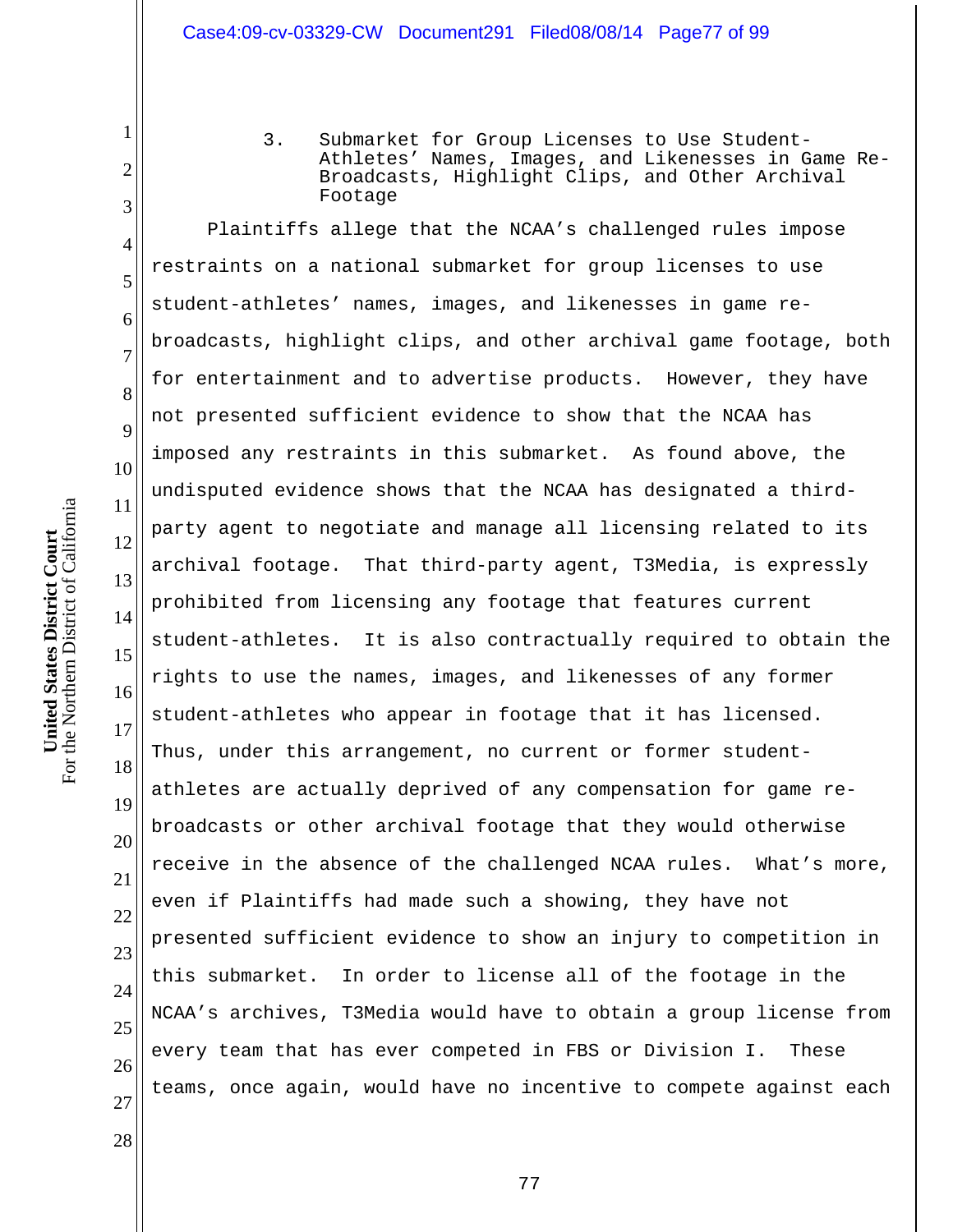1 2 other in selling their group licenses. Enjoining the NCAA from enforcing its challenged rules would not change that.

3 III. Procompetitive Justifications

4 5 6 7 8 9 10 Because Plaintiffs have presented sufficient evidence to show that the NCAA's rules impose a restraint on competition in the college education market, the Court must determine whether that restraint is justified. In making this determination, it must consider whether the "anticompetitive aspects of the challenged practice outweigh its procompetitive effects." Paladin Associates, 328 F.3d at 1156.

11 12 13 14 15 16 17 18 19 The NCAA has asserted four procompetitive justifications for its rules barring student-athletes from receiving compensation for the use of their names, images, and likenesses: (1) the preservation of amateurism in college sports; (2) promoting competitive balance among FBS football and Division I basketball teams; (3) the integration of academics and athletics; and (4) the ability to generate greater output in the relevant markets. The Court considers each of these procompetitive justifications in turn.

## 20 A. Amateurism

21 22 23 24 25 26 27 28 As noted in the findings of fact, the NCAA asserts that its restrictions on student-athlete compensation are necessary to preserve the amateur tradition and identity of college sports. It contends that this tradition and identity contribute to the popularity of college sports and help distinguish them from professional sports and other forms of entertainment in the marketplace. For support, it points to historical evidence of its commitment to amateurism, recent consumer opinion surveys, and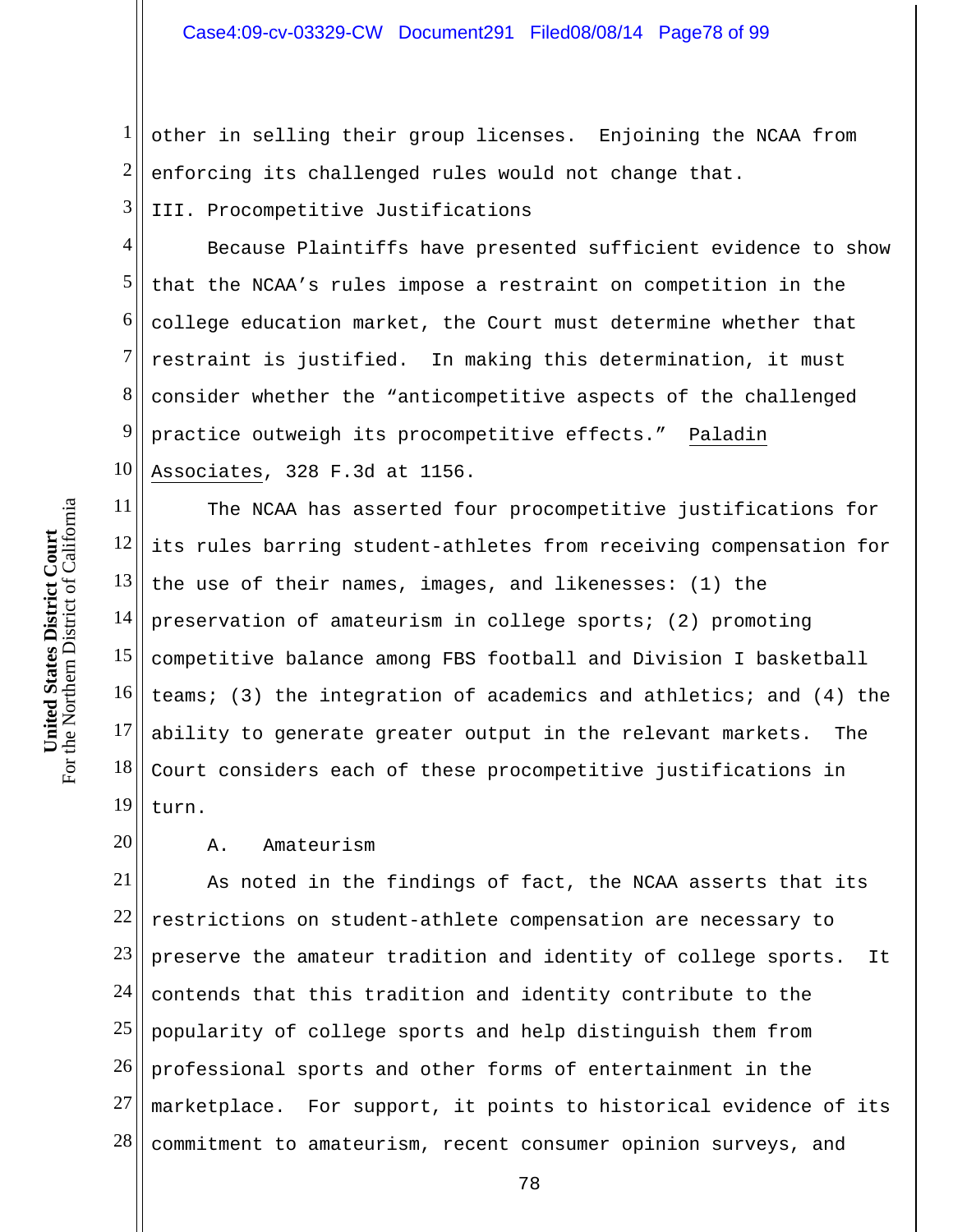1 2 3 4 5 6 7 testimony from various witnesses regarding popular perceptions of college sports. Although this evidence could justify some limited restrictions on student-athlete compensation, it does not justify the specific restrictions challenged in this case. In particular, it does not justify the NCAA's sweeping prohibition on FBS football and Division I basketball players receiving any compensation for the use of their names, images, and likenesses.

8 9 10 11 12 13 14 15 16 17 18 19 20 21 22 23 24 25 26 27 28 Although the NCAA has cited the Supreme Court's decision in Board of Regents as support for its amateurism justification, its reliance on the case remains unavailing. As explained in previous orders, Board of Regents addressed limits on television broadcasting, not payments to student-athletes, and "does not stand for the sweeping proposition that student-athletes must be barred, both during their college years and forever thereafter, from receiving any monetary compensation for the commercial use of their names, images, and likenesses." Oct. 25, 2013 Order at 15. The Supreme Court's suggestion in Board of Regents that, in order to preserve the quality of the NCAA's product, student-athletes "must not be paid," 468 U.S. at 102, was not based on any factual findings in the trial record and did not serve to resolve any disputed issues of law. In fact, the statement ran counter to the assertions of the NCAA's own counsel in the case, who stated during oral argument that the NCAA was not relying on amateurism as a procompetitive justification and "might be able to get more viewers and so on if it had semi-professional clubs rather than amateur clubs." Oral Arg. Tr. at 25, Board of Regents, 468 U.S. 85. He further argued, "When the NCAA says, we are running programs of amateur football, it is probably reducing its net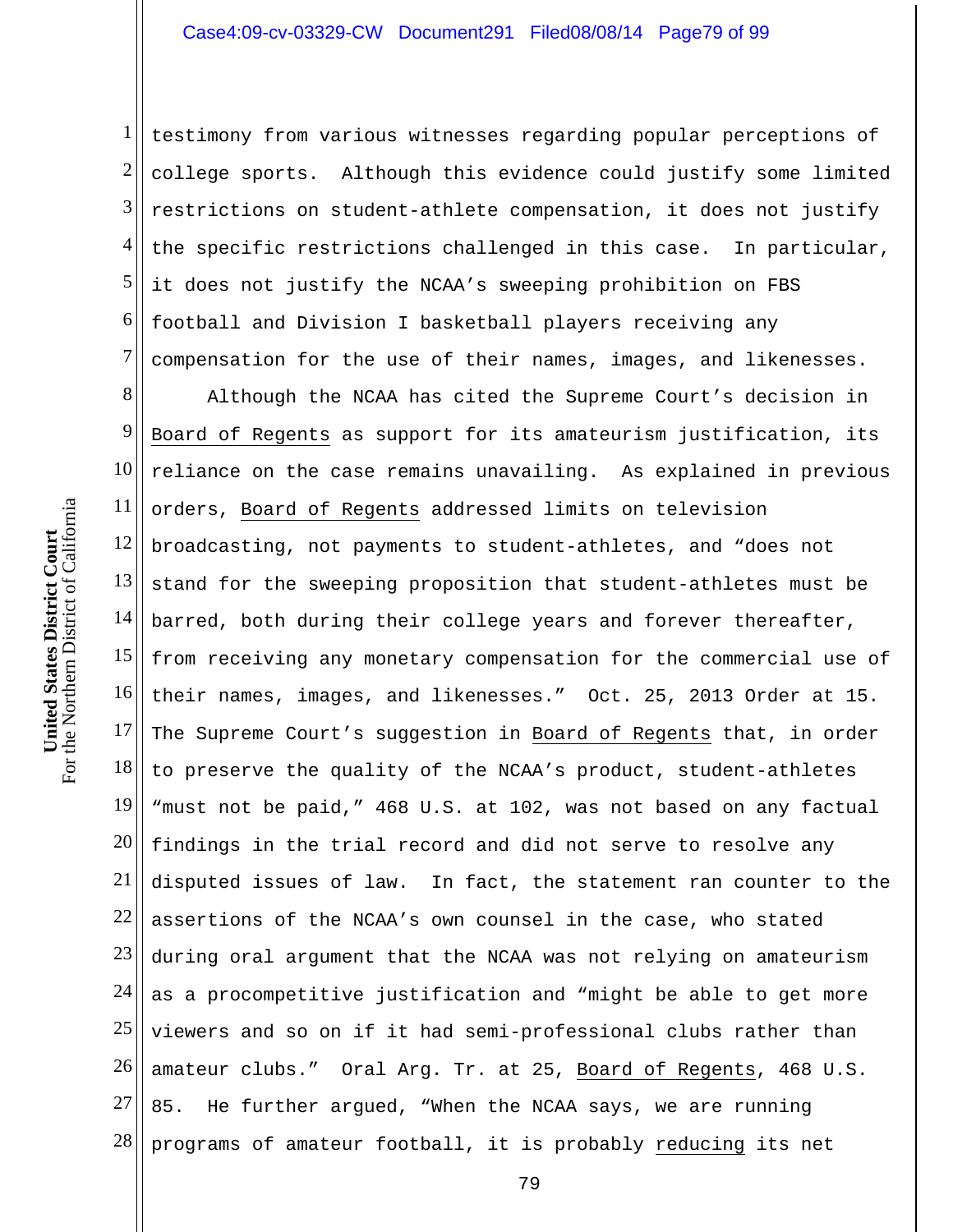1 2 3 4 5 6 7 8 9 10 11 12 13 profits." Id. (emphasis added); see also id. ("The NCAA might be able to increase its intake if it abolished or reduced the academic standards that its players must meet."). Plaintiffs have also presented ample evidence here to show that the college sports industry has changed substantially in the thirty years since Board of Regents was decided. See generally Banks v. NCAA, 977 F.2d 1081, 1099 (7th Cir. 1992) (Flaum, J., concurring in part and dissenting in part) ("The NCAA continues to purvey, even in this case, an outmoded image of intercollegiate sports that no longer jibes with reality. The times have changed."). Accordingly, the Supreme Court's incidental phrase in Board of Regents does not establish that the NCAA's current restraints on compensation are procompetitive and without less restrictive alternatives.

14 15 16 17 18 19 20 21 The historical record that the NCAA cites as evidence of its longstanding commitment to amateurism is unpersuasive. This record reveals that the NCAA has revised its rules governing student-athlete compensation numerous times over the years, sometimes in significant and contradictory ways. Rather than evincing the association's adherence to a set of core principles, this history documents how malleable the NCAA's definition of amateurism has been since its founding.

22 23 24 25 26 27 28 The association's current rules demonstrate that, even today, the NCAA does not consistently adhere to a single definition of amateurism. A Division I tennis recruit can preserve his amateur status even if he accepts ten thousand dollars in prize money the year before he enrolls in college. A Division I track and field recruit, however, would forfeit his athletic eligibility if he did the same. Similarly, an FBS football player may maintain his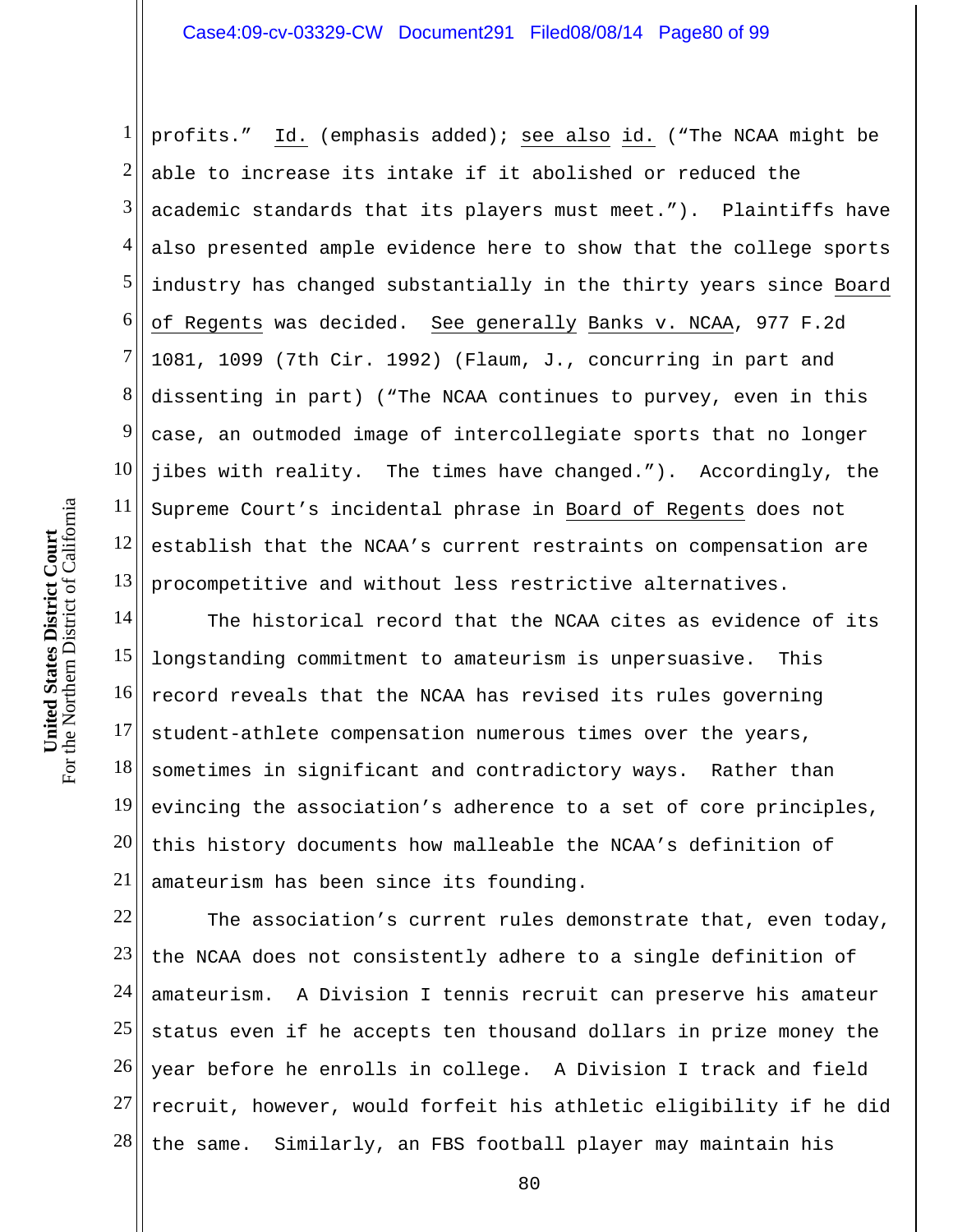1 2 3 4 5 6 7 amateur status if he accepts a Pell grant that brings his total financial aid package above the cost of attendance. But the same football player would no longer be an amateur if he were to decline the Pell grant and, instead, receive an equivalent sum of money from his school for the use of his name, image, and likeness during live game telecasts. Such inconsistencies are not indicative of "core principles."

8 9 10 11 12 13 14 15 16 17 18 19 20 21 22 23 24 25 26 27 28 Nonetheless, some restrictions on compensation may still serve a limited procompetitive purpose if they are necessary to maintain the popularity of FBS football and Division I basketball. If the challenged restraints actually play a substantial role in maximizing consumer demand for the NCAA's products - specifically, FBS football and Division I basketball telecasts, re-broadcasts, ticket sales, and merchandise -- then the restrictions would be procompetitive. See Board of Regents, 468 U.S. at 120 (recognizing that "maximiz[ing] consumer demand for the product" is a legitimate procompetitive justification). Attempting to make this showing, the NCAA relies on consumer opinion surveys, including the survey it commissioned from Dr. Dennis specifically for this case. As noted above, however, this survey -- which contained several methodological flaws and did not ask respondents about the specific restraints challenged in this case -- does not provide reliable evidence that consumer interest in FBS football and Division I basketball depends on the NCAA's current restrictions on student-athlete compensation. Further, Plaintiffs offered evidence demonstrating that such surveys are inevitably a poor tool for accurately predicting consumer behavior. Dr. Rascher highlighted various polls and surveys which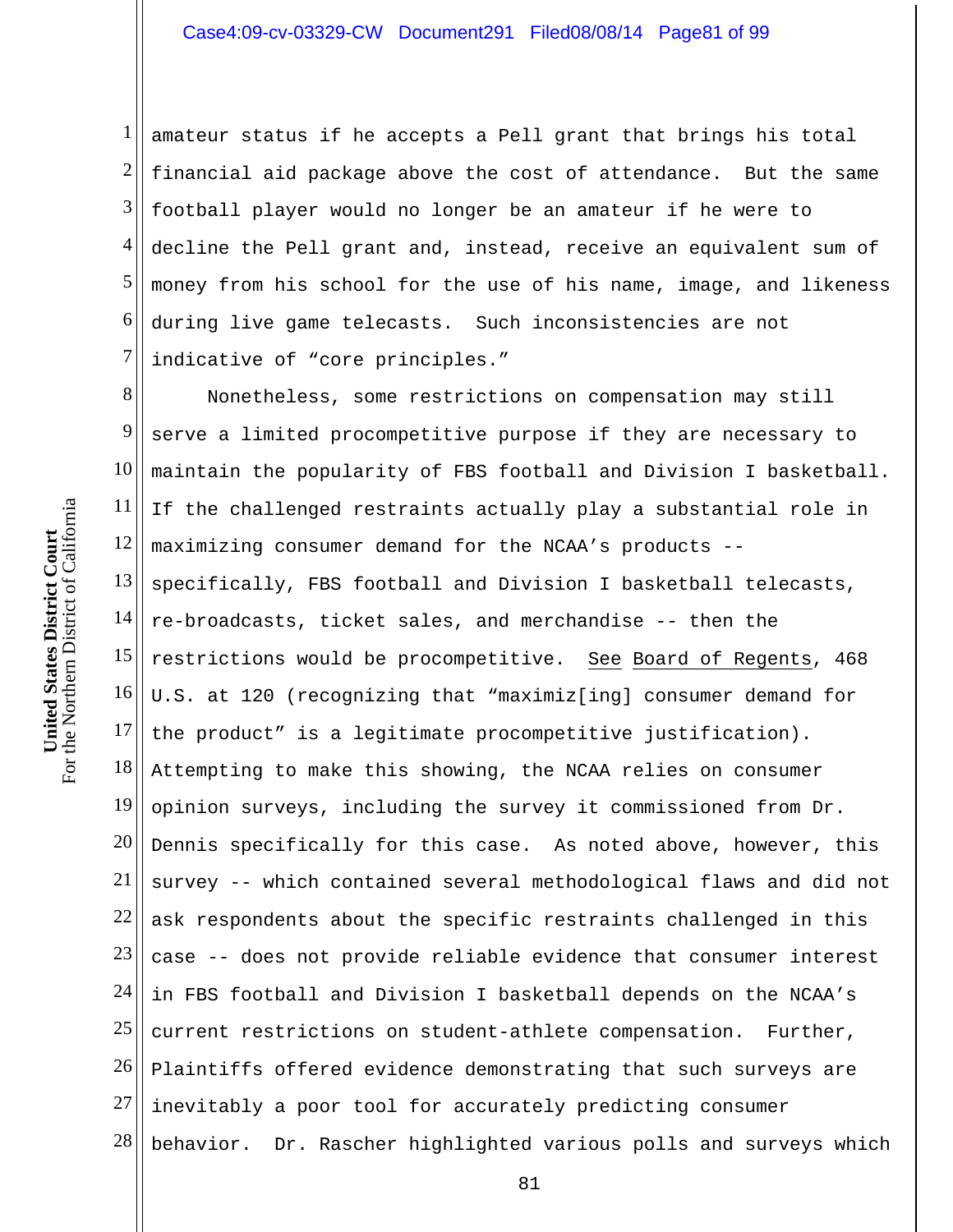1 2 3 4 5 6 7 8 9 10 11 12 documented widespread public opposition to rule changes that ultimately led to increased compensation for professional baseball players and Olympic athletes even as Major League Baseball and the IOC were experiencing periods of massive revenue growth. This evidence counsels strongly against giving any significant weight to Dr. Dennis's survey results. What Dr. Dennis's survey does suggest is that the public's attitudes toward student-athlete compensation depend heavily on the level of compensation that student-athletes would receive. This is consistent with the testimony of the NCAA's own witnesses, including Mr. Muir and Mr. Pilson, who both indicated that smaller payments to studentathletes would bother them less than larger payments.

13 14 15 16 17 18 19 20 21 22 23 24 Ultimately, the evidence presented at trial suggests that consumer demand for FBS football and Division I basketball-related products is not driven by the restrictions on student-athlete compensation but instead by other factors, such as school loyalty and geography. Mr. Pilson explained that college sports tend to be more popular in places where college teams are located. Similarly, Ms. Plonsky noted that popular interest in college sports was driven principally by the loyalty of local fans and alumni. She testified, "I would venture to say that if we [UT] offered a tiddlywinks team, that would somehow be popular with some segment of whoever loves our university." Trial Tr. 1414:25- 1415:2.

25 26 27 28 The Court therefore concludes that the NCAA's restrictions on student-athlete compensation play a limited role in driving consumer demand for FBS football and Division I basketball-related products. Although they might justify a restriction on large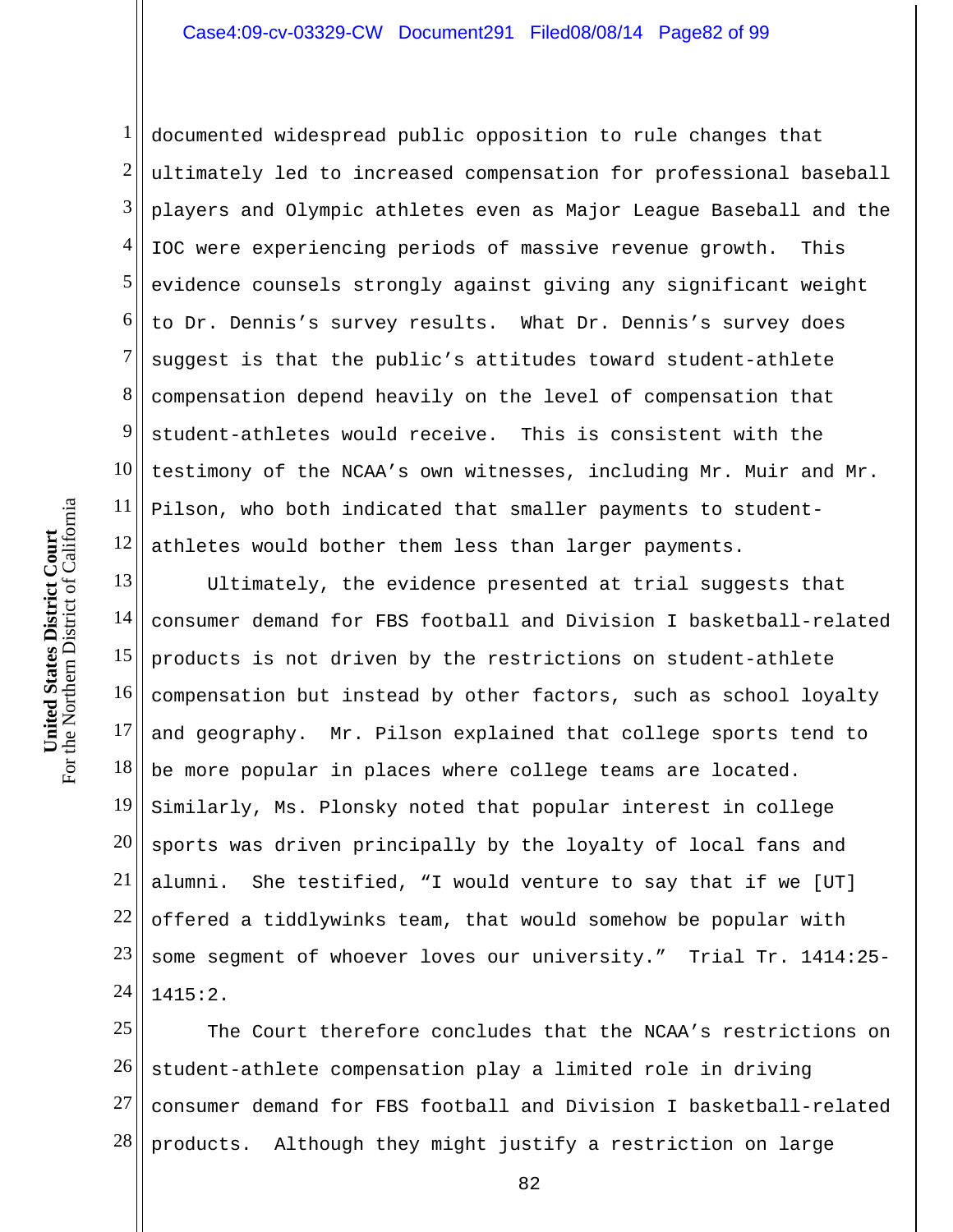1 2 3 4 payments to student-athletes while in school, they do not justify the rigid prohibition on compensating student-athletes, in the present or in the future, with any share of licensing revenue generated from the use of their names, images, and likenesses.

## B. Competitive Balance

6 7 8 9 10 11 12 13 14 15 16 17 18 19 20 21 The NCAA asserts that its challenged rules are justified by the need to maintain the current level of competitive balance among its FBS football and Division I basketball teams in order to maintain their popularity. This Court has previously recognized that a sports league's efforts to achieve the optimal competitive balance among its teams may serve a procompetitive purpose if promoting such competitive balance increases demand for the league's product. See April 11, 2014 Order at 33; American Needle, 560 U.S. at 204 ("We have recognized, for example, 'that the interest in maintaining a competitive balance' among 'athletic teams is legitimate and important.'" (citing Board of Regents, 468 U.S. at 117)). As the Supreme Court has explained, the "hypothesis that legitimates the maintenance of competitive balance as a procompetitive justification under the Rule of Reason is that equal competition will maximize consumer demand for the product." Board of Regents, 468 U.S. at 119-20.

22 23 24 25 26 27 28 Here, the NCAA has not presented sufficient evidence to show that its restrictions on student-athlete compensation actually have any effect on competitive balance, let alone produce an optimal level of competitive balance. The consensus among sports economists who have studied the issue, as summarized by Drs. Noll and Rascher, is that the NCAA's current restrictions on compensation do not have any effect on competitive balance.

5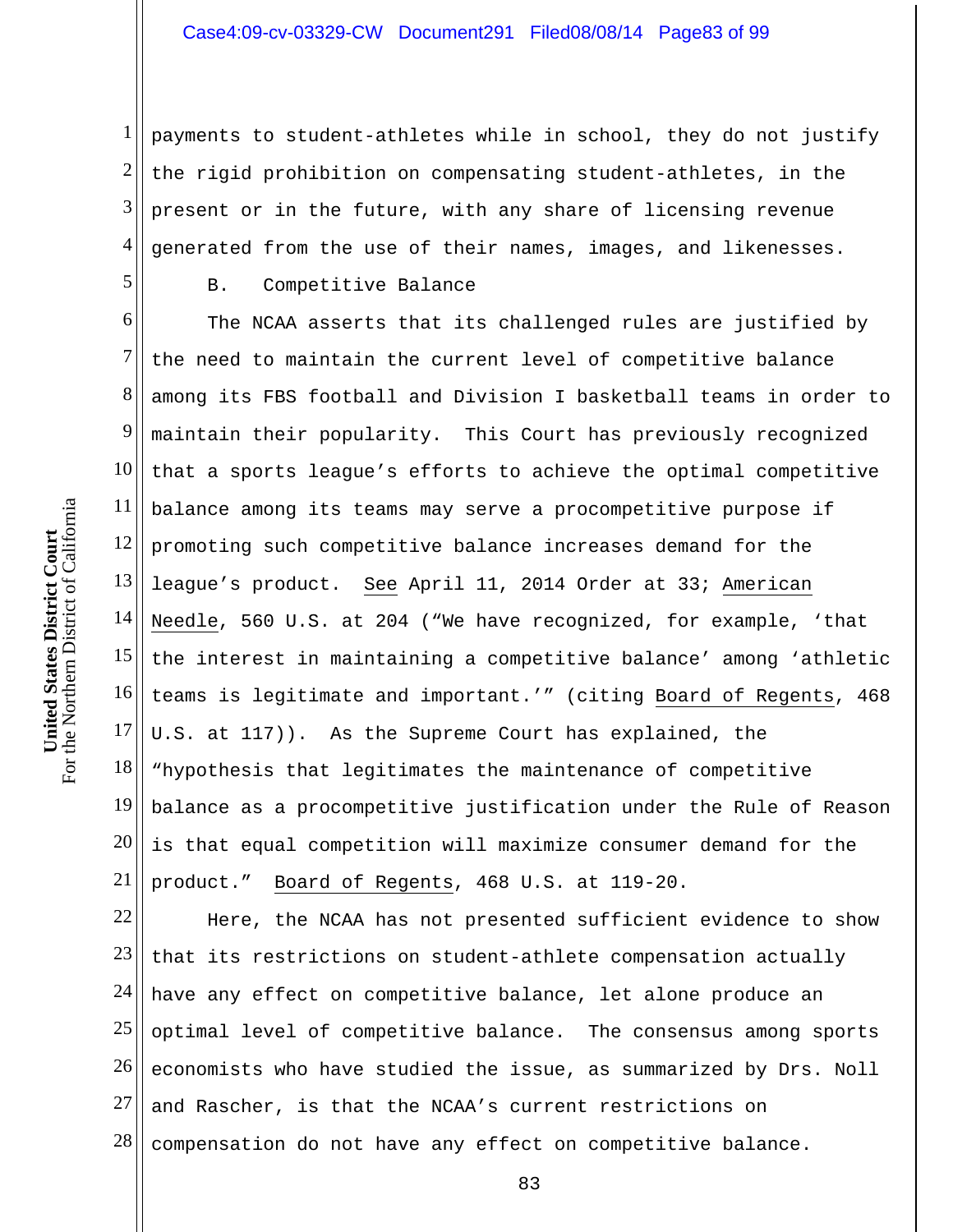1 2 3 4 5 6 7 8 9 10 11 12 13 14 15 16 17 18 19 20 21 22 23 24 25 26 27 Although Dr. Rubinfeld disagreed with this conclusion, he could not identify another economist who shared his view and did not offer any testimony to rebut the specific findings of the academic literature cited by Drs. Noll and Rascher. When the Court asked him whether his opinions were based on any academic literature, Dr. Rubinfeld directed the Court to the economic articles cited in his most recent report on competitive balance. But none of the articles cited in that report found that the NCAA's restrictions on student-athlete compensation promote competitive balance. In fact, the only article his report cited that actually examined competitive balance in college sports was a 2004 article by Katie Baird, which Dr. Noll quoted during his testimony. As Dr. Noll testified, that article concluded, "'[L]ittle evidence supports the claim that NCAA regulations help level the playing field. At best, they appear to have had a very limited effect, and at worst they have served to strengthen the position of the dominant teams.'" Trial Tr. 230:18-231:11 (quoting Baird article). Dr. Rubinfeld's independent analysis of competitive balance was also unpersuasive because it did not show a causal link between the NCAA's challenged rules and competitive balance. More importantly, his analysis did not show that consumer demand for the NCAA's product would decrease if FBS football or Division I basketball teams were less competitively balanced than they currently are. As found above, the popularity of college sports is driven primarily by factors such as school loyalty and geography. Neither of these is dependent on competitive balance. In its post-trial brief, the NCAA cites a passage from Board

28 of Regents which states that the district court in that case found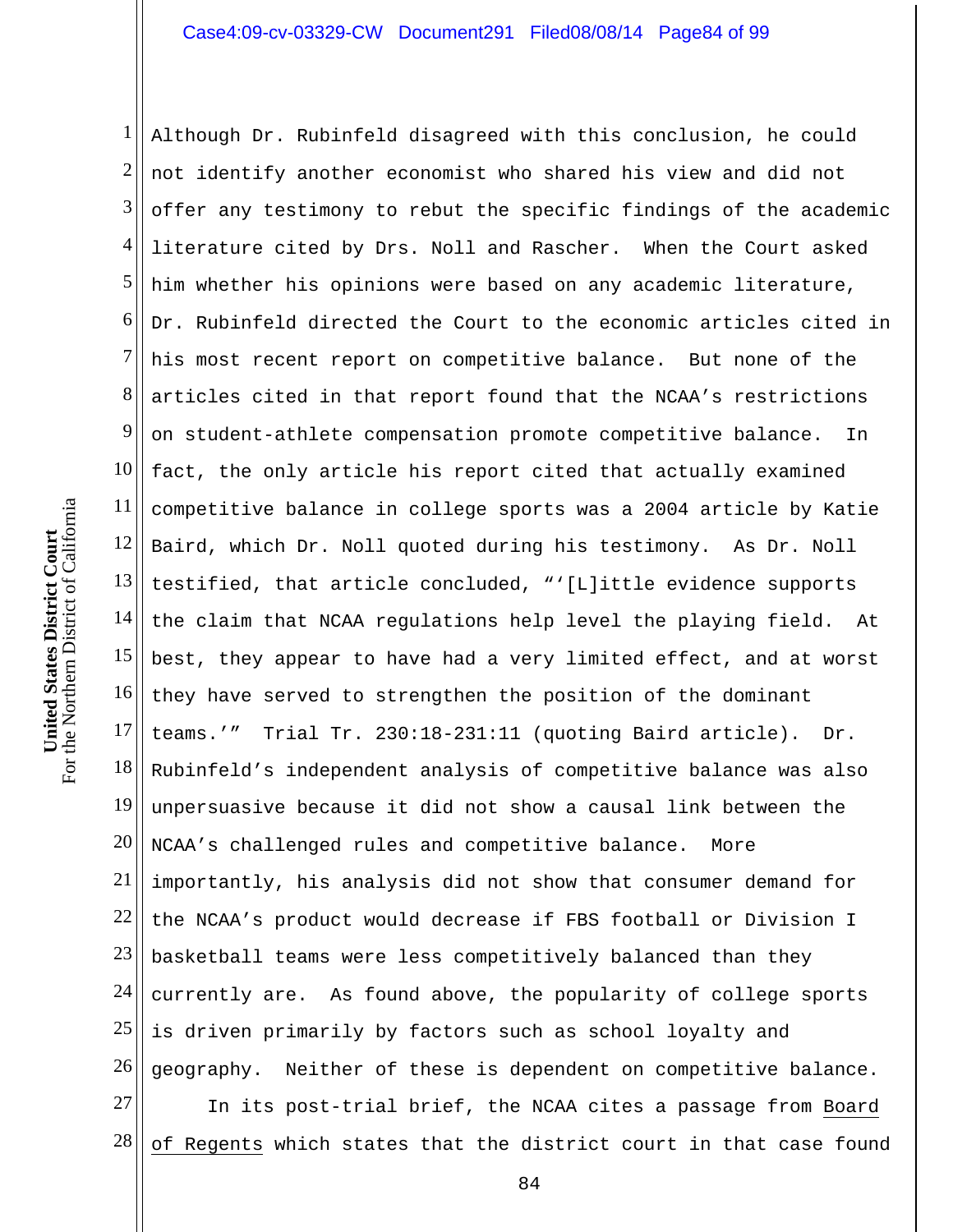1 2 3 4 5 6 7 8 9 10 11 12 13 14 15 16 17 18 19 that the NCAA's "restrictions designed to preserve amateurism" served to promote competitive balance. 468 U.S. at 119 (citing district court order, 546 F. Supp. 1276, 1296, 1309-10 (W.D. Okla. 1982)). That factual finding is not binding on this Court and, more importantly, is contrary to the evidence presented in this case. The record in this case shows that revenues from FBS football and Division I basketball have grown exponentially since Board of Regents was decided and that, as a result of this growth, many schools have invested more heavily in their recruiting efforts, athletic facilities, dorms, coaching, and other amenities designed to attract the top student-athletes. This trend, which several witnesses referred to as an "arms race," has likely negated whatever equalizing effect the NCAA's restraints on student-athlete compensation might have once had on competitive balance. These changed factual circumstances -- in addition to the wealth of academic studies concluding that the restraints on student-athlete compensation do not promote competitive balance - preclude this Court from giving any significant weight to the district court's factual findings in Board of Regents.

20 21 22 23 24 25 26 27 Accordingly, the NCAA may not rely on competitive balance here as a justification for the challenged restraint. Its evidence is not sufficient to show that it must create a particular level of competitive balance among FBS football and Division I basketball teams in order to maximize consumer demand for its product. Nor is it sufficient to show that the challenged restraint actually helps it achieve the optimal level of competitive balance.

28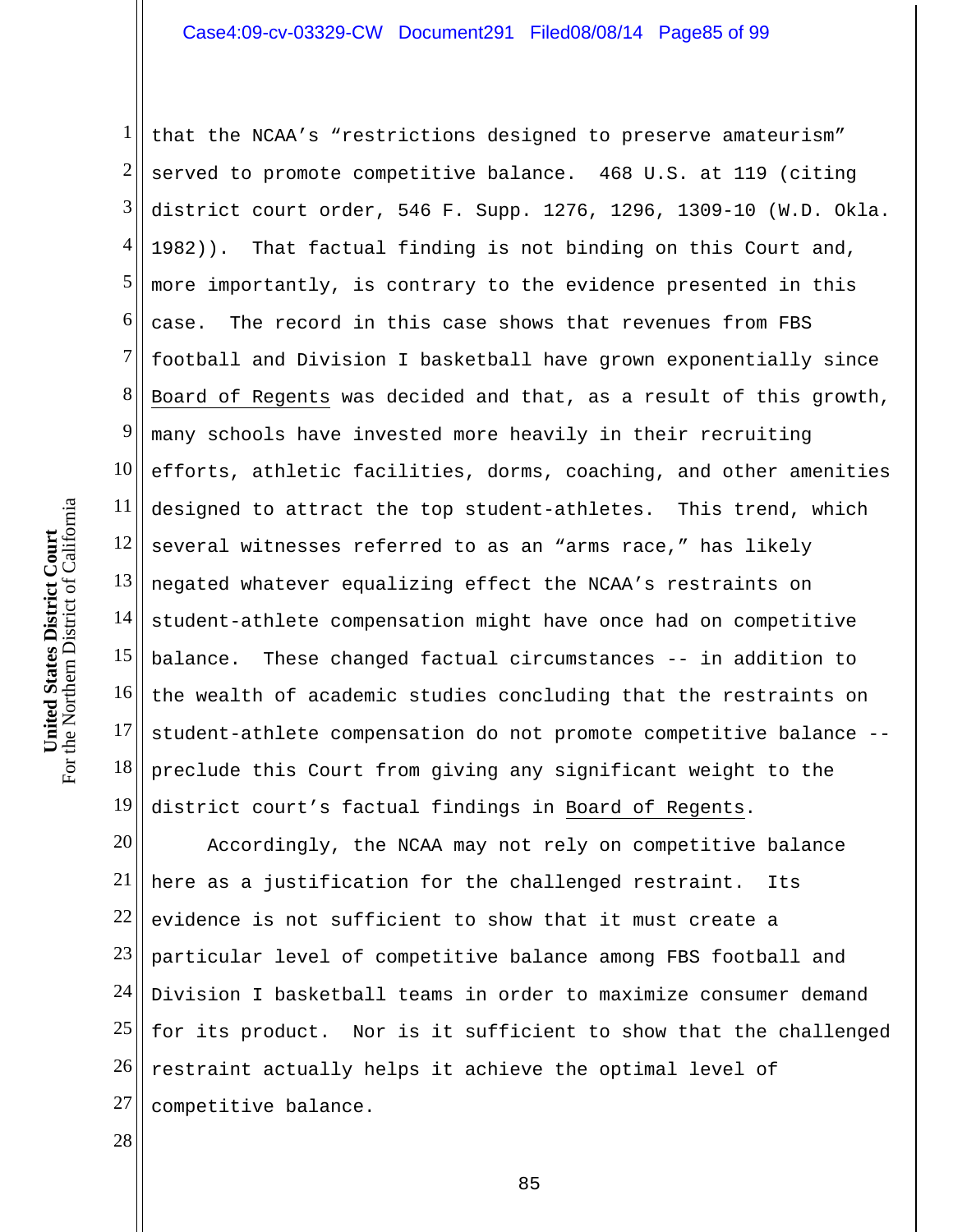C. Integration of Academics and Athletics

2 3 4 5 6 7 8 9 10 11 12 13 14 15 The NCAA asserts that its restrictions on student-athlete compensation help educate student-athletes and integrate them into their schools' academic communities. It argues that the integration of academics and athletics serves to improve the quality of educational services provided to student-athletes in the restrained college education market. $14$  Courts have recognized that this goal -- improving product quality -- may be a legitimate procompetitive justification. See County of Tuolumne v. Sonora Cmty. Hosp., 236 F.3d 1148, 1160 (9th Cir. 2001) (recognizing that improving product quality may be a legitimate procompetitive justification); Law, 134 F.3d at 1023 (recognizing that "increasing output, creating operating efficiencies, making a new product available, enhancing service or quality, and widening consumer choice" may be procompetitive justifications).

16 17 18 19 20 21 22 The evidence presented by the NCAA suggests that integrating student-athletes into the academic communities at their schools improves the quality of the educational services that they receive. As noted above, several university administrators testified about the benefits that student-athletes derive from participating in their schools' academic communities. Plaintiffs confirmed that they appreciated receiving these educational

23

1

24

 $\overline{a}$ 

<sup>25</sup>  26 27 28 14 In its post-trial brief, the NCAA argues that the integration of academics and athletics also increases consumer demand for its other product -- FBS football and Division I basketball games. It presented scant evidence at trial to support this assertion. In any event, to the extent that the NCAA contends that its restrictions on student-athlete compensation increase consumer demand for FBS football and Division I basketball games, the Court addresses that argument in its discussion of the NCAA's asserted procompetitive justification of amateurism.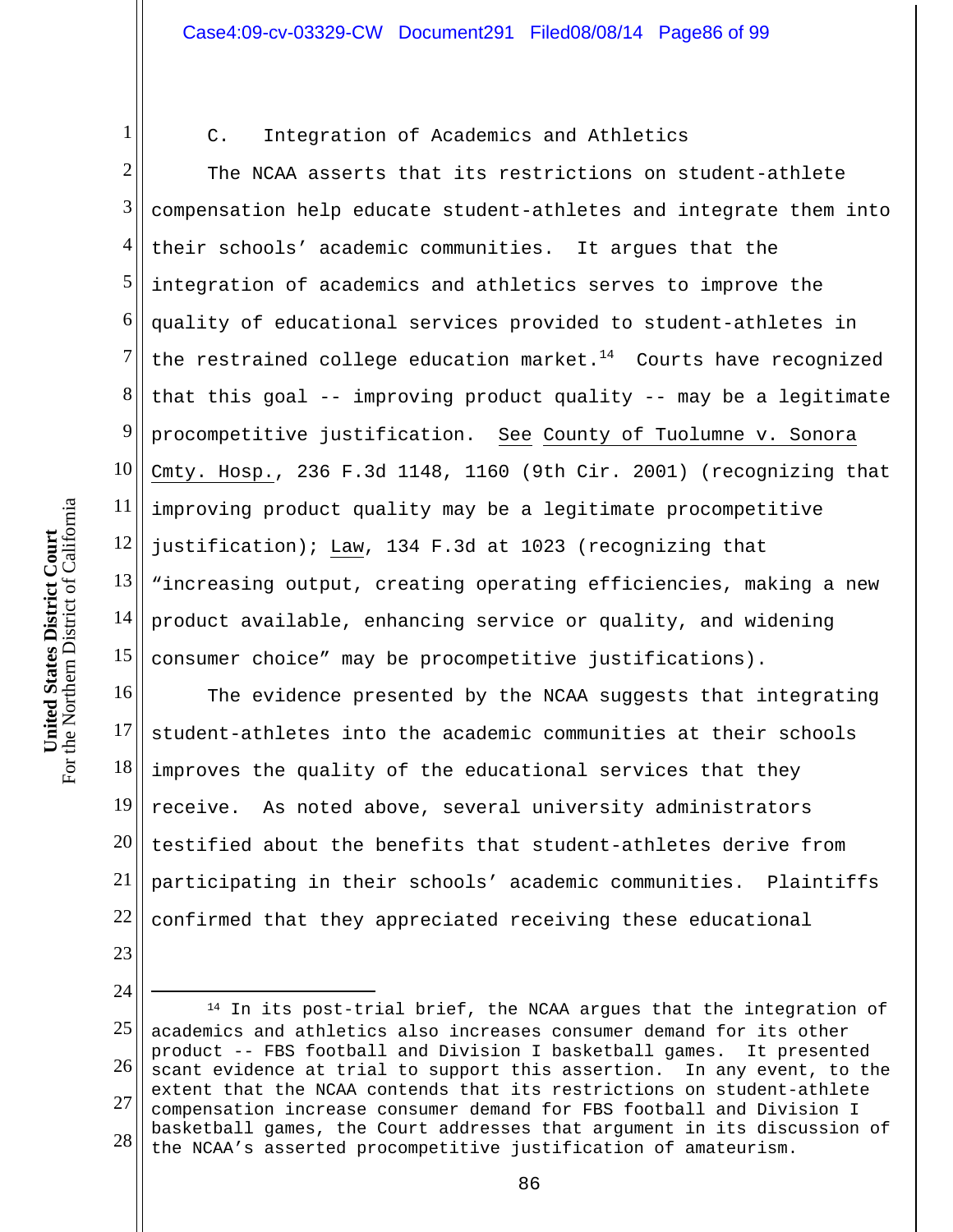1 2 benefits when they were student-athletes, while Dr. Heckman testified that these benefits also carry long-term value.

3 4 5 6 7 8 9 10 11 12 13 14 15 16 17 18 19 20 21 That said, the NCAA has not shown that the specific restraints challenged in this case are necessary to achieve these benefits. Indeed, student-athletes would receive many of the same educational benefits described above regardless of whether or not the NCAA permitted them to receive compensation for the use of their names, images, and likenesses. They would continue to receive scholarships, for instance, and would almost certainly continue to receive tutoring and other academic support services. As long as the NCAA continued to monitor schools' academic progress rates and require that student-athletes meet certain academic benchmarks -- a requirement that is not challenged here -- the schools' incentives to support their student-athletes academically would remain unchanged. Similarly, the studentathletes' own incentives to perform well academically would remain the same, particularly if they were required to meet these academic requirements as a condition of receiving compensation for the use of their names, images, and likenesses. Such a requirement might even strengthen student-athletes' incentives to focus on schoolwork.

22 23 24 25 26 27 28 As found above, the only way in which the challenged rules might facilitate the integration of academics and athletics is by preventing student-athletes from being cut off from the broader campus community. Limited restrictions on student-athlete compensation may help schools achieve this narrow procompetitive goal. As with the NCAA's amateurism justification, however, the NCAA may not use this goal to justify its sweeping prohibition on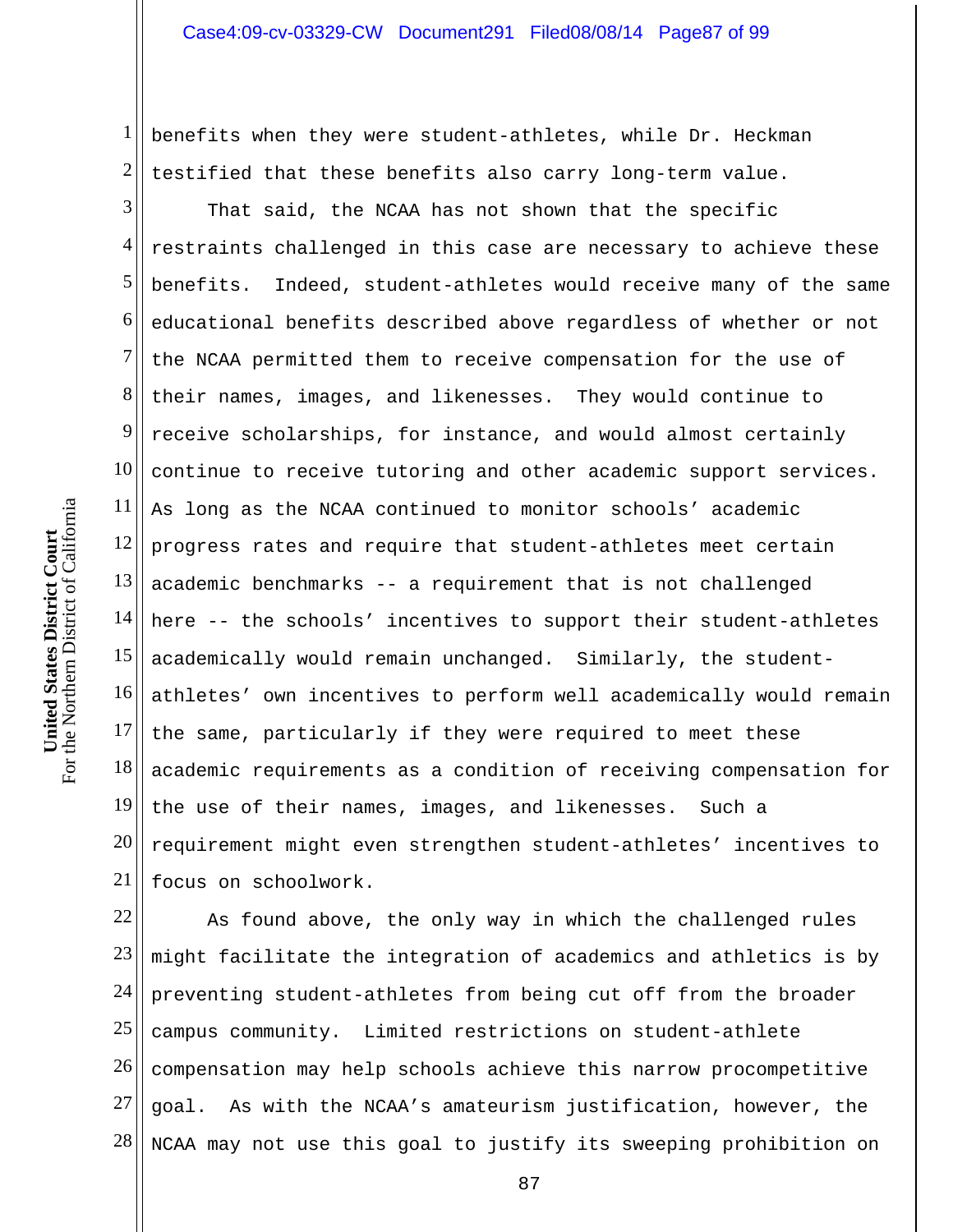1 2 3 any student-athlete compensation, paid now or in the future, from licensing revenue generated from the use of student-athletes' names, images, and likenesses.

D. Increased Output

5 6 7 8 The NCAA argues that the challenged restraint increases the output of its product. Courts have recognized that increased output may be a legitimate procompetitive justification. See Board of Regents, 468 U.S. at 114; Law, 134 F.3d at 1023.

9 10 11 12 13 14 15 16 17 18 Here, the NCAA argues that its restrictions on studentathlete compensation increase the number of opportunities for schools and student-athletes to participate in Division I sports, which ultimately increases the number of FBS football and Division I basketball games played. It claims that its rules increase this output in two ways: first, by attracting schools with a "philosophical commitment to amateurism" to compete in Division I and, second, by enabling schools that otherwise could not afford to compete in Division I to do so. Docket No. 279, NCAA Post-Trial Brief, at 24. Neither of these arguments is persuasive.

19 20 21 22 23 24 25 26 27 28 The NCAA has not presented sufficient evidence to show that a significant number of schools choose to compete in Division I because of a "philosophical commitment to amateurism." As noted in the findings of fact, some Division I conferences have recently sought greater autonomy from the NCAA specifically so that they could enact their own rules, including new scholarship rules. These efforts suggest that many current Division I schools are committed neither to the NCAA's current restrictions on studentathlete compensation nor to the idea that all Division I schools must award scholarships of the same value.

4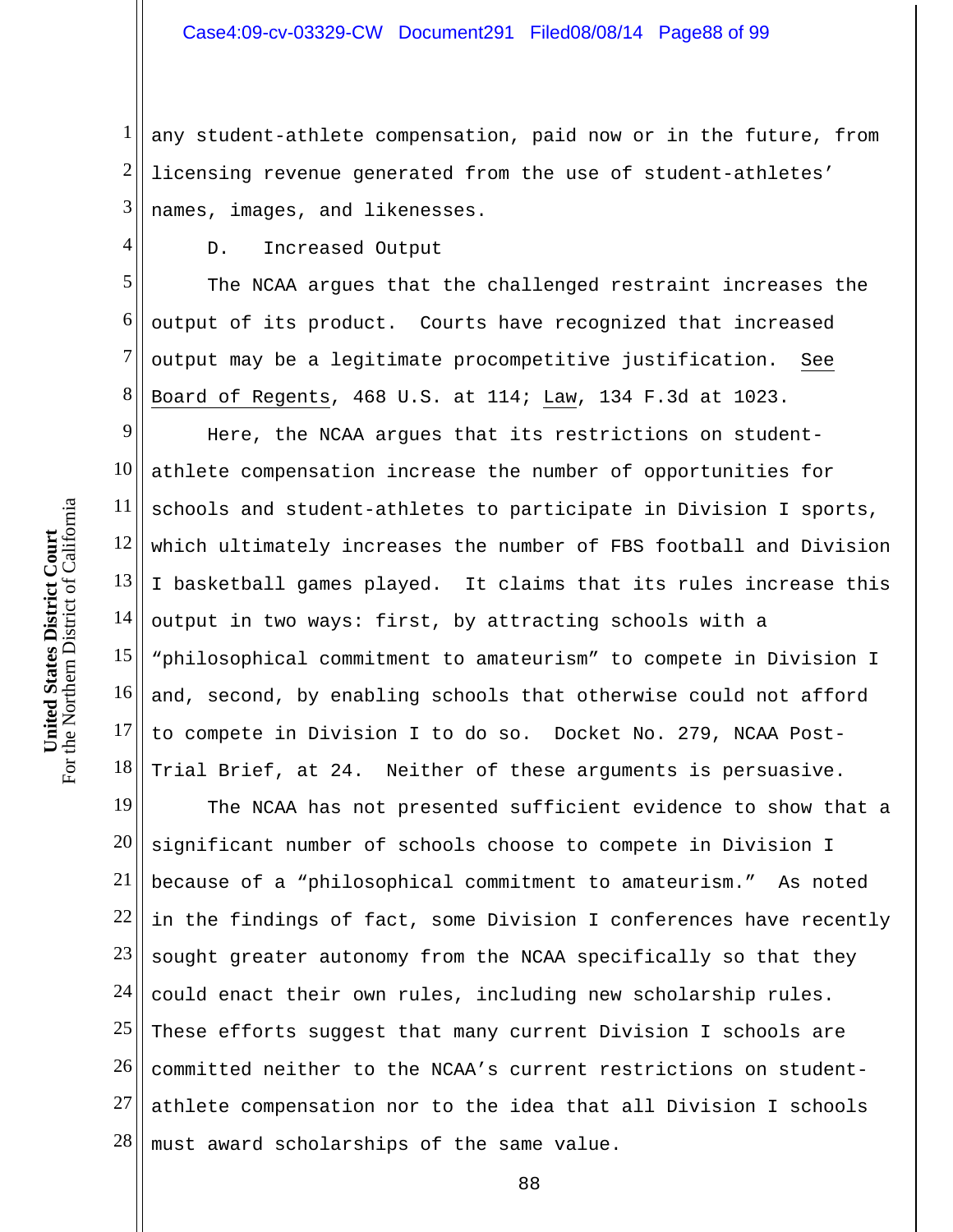1 2 3 4 5 6 7 8 9 10 11 12 13 14 15 16 17 18 19 20 21 22 23 24 Similarly, the NCAA's argument that the current rules enable some schools to participate in Division I that otherwise could not afford to do so is unsupported by the record. Neither the NCAA nor its member conferences require high-revenue schools to subsidize the FBS football or Division I basketball teams at lower-revenue schools. Thus, to the extent that schools achieve any cost savings by not paying their student-athletes, there is no evidence that those cost savings are being used to fund additional teams or scholarships. In any event, Plaintiffs are not seeking an injunction requiring schools to provide compensation to their student-athletes -- they are seeking an injunction to permit schools to do so. Schools that cannot afford to re-allocate any portion of their athletic budget for this purpose would not be forced to do so. There is thus no reason to believe that any schools' athletic programs would be driven to financial ruin or would leave Division I if other schools were permitted to pay their student-athletes. The high coaches' salaries and rapidly increasing spending on training facilities at many schools suggest that these schools would, in fact, be able to afford to offer their student-athletes a limited share of the licensing revenue generated from their use of the student-athletes' own names, images, and likenesses. Accordingly, the NCAA may not rely on increased output as a justification for the challenged restraint here.

25 IV. Less Restrictive Alternatives

26 27 28 As outlined above, the NCAA has produced sufficient evidence to support an inference that some circumscribed restrictions on student-athlete compensation may yield procompetitive benefits.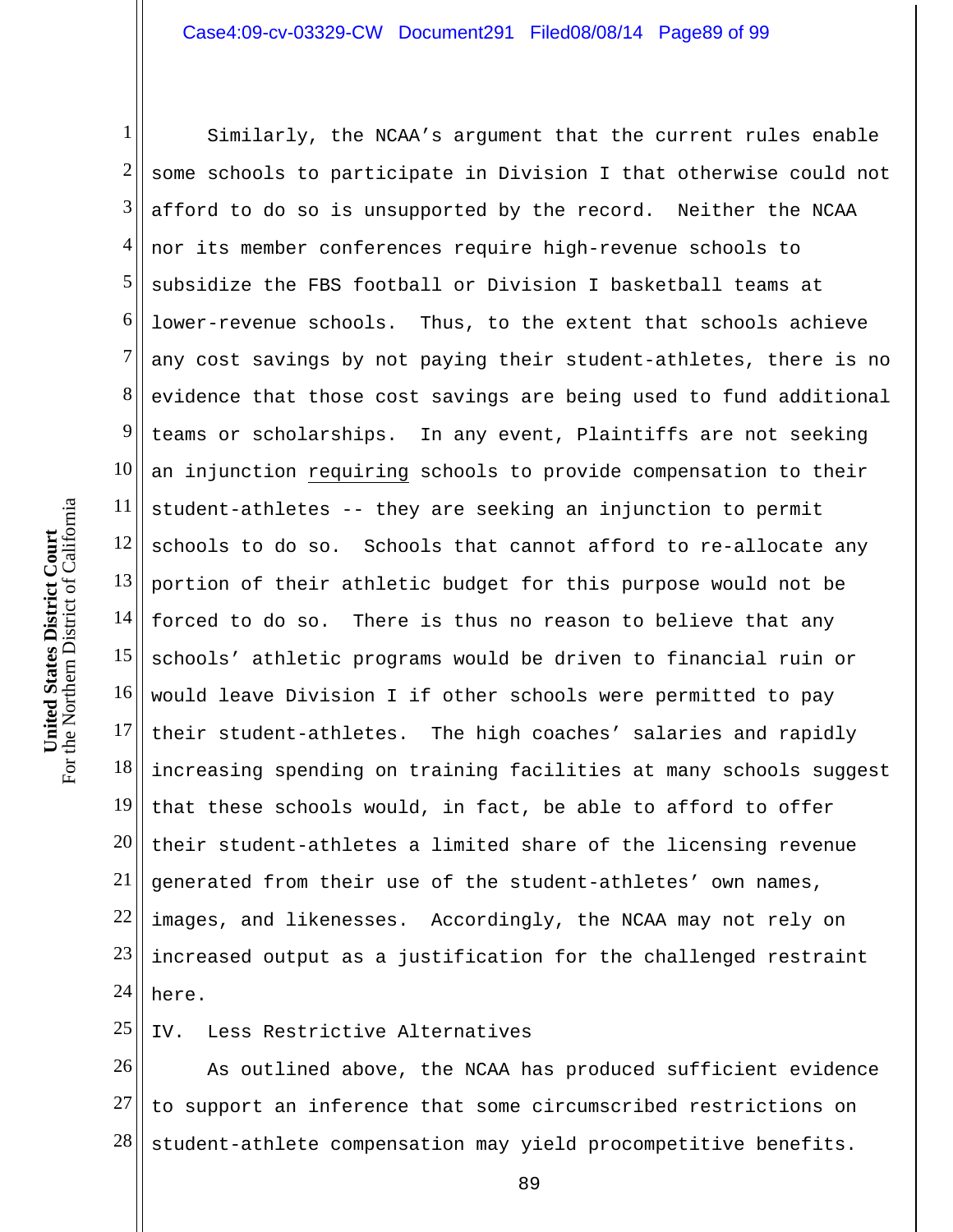1 2 3 4 5 6 7 8 9 10 11 12 13 14 First, it presented evidence suggesting that preventing schools from paying FBS football and Division I basketball players large sums of money while they are enrolled in school may serve to increase consumer demand for its product. Second, it presented evidence suggesting that this restriction may facilitate its member schools' efforts to integrate student-athletes into the academic communities on their campuses, thereby improving the quality of educational services they offer. Thus, because the NCAA has met its burden under the rule of reason to that extent, the burden shifts back to Plaintiffs to show that these procompetitive goals can be achieved in "'other and better ways'" -- that is, through "'less restrictive alternatives.'" Bhan v. NME Hospitals, Inc., 929 F.2d 1404, 1410 n.4 (9th Cir. 1991) (citations omitted).

15 16 17 18 19 20 21 22 23 24 25 26 27 "As part of their burden to show the existence of less restrictive alternatives, [] plaintiffs must also show that 'an alternative is substantially less restrictive and is virtually as effective in serving the legitimate objective without significantly increased cost.'" County of Tuolomne, 236 F.3d at 1159 (citations omitted; emphasis in original). In addition, any less restrictive alternatives "should either be based on actual experience in analogous situations elsewhere or else be fairly obvious." Phillip E. Areeda & Herbert Hovenkamp, Antitrust Law ¶ 1913b (3d ed. 2006). A defendant may show that a proffered less restrictive alternative is not feasible with "evidence that the proffered alternative has been tried but failed, that it is equally or more restrictive, or otherwise unlawful." Id.

28

For the Northern District of California For the Northern District of California **United States District Court**  United States District Court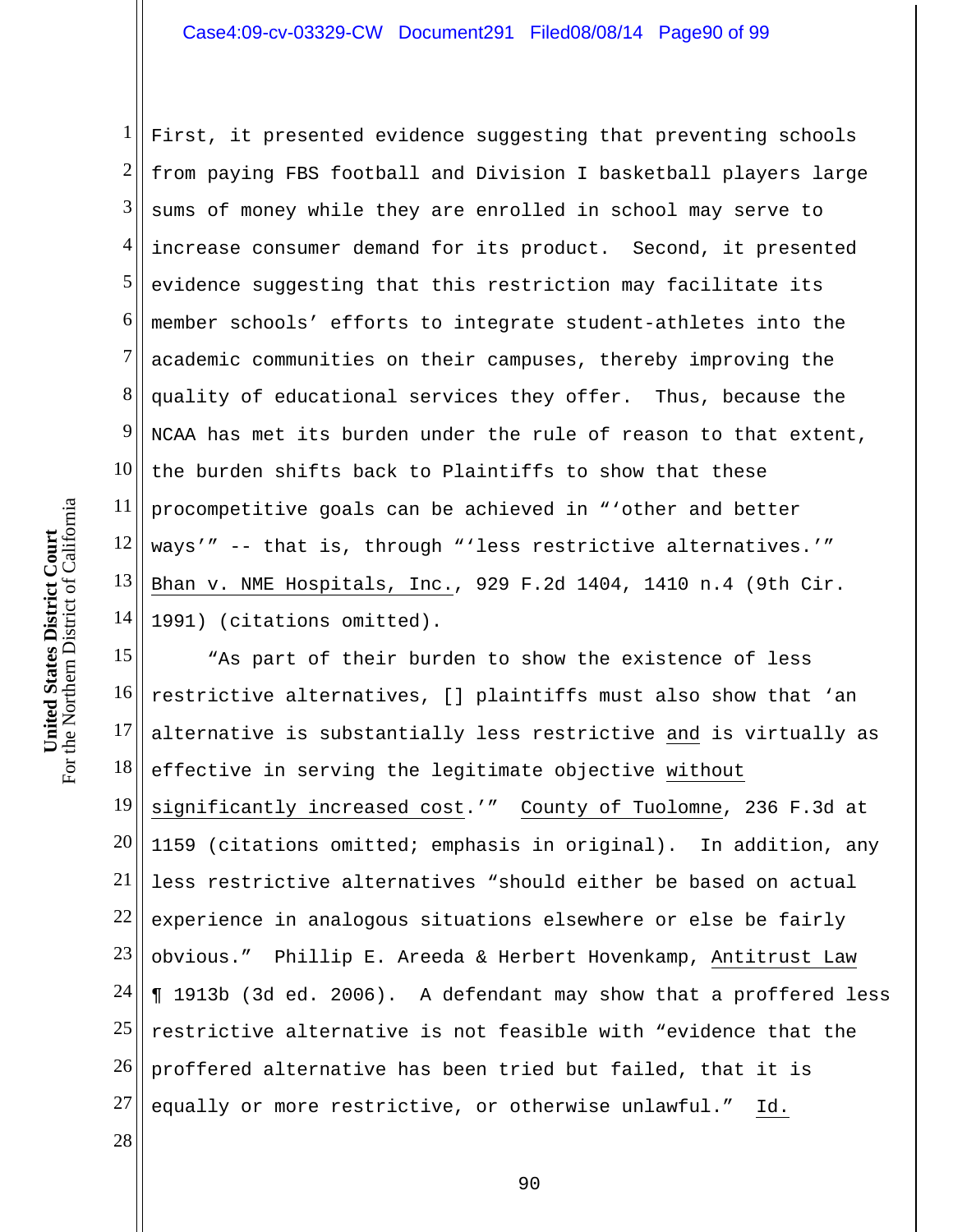1 2 3 4 5 6 7 8 9 10 11 12 13 14 15 16 A court need not address the availability of less restrictive alternatives for achieving a purported procompetitive goal "when the defendant fails to meet its own obligation under the rule of reason burden-shifting procedure." Id.; see also Law, 134 F.3d at 1024 n.16 ("Because we hold that the NCAA did not establish evidence of sufficient procompetitive benefits, we need not address question of whether the plaintiffs were able to show that comparable procompetitive benefits could be achieved through viable, less anticompetitive means."). Thus, in the present case, the Court does not consider whether Plaintiffs' proposed less restrictive alternatives would promote competitive balance or increase output because the NCAA failed to meet its burden with respect to these stated procompetitive justifications.<sup>15</sup> Rather, the Court's inquiry focuses only on whether Plaintiffs have identified any less restrictive alternatives for both preserving the popularity of the NCAA's product by promoting its current

18 19 20<sup>1</sup> 21 22 23 24 25 l 26 27 28  $\overline{a}$ <sup>15</sup> The Court notes, however, that the NCAA could easily adopt several less restrictive rules if it wished to increase competitive balance or output. With respect to competitive balance, for instance, the NCAA could adopt a more equal revenue distribution formula. As noted above, its current formula primarily rewards the schools that already have the largest athletic budgets. This uneven distribution of revenues runs counter to the association's stated goal of promoting competitive balance. See, e.g., Salvino, 542 F.3d at 333 (noting that "disproportionate distribution of licensing income would foster a competitive imbalance" among Major League Baseball teams); Smith v. Pro Football, Inc., 593 F.2d 1173, 1188 (D.C. Cir. 1978) ("The least restrictive alternative of all, of course, would be for the NFL to eliminate the draft entirely and employ revenue-sharing to equalize the teams' financial resources [as] a method of preserving 'competitive balance' nicely in harmony with the league's self-proclaimed 'jointventure' status."). As for the NCAA's stated goal of increasing output, the NCAA already has the power to achieve this goal in a much more direct way: by amending its current requirements for entry into Division I or increasing the number of athletic scholarships Division I schools are permitted to offer.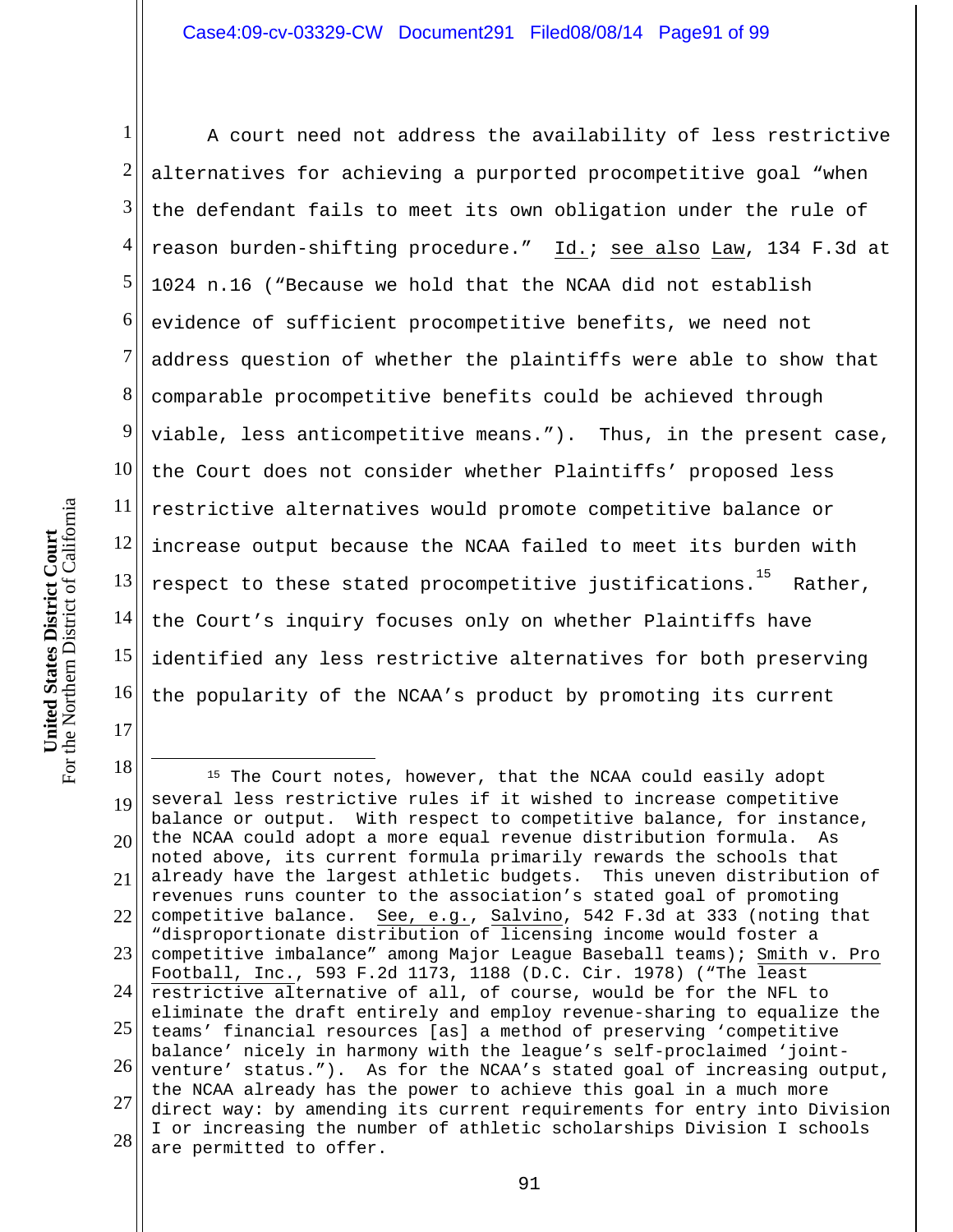1 2 3 understanding of amateurism and improving the quality of educational opportunities for student-athletes by integrating academics and athletics.

4 5 6 7 8 9 10 11 12 13 14 15 16 17 18 19 20 21 As set forth in the findings of fact, Plaintiffs have identified two legitimate less restrictive alternatives for achieving these goals. First, the NCAA could permit FBS football and Division I basketball schools to award stipends to studentathletes up to the full cost of attendance, as that term is defined in the NCAA's bylaws, to make up for any shortfall in its grants-in-aid. Second, the NCAA could permit its schools to hold in trust limited and equal shares of its licensing revenue to be distributed to its student-athletes after they leave college or their eligibility expires. The NCAA could also prohibit schools from funding the stipends or payments held in trust with anything other than revenue generated from the use of the student-athletes' own names, images, and likenesses. Permitting schools to award these stipends and deferred payments would increase price competition among FBS football and Division I basketball schools in the college education market (or, alternatively, in the market for recruits' athletic services and licensing rights) without undermining the NCAA's stated procompetitive objectives.

22 23 24 25 26 27 28 The NCAA notes that Dr. Noll did not discuss a system of holding payments in trust for student-athletes in his expert reports or during his testimony. However, this does not bar Plaintiffs from proposing such a system as a less restrictive alternative here. As noted above, courts may consider any less restrictive alternatives that are "based on actual experience in analogous situations elsewhere" or otherwise "fairly obvious."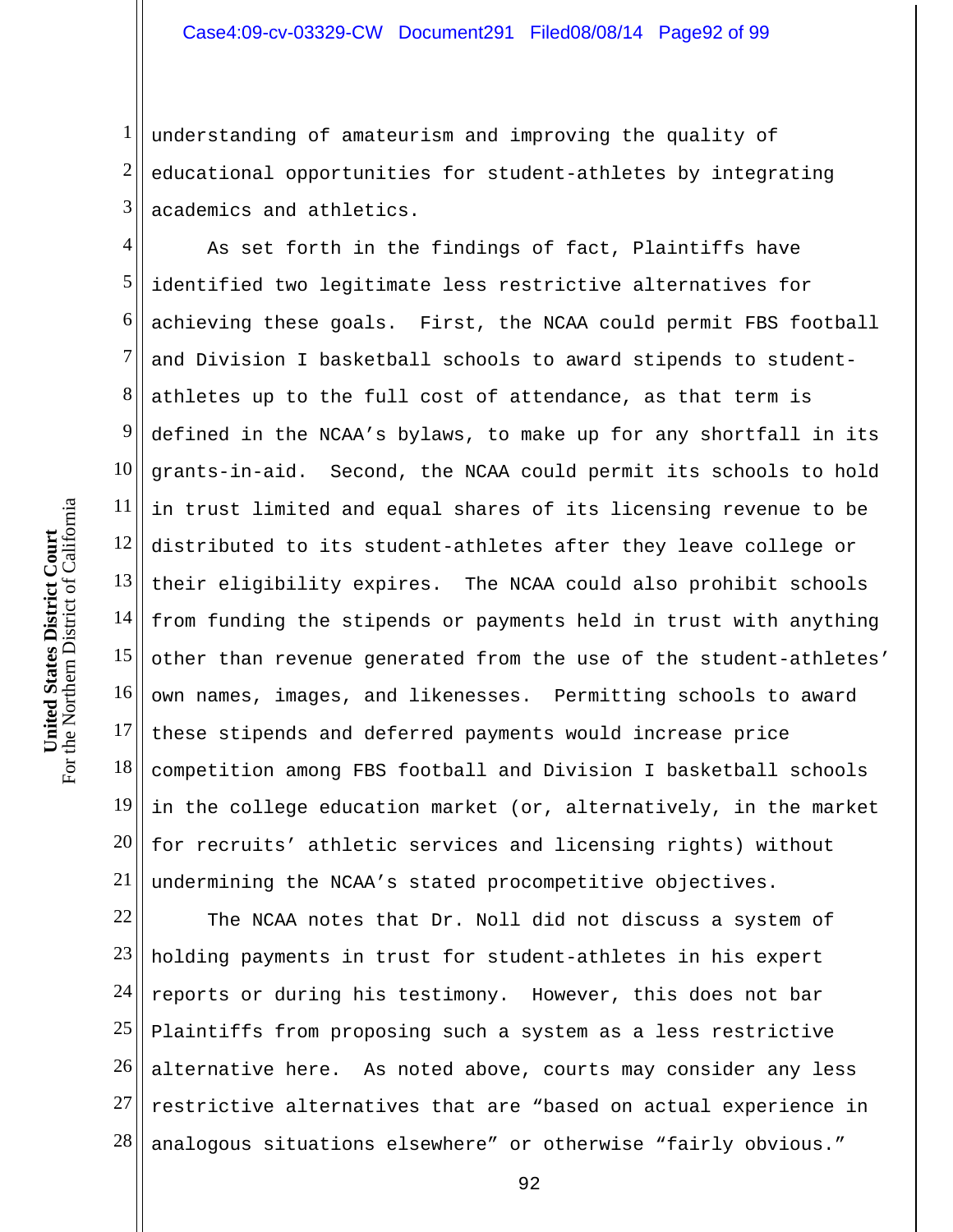1 2 3 4 5 6 7 8 Areeda & Hovenkamp, Antitrust Law ¶ 1913b. Plaintiffs' proposal for holding payments in trust falls squarely within this category. One of Plaintiffs' experts, Dr. Rascher, discussed the creation of a trust in his opening report, which was disclosed to the NCAA more than eight months before trial. See Sept. 2013 Rascher Report ¶¶ 80, 86. Although the Court does not rely on the content of Dr. Rascher's report here, it notes that the report provided the NCAA with ample notice of this  $proposal.^{\rm 16}$  Plaintiffs' counsel

10 11 12 13 14 15 16 17 18 19 20<sup> $\parallel$ </sup> 21  $22$ 23 II 24 25 26 27 28 <sup>16</sup> The Court also notes that, over the past two decades, numerous commentators have suggested that the NCAA could hold payments in trust for its student-athletes without violating generally accepted understandings of amateurism used by other sports organizations. See, e.g., Sean Hanlon & Ray Yasser, "'J.J. Morrison' and His Right of Publicity Lawsuit Against the NCAA," 15 Vill. Sports & Ent. L.J. 241, 294 (2008) ("Searching for a solution to the problem posed by this Comment, commentators have suggested a 'have-your-cake-and-eat-it-too' approach whereby a trust would be created, allowing student-athletes the ability to preserve their amateur status while their athletic eligibility remains. The money generated through the use of the commercial value of their identity would be placed in a trust until the expiration of their athletic eligibility."); Kristine Mueller, "No Control over Their Rights of Publicity: College Athletes Left Sitting the Bench," 2 DePaul J. Sports L. & Contemp. Probs. 70, 87-88 (2004) ("One suggestion put forth is to create a trust for the athletes, which would become available to them upon graduation. . . . [This proposal] allows the athletes to reap the financial benefits of their labors, while maintaining the focus on amateur athletics."); Vladimir P. Belo, "The Shirts Off Their Backs: Colleges Getting Away with Violating the Right of Publicity," 19 Hastings Comm. & Ent. L.J. 133, 155 (1996) ("Should the NCAA hold steadfastly to its notions of amateurism and resist payment to the athletes, the trust fund alternative could be a fair and reasonable compromise. First of all, it could be limited to certain merchandising monies, such as those associated with selling game jerseys or any other revenue from marketing a student-athlete's name and likeness."); Stephen M. Schott, "Give Them What They Deserve: Compensating the Student-Athlete for Participation in Intercollegiate Athletics," 3 Sports Law. J. 25, 45 (1996) ("Revenue from television rights, tickets sales, and donations from boosters could be used to establish these trust funds. Overall, some type of trust fund may provide the best alternative way of compensating the student-athlete and preserving the educational objectives of the NCAA."); Kenneth L. Shropshire, "Legislation for the Glory of Sport: Amateurism and Compensation," 1 Seton Hall J. Sport L. 7, 27 (1991) ("From an NCAA established trust fund the student athlete could receive a student life stipend.").

For the Northern District of California For the Northern District of California **United States District Court**  United States District Court

9

 $\overline{a}$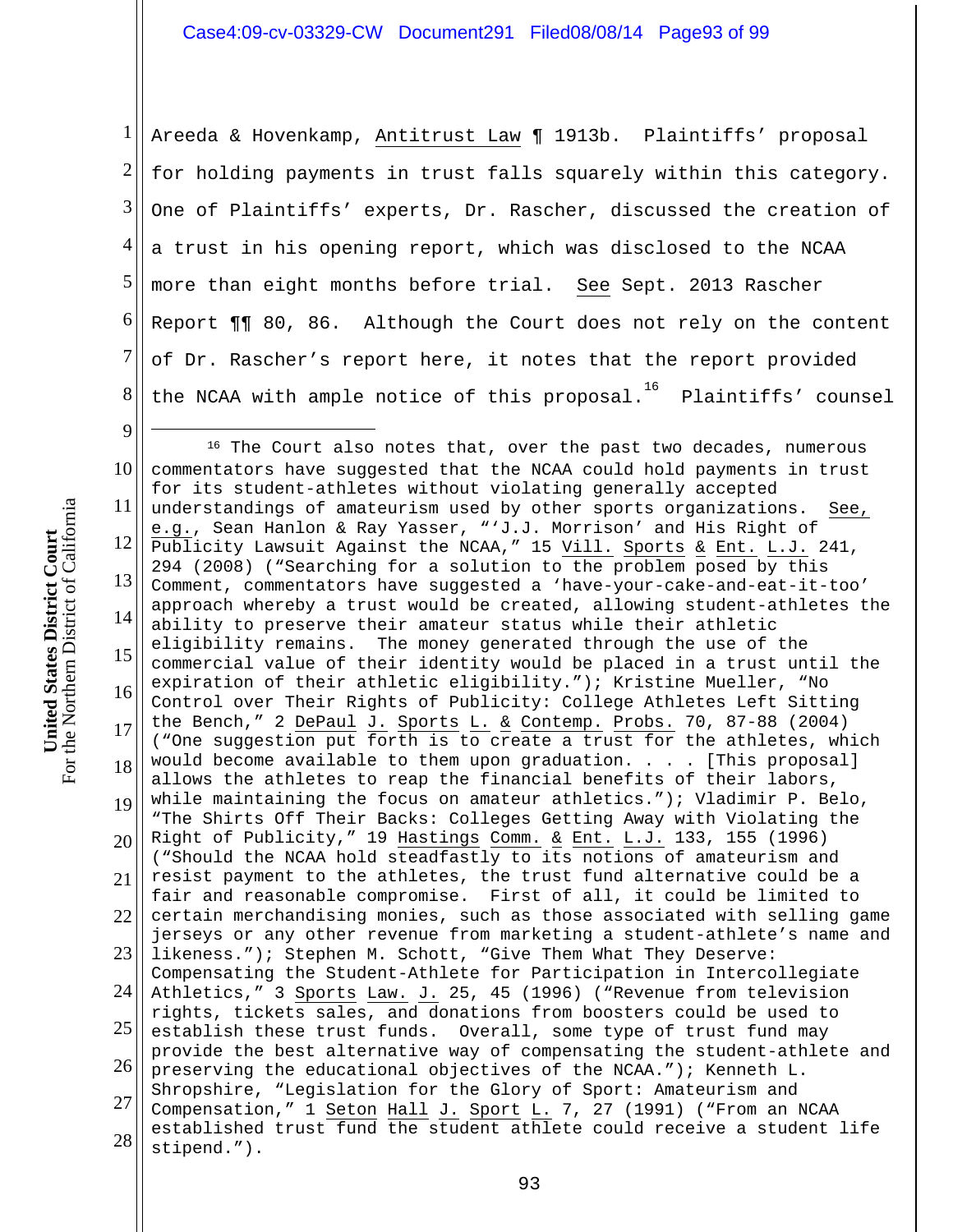1 2 3 4 5 6 7 8 9 10 11 12 also raised the issue repeatedly during trial and several of the NCAA's key witnesses -- including Dr. Emmert, Mr. Pilson, and Dr. Rubinfeld -- were specifically given an opportunity to respond to the idea. None of these witnesses provided a persuasive explanation as to why the NCAA could not implement a trust payment system like the one Plaintiffs propose. The Court therefore concludes that a narrowly tailored trust payment system -- which would allow schools to offer their FBS football and Division I basketball recruits a limited and equal share of the licensing revenue generated from the use of their names, images, and likenesses -- constitutes a less restrictive means of achieving the NCAA's stated procompetitive goals.

13 V. Summary of Liability Determinations

14 15 16 17 18 19 20 21 22 23 24 For the reasons set forth above, the Court concludes that the NCAA's challenged rules unreasonably restrain trade in violation of § 1 of the Sherman Act. Specifically, the association's rules prohibiting student-athletes from receiving any compensation for the use of their names, images, and likenesses restrains price competition among FBS football and Division I basketball schools as suppliers of the unique combination of educational and athletic opportunities that elite football and basketball recruits seek. Alternatively, the rules restrain trade in the market where these schools compete to acquire recruits' athletic services and licensing rights.

25 26 27 28 The challenged rules do not promote competitive balance among FBS football and Division I basketball teams, let alone produce a level of competitive balance necessary to sustain existing consumer demand for the NCAA's FBS football and Division I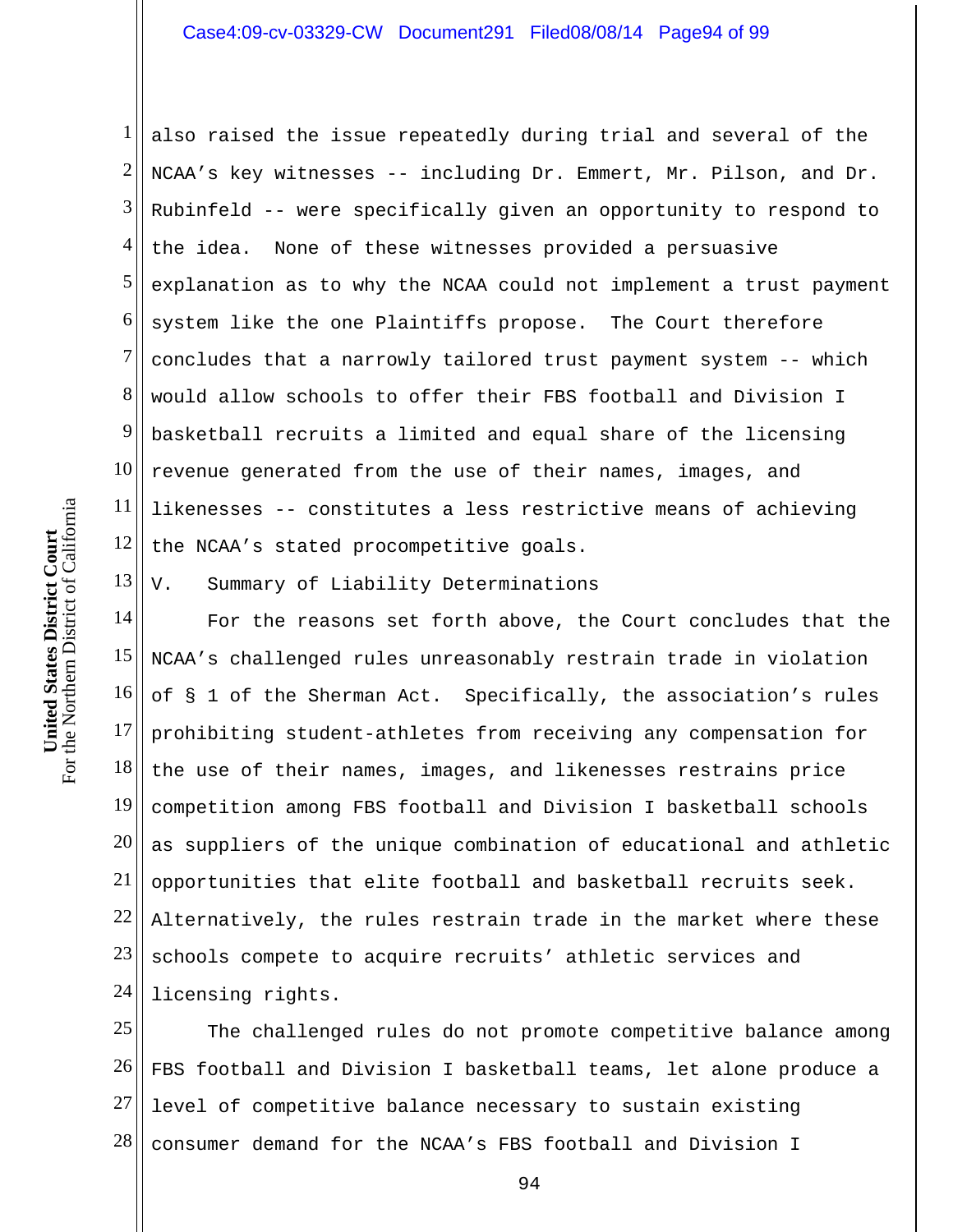1 2 3 4 5 6 7 basketball-related products. Nor do the rules serve to increase the NCAA's output of Division I schools, student-athletes, or football and basketball games. Although the rules do yield some limited procompetitive benefits by marginally increasing consumer demand for the NCAA's product and improving the educational services provided to student-athletes, Plaintiffs have identified less restrictive ways of achieving these benefits.

8 9 10 11 12 13 14 15 16 17 In particular, Plaintiffs have shown that the NCAA could permit FBS football and Division I basketball schools to use the licensing revenue generated from the use of their studentathletes' names, images, and likenesses to fund stipends covering the cost of attendance for those student-athletes. It could also permit schools to hold limited and equal shares of that licensing revenue in trust for the student-athletes until they leave school. Neither of these practices would undermine consumer demand for the NCAA's products nor hinder its member schools' efforts to educate student-athletes.

18 VI. Remedy

19 20 21 22 23 24 25 26 27 28 "The several district courts of the United States are invested with jurisdiction to prevent and restrain violations" of § 1 of the Sherman Act. 15 U.S.C. § 4. Although the NCAA asserts that Plaintiffs must make a showing of irreparable harm in order to obtain permanent injunctive relief here, it failed to cite any authority holding that such a showing is required in an action brought under the Sherman Act. The Sherman Act itself gives district courts the authority to enjoin violations of its provisions and does not impose any additional requirements on plaintiffs who successfully establish the existence of an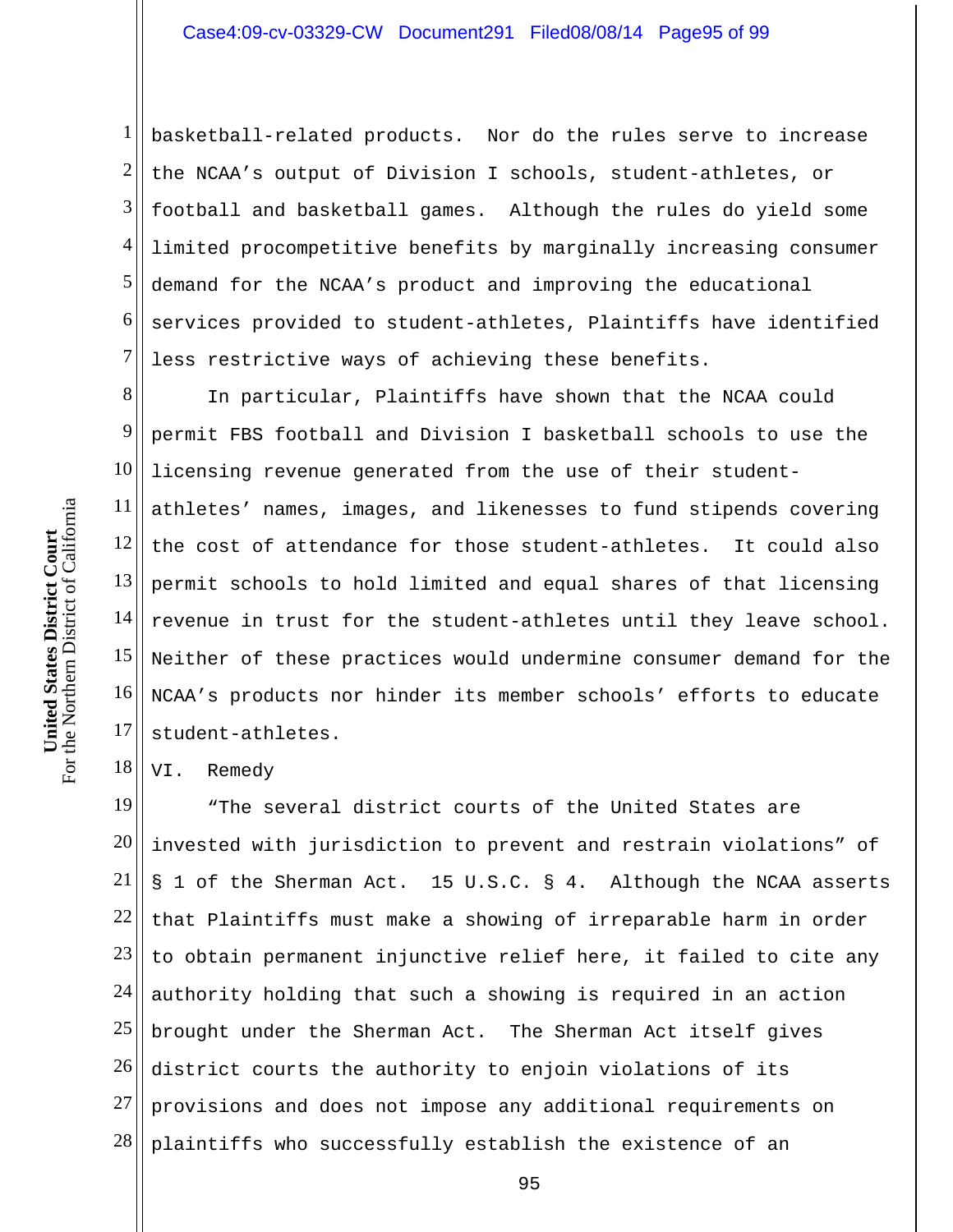1 2 3 unreasonable restraint of trade. Accordingly, this Court will enter an injunction to remove any unreasonable elements of the restraint found in this case. $^{17}$ 

4 5 6 7 8 9 10 11 12 13 14 Consistent with the less restrictive alternatives found, the Court will enjoin the NCAA from enforcing any rules or bylaws that would prohibit its member schools and conferences from offering their FBS football or Division I basketball recruits a limited share of the revenues generated from the use of their names, images, and likenesses in addition to a full grant-in-aid. The injunction will not preclude the NCAA from implementing rules capping the amount of compensation that may be paid to studentathletes while they are enrolled in school; however, the NCAA will not be permitted to set this cap below the cost of attendance, as the term is defined in its current bylaws.

15 16 17 18 19 20 21 22 23 The injunction will also prohibit the NCAA from enforcing any rules to prevent its member schools and conferences from offering to deposit a limited share of licensing revenue in trust for their FBS football and Division I basketball recruits, payable when they leave school or their eligibility expires. Although the injunction will permit the NCAA to set a cap on the amount of money that may be held in trust, it will prohibit the NCAA from setting a cap of less than five thousand dollars (in 2014 dollars) for every year that the student-athlete remains academically

24 25 26 27 28  $\overline{a}$ <sup>17</sup> In a footnote to its post-trial brief, the NCAA argues for the first time that "a number of states have made it illegal to offer [student-athletes] compensation beyond a scholarship or grant-in-aid to entice them to attend a particular school." NCAA Post-Trial Brief at 35. However, all of the statutes it cites for support expressly exempt colleges and universities or distinguish between the prohibited payments and scholarships, financial aid, and other grants.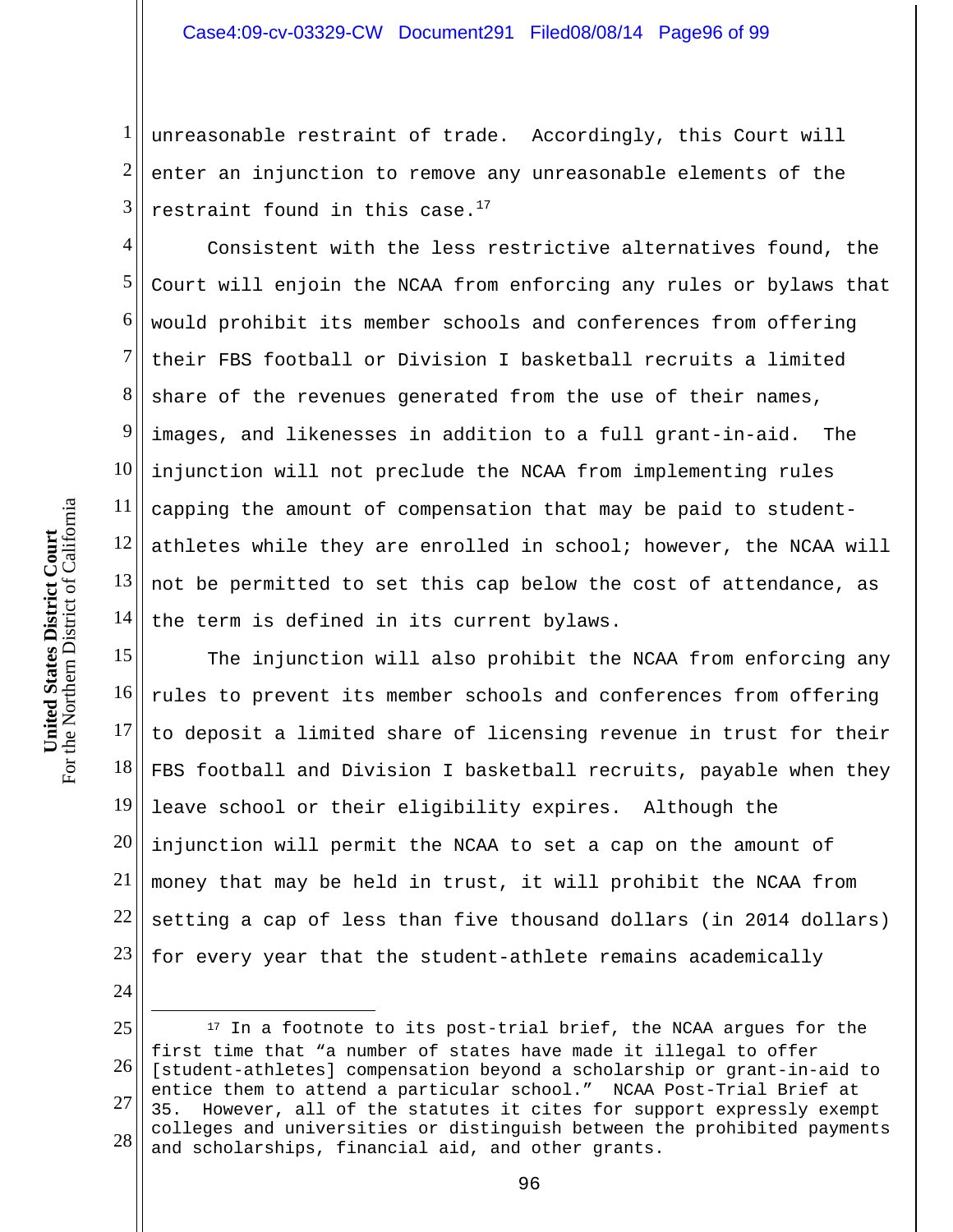1 2 3 4 5 6 7 8 9 10 11 12 13 14 15 16 17 18 19 20 21 22 23 24 25 26 27 28 eligible to compete. The NCAA's witnesses stated that their concerns about student-athlete compensation would be minimized or negated if compensation was capped at a few thousand dollars per year. This is also comparable to the amount of money that the NCAA permits student-athletes to receive if they qualify for a Pell grant and the amount that tennis players may receive prior to enrollment. None of the other evidence presented at trial suggests that the NCAA's legitimate procompetitive goals will be undermined by allowing such a modest payment. Schools may offer lower amounts of deferred compensation if they choose but may not unlawfully conspire with each another in setting these amounts. To ensure that the NCAA may achieve its goal of integrating academics and athletics, the injunction will not preclude the NCAA from enforcing its existing rules -- or enacting new rules -- to prevent student-athletes from using the money held in trust for their benefit to obtain other financial benefits while they are still in school. Furthermore, consistent with Plaintiffs' representation that they are only seeking to enjoin restrictions on the sharing of group licensing revenue, the NCAA may enact and enforce rules ensuring that no school may offer a recruit a greater share of licensing revenue than it offers any other recruit in the same class on the same team. The amount of compensation schools decide to place in trust may vary from year to year. Nothing in the injunction will preclude the NCAA from continuing to enforce all of its other existing rules which are designed to achieve its legitimate procompetitive goals. This includes its rules prohibiting student-athletes from endorsing commercial products, setting academic eligibility requirements,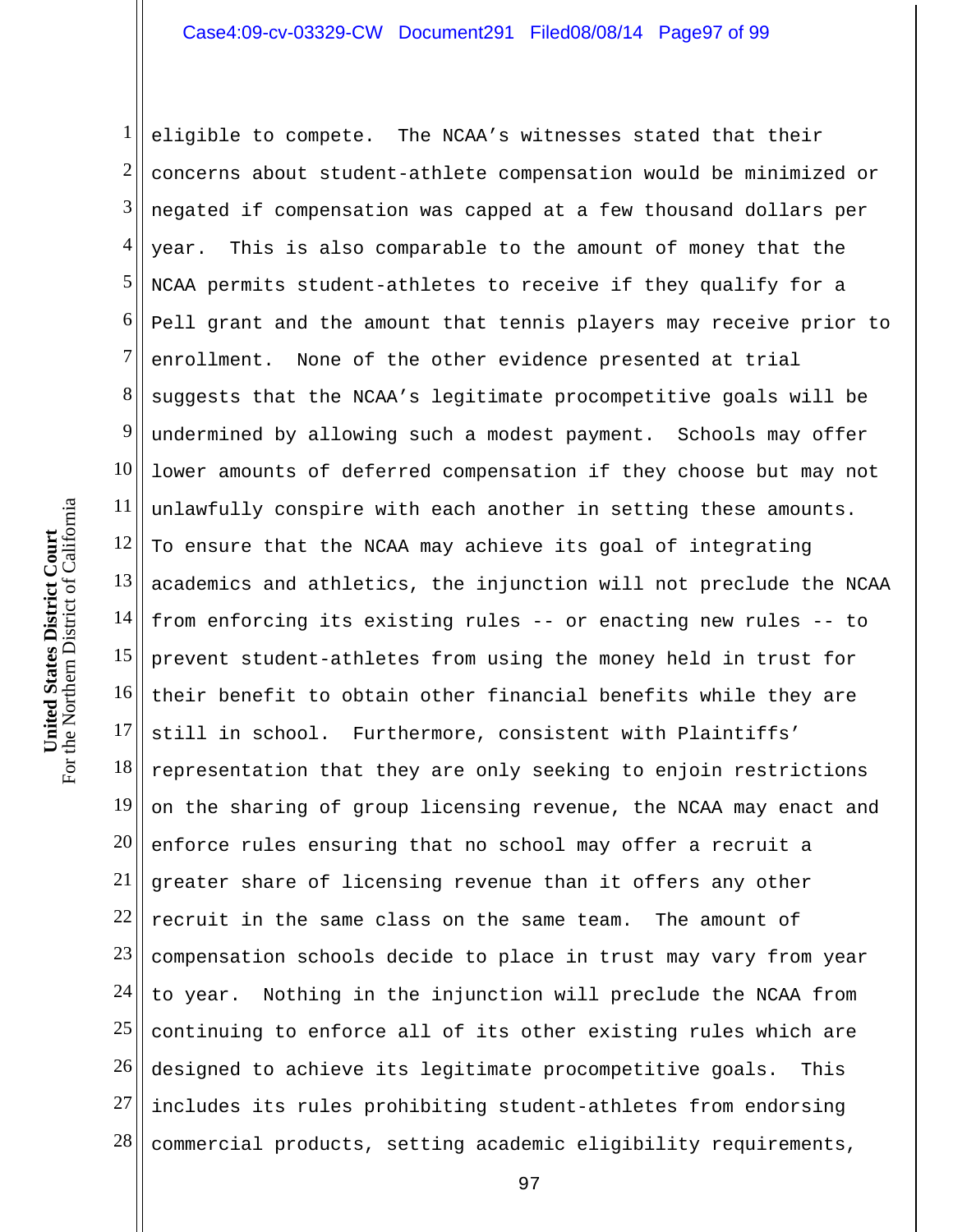1 2 3 4 5 prohibiting schools from creating athlete-only dorms, and setting limits on practice hours. Nor shall anything in this injunction preclude the NCAA from enforcing its current rules limiting the total number of football and basketball scholarships each school may award, which are not challenged here.

6 7 8 The injunction will not be stayed pending any appeal of this order but will not take effect until the start of next FBS football and Division I basketball recruiting cycle.

## CONCLUSION

10 11 12 13 14 15 16 17 18 College sports generate a tremendous amount of interest, as well as revenue and controversy. Interested parties have strong and conflicting opinions about the best policies to apply in regulating these sports. Before the Court in this case is only whether the NCAA violates antitrust law by agreeing with its member schools to restrain their ability to compensate Division I men's basketball and FBS football players any more than the current association rules allow. For the reasons set forth above, the Court finds that this restraint does violate antitrust law.

19 20 21 22 23 24 25 26 27 28 To the extent other criticisms have been leveled against the NCAA and college policies and practices, those are not raised and cannot be remedied based on the antitrust causes of action in this lawsuit. It is likely that the challenged restraints, as well as other perceived inequities in college athletics and higher education generally, could be better addressed as a policy matter by reforms other than those available as a remedy for the antitrust violation found here. Such reforms and remedies could be undertaken by the NCAA, its member schools and conferences, or Congress. Be that as it may, the Court will enter an injunction,

9